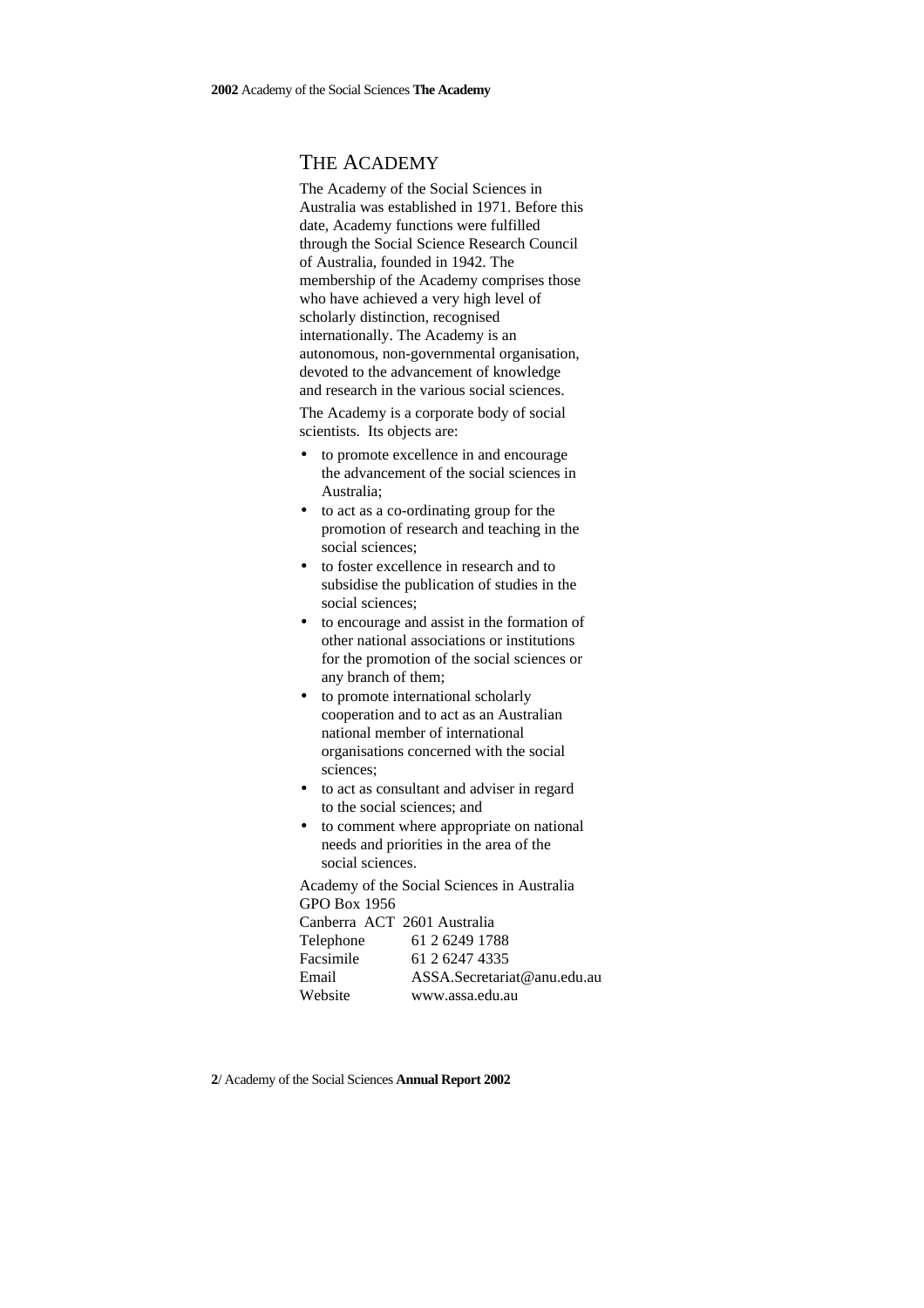- **Officers and Committees** 4
	- **Presidents** 8
	- **President's Report** 9
	- **The Year in Review** 15
		- General Report 15
- Annual Symposium and Cunningham Lecture 2001 17
	- Academy Early Career Award 25
		- **Research Program** 27
		- **Workshop Program** 31
		- **International Program** 37
			- **The Fellowship** 41
				- **Obituaries** 72
			- **Financial Statements** 99

**Annual Report 2001** Academy of the Social Sciences /**3**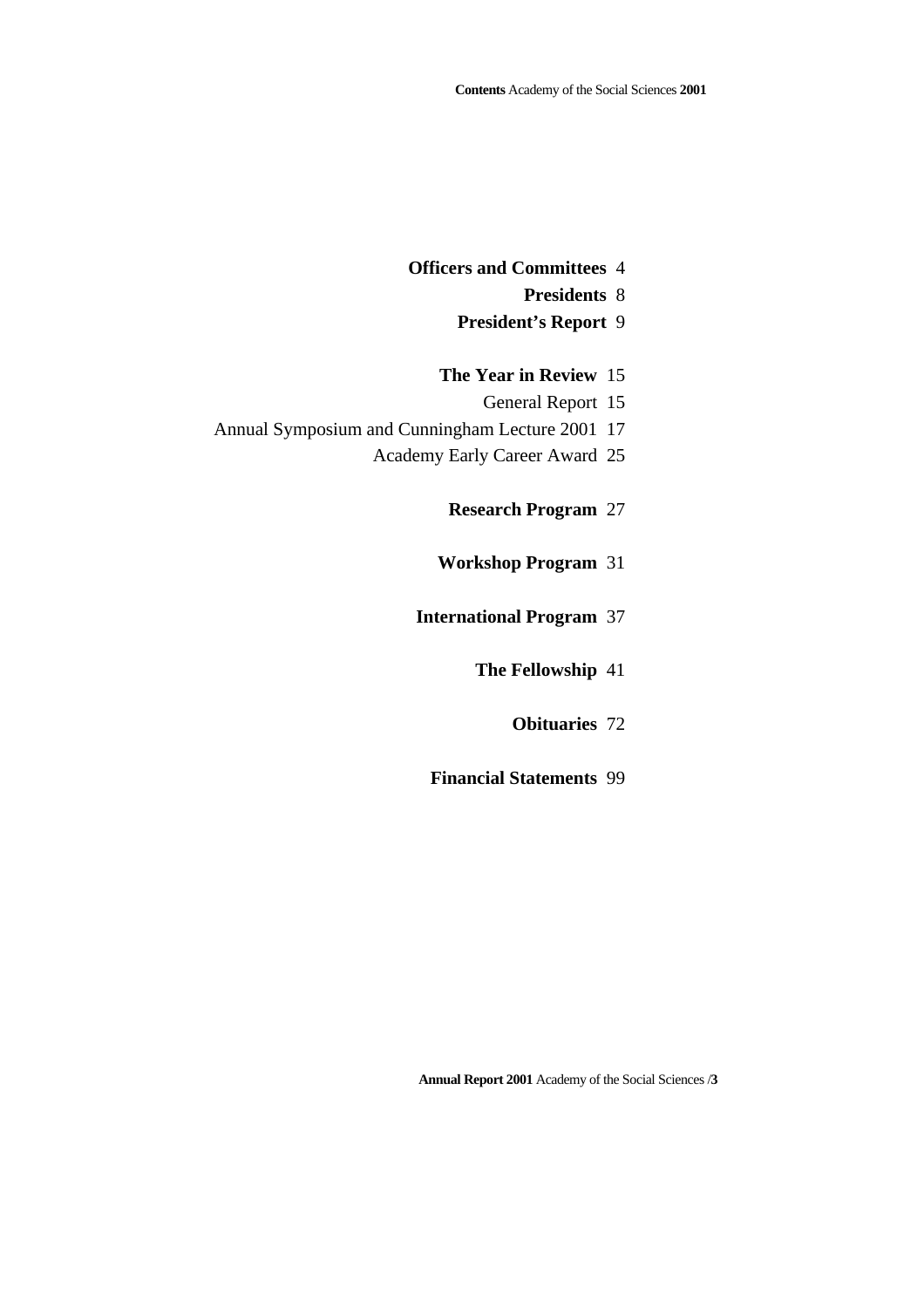**President** Professor L Mann **Executive Director** Dr J Beaton **Honorary Treasurer** Professor G Jones

### **Executive Committee**

Professor L Mann (Chair) Professor G F Gale Professor G Jones Professor L Manderson Professor C Peterson Professor S Richardson Professor J Ritchie Professor P Saunders Professor J Smolicz Dr J Beaton (Executive Director)

#### **Standing Committee of the Executive**

Professor L Mann (Chair) Professor G Jones Professor S Richardson

#### **Finance Committee**

Professor G Jones (Chair) Professor L Mann Mr I Castles Professor R Officer Dr B Chapman Dr J Beaton (Executive Director)

# **National Academies Forum** (ASSA members)

Professor L Mann Professor G Jones Dr J Beaton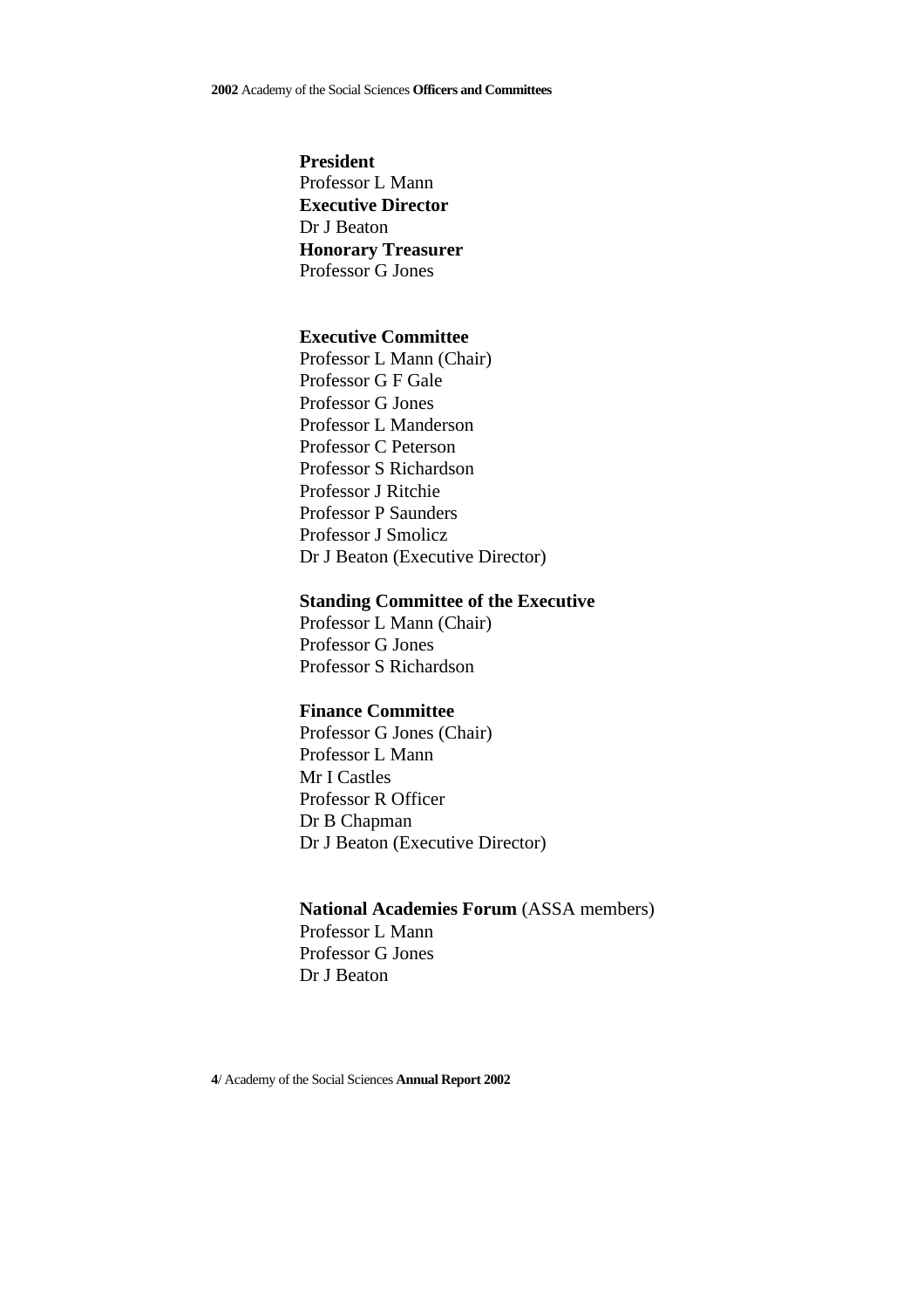### **Early Career Award Committee**

Professor L Mann (Chair) Professor D Andrich Professor P Grimshaw Professor P McDonald Professor P Saunders

#### **Membership Committee**

Professor L Mann (Chair) Professor M Coltheart Professor K Hancock Professor S Macintyre Professor J Marceau Dr J Beaton (Executive Director)

#### **Public Affairs Committee**

Professor P Spearritt (Chair) Professor L Mann Dr J Beaton (Executive Director) Dr J Robertson (Research Director)

### **International Relations Committee**

Professor GF Gale (Chair) Professor L Mann Dr J Beaton (Executive Director) Dr N Blewett Professor S Marginson Professor P Rimmer Professor J Smolicz Ms S Rider ( Secretariat)

**Annual Report 2002** Academy of the Social Sciences /**5**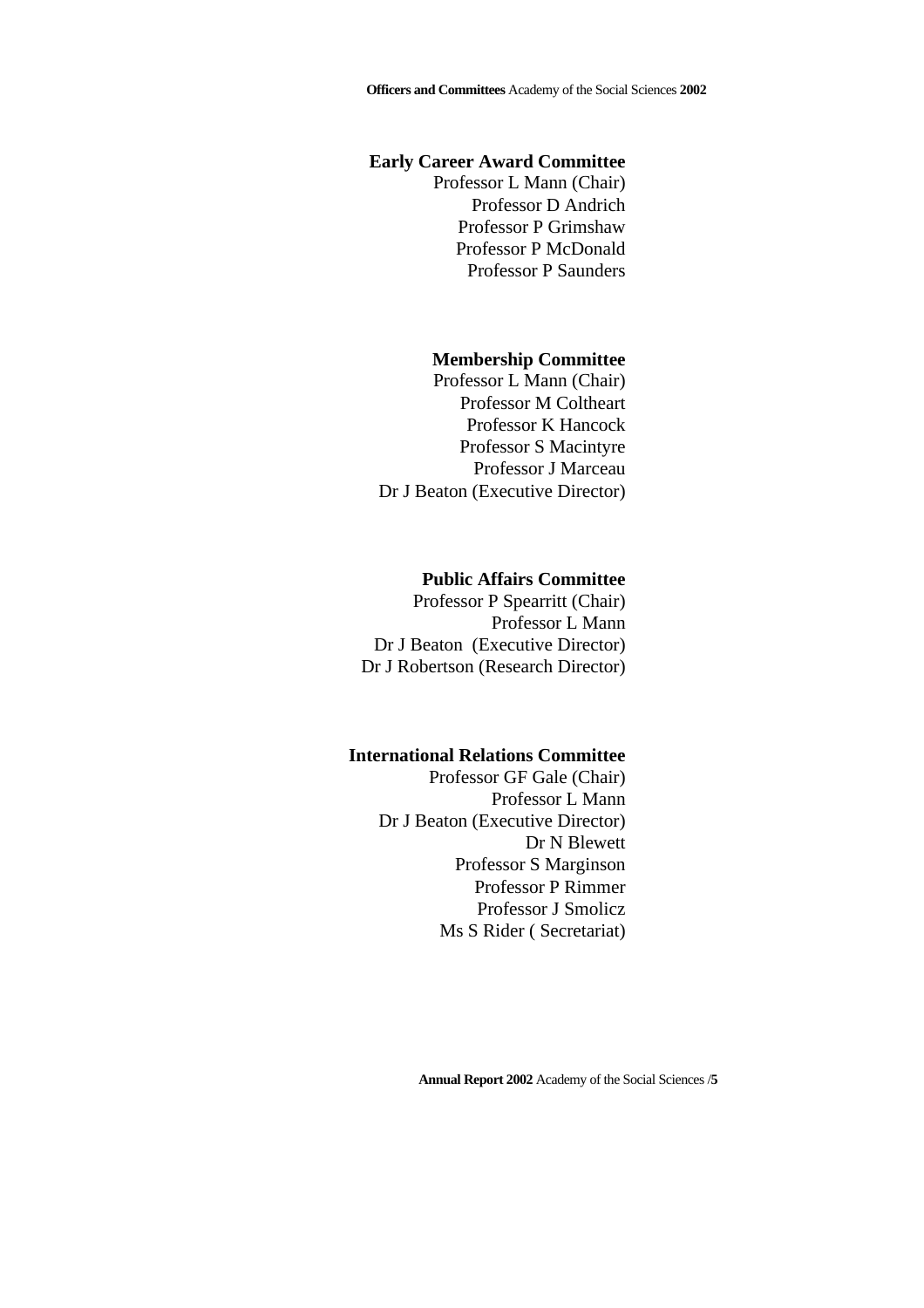#### **Workshop Committee**

Professor P Saunders (Chair) Professor L Mann Professor P Beilharz Professor A Curthoys Professor J Elkins Professor C Gallois Professor P Spearritt Dr J Beaton Dr J Robertson Ms S Rider

#### **Research Projects Committee**

Professor S Richardson (Chair) Professor L Mann Dr J Beaton Dr J Robertson Professor P Saunders

#### **Branch Convenors**

Professor T Stannage (Western Australia) Professor B Galligan (Victoria) Professor R Lansbury (New South Wales) Professor M Hogg (Queensland) Professor J Smolicz (South Australia)

#### **Secretariat**

*Editor* Peg Job BA, PhD *Executive Assistant* Shirley Chapman *Project Officer* Sue Rider

*Executive Director* John Beaton BA, MA, PhD *Research Director* John Robertson BA DipEd, MA, PhD *Accounts Officer* Jennifer Fernance BA *Administration Officer* Mark Pinoli BSc, BA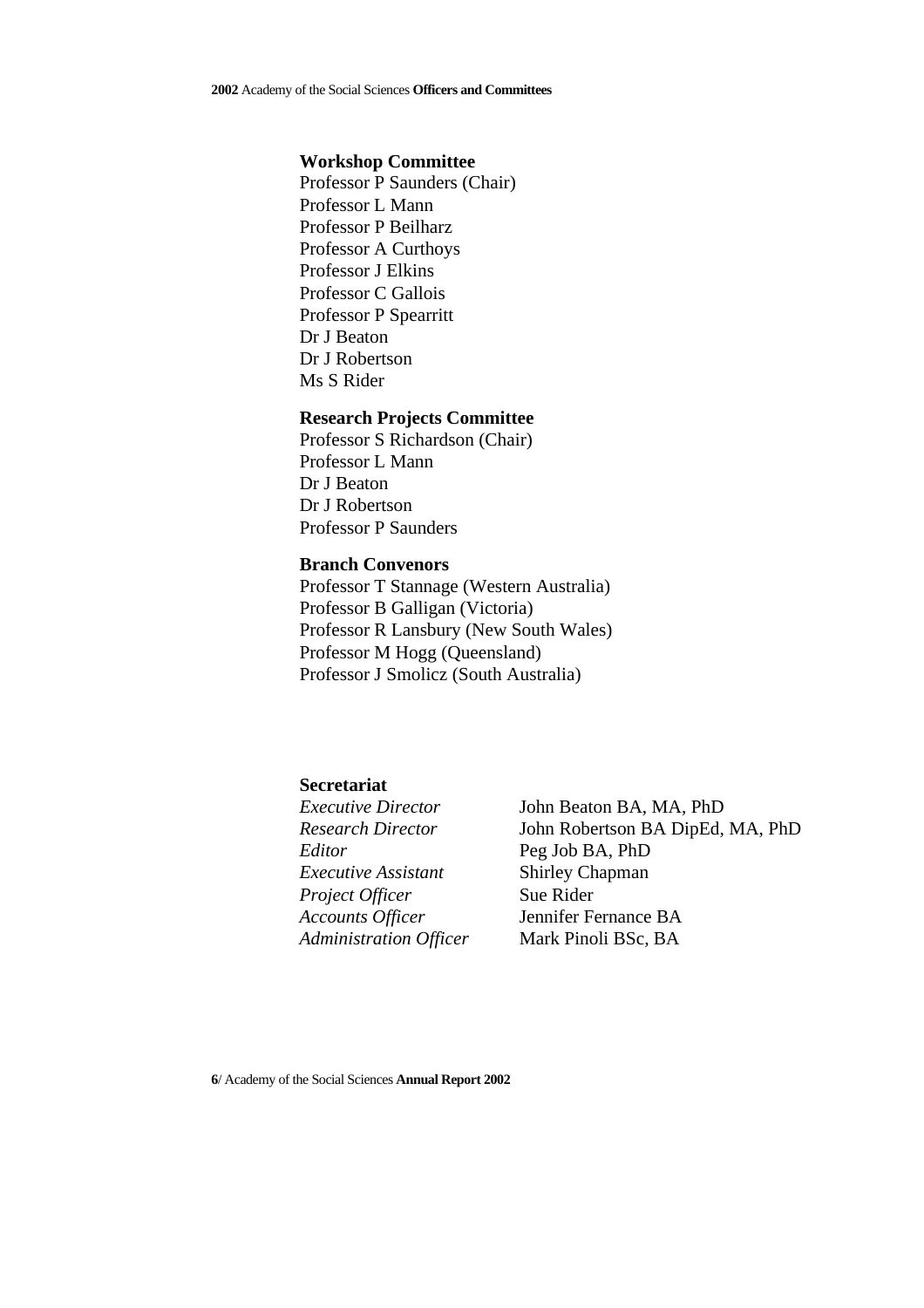#### **Panel A Committee**

*(Anthropology, Demography, Geography, Sociology, Linguistics)* Professor P McDonald (Chair) Professor J Beckett Professor R Hassan Professor A Pauwels Professor S Shaver Professor J Walmsley

### **Panel B Committee**

*(Economics, Economic History, Accounting, Statistics)* Professor P Saunders (Chair) Professor R Bewley Professor A Harding Professor A Kaur Professor M Lewis Professor R Lansbury

#### **Panel C Committee**

*(History, Political Science, Law, Philosophy)* Professor P Grimshaw (Chair) Professor M Allars Professor N Etherington Professor M Gatens Professor M Sawer Professor M Smith Professor M Thornton Professor P Weller

# **Panel D Committee**

*(Education, Psychology, Social Medicine)* Professor D Andrich (Chair) Professor G Geffen Professor R Gregson Professor M Innes Professor K Kirsner Professor M Luszcz Professor Fiona Stanley Professor R White

**Annual Report 2002** Academy of the Social Sciences /**7**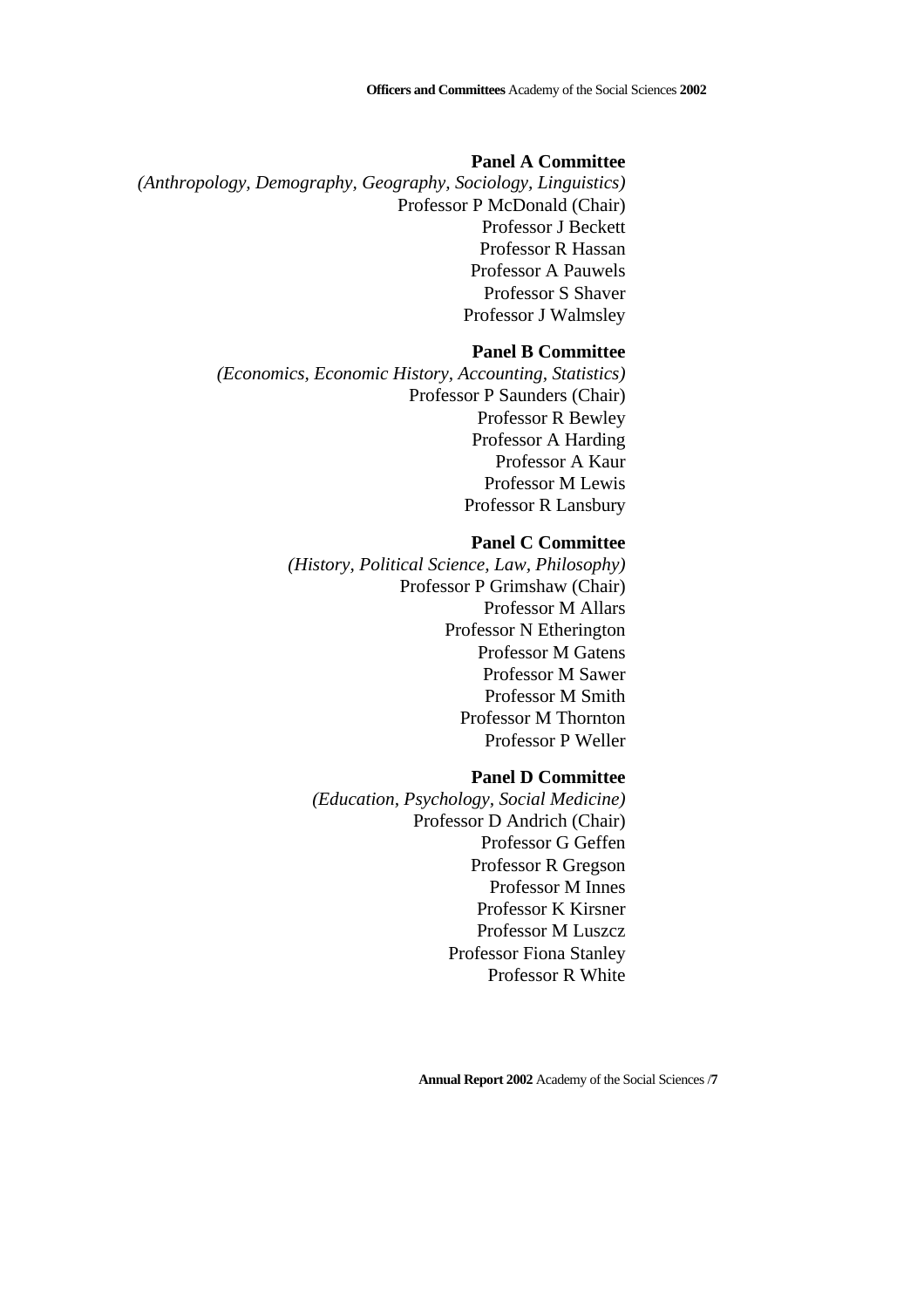# PRESIDENTS

| 1943-1952 | Kenneth Stewart Cunningham   |
|-----------|------------------------------|
| 1952-1953 | Sir Douglas Copland          |
| 1953-1958 | Sir Leslie Galfreid Melville |
| 1958-1962 | <b>Sydney James Butlin</b>   |
| 1962-1964 | <b>Wilfred David Borrie</b>  |
| 1964-1966 | William Matthew O'Neil       |
| 1966-1969 | Percy Herbert Partridge      |
| 1969-1972 | <b>Richard Ivan Downing</b>  |
| 1972-1975 | <b>Geoffrey Sawer</b>        |
| 1975-1978 | Fred Henry George Gruen      |
| 1978-1981 | Alan George Lewers Shaw      |
| 1981-1984 | Keith Jackson Hancock        |
| 1984-1987 | Joseph Ezra Isaac            |
| 1987-1990 | Peter Henry Karmel           |
| 1990-1993 | <b>Peter Winston Sheehan</b> |
| 1993-1997 | <b>Paul Francis Bourke</b>   |
| 1997-2000 | <b>Gwendoline Fay Gale</b>   |
| 2000-     | Leon Mann                    |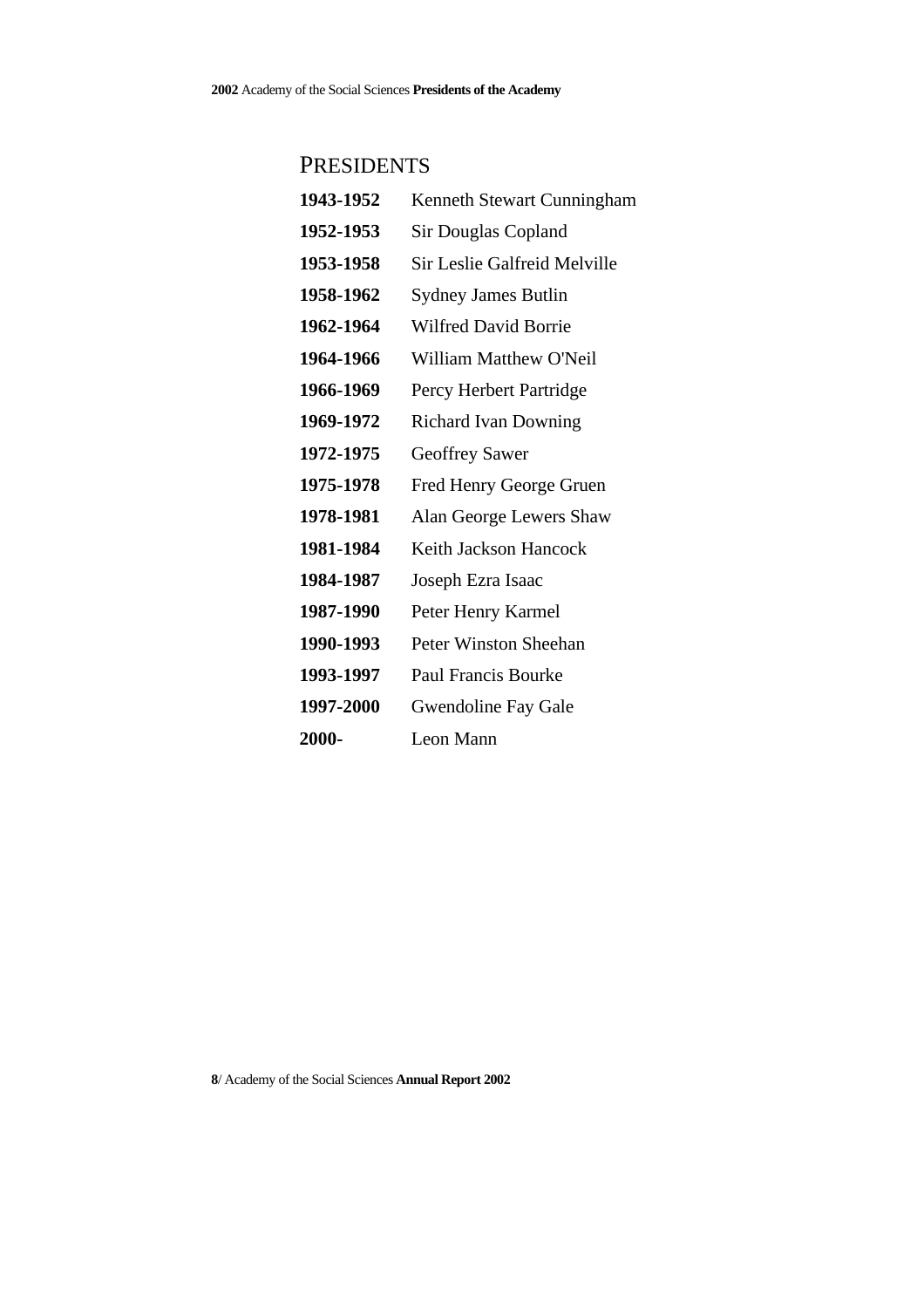### PRESIDENT'S REPORT

**T**he Academy's commitment to outreach and partnership, noted in my 2001 Report, has continued this year.

Two major roles of the Academy - stated in the Academy's set of objectives - are to act as consultant and adviser in regard to the social sciences; and to comment on national needs and priorities in the area of the social sciences.

The Academy has cordial working relationships with Dr Brendan Nelson, Minister for Education, Science and Training, Mr Peter McGauran, Minister for Science, Senator Amanda Vanstone, Minister for Family and Community Services, and with other Ministers. In January the President met with Mr McGauran to discuss the contribution of the social sciences to science, technology and innovation. In February, members of the Executive Standing Committee met with Dr Nelson to propose ideas of how ASSA can assist in development of government policy options and provision of expertise. In June Senator Vanstone launched the special edition of 'A hundred years of women's politics' for the Academy.

Dr John Beaton, our Executive Director, together with Professor Iain McCalman, was appointed to membership of the reference group for the Higher Education Review conducted by Dr Brendan Nelson. They have made an important contribution in providing their advice on the many issues pertaining to structure and support for Australian universities and for the protection of standards in university education and research.

During 2002 the government again turned its attention to the question of determining national research priorities in order to focus the national research effort on areas of greatest significance and urgency. Mr Peter McGauran appointed me to the National Research Priorities Consultative Panel, which in a series of public meetings held across Australia solicited submissions regarding a national research priorities framework. Following the Consultative Panel's report in August, I was appointed to the National Research Priorities Expert Advisory Committee which was tasked to evaluate submissions and recommend a short list of national research priorities to Prime Minister and Cabinet in October for implementation in 2003. The government's policy is to determine



*Leon Mann*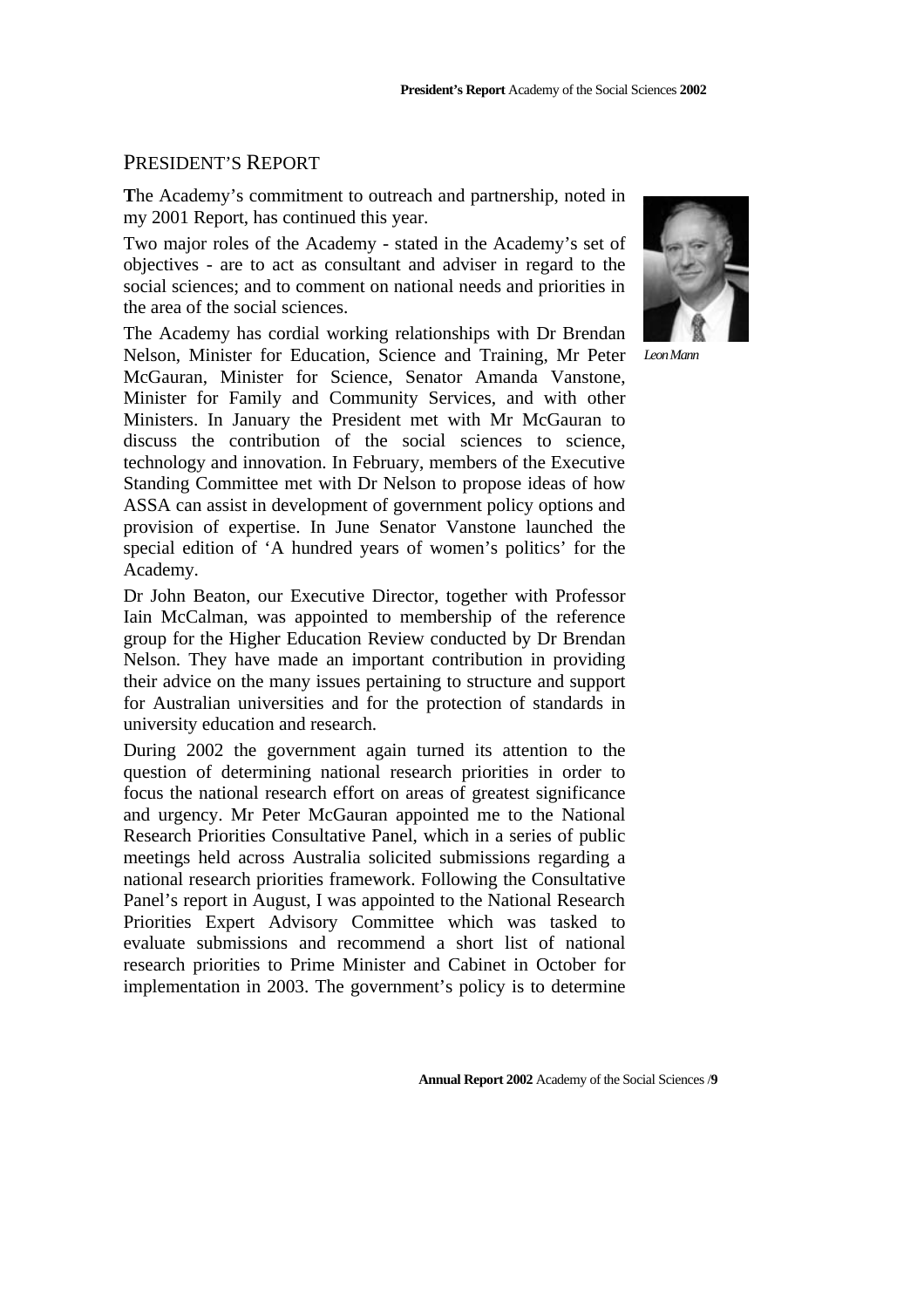national research priorities in the areas of science, engineering and technology to take effect in 2003 and then next year determine national research priorities in the areas of social sciences and humanities for implementation in 2004.

It is gratifying to note that in every one of the public meetings I attended as a member of the National Research Priorities Consultative Panel, almost always the first comment from audience members was surprise at the artificial and indefensible separation of priority areas into science, engineering, technology on the one side and social sciences and humanities on the other. Again, almost always the comment was made by scientists and technologists who argued that all of the major areas urgently in need of additional, focused research effort - such as protecting and recovering the natural environment, healthy population, regional and rural sustainability, energy conservation and renewal, population, and immigration – had to be tackled with social sciences involvement and partnership. I am pleased to write that the Report of the National Research Priorities Panel makes this point.

ASSA submissions to government bodies, committees and task forces in 2002 included a submission to the Chief Scientist's Review of external earnings targets policy applying to CSIRO, Australian Nuclear Science and Technology Organisation (ANSTO), and the Australian Institute of Marine Science (AIMS), a submission to the Higher Education Review calling for greater government support for Indigenous postgraduate research students, and a submission to the National Research Priorities Expert Advisory Committee recommending 'Ageing of the Australian population' and 'Sustainability of Australian rural communities' as national research priorities. I am grateful to John Beaton and to a group of dedicated Fellows who put forward ideas for inclusion in the submission. Of course, the Academy will be front and centre stage in 2003 when social sciences and humanities research priority setting is on the government agenda.

In last year's Report I commented on non-inclusion of direct social sciences representation on the peak advisory group Prime Minister's Science, Engineering and Innovation Council (PMSEIC) which gives advice to Prime Minister and Cabinet in the area of research and innovation policy and provides briefings on key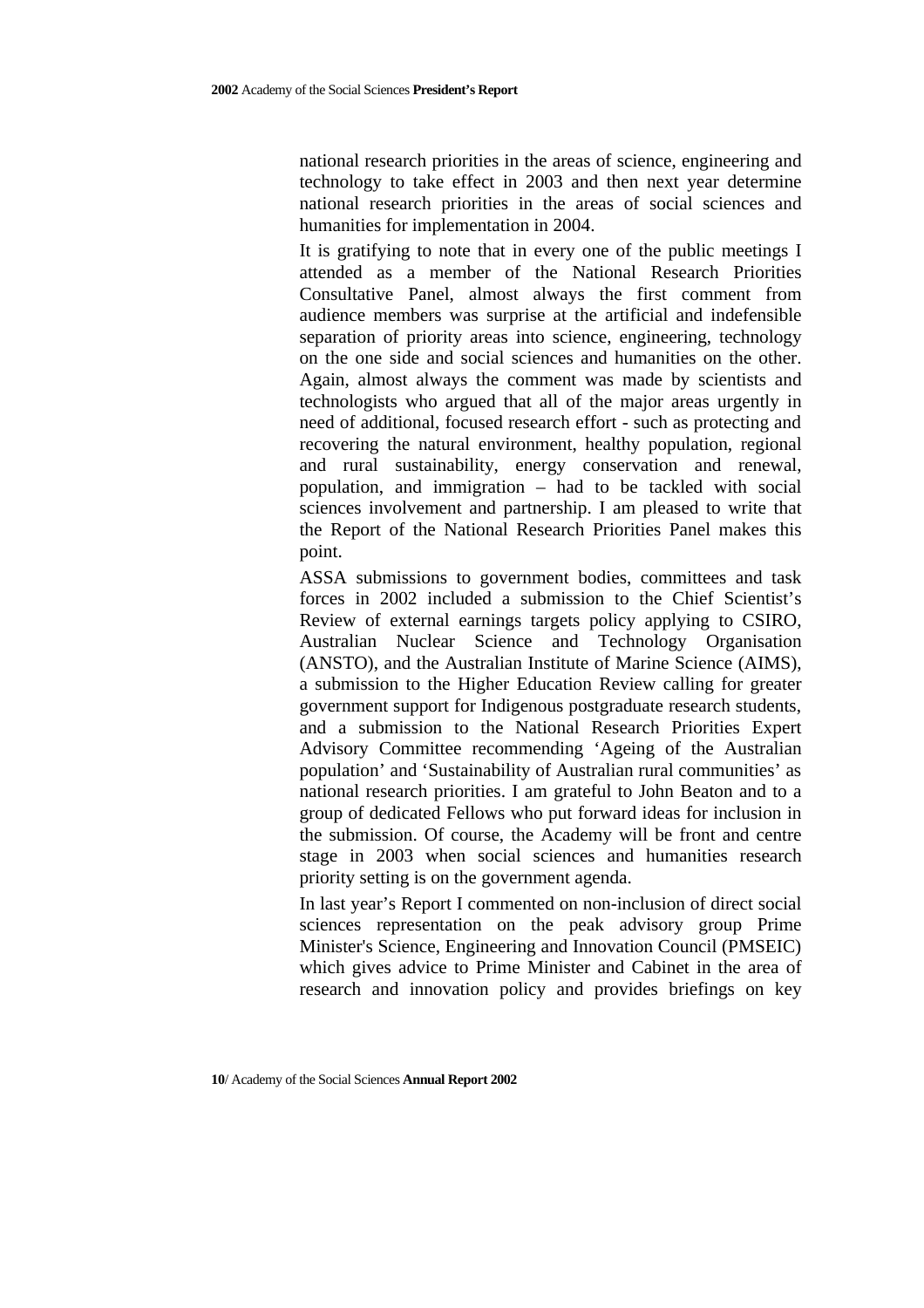research areas. I regret I have no good news to report in regard to social sciences membership of PMSEIC. It remains on my wish list for 2003.

The joint Symposium with the Academy of Humanities (AAH) at the November meetings was a great success, bringing together about 200 Fellows from the two Academies for a lively and interesting program of activities centred on the theme 'Alternative Australias'. Many Fellows expressed interest in holding joint annual symposia with the Humanities Academy in the future and this suggestion will be considered.

ASSA and AAH collaborated again this year in co-signing an Agreement on academic cooperation with the British Academy. The scheme, which provides funding for joint research projects involving Australian and British scholars, will be implemented in 2003. Professor Iain McCalman and I represented AAH and ASSA respectively at the Centenary celebrations of the British Academy in London.

The Academy's initiative in mounting a residential summer workshop for Indigenous postgraduate students, held at Ormond College, University of Melbourne, 4-8 February 2002 was a considerable success. The workshop was co-directed by Professor Marcia Langton and myself with a faculty drawn from senior Indigenous scholars, Professor Larissa Behrendt and Professor Martin Nakata, and Academy Fellows Fay Gale, Lenore Manderson, Nancy Williams, and Bob Tonkinson, who gave their time and knowledge generously to lead sessions on research design and methodology, research ethics, researching in Indigenous communities, strategies for writing, publishing and winning grants, the student-supervisor relationship, and other topics. The workshop was supported by a start-up grant of \$26000 from the Colonial Foundation. The Academy's initiative has generated a very positive response from the Indigenous students, their supervisors and senior scholars. It is planned to establish the summer workshop as an annual event and also extend the Academy's work with Indigenous researchers by introducing a mentoring program drawing on the skills and knowledge of Academy Fellows. To this end, the Pratt family have generously agreed to make 'Raheen', their Melbourne home, available for a fund-raising dinner in 2003 to help establish an ASSA Foundation to support workshops and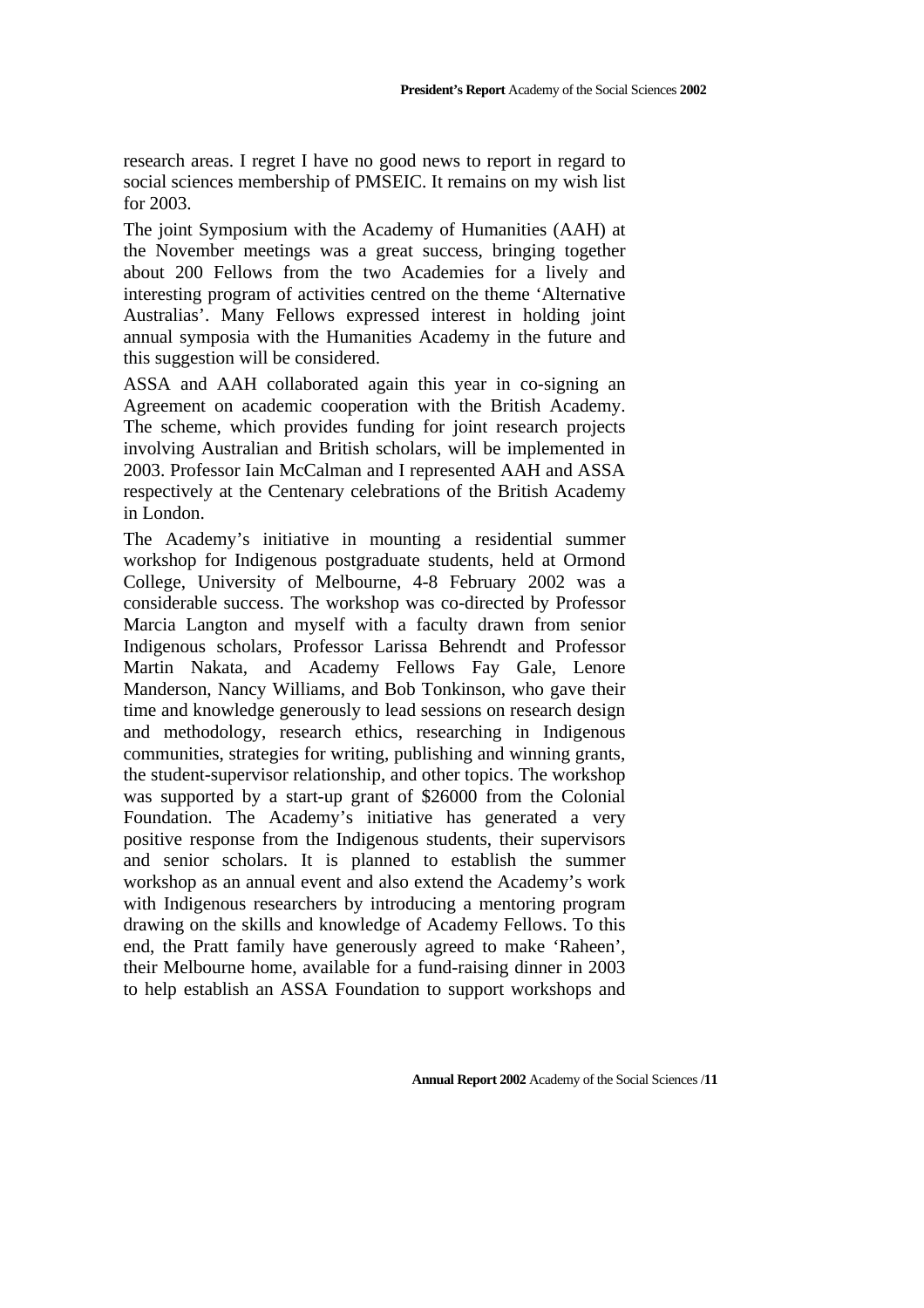mentoring programs for Indigenous post-graduate research students.

Discussions began during the year with senior scientists from CSIRO interested in building links between the natural sciences and the social sciences to foster social-economic integration in CSIRO's flagship programs. Meetings were held in Canberra in July and in Melbourne in September. A third meeting is being planned for November to explore joint research projects.

I am pleased to report that an application for Australian Research Council (ARC) funding for 2003 under the Learned Academies special project scheme has been successful. Professors Margot Prior and Sue Richardson, on behalf of the Academy, submitted a project proposal 'Building a Better Future for Our Children' and we congratulate them on winning an award of \$102,000.

The Academy's *Occasional Paper Series* brings to a wider

audience edited papers from the Annual Symposium and Cunningham Lectures and other material considered of significance in the social sciences. *Occasional Paper* 1/2002 is titled 'A hundred years of women's politics'



*Marian Simms, Ian Castles and Senator Amanda Vanstone at the launch in Parliament House.*

edited by Marian Simms and has the words 'Special Edition' displayed on the cover. The volume marks the centenary of the Commonwealth Franchise Act 1902 through which Australia became the first country in the world where most women had the right to vote and stand for national parliament. It also contains a work-in-progress paper 'Women and electoral politics' by the late Paul Bourke (President of the Academy 1993-1997). The launch of the Special Edition by Amanda Vanstone, Minister for Family and Community Services, at Parliament House on 12 June was indeed a special occasion.

During the year, the Executive has been concerned with the Academy's budgetary situation. Professor Fay Gale in her year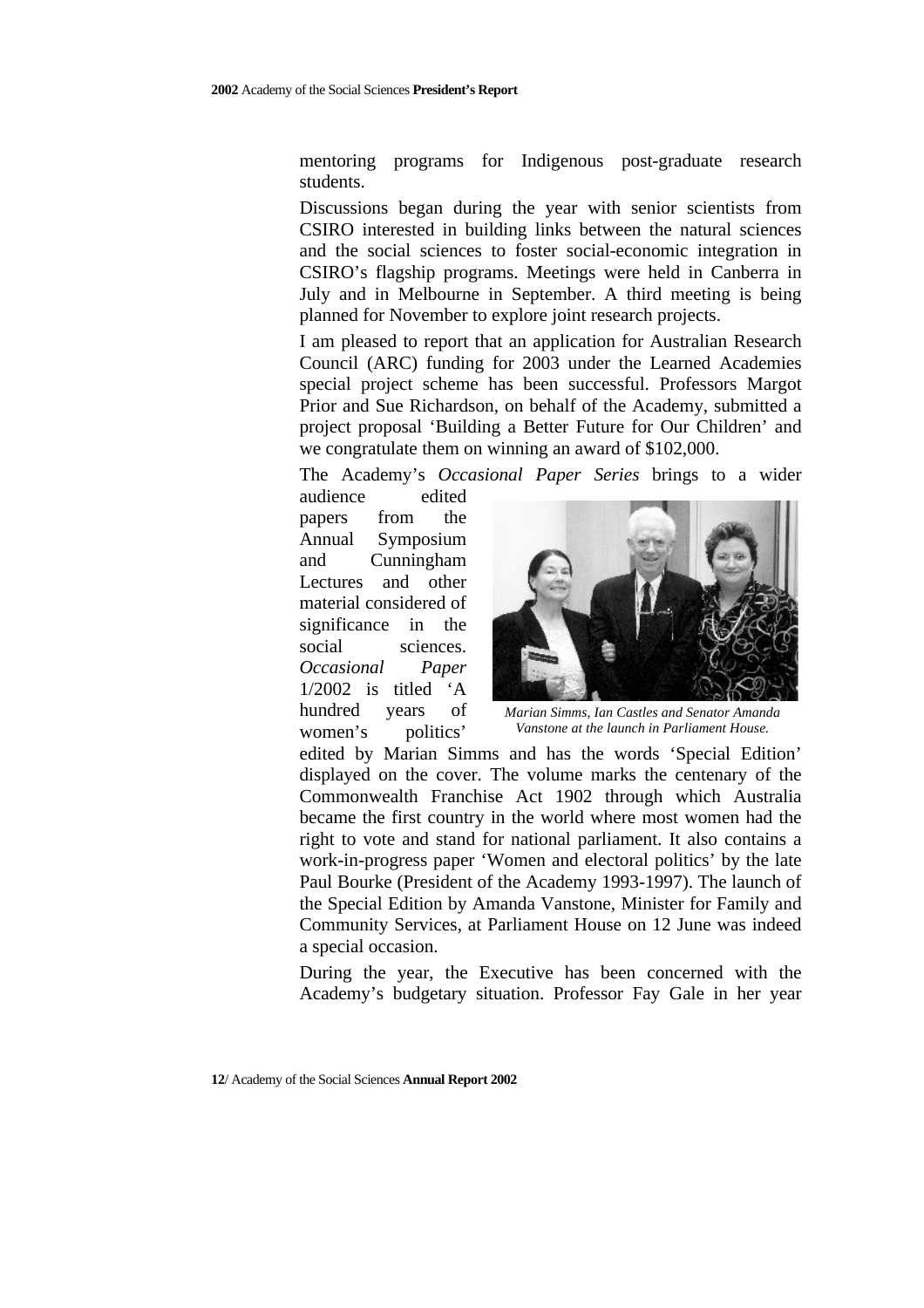2000 President's report wrote: 'It is clear that the very small government grant of a little over a quarter of a million dollars is quite inadequate for the Academy to meet its objectives. Only by seeking other sources of funding can we hope to promote the work of the social sciences for the benefit of our society'. I can only reinforce Professor Gale's opinion. The Executive Director, Dr John Beaton, has collected comparative data on the financial structure and condition of the four Australian Academies. It is very clear that ASSA is the poorest and is operating on a shoestring budget. Professor Fay Gale together with Dr John Beaton agreed to examine ways in which the Academy's program of activities and committee size and structure might be altered to cut expenditures. Their report will be presented at the November Executive and recommendations taken to the November AGM. Meanwhile, as Fellows are aware, ASSA support for airfares to the AGM has been reduced to 75 per cent. Professor Gavin Jones and the Finance Committee have reviewed ways of finding additional sources of funding. In all Academies, donations and bequests by Fellows are a major source of additional income. Unfortunately, according to the Executive Director's comparative data, the other three Academies do better in this respect than ASSA. This year, Fellows were invited to add a donation to the Workshop budget as part of their annual subscription. I am pleased to report that some Fellows took the opportunity. The fund-raising dinner in 'Raheen' next year to establish an ASSA Foundation to support workshops and mentoring programs for Indigenous postgraduate research students will ensure that ASSA will be able to afford this important initiative. But there is a growing necessity for all Fellows who are able to contribute to offer their material support to help sustain and build ASSA's activities.

The Secretariat has again supported the activities of the Academy with a high level of professionalism. Admirably led by our Executive Director, Dr John Beaton, the Secretariat, which is the smallest of all four Academies, has carried out its work with energy and dedication. I gratefully acknowledge on behalf of the Academy the services of Dr John Beaton, Dr John Robertson, Ms Sue Rider, Mr Mark Pinoli, Ms Jennifer Fernance, Dr Peg Job and Mrs Pam Shepherd. During the year Pam, our Executive Assistant, retired from her position and was replaced by Mrs Shirley Chapman.

**Annual Report 2002** Academy of the Social Sciences /**13**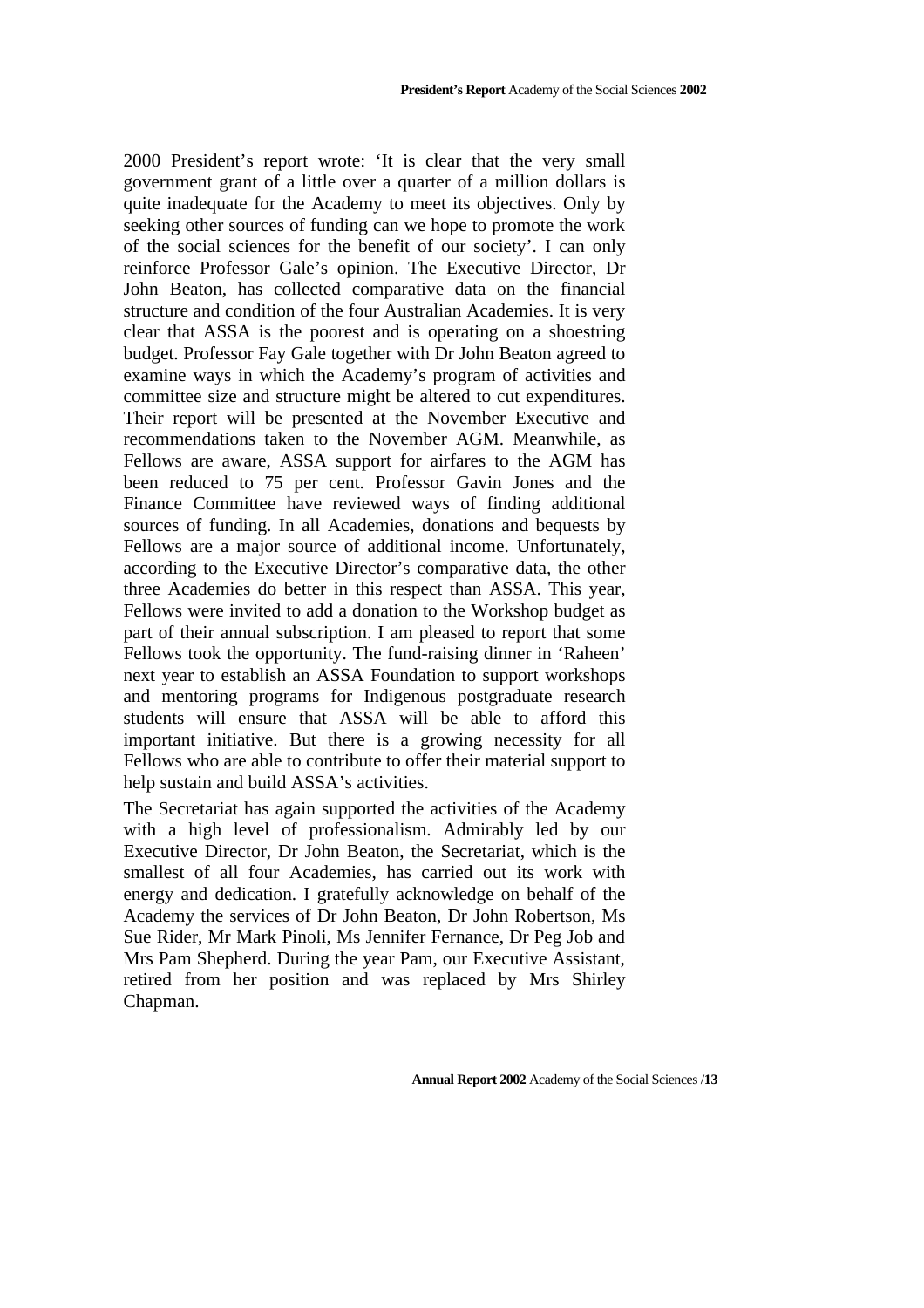The lifeblood of an Academy is both the distinction and contribution of its Fellows who represent their areas of knowledge in the social sciences in the universities, institutes and other organisations where they work; in their publications; in their teaching, research, consulting and supervision of students; and in their gift of time and support for the many activities performed by a modern Academy. The Academy's standing committees are ably led by hard-working, dedicated Fellows who give of their time generously. On behalf of the Fellowship, I acknowledge Professor Sue Richardson, Research Projects Committee; Professor Peter Saunders, Workshop Committee; Professor Fay Gale, International Relations Committee; Professor Peter Spearritt, Public Affairs Committee; and our treasurer, Professor Gavin Jones. The reports of the many activities undertaken this year by the various Academy committees appear in the annual report. Also acknowledged are the Panel Chairs – Peter McDonald, Pat Grimshaw, David Andrich, and Peter Saunders, and their committees as well as the hardworking convenors of workshops, research projects, the annual symposium, and all others who give their time and effort on behalf of the Academy.

During the year the Academy mourned the loss of a number of its esteemed Fellows, including two of its most senior Fellows. The distinguished economist Sir Leslie Melville, who died at the age of 100 years on 30 April this year, was the Academy's oldest Fellow. A President of the Academy 1953-1958, when it existed as the Social Science Research Council, Sir Leslie had a profound influence on the direction of the Academy in its formative years. The Academy also mourned the passing on 22 May of the historian Professor Oliver MacDonagh, a former Executive Director of the Academy. (Obituaries can be found elsewhere in this volume).

Nineteen new Fellows were elected in the September general ballot for Fellowship, bringing our membership to 382. The congratulations and best wishes of the entire Fellowship are extended to the new Fellows, and we look forward to welcoming them at the November AGM, the annual dinner and the induction breakfast.

#### **Leon Mann, President**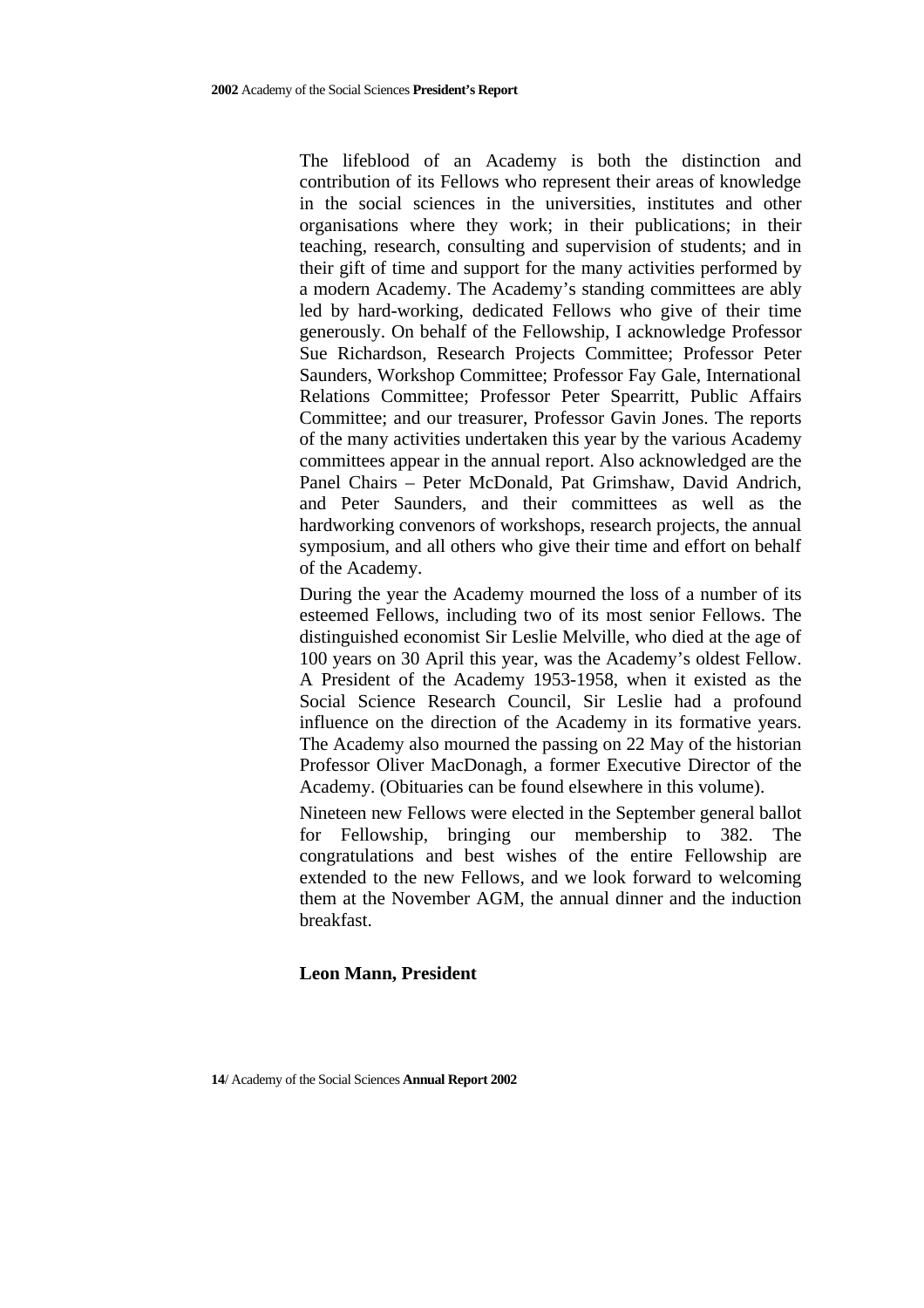# GENERAL REPORT

**2**002 has been a busy and productive year for the Academy. The Research and Workshop Program Committees continued to strengthen their programs, leading to a solid series of workshops and research projects, reported elsewhere in this volume.

The Academy has taken initiatives in committing itself to raising the profile of the Social Sciences and the effectiveness of the Academy, not only nationally, but also in the international arena.

In August ASSA submitted to the Federal Government its wish list for the 2003 National Research Priorities Setting Round. ASSA argued that the ageing of the Australian population, and the sustainability of rural communities were two priorities deserving of national research funding attention and to which ASSA could most usefully contribute.

In January ASSA supported an Indigenous postgraduate scholars workshop that brought students and their mentors to Melbourne for the first of what are hoped to be a continuing series of intensive workshops highlighting opportunities for high-quality mentoring of postgraduate students. In May ASSA sponsored a session for the first time in the Australian Bureau of Agricultural and Resource Economics convention (ABARE's OUTLOOK 2002), and contributed to the AAS annual symposium in May on sustainability.

ASSA has been active in the National Academies Forum (NAF) where the four learned academies are contributing to a national plan for a sustainable natural and social environment. A major NAF three day conference is planned by the Joint Academies Committee on Sustainability (JACS) for late 2003. In a related development the Australian Greenhouse Office has asked the NAF to put together a high profile two day symposium on adaptations to the consequences of global warming. This conference is to be held late in 2002. The social sciences will play a central role in this symposium.

The Academy can look forward to a lively and engaging 2002 Annual Symposium titled 'Building a Better Future for Our Children', convened by Professors Margot Prior and Sue Richardson. Professor Fiona Stanley AC will give the 2002

**Annual Report 2002** Academy of the Social Sciences /**15**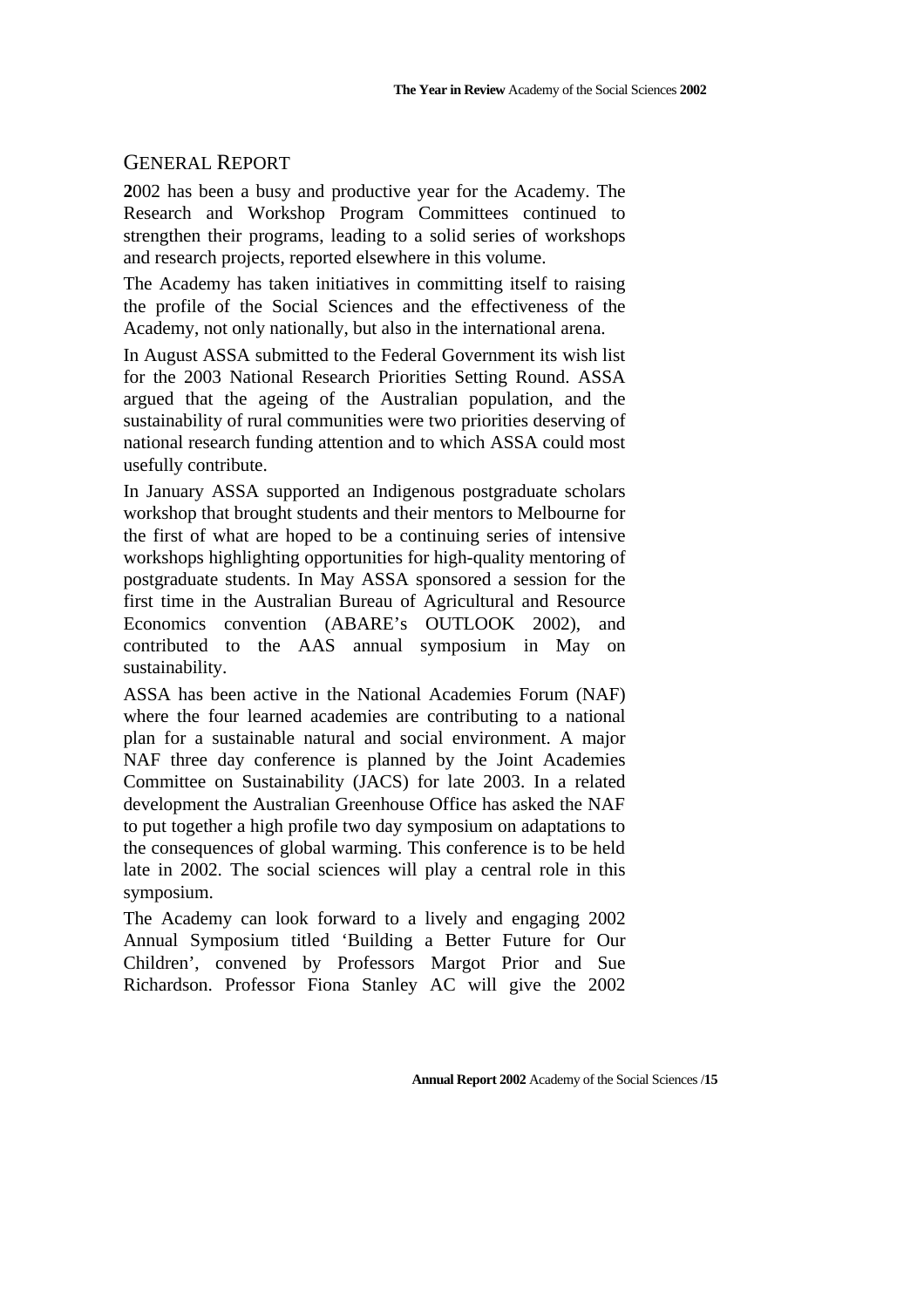Cunningham Lecture. On 12-13 November, following the Symposium and the Annual General Meeting, Martha Nussbaum will give the prestigious Tanner Lectures on Human Values. Respondents will be Peter Singer (FASSA), Lenore Manderson (FASSA) and Zoya Hasan (Jawaharal Nehru University).

Moves to invigorate international linkages have been successful. For instance, new relationships with the British Academy and the French government will promote joint research activities between social scientists in Australia and their counterparts in the UK and France.

Planning for the 2003 Association of Asian Social Science Research Councils (AASSREC) symposium is underway. ASSA will host the event in November 2003 as part of its annual symposium. Professor Fay Gale is the current President of AASSREC. The ASSA symposium for 2003 will address issues of youth-in-transition, building upon this year's symposium and linking to the AASSREC interest in youth- in-transition.

New initiatives, however, come at a cost, measured mostly in increased volunteer hours contributed by the President, Members of the Executive Committee, and other Fellows, but there are additional financial costs. ASSA bears the cost of getting our people to important meetings, in hosting meetings, and in providing other forms of support for new activities. With these new activities, and because ASSA operates on a fixed grant from Department of Education, Science and Training (DEST) supplemented by the subscriptions of Fellows, the ASSA budget ran to a manageable deficit in 2002. A three year plan to reduce operating costs and to find new sources of income is being reviewed by the Executive Committee. Happily, the added efforts and costs have provided useful results and we look to a secure future. Fellows have been generous this year through their contributions not only of time but also in their financial support.

The Secretariat warmly welcomes Mrs Shirley Chapman, our new Executive Assistant, who comes to us from stints at the University of Queensland and Griffith University. Other staff in the Secretariat remains unchanged, and their ongoing dedication and hard work is much appreciated.

#### **John Beaton, Executive Director**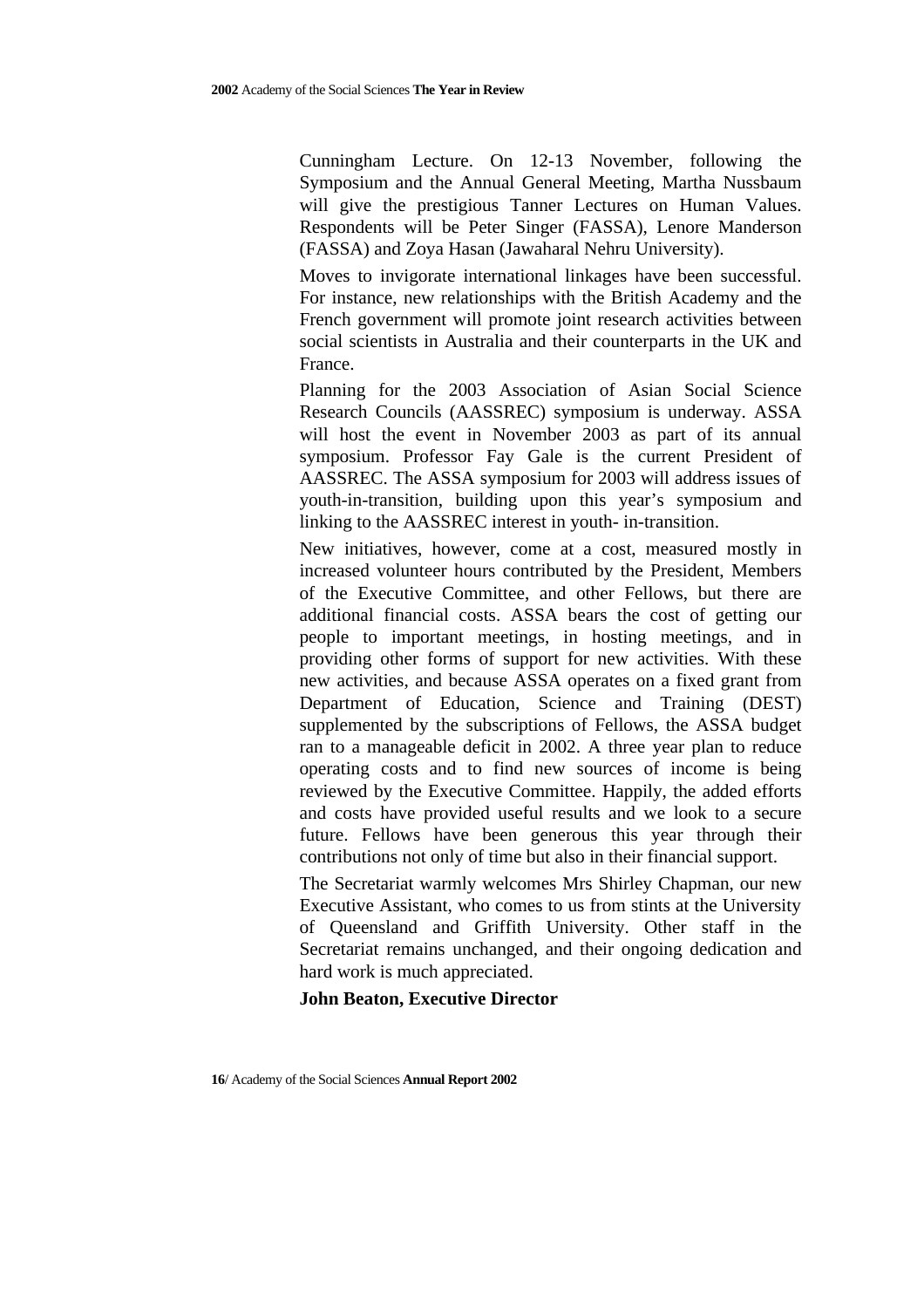# ANNUAL SYMPOSIUM and CUNNINGHAM LECTURE 2001

The Academy's 2001 Symposium *Alternative Australias* was held at Rydges Conference Room, Canberra on 12 November 2001*.* The Symposium was a joint activity with the Australian Academy of the Humanities.

The day began with a welcome from ASSA President, Professor Leon Mann, who interpreted the concept underlying the joint symposium as a 100 year retrospective on many of the issues which dominated the Australian story during the past century: economic development, changing international relations with UK and Asia, immigration, relationships between Indigenous and non-Indigenous Australians, the women's movement and the growth of new cultural institutions. Each of the speakers had been invited to consider alternative answers to the question: 'What if policies, events, movements had not occurred or had been different ….?'

The President of the Australian Academy of the Humanities, Professor Malcolm Gillies, then presented his Academy's annual lecture, titled *Alternative Australias: fates and fortunes.* Professor Gillies looked at the alternative Australias we might have become during the 20th century*.* He spoke about opportunities that were and were not taken, particularly in the areas of architecture, the performing arts, education, social relations and politics. In an unorthodox, but always entertaining presentation, Professor Gillies moved from the podium to the piano and interspersed scholarly commentary with sentient reminders of the 'sightscapes, soundscapes and bodyscapes' that have coloured Australia's past.

#### **Symposium themes**

The themes covered in the symposium took as their point of departure ideas put forward in *The End of Certainty* (1992) by Paul Kelly, journalist and ASSA Fellow. Mr Kelly described as 'the Australian Settlement' the post-Federation policies of wage protection (arbitration), trade protection, state paternalism, imperial benevolence and immigration restriction (the 'White Australia' policy). His thesis was that in the 1980s both Labor and the conservative parties turned against each of the five elements of the 'Settlement'. The unmaking of the 'Settlement' by the Hawke, Keating and Howard governments has variously been referred to as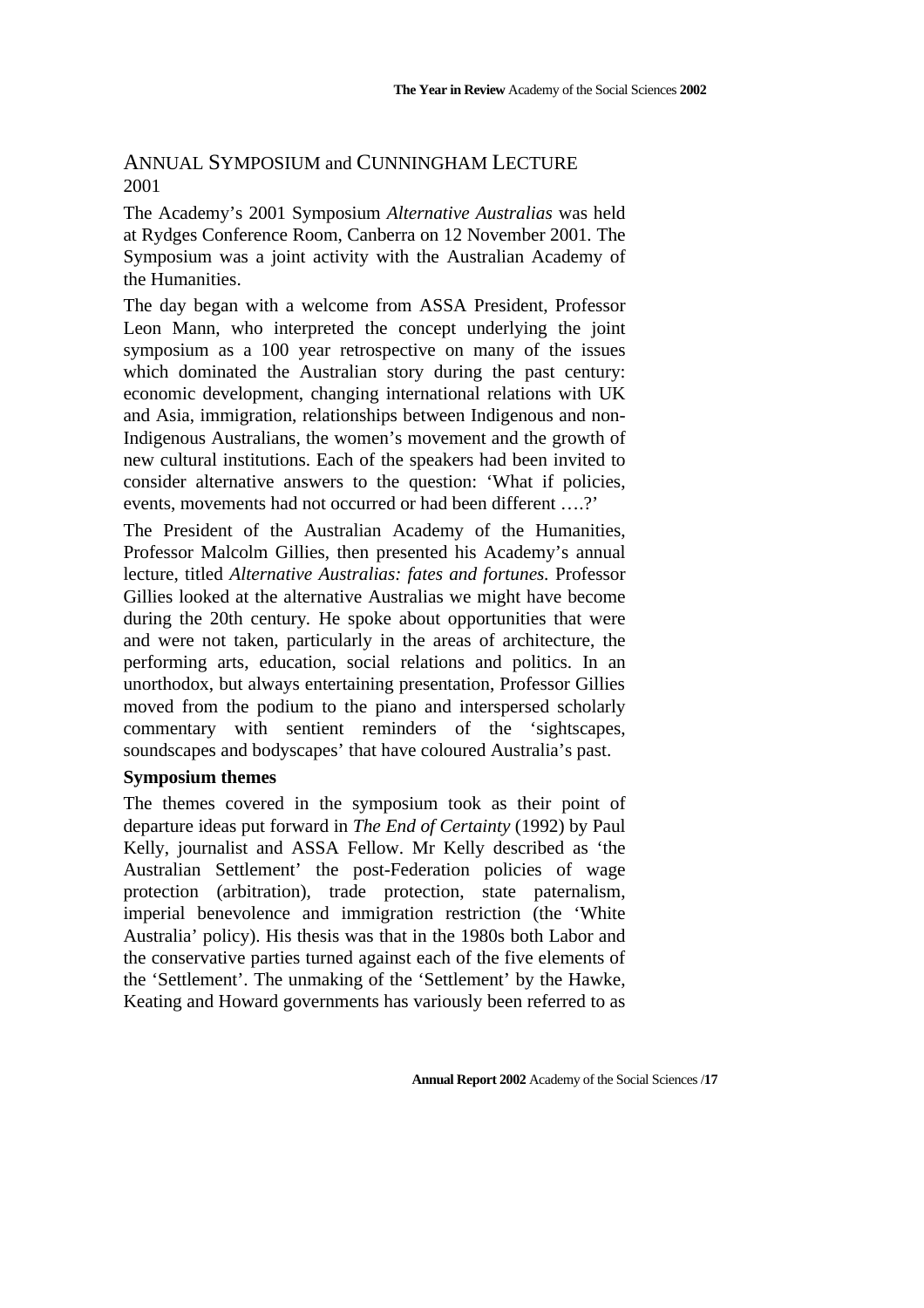the critique of 'neo-liberalism', or as the assault of 'economic rationalism'. As a threat to the older institutional guarantees of Australians' economic security, this unmaking has been deplored by some as heartless and dogmatic (and blamed for provoking 'Hansonism') and celebrated by others as an unavoidable leap from fearful insularity to robust cosmopolitanism.

In November 2001, in the second term of the Howard government, there were signs that Australia's political elite was undecided about which of these contrasting perspectives it should adhere to, in rhetoric and in policies.

As well as the issues of political economy thrown up by the

unmaking of the 'Settlement', there was much debate about questions of national identity that have also become 'unsettled' since the 1970s - the Republic, the meaning of 'reconcil-



iation' and the poss-ibility of an Indigenous treaty, the entailments of 'multiculturalism' in both domestic social policy and international policy (refugees). Sometimes these issues of 'identity politics' seem to occupy a distinct zone of our 'public sphere'. However, the affinities between rhetorics of cultural diversity and rhetorics of a more open and deregulated political economy were striking enough to encourage further efforts to connect analytically the themes of 'identity' politics and the issues of 'political economy'. To make such connections was one of the challenges of our joint symposium.

The timing for a discussion of these themes - on 12 November, two days following the 2001 Federal Election - could hardly have been better.

### **Symposium program**

Ten Australian scholars from disciplines across the social sciences and the humanities were invited to consider questions such as what role, since Australian Settlement, does the visual play in historical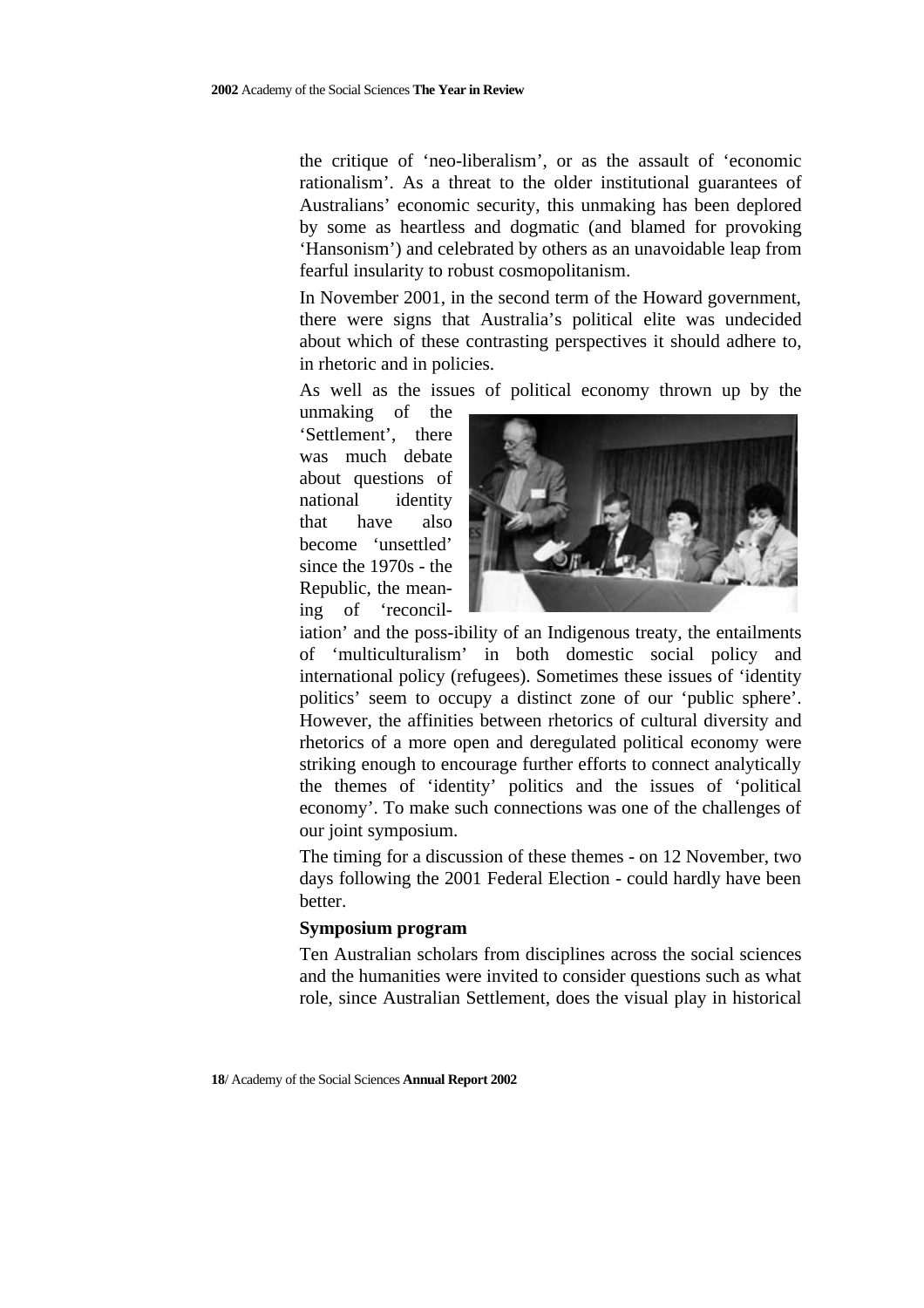understanding and reflection? What parallels are there between conceptions of cultural diversity and the proliferating rhetoric of a globalised, deregulated political economy?

The first session was titled *Australian Settlement – the economics, politics and historiography*. Associate Professor Dick Bryan (Department of Political Economy, University of Sydney) noted that Australia's national accounts which emerged from the 1920s have played an important role in economically defining Australians. The balance of payments constructs an image of how much 'we' owe (or are owed by) the rest of the world and how much the rest of the world owns of 'us'. The balance of payments therefore constitutes the political territory of Australia as if it were an economic unit.

Trade protection and immigration controls were two means of differentiating insiders from outsiders. But, Dr Bryan said, they were not enough. It is no coincidence that balance of payments accounting as an activity of the state came into being with the emergence of Keynesianism as the hegemonic discourse of economics (distinct from the question of the reality of Keynesian policy). Dr Bryan concluded that the Australian Settlement's decline in the 1970s followed the path of Keynesian policy discourse. In part this decline was clearly about policy choices (governments turning away from the policies of protectionism, centralised wage fixation, the paternalistic state) but the underlying issue is that those policies were themselves the pillars that defined the nationality of economic activity. With the pillars removed, there are no means to define the nation as an economic unit apart from rhetoric. Xenophobia and the pursuit of 'national competitiveness' become the new substitutes for capital and trade controls in defining economic nationality.

In the second session on the theme *Citizenship and Cultural Diversity*, Dr James Jupp (Centre for Immigration and Multicultural Studies, Australian National University) reminded the meeting that the Australian Settlement was 'White Australia'. Underlying 'White Australia' was the idea of immigration control and restriction, which was in 1901 unusual for western countries and especially for those sharing British status. Dr Jupp noted that all 'white' immigrants, British or alien, had virtually free entry and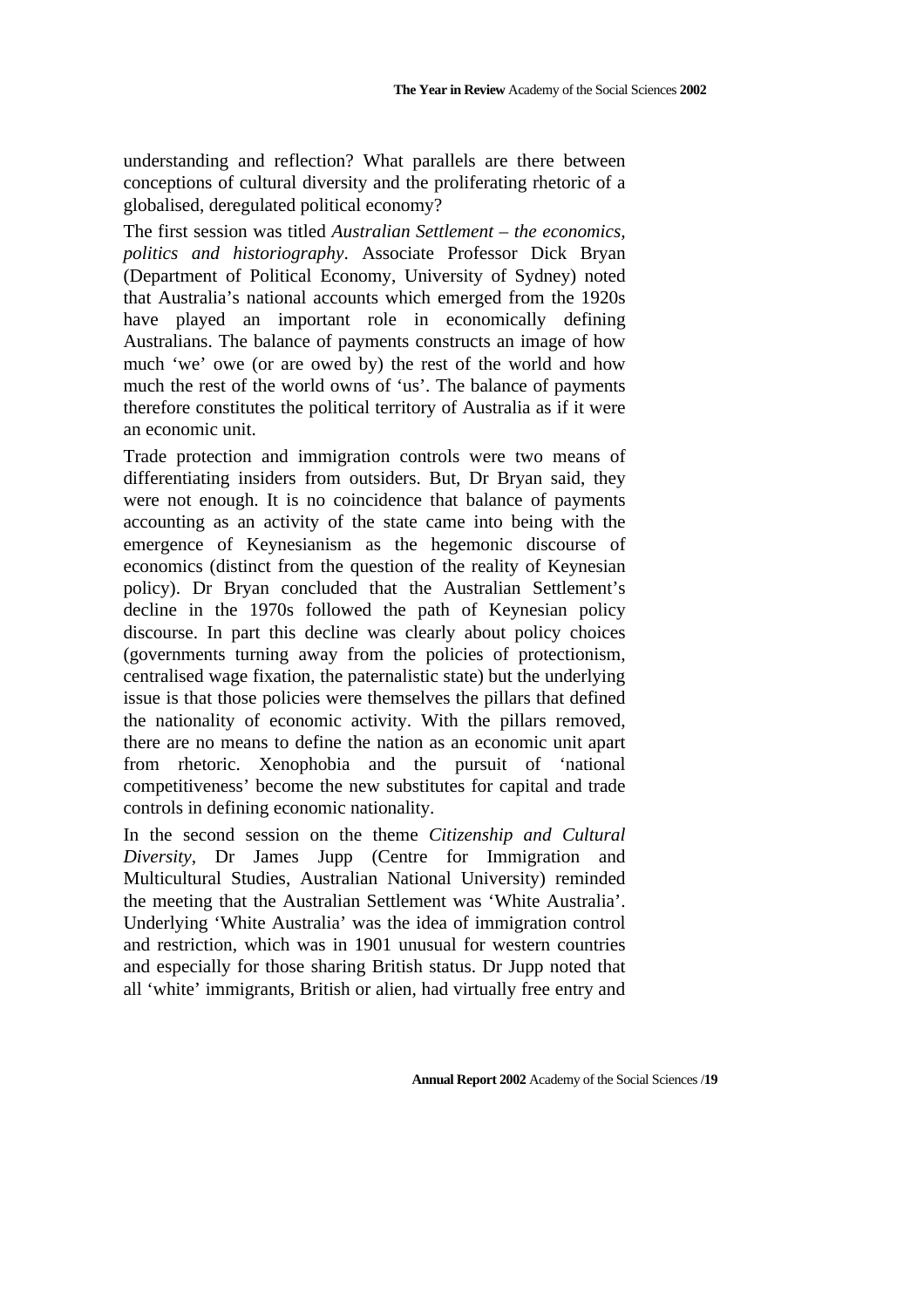UK subjects were often paid to come to Australia (which remained true until 1983). The tight control of entry is still part of Australian government policy and has become even more central than it was in 1901.

When immigration policy in the years between early Australian Settlement and the present is considered, Dr Jupp reflected that the determination of the Commonwealth and the Department of Immigration not to lose control of any aspect of entry to Australia, including that of asylum seekers under the UN convention of 1951, has led to devices and enforcements which have seriously damaged Australia's international reputation. The reaction to the asylumseekers has been tinged with xenophobia, if not racism.

As Australia combines a rigidly bureaucratic approach with the mobilisation of prejudice, Dr Jupp asks the question 'Is this progress for Australia's immigration future?' He believes these devices greatly modify Australia's previously generous attitude towards those wishing to settle with their families in peaceful and prosperous circumstances not available in their homelands.

Conversations about citizenship and cultural diversity raise questions about the assumptions of the 'Settlement' of Australia and about the contemporary relationship between Indigenous and non-Indigenous people. Professor Larissa Behrendt (Indigenous House of Learning, University of Technology Sydney) said that the issue of acquisition of Australia by the British has become an issue of increasing discomfort in the debates about reconciliation, Indigenous rights and a treaty. She said indigenous scholars question the notion of 'settlement', and the failure to rectify the historical exclusion of Indigenous peoples in the nation-building processes will ensure that Australia's system of governance will continue to be a colonial regime. That is, it will remain a system of laws and governance imposed upon the nations that have lived in Australia before that assertion of sovereignty. The implications for national identity of a neo-colonial Australia are found in its protectionism, benevolence of the state and the restrictions on immigration. The ideology of protecting jobs and industry for Australians is contradicted by the unequal wages paid to Indigenous people, and presents an issue of controversy to trade unionists. Further, state paternalism and imperial benevolence have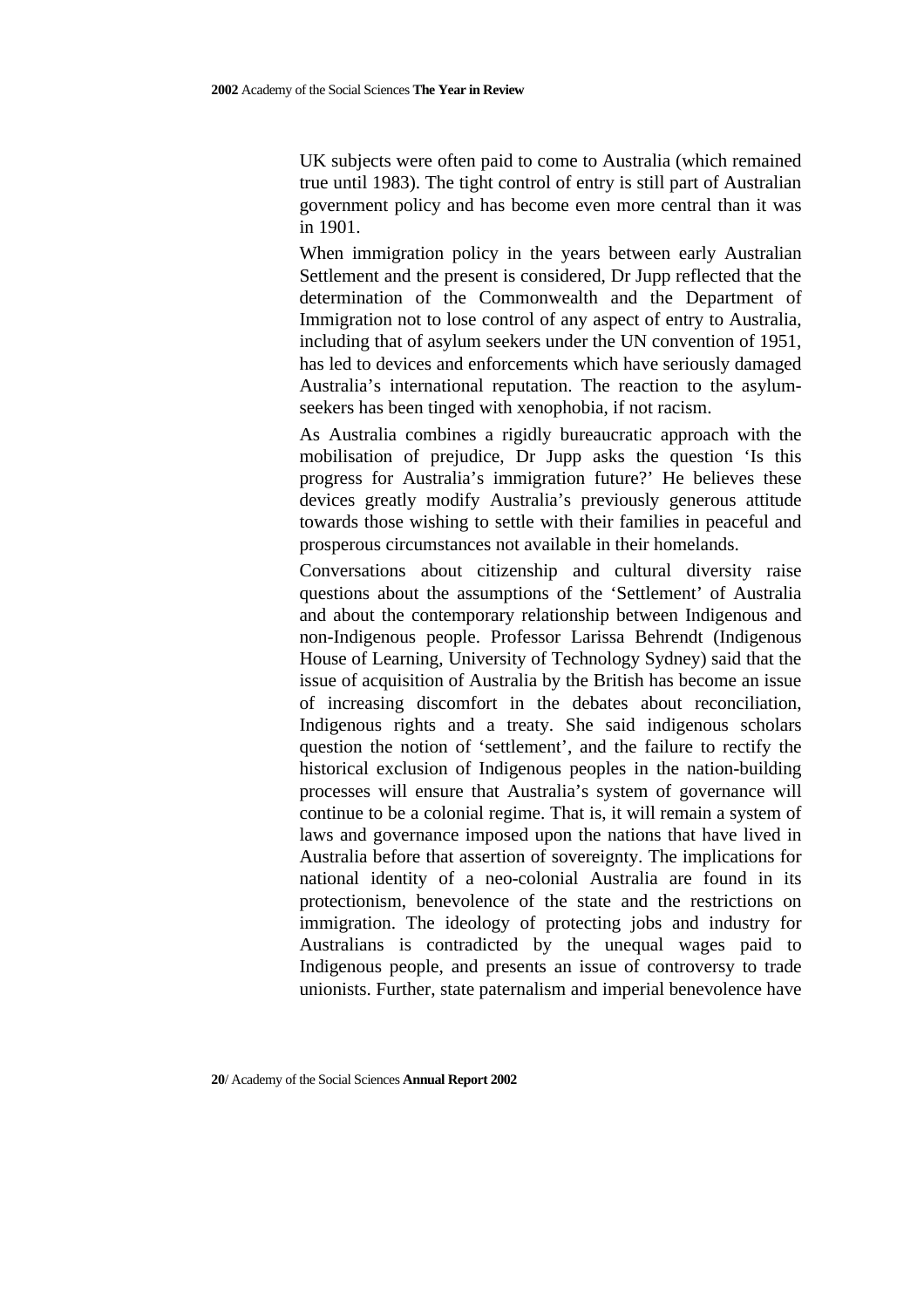resulted in practices such as dispossession and the removal of children from their families, while immigration restrictions have served to highlight the ideologies of racial superiority that have meant separate and disparate treatment of Indigenous people.

Professor Behrendt argued that the nation-building process needs to focus on the building of an inclusive relationship between Indigenous and non-Indigenous Australians. This would involve a formal and legal process through which to negotiate the terms of that relationship. At a national level, a negotiated framework agreement such as a statement of principles would govern the ground rules of that relationship. This framework agreement should provide for more specific agreement-making at a regional and local level between Indigenous peoples, governments and interested third parties. Such a negotiation process would not only begin a real and inclusive attempt at nation-building; it would be faithful to the principle of self-determination, a right held by all Australians - including Indigenous peoples.

In the third session, on the theme *Institutional Futures,* two of the speakers agreed that while Australia has seen a shift from protectionist Keynesianism to free market rationalism in recent decades, this policy shift has not substantially altered the basic institutional parameters that define the normative orientations and organisational structures of the liberal state. Professor David Throsby (Department of Economics, Macquarie University) confined his paper on 'Cultural institutions and the public purse in the old and new economies' to universities, the public broadcasting system and the performing companies, libraries, galleries and museums. He argued that although the economic transformations of the last twenty years in Australia have altered them profoundly, the milieu in which these institutions operate, their fundamental role and purpose, has changed very little. In economic terms these cultural institutions exist to provide, amongst other things, certain public goods:

- the public benefits deriving from a well-trained workforce and a well-educated community;
- the advances in knowledge from free and inquisitive research;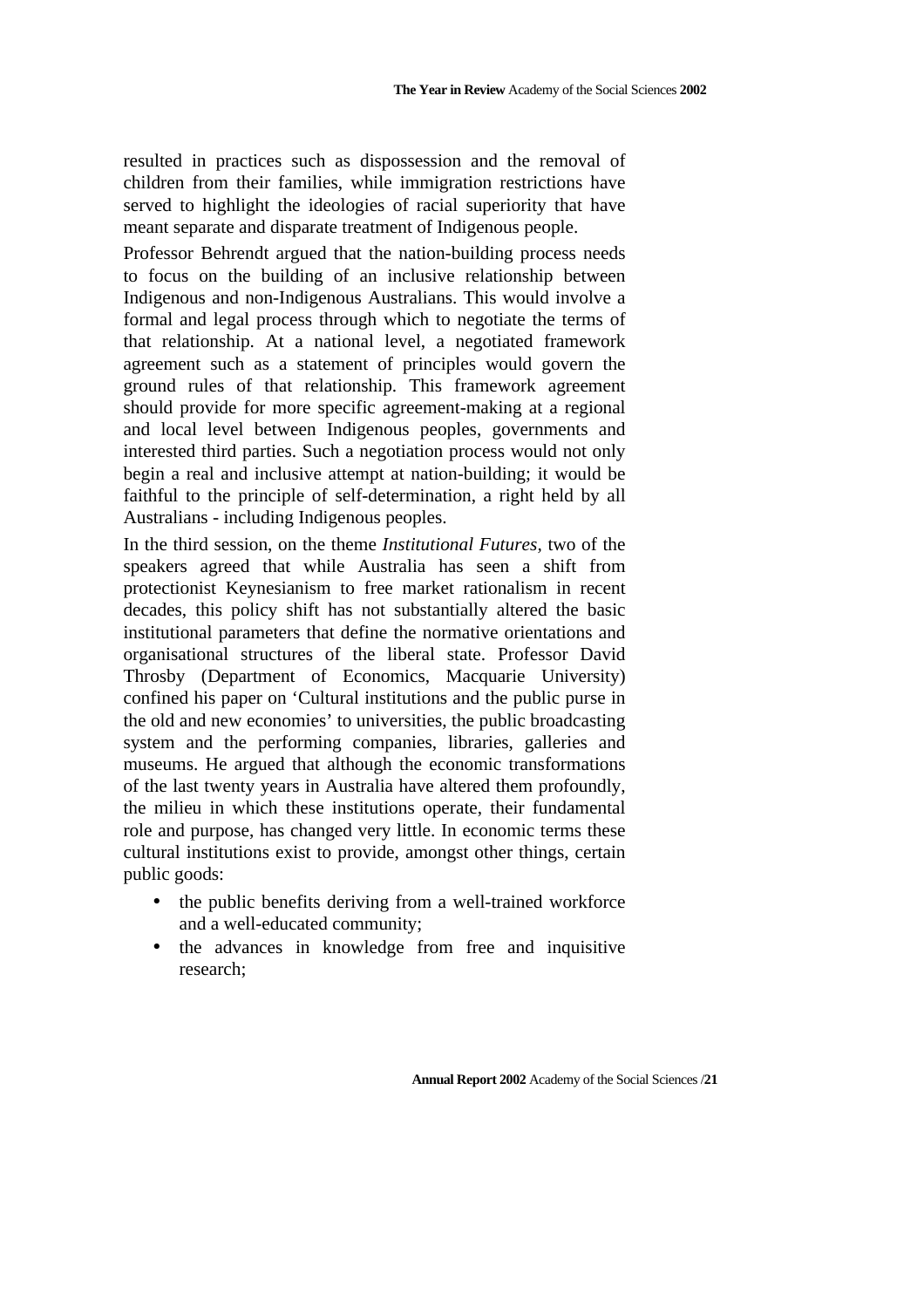- the economic, social and cultural benefits of wide-ranging and well-informed debate on matters of public importance; and
- the cultural awareness arising through vigorous and original artistic activity and cultural representation.

Professor Throsby noted that the intrusion of markets into the areas served by Australia's cultural institutions has shifted the emphasis away from the public benefits that they bestow, and focused attention on the provision of the private-good component of these institutions' output. It has also had a significant effect on the quality of the goods and services provided. Professor Throsby suggested that there is an urgent need to reassert and redefine the public sector's role in the provision of public goods in Australia, and that its cultural institutions would be a good place to start.

Associate Professor Linda Weiss (Government and International Relations, University of Sydney) said that in spite of some highly effective episodes of state involvement in the past, they have not amounted to a coordinated approach to economic management, or to a view of the public sector as legitimate guardian of the community's economic security. Moreover, she added, neither Keynesianism nor rationalism is capable of tackling the critical problems of social and industrial upgrading that continued participation in the global economy demands. Dr Weiss suggested that in the absence of a national strategy for sustained development of its intellectual, scientific, and industrial assets, Australia's public institutions remain part of the problem rather than the solution to its asset depletion.

Emeritus Professor Lois Bryson (Department of Social Science and Planning at Royal Melbourne Institute of Technology) discussed work and welfare options in a new non-sexist 'Settlement'. Professor Bryson suggested that at the turn of the twentieth century, gender divisions were enshrined in the 'Australian Settlement' through the establishment of a white, male, wageearners' welfare state, based on a family-wage paid to the male breadwinner. The gradual breakdown of the 'Settlement' from the 1960s liberated new opportunities for women as well as for racialised groups. Women's groups took advantage of this state of flux and systems of discrimination were largely retrenched. Formal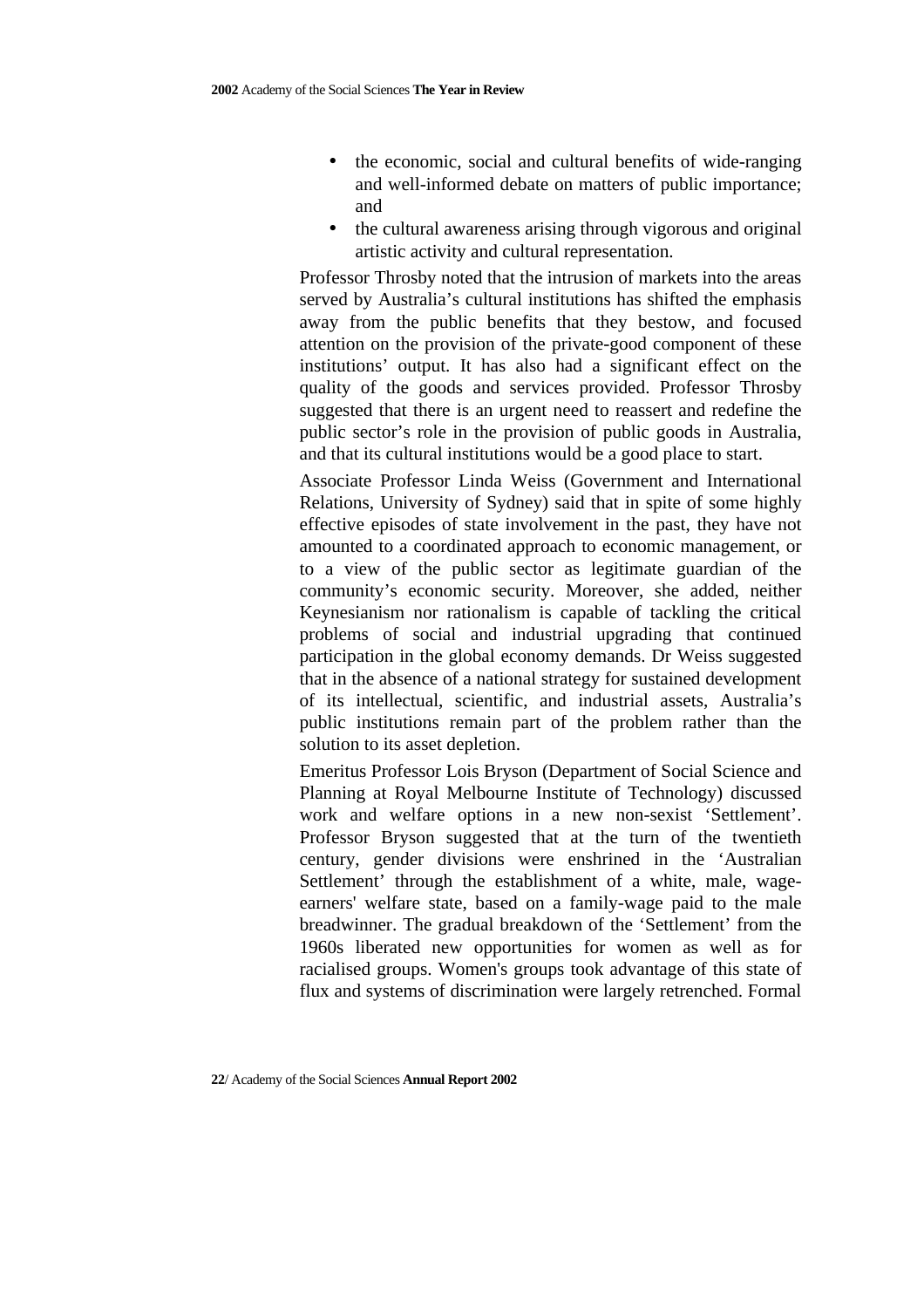equal citizenship in relation to work and welfare has largely been achieved, but the cultural construction of a gendered society has been dealt with far less successfully.

It was noted that historically the sexual division of labour, however unequal, involved just that - a recognised division of labour and a separation of spheres. Although women are now in the public arena, this tends to be added to their labour in the family sphere, and thus remains an impediment to real equal opportunity. A national child care system, some 'family-friendly' policies and some support for carers are now available, but these provisions inadequately redress the effects of the traditional allocation of family work. It is well known, said Professor Bryson, that women still do more and take more responsibility in the family. However, associated with the changes is an exacerbation of inequalities between women, as women with greater resources are better placed to employ substitutes for their own family labour and take advantage of expanded opportunities in the public sphere.

Professor Bryson argued that real gender equality remains an unfulfilled dream and the recent focus on a new 'Settlement' may provide an opportunity to place a non-sexist society on the agenda. She proposed that to address the legacy of male advantage which has proved resistant, a new 'Settlement' needed a significantly different approach to both work and welfare. Though not necessarily an immediate practical solution, the idea of a six hour day would act as a valuable stimulus to thinking through the key elements of alternative, gender equal work and welfare options.

In response, Paul Kelly commented on points of convergence and divergence between the speakers and the thesis he developed in *The End of Certainty*, and concluded that the thesis remained intact.

#### **Presidents' panel**

Professors Mann and Gillies chaired a panel of five Fellows drawn from the two Academies who looked ahead to the year 2025 and speculated about Australia's future in their specialist areas - Professor Fiona Stanley (family and childhood), Paul Kelly (politics), Professor Tessa Morris-Suzuki (relations with Asia), Dr Janet McCalman ('the new eugenics' - ageing), and Professor Peter MacDonald (population). This was a lively and engaging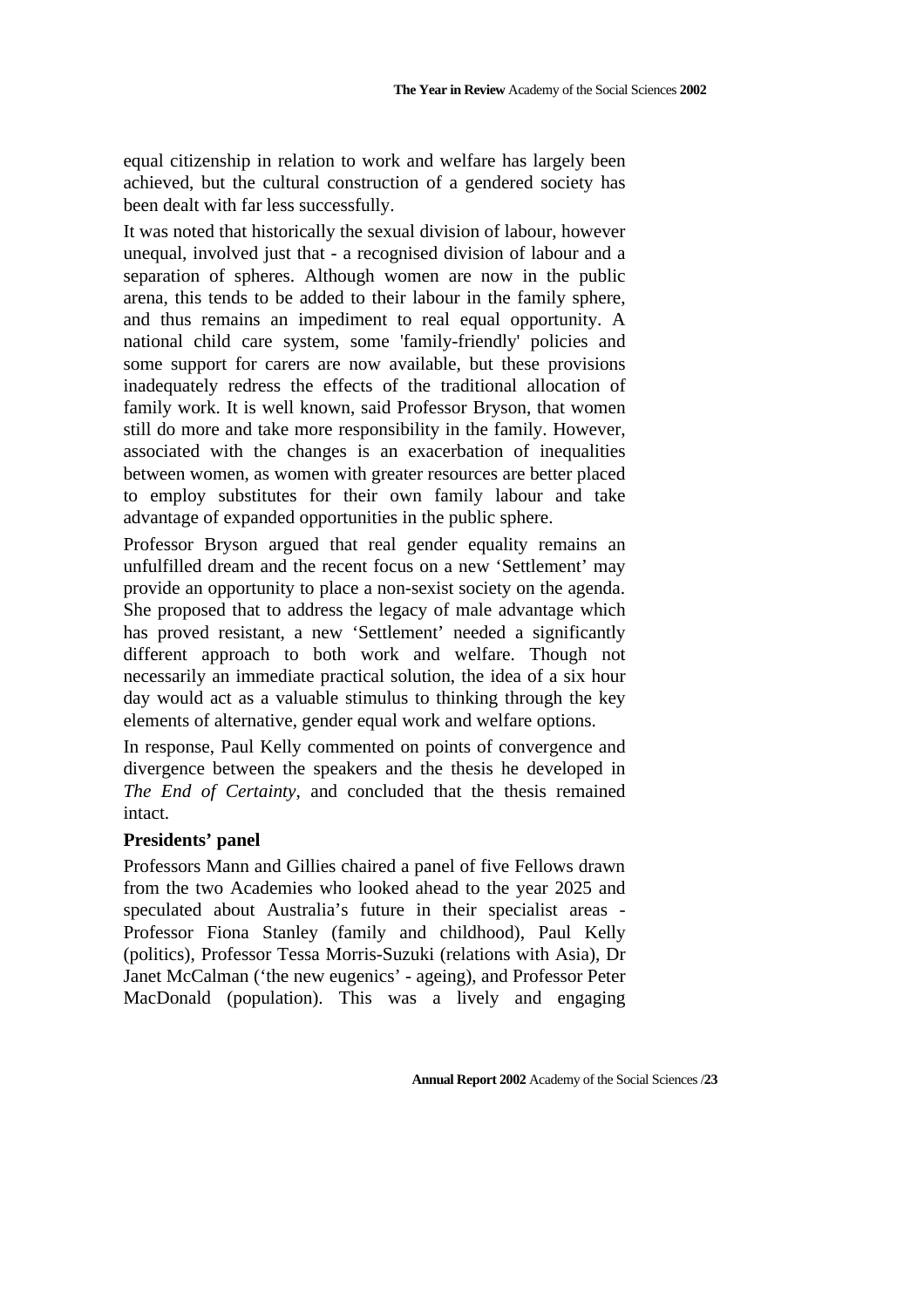discussion in which the main frustration expressed by some audience members was the lack of time to question the Panel and to offer their own preferred scenarios for 2025.

For the record, in the area of politics, Paul Kelly predicted that by the year 2025 there would be five phenomena in the Australian political system: cynicism; fragmentation (multiple trends for different audiences making it difficult for governments to govern); end of winner-take-all politics (leading to compromise); politicisation of government through media focus groups; and a public revolt against the political class.

#### **Cunningham Lecture**

The day closed with the Academy of the Social Sciences Annual Cunningham Lecture presented by Hugh Stretton, a fellow of the two Academies. In his Lecture, *Australia Fair*, Mr Stretton considered how we can, or should, respond to the challenges and opportunities presented by the changing global context.

Mr Stretton challenged his audience to consider questions faced by Australia's policy makers: *What to do with more than enough*? As suggested by some writers and researchers, in the course of the twentieth century the rich countries crossed a threshold – a level of income per head above which 'more' is not likely to increase health or happiness. Could a new 'Australian Settlement' try, once again, to get our productive system itself to distribute wealth, income, space and services well enough to leave comparatively little for independent public welfare to do?

*What to do with less than enough*? In the likelier case that environmental danger does create desperate conflicts of interest between generations, the ethical questions take on a grisly new dimension. Suppose, Mr Stretton predicted, we need to work more laboriously for lower pay, and consume less. This would intensify competition for goods, health, education, leisure, and nicer rather than nastier jobs. This scenario, he believes, is becoming a reality, as scientific and technological progress is allowing us longer lives and longer retirement. What new policies, if any, do these changes call for to ensure an income for the young and the old?

*What should we do about some perverse effects of women's rights on women's roles*, for example on many women's hours of work, and on some children's chances? While questions of equality and



*Hugh Stretton*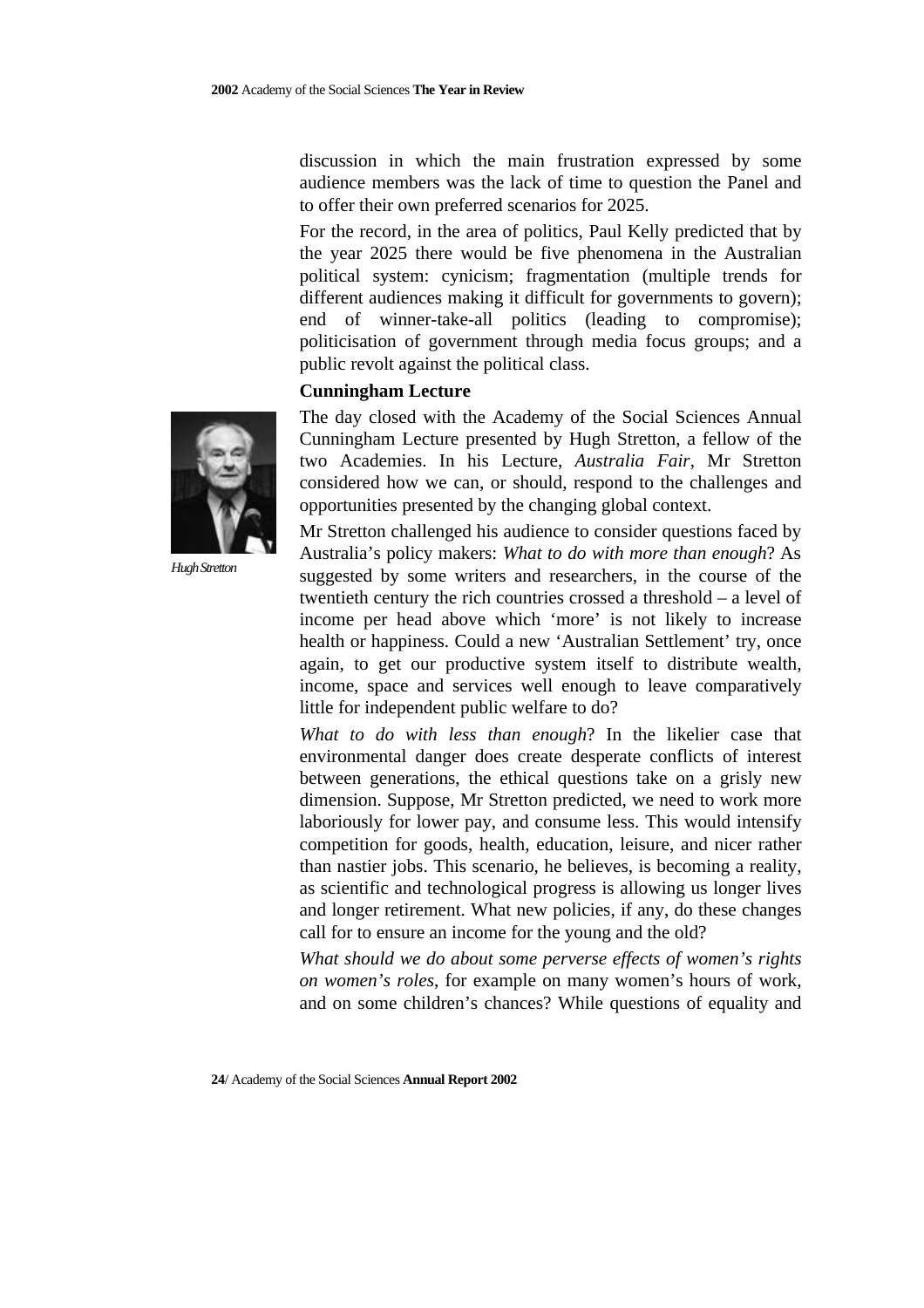independence certainly arise, Mr Stretton asked the audience to consider what would it take, beyond what is already built into our institutions, to open as many acceptable options as possible to as many parents as possible? Should raising children be considered self-employment – getting democratic government to finance it, and getting people to accept and respect it as paid work like any other?

Mr Stretton's ideas about these questions challenged the audience to think positively about a new 'Australian Settlement', one that might approach the ideal of an 'Australia Fair'.

A copy of the Cunningham Lecture is available from the Academy.

*(The Organising Committee for the 2001 Symposium comprised* **Professor Marian Sawer** *FASSA and* **Professor Peter Saunders** *FASSA,* **Dr Tim Rowse** *AAH (Chair) and* **Professor Lesley Johnson** *AAH.)*

# ACADEMY EARLY CAREER AWARD

**T**he Academy of the Social Sciences in Australia Award honours younger Australians who have achieved excellence in scholarship in the social sciences.

Past Awards have been granted to:

- 1987 Richard George Fox
- 1988 Wojciech Sadurski
- 1989 Gregory J Whitwell
- 1990 Vicki Lee
- 1991 Peter Higgs
- 1992 Robert Cribb
- 1993 John Quiggin
- 1994 Debbie Terry
- 1995 Kay J Anderson
- 1996 Tony Aspromourgos
- 1997 Jeff Borland
- 1998 Chandran Kukathas
- 1999 Richard Bryant

**Annual Report 2002** Academy of the Social Sciences /**25**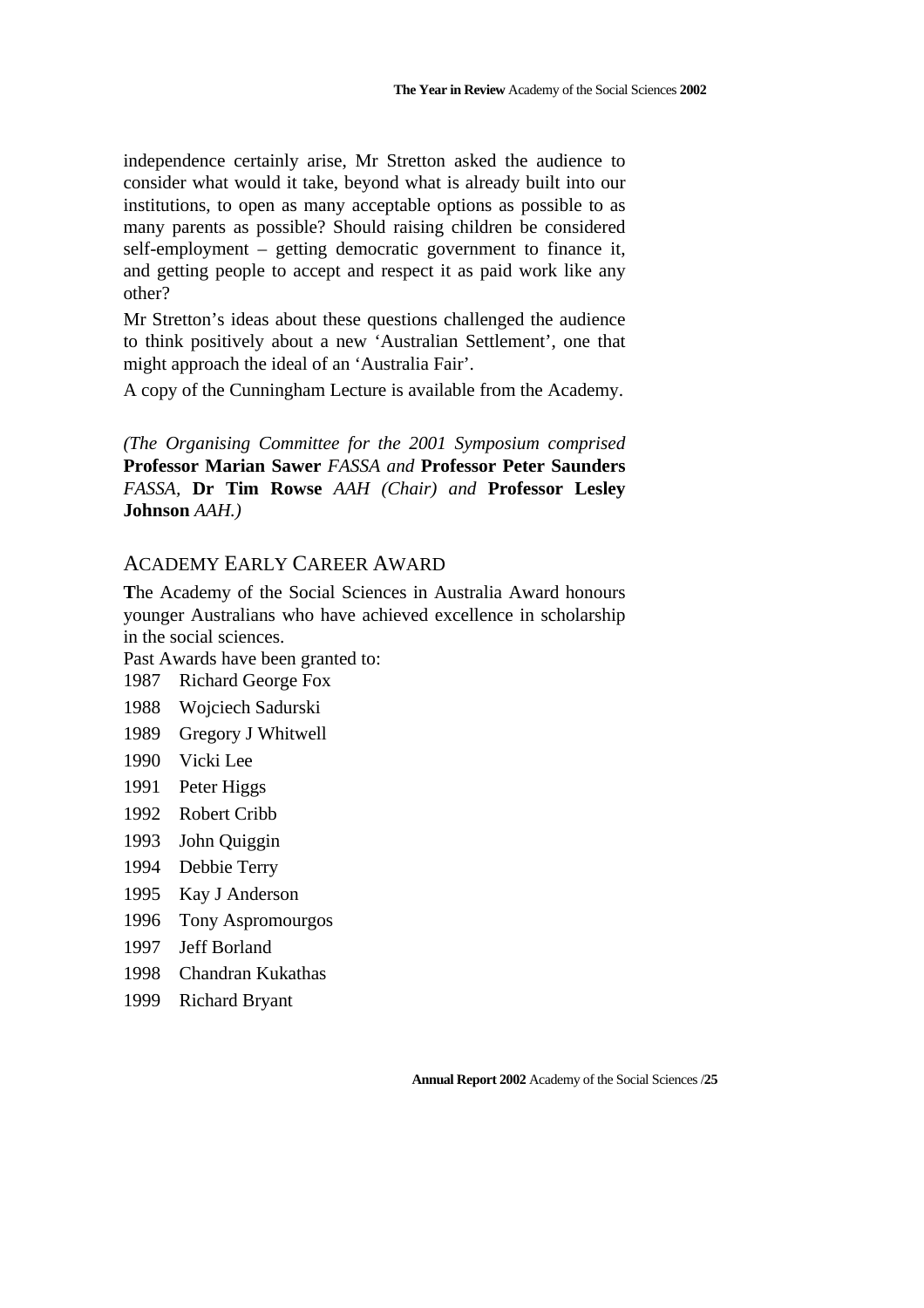- 2000 Andrea Whittaker
- 2001 Kaarin Anstey and Robert Hill
- 2002 Jason B Mattingley

The recipient of the Academy Early Career Award for 2002 is Associate Professor Jason B Mattingley. Professor Mattingley is Director of the Cognitive Neuroscience Laboratory, School of Behavioural Science, University of Melbourne.

He received his Bachelor of Science Degree with first class Honours from Monash University in 1988, his Master of Science Degree in Clinical Neuropsychology in 1990 from the University of Melbourne, and his Doctor of Philosophy from Monash University in 1995. He spent three years as an National Health and Medical Research Council (NHMRC) Neil Hamilton Fairley postdoctoral scientist in Cambridge, England, where he was also elected a Fellow of King's College.

Professor Mattingley's research spans the broad field of cognitive neuroscience, with particular emphasis on the behavioural effects of brain injury caused by stroke. His work has helped to elucidate the cognitive and neural mechanisms underlying human selective attention and motor control. He has published more than 60 articles in scholarly journals and books, and has co-authored a major textbook on clinical neuropsychology. He currently sits on the editorial boards of several major international journals, including *Cognitive Neuropsychology*, *Cortex*, and *Neuropsychologia*.

He has been honoured by an Amrad Post-doctoral Award for Excellence in Biomedical Research, and an Australian Psychological Society Early Career Award. His research has been funded by grants from the ARC, NHMRC, the British Stroke Association, and through collaborations with industry.



**26**/ Academy of the Social Sciences **Annual Report 2002**



*Jason Mattingley*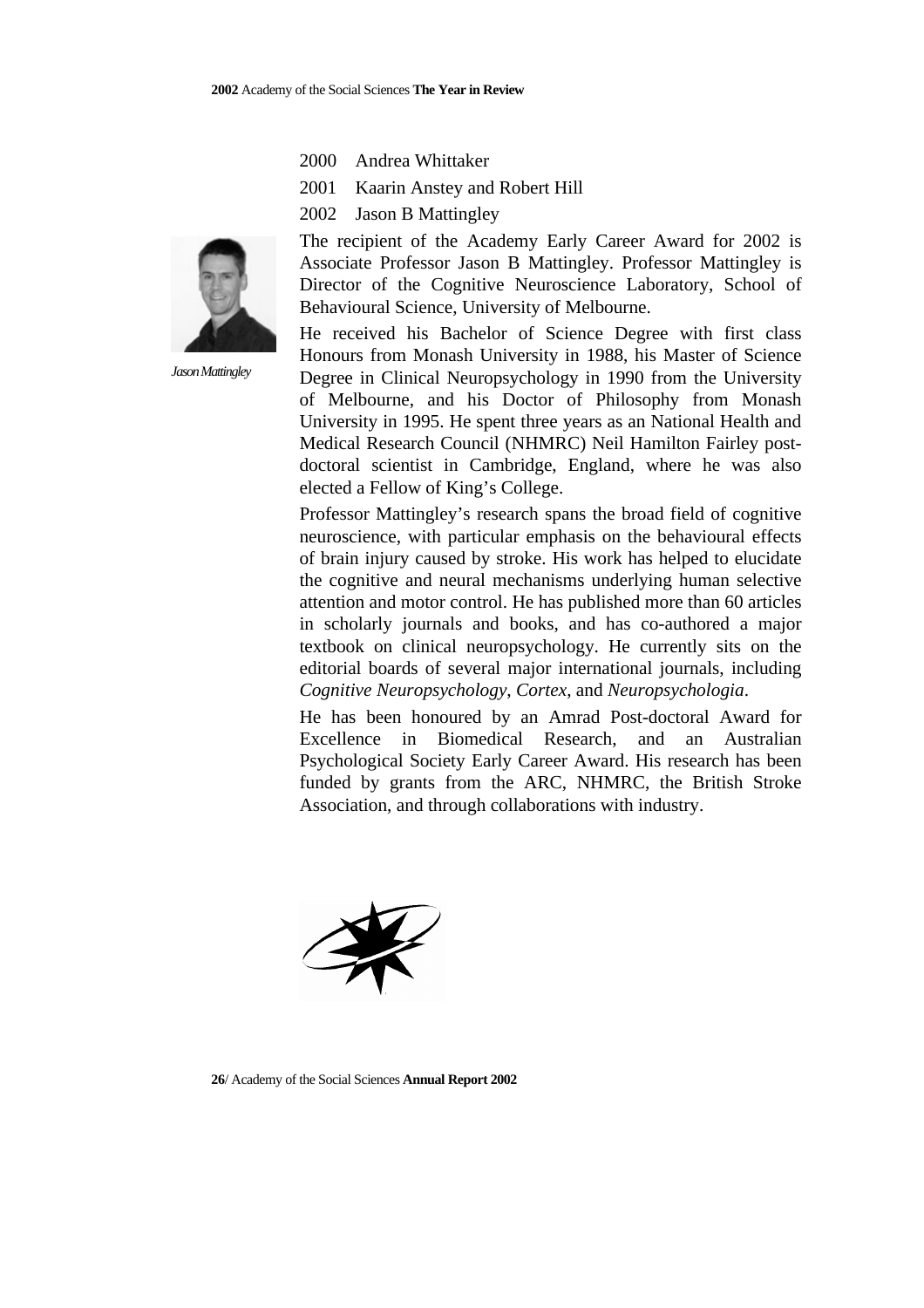# RESEARCH PROGRAM

The Academy, through its Research Committee, continues to actively support those research projects that will effectively advance knowledge across the range of the social sciences. Intellectually, the social sciences have increasingly developed depth, structure and power and established a firm place in the knowledge framework. Practically, the social sciences have become an instrument which modern governments, interest groups and scholars use to understand the major developments in national and international life, the tools drawn upon to develop and shape policy.

Research activities conducted under Academy auspices take advantage of the extensive scholarly network available through the Fellowship and encourage participation by independent or more junior scholars in such research. A significant part of Academy research activities have been funded through the Australian Research Council via its **ARC Linkage-Learned Academies Special Projects***.* 

It has been a productive year for Academy research activities with a number of books published arising from past research programs and the beginning of ARC Special Project 2002, 'Rethinking Wellbeing*'.* 

As managing institution for the 1998 research project 'People of the Rivermouth', directed by Les Hiatt FASSA, the Academy was represented at the launch of *People of the Rivermouth The Joborr Texts of Frank Gurrmanamana* at the National Museum of Australia on 28 February 2002. The book and CD have enabled Gurrmanamana's scenarios to be placed within a rich context of visual, audio and other information, drawn from forty years of scholarship undertaken in a range of disciplines with Gurrmanamana and his family.

The research project, 'The Economic and Social Costs of Unemployment' which commenced in 2000, was published by the University of NSW Press in July 2002 under the title *The Price of Prosperity.* This book 'identifies for the first time the nature and impact of these costs at three distinct levels: those imposed directly on unemployed people and their families; those that affect the

**Annual Report 2002** Academy of the Social Sciences /**27**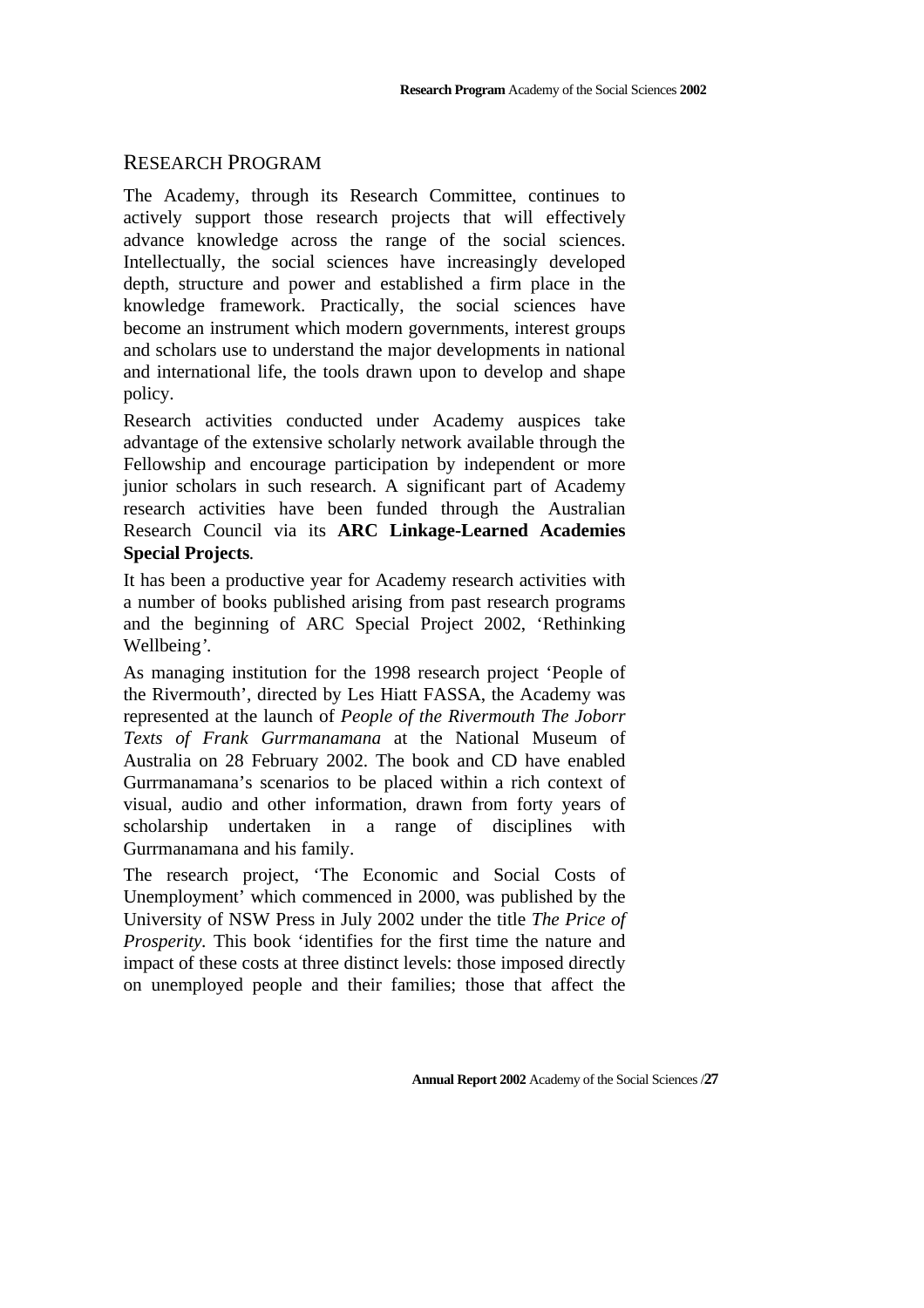nature of community life; and those that give rise to economy-wide effects on Australian society.'

National seminars in conjunction with the Don Dunstan Foundation and the Brisbane Institute to promote the book and its conclusions were held in Melbourne, Adelaide, Sydney and Brisbane. These seminars enabled key contributors from the project to discuss their research and to take part in audience question and answer sessions.

A forthcoming book based on the 1999 research project 'Postgraduate Training in the Social Sciences' is to be published in November 2002 by the University of Queensland Press. The findings from this research project suggest that in order to maximise the national contribution made by postgraduate training in the social sciences, governments and universities – and the social sciences themselves – will need to nurture the balances between the utilities of knowledge and knowledge-generating capacity, between fundamental inquiry and applied work, between interdisciplinary and single disciplinary approaches, between vocational programs and research degrees, and between fee-based programs and government funding.

The research project entitled 'The Sustainability of Australian Rural Communities' which commenced in 2001 is now reaching the publication stage. Professor Chris Cocklin (Monash University) and his research team have now completed research for the six rural case studies arising from its investigation into rural sustainability: Narrogin (WA); Tarra/Yarram (Victoria); the Gilbert Valley (SA); Guyra (NSW); Tumbarumba (NSW); and Monto (QLD).

A set of case studies is being developed to explore the nature and dimensions of rural socioeconomic change and community sustainability. They have been chosen to represent examples of communities from across Australia that are faring well in the face of change and those that appear to be in decline. The case studies will be published in collaboration with Charles Sturt University and are due for publication in November 2002. An edited manuscript is to be submitted to potential publishers for publication early in 2003.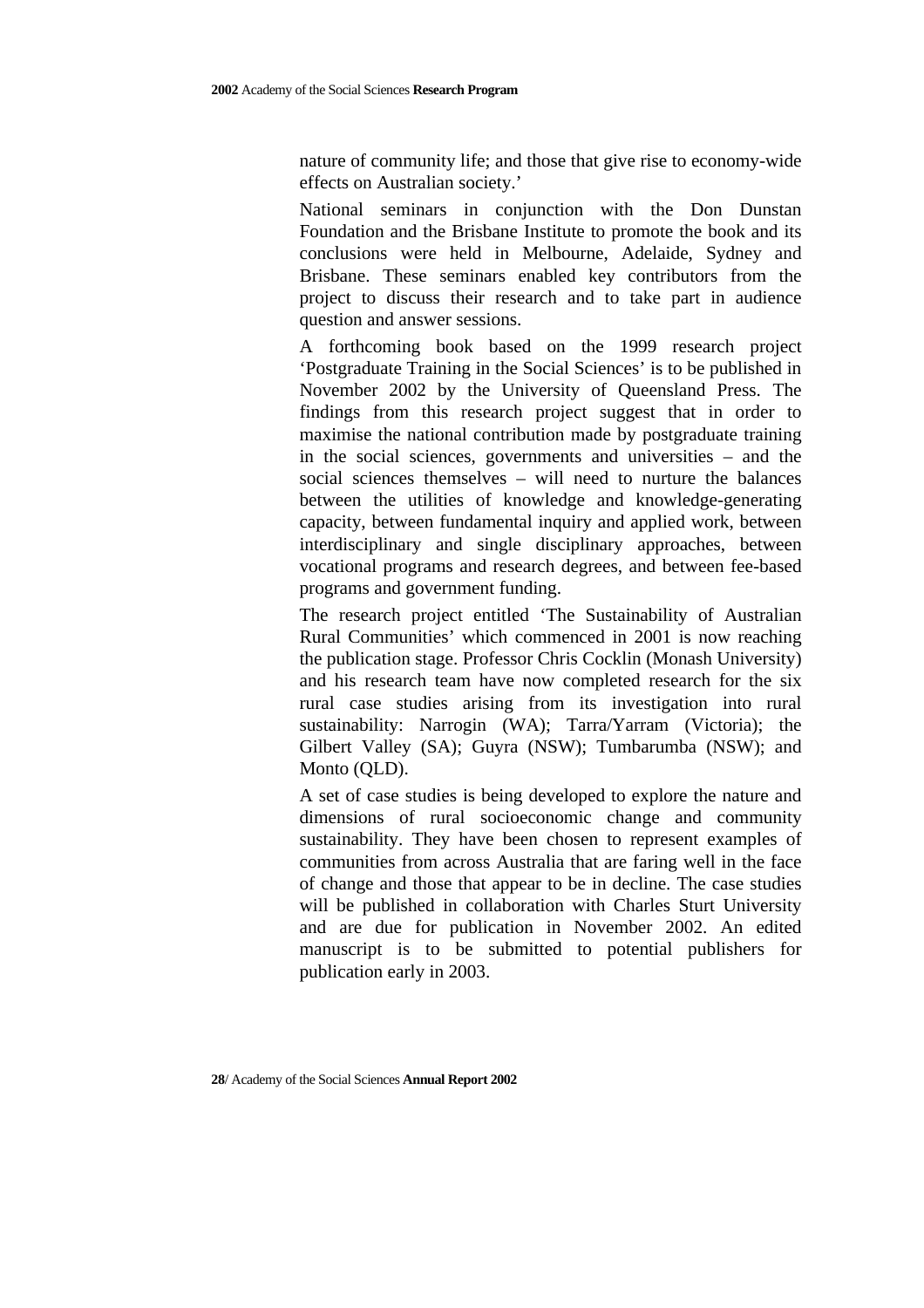The Academy's ARC funded special project for 2002 'Rethinking Wellbeing' brings together Australian and international academics to consider the social, cultural and economic contexts of wellbeing, resilience, burden, health and quality of life. Responding to contemporary economic, policy and public health debates, the project addresses issues of social capital, connectedness, social networks and social membership, and relates these interests to debates concerning inequality, poverty, homelessness, resource allocation, policy developments and social welfare programs.

Papers by contributors were given at a workshop in Melbourne, chaired by Project Director, Professor Lenore Manderson (University of Melbourne) on 25-26 April and addressed a number of themes and issues:

- Health and wellbeing: issues of measurement and context.
- Measurement of positive health across cultures and its implications for policy.
- The economist's dilemma: theorising and measuring wellbeing.
- The relationship between health and subjective wellbeing.
- Alternative measures of wellbeing: what are the populations at risk?
- Wellbeing on hold: assessing health and wellness in refugees and asylum seekers.
- Does gender make a difference?
- Testing transferability: how robust are the concepts of social capital and agency?

A second workshop was held in Melbourne on 16-17 September at which draft chapters were discussed and presentations made for what will become the manuscript for the publication of a book entitled *Rethinking Wellbeing – Critiques of Disablement and Disadvantage*.

The Academy's Research Committee met on 4 April 2002 to consider the list of research proposals to be developed as potential ARC Special Projects for 2003. Two projects were supported for funding consideration 'Building a Better Future for Our Children' (Professor Margot Prior, University of Melbourne and Professor Sue Richardson, Flinders University) and 'Us and Them: Anti-Elitism in Australia' (Associate Professor Marian Sawer and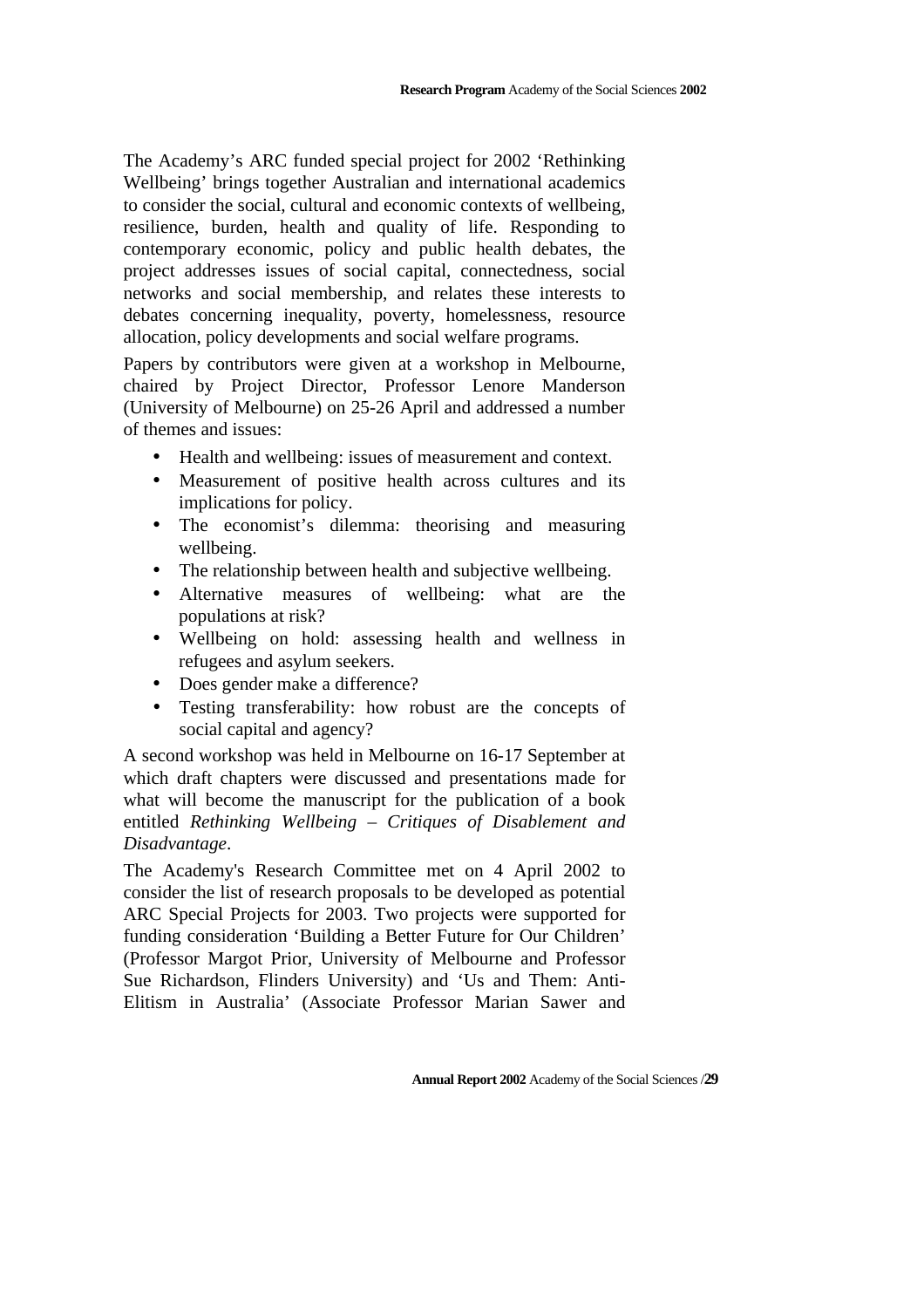Professor Barry Hindess, Research School of Social Sciences, ANU). The former project was short-listed by the ARC and a decision is likely in October 2002. Key questions outlined for the proposed research team include:

- Are recent social and economic changes making it substantially more difficult for sizeable numbers of families to bring their children up well?
- Are greater difficulties for families causing the growing signs of distress among substantial numbers of Australia's children and adolescents?

The wellbeing of Australia's children is scheduled for discussion at the Academy's Annual Symposium, held in November 2002 in association with the Annual General Meeting.

# **Sue Richardson, Chair, Research Program Committee John Robertson, Research Director**

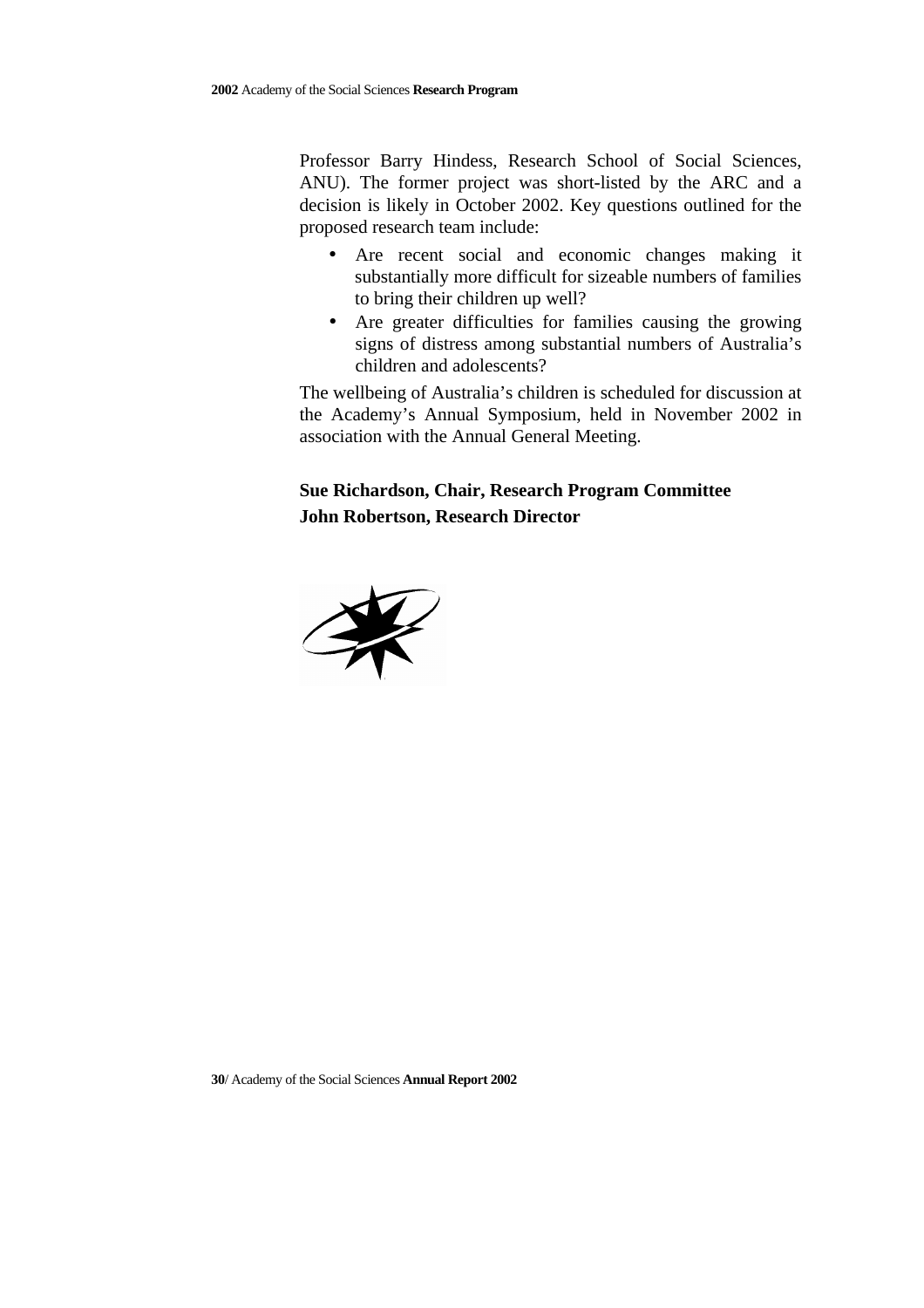# WORKSHOP PROGRAM

**T**hirteen years after its establishment in 1989, the Workshop Program continues to fulfil its function of providing a forum for indepth, multidisciplinary discussion of key issues in social science research, practice and policy. The Program provides an arena for intellectual exchange across the sixteen disciplines of the social sciences. It also provides a mechanism for exploring linkages between research and policy, and a channel for involving younger scholars in the activities of the Academy.

Workshops supported under the Program provide a unique format of two days of intensive discussion on topics that span the entire field of social science. The Workshop Committee meets regularly to review proposals and provide comments that assist the convenors to realise the full potential of their proposals. With increasing numbers of workshops resulting in publication of proceedings, the Program is making a substantial contribution to social science scholarship and the promotion of dialogue that crosses traditional disciplinary boundaries.

In addition to overseeing another active year, it is pleasing to report several initiatives that are serving to expand the Program and build on its past record of achievement. Of particular note in this context are the ongoing efforts to identify external sources of funds that allow additional workshops to be supported or to increase the numbers of participants. In addition, the Program is in the process of developing links with the new National Institute of Social Sciences at the Australian National University, and with the Australian Academy of the Humanities in sponsoring a series of joint workshops between the two Academies. Finally, 2002 saw the Workshop Committee overseeing the contribution from the Academy to the Annual OUTLOOK Conference organised by the Australian Bureau for Agricultural and Resource Economics (ABARE) of a special session drawing on relevant social science research and expertise.

Through activities such as these, the future of the Workshop Program is secure, as is its contribution to the work and impact of the Academy.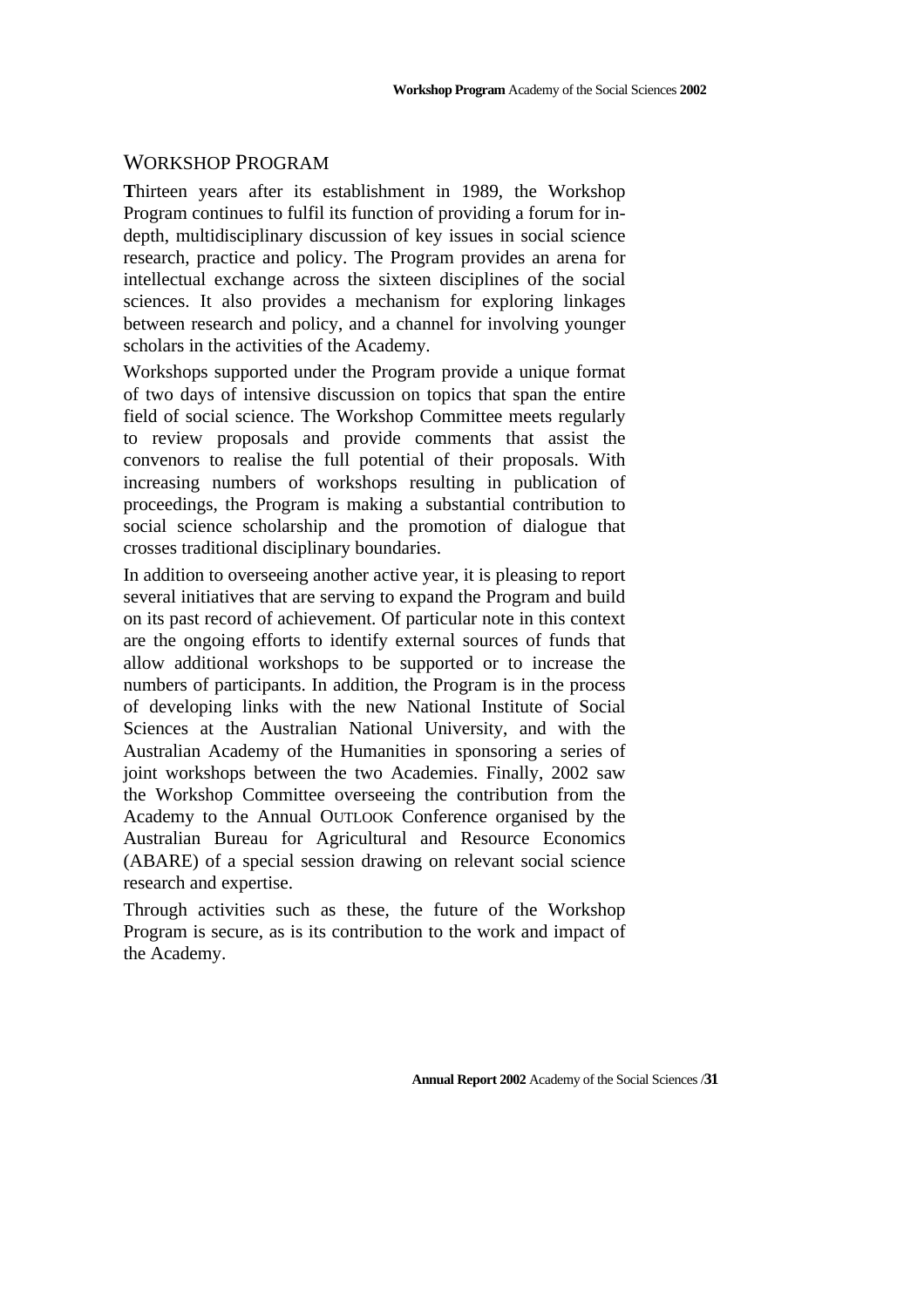### **Workshop Program 2002**

To date, four workshops have been held, and another three will be convened by the end of the year.

- *Indigenous Peoples and Religious Change: Reassessing Mission Christianity in an International Historical Perspective*, convened by Professor Norman Etherington (UWA) was held in Perth on 8-9 February. It was co-sponsored by the Vice-Chancellor of the University of Western Australia. International and Australian scholars debated themes including an overview of the missionary movement in the  $18^{th}$ - $20^{th}$ centuries: missions as welfare agencies for empire, including medical and educational services; missionaries and white settlers; mission and language, including translation and the making of dictionaries for unwritten languages; and the centrality of women as supporters and agents of  $19<sup>th</sup>$  and  $20<sup>th</sup>$ century missions. The proceedings will be published as chapters in the forthcoming edition of *Oxford History of Missions and Empire*.
- *Investing in Our Children: Developing a Research Agenda* was convened by Professors Margot Prior (Melbourne), Sue Richardson (Flinders), Fiona Stanley (UWA) and held on 29-

30 May in Melbourne. Cosponsors of this workshop were the Department of Family and Community Services and the Ian Potter Foundation via



the Australian Research Alliance for Children and Youth. Participants debated issues such as social and economics of families and children in Australia; key questions in public health in Australian families and child and adolescent mental health needs; and, translating research into policy and practice. FACS Family **Policy** Branch reported on the Federal Government's present policies and provided information on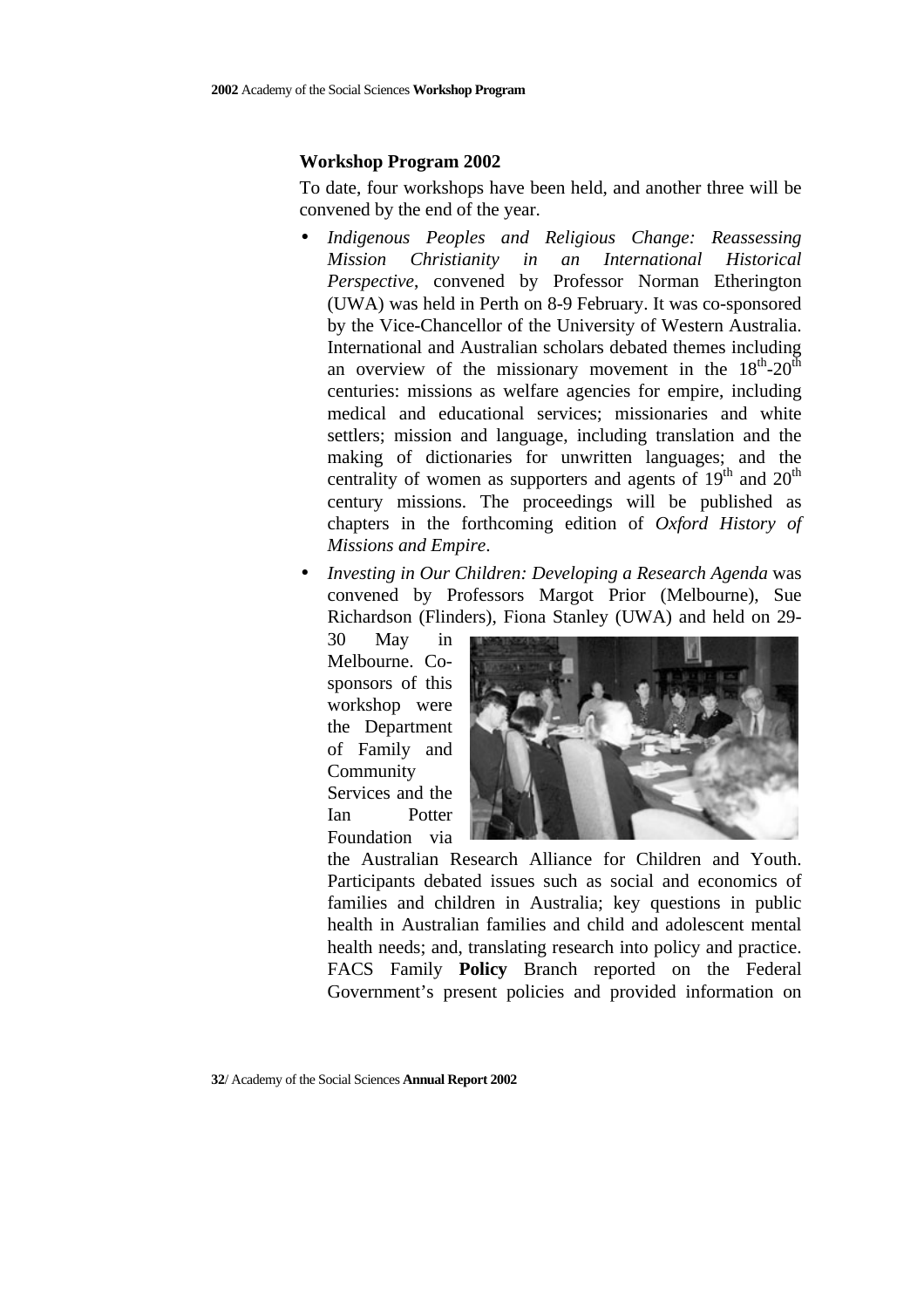processes of government policy development for children and families. A book is being prepared for publication by the Academy.

- *Working for the Common Good* was convened by Dr Arthur Stukas and Professor Margaret Foddy (La Trobe) and held in Melbourne on 16-17 May. The workshop was co-sponsored by La Trobe University's Vice Chancellor, the Dean of the Faculty of Science, Technology and Engineering and the Head of the School of Psychological Science. A diverse group of researchers met for two days to share views and research strategies on two important research areas: the study of *volunteerism* and the study of *social dilemmas*. The integration of these issues will combine to contribute to public policy designed to improve the general welfare of society. An edited volume of work that will link current theory in these areas is underway.
- *Globalisation and Educational Futures: Re-visioning Identity, Citizenship, and Ethics* was convened by Dr Carmen Luke (UQ) and held in Brisbane on 25-26 June. Fellow Professor Simon Marginson participated with scholars drawn from education, sociology and cultural studies arenas. This workshop aimed to build an ongoing discussion of the normative roles and contents of education in the context of cultural, political and economic globalisation.
- *Australian Democratic Audit: Indicators* was convened by Associate Professor Marian Sawer, Professor Barry Hindess and Professor John Dryzek (ANU) and was held in Canberra on 9-10 July. At this workshop, a team of Australia's leading political scientists was joined by the head of the Democratic Audit of the United Kingdom to discuss Australia's strengths and weaknesses as a democratic society, drawing on an internationally recognised framework to test these criteria. The published outcome will be a handbook that will provide the framework for a main audit report on four focused audits, scheduled for 2006.

The Workshop Committee managed two further projects during the year.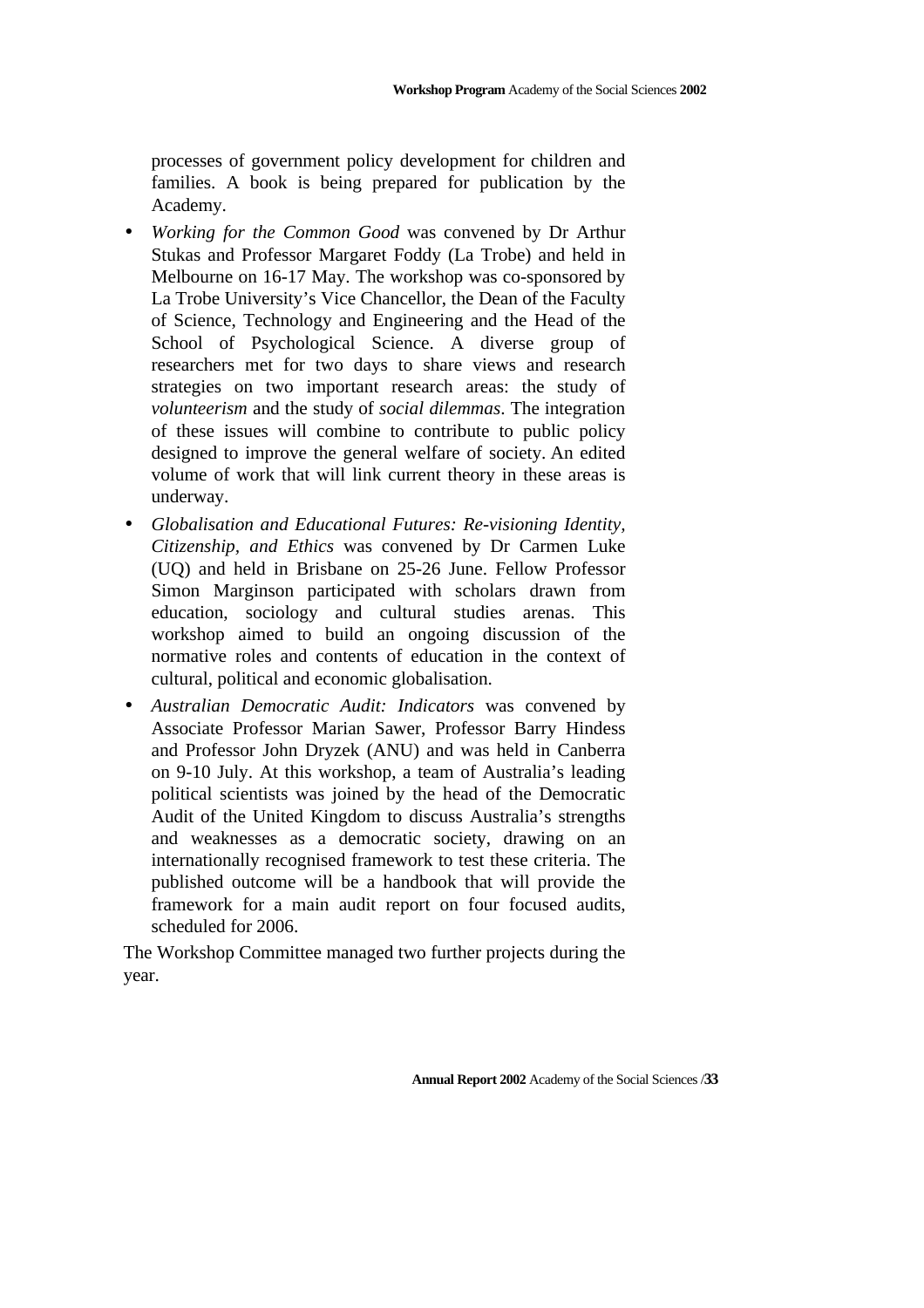- *Rural Communities: Is the Social Fabric of Rural Communities Intact or in Tatters?* was convened by Professor Graeme Hugo and chaired by Professor Lois Bryson. This seminar session, a first for social scientists at the Australian Bureau for Agricultural and Resource Economics conference, OUTLOOK 2002, was held in Canberra on 7 March. The three papers presented were 'Regional Australian Populations: Diversity, Dynamism and Dichotomy' by Graeme Hugo; 'Inland Rural Towns: are they sustainable?' by Associate Professor Margaret Alston, Centre for Rural Social Research at Charles Sturt University; and 'Profiling Rural Australia' by Ms Lisa Chapman and Mr Jared Greenville from ABARE. These papers can be downloaded from www.assa.edu.au/workshop/pw.asp.
- *A Hundred Years of Women's Politics* was published in the Academy's *Occasional Paper Series*. In acknowledging the

commemoration of the centenary of suffrage for Australian women, it also recalled the Academy's first major research project on women in Australia. 'Women as citizens', the third chapter in the book of the same title by Norman McKenzie and published in 1962 was reproduced. The preface by Emeritus Professor Peter Karmel made linkages between these publications and also paid tribute to past President (1993-1997) Paul



*Senator Amanda Vanstone*

Bourke. A work-in-progress seminar paper by the late Professor Bourke, 'Women and Electoral Politics' was included. The Minister Assisting the Prime Minister for the Status of Women, Senator Amanda Vanstone, launched the book at Parliament House on 12 June 2002. Copies of the book are available from the Academy.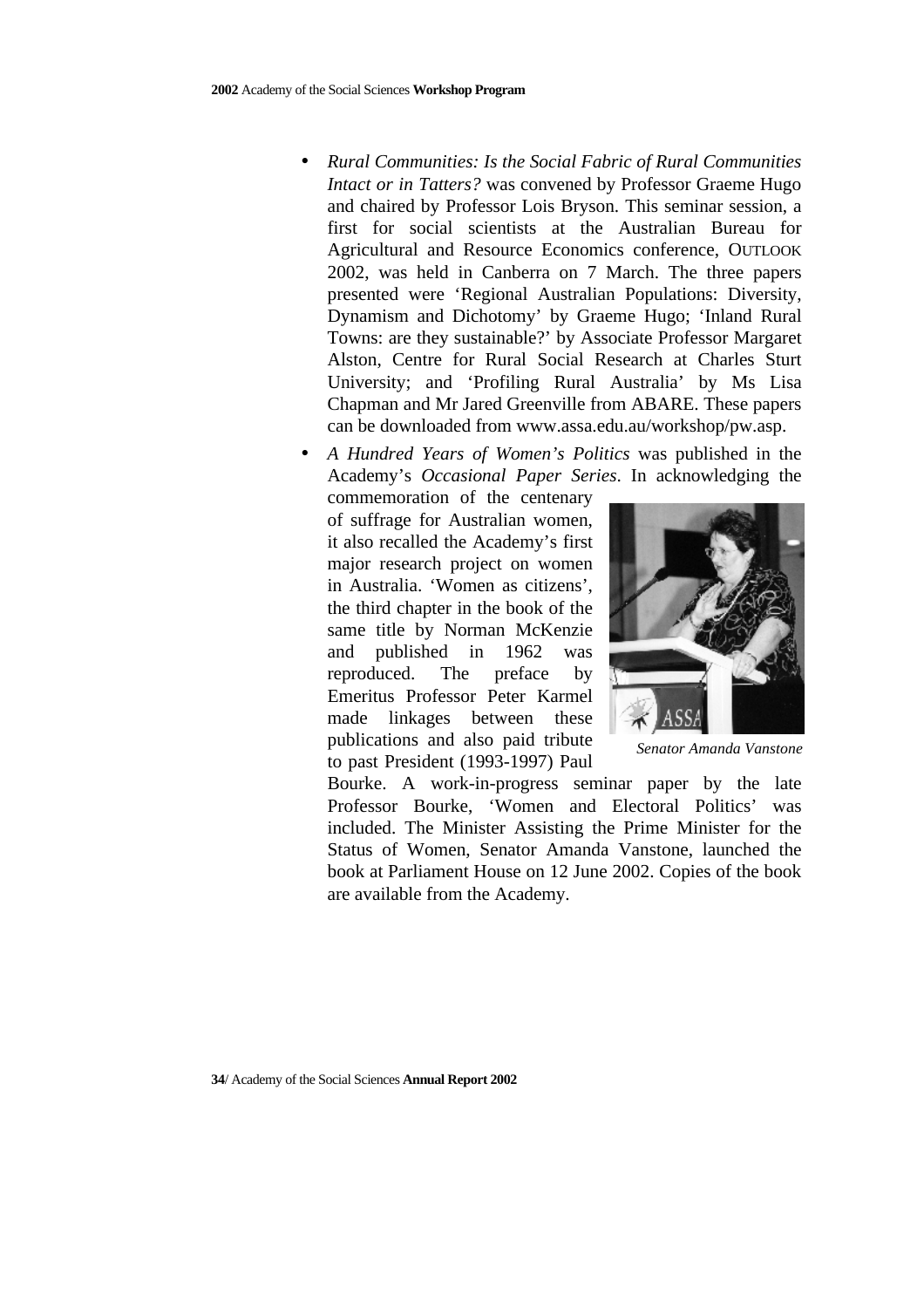### **Recent publications based on Academy Workshops**

*Howard's Agenda: The 1998 Australian Election,* edited by Marian Simms and John Warhurst, University of Queensland Press Australian Studies, 2000.

*1901: The Forgotten Election*, edited by Marian Simms, University of Queensland Press Australian Studies, 2001.

*Speaking for the People: Representation in Australian Politics*, edited by Marian Sawer and Gianni Zappalà, Melbourne University Press, 2002.

*Working Futures: The Changing Nature of Work and Employment Relations in Australia*, edited by Ron Callus and Russell Lansbury, The Federation Press, 2002*.*

'Mutual Obligations Special Issue', guest edited by Deborah Brennan and Bettina Cass, *Australian Journal of Social Issues*, 37, 3, 2002.

*A Hundred Years of Women's Politics,* edited by Marian Simms, Academy of the Social Sciences in Australia, *Occasional Paper Series*, 1/2002.

In addition to the above publications, individual participants have published their workshop presentations in books and professional journals.

A number of workshops endorsed by the Workshop Committee will take place later in the year. They include:

- *Custom: The Fate of Non Western Law and Indigenous Governance in the 21st Century*, will be convened by Dr James Weiner and Professor Francesca Merlan (ANU) and held in Canberra on 1-2 October. This workshop will be jointly sponsored with the UNESCO Social Science Network and the National Institute of Social Sciences, Australian National University.
- *Trade Economic Growth and Development in Asia: Should Labour and Environmental Standards be Part of the Equation? The Case of Bangladesh* will be convened by Professor Amarjit Kaur and Associate Professor Ian Metcalfe (UNE), and will be held in Armidale on 3-4 October.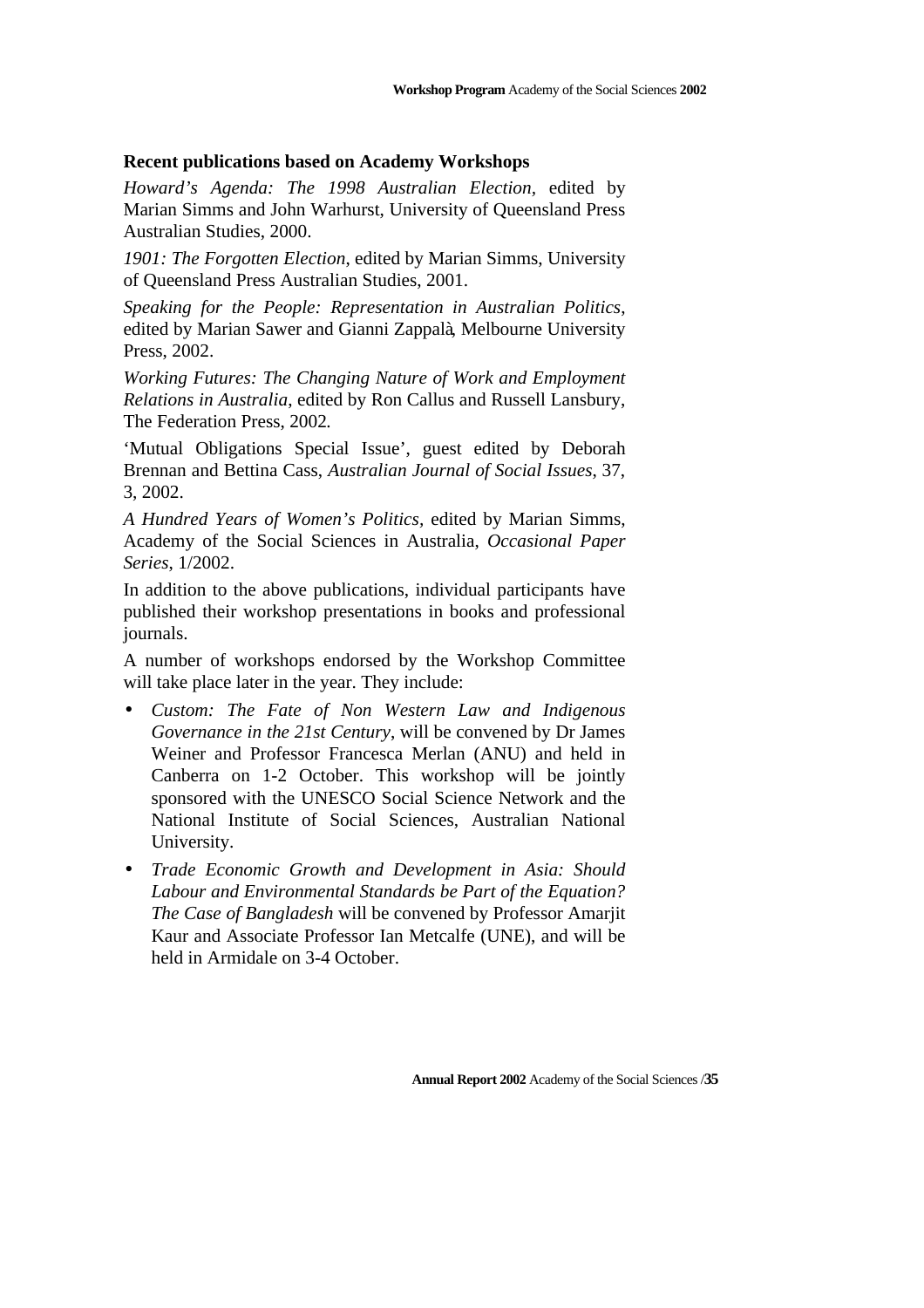• *Occupational Stress in Australia in 21st Century. The Health, Social and Economic Costs* will be convened by Professor Don Byrne (ANU) and will be held in Adelaide 28-29 November. The workshop will be jointly sponsored with Comcare and the National Institute of Social Sciences, Australian National University.

### **Prospects**

Two years ago the Workshop Committee decided to expand its Program within the wider academic community. It is clear by the number of inquiries and proposals received that the social science community is increasingly aware and appreciative of the Academy's expertise in organising and promoting workshops of this small and intensive nature.

Over the past year the Workshop Committee has been encouraged by the quality of the proposals coming before it. Such is the interest in the themes of this year's Program that the Secretariat has been successful in attracting significant extra funding from government bodies, business and academic institutions.

Proposals are warmly welcomed, and the Secretariat provides advice and feedback at all stages of the development of a proposal. However it should be noted that the available funds are quite limited, and proposals that do not conform to the *Workshop Guidelines* available on *www.assa.edu.au* cannot be funded.

**Peter Saunders, Chair, Workshop Program Committee Sue Rider, Workshop Program Coordinator**

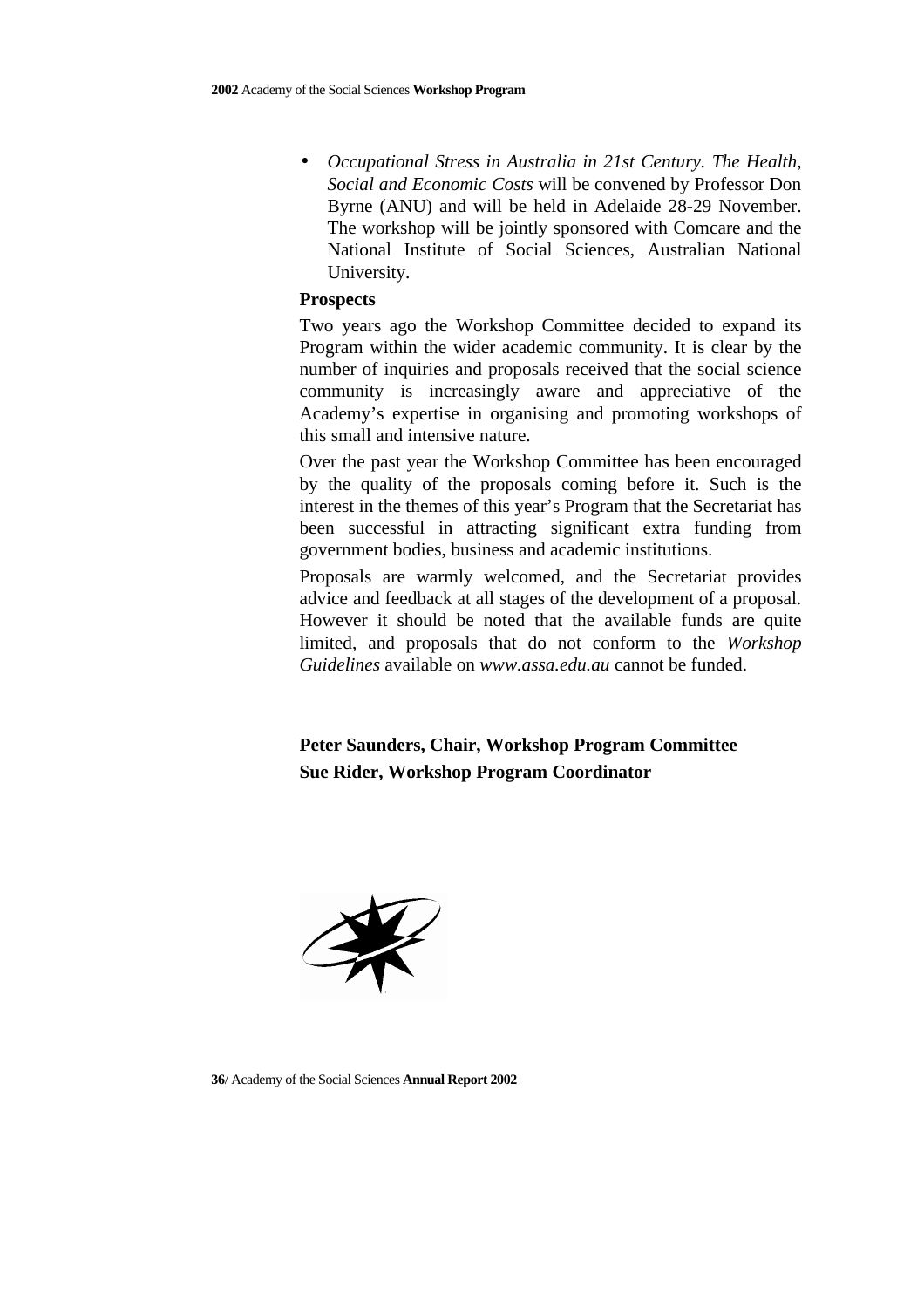# INTERNATIONAL PROGRAM

During 2002, the International Program Committee agreed to two new programs. In April, the Academy of the Social Sciences and the **French Government** agreed on a strategy to form stronger research relationships between scholars in the two countries. One expression of this agreement is to provide a funded program to initiate and/or enhance joint research activity. A call for projects is coordinated broadly with representation from the Academy of Science, ASSA, CSIRO, the Rural R&D Corporations, the CNRS, and the Secretariat of the French-Australian Industrial Research program (FAIR).

Special attention will be paid to projects of interest to both French and Australian scholars and to those relevant to Pacific island studies where research into matters surrounding indigenous and non-indigenous contact is topical and important. The funding is available to support a range of research activities including visits from cooperating scholars travelling to France, to Australia, or to a research site.

In July 2002, the Academy of the Social Sciences signed an Agreement on academic cooperation with the **British Academy** and the **Australian Academy of the Humanities**. The British Academy is interested in encouraging joint research projects in such fields as immigration and refugee policy, relations between Commonwealth nations, and social impacts of new technologies.

The Agreement with the **Royal Netherlands Academy of Arts and Sciences** was signed in 1987. In 1991, the **Australian Academy of the Humanities** was included as a sponsor. This program has been important for, among other things, continued access to Dutch research and research materials on Indonesia. Collaborative research between visiting Dutch and Australian research scholars has increasingly featured contemporary social science issues including investigation of noise pollution, social and political theory, social and cultural anthropology particularly in relation to indigenous Tiwi art, media and cultural studies, and the economic history of southeast Asia, particularly Indonesia.

Three Australian scholars and three Dutch scholars were supported this year under the exchange program. Professor Barry Hindess (Australian National University) was hosted by the Centre for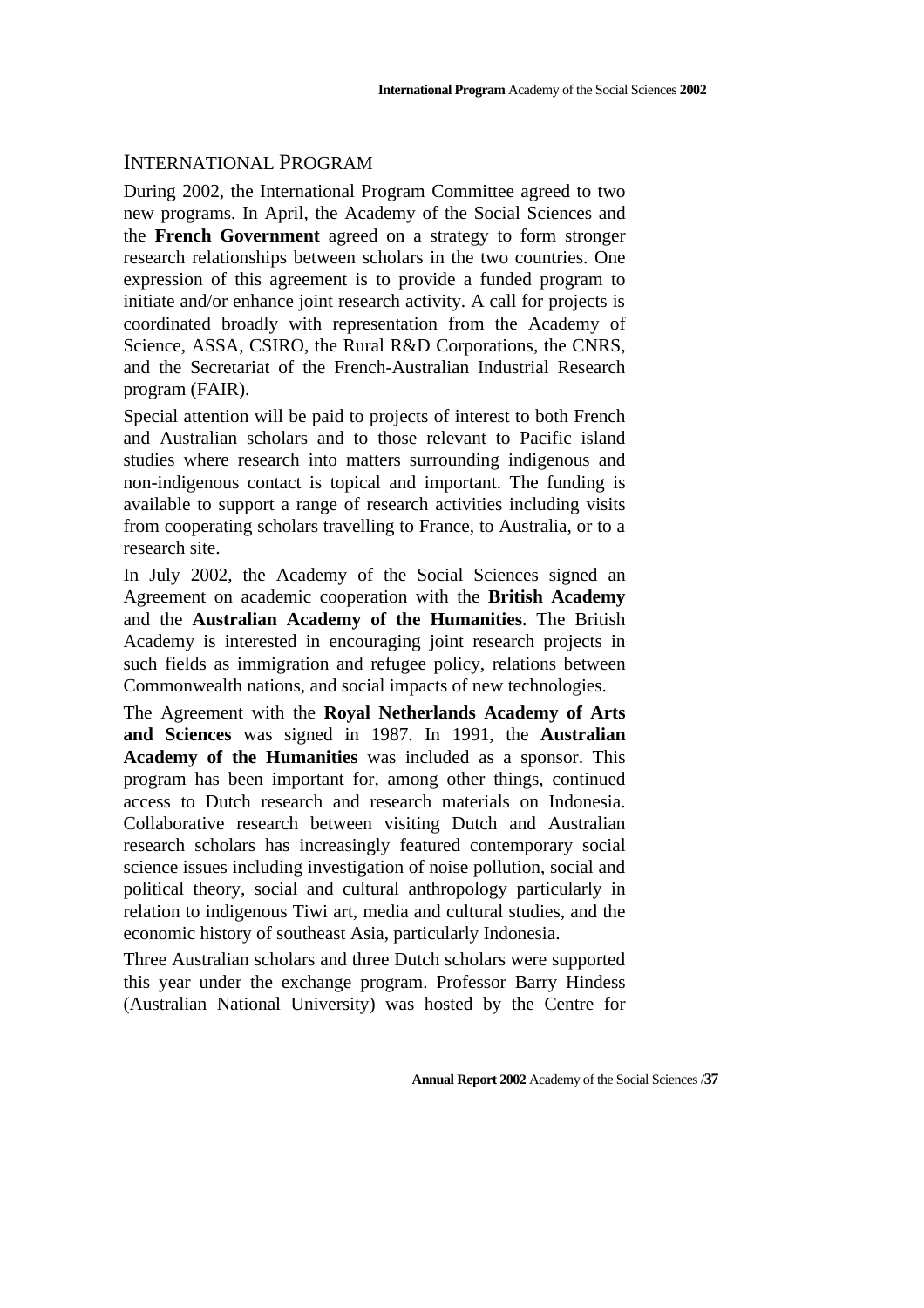Religion and Society at the University of Amsterdam. Associate Professor Elspeth Probyn, (University of Sydney) was hosted by the Department of Film and Television Studies at the University of Amsterdam. Dr Petrus Jacobus van der Eng (Australian National University) collaborated with scholars at the University of Leiden and University of Utrecht and carried out archival work at The Hagu and the Royal Institute of Linguistics and Anthropology in Leiden.

Dr Joseph A Sergeant, Professor of Clinical Neuropsychology at the Vrije Universiteit in Amsterdam was hosted by Professor David Hay at Curtin University. Dr Irene van Kamp, National Institute of Public Health and Environment in Bilthoven was hosted by Dr Soames Job, Department of Psychology at the University of Sydney. Dr Eric Venbrux was hosted by Professor Jon Altman, Centre for Aboriginal Economic Policy Research at the Australian National University.

An exchange agreement with the **Chinese Academy of Social Sciences** (People's Republic of China) began in 1980. In 2002, two Australian scholars were selected to visit China. Mr Francis Regan, Legal Studies Department at Flinders University will visit the Chinese Academy Law and Political Sciences Institutes and discuss legal aid policy at the Ministry of Justice.

Dr Susan McGrath-Champ, Work and Organisational Studies, Faculty of Economics and Business at the University of Sydney will study the contribution of expatriate training programs to the success of Australian firms setting up in China and will visit the CASS International Business Research Centre and Nanjing University.

A sub-program within this exchange is the sponsorship of the **Summer School of Philosophy: China, Britain, Australia** which offers an intensive one-month training to Chinese honours students. The sponsorship consists of funding one Australian scholar every second year to teach within this program. Professor Graham Priest, Department of Philosophy, University of Melbourne, participated in this program which was held from 29 July to 15 August at the University of Sichuan, in Chengdu. Professor Priest presented lectures on the philosophy of language.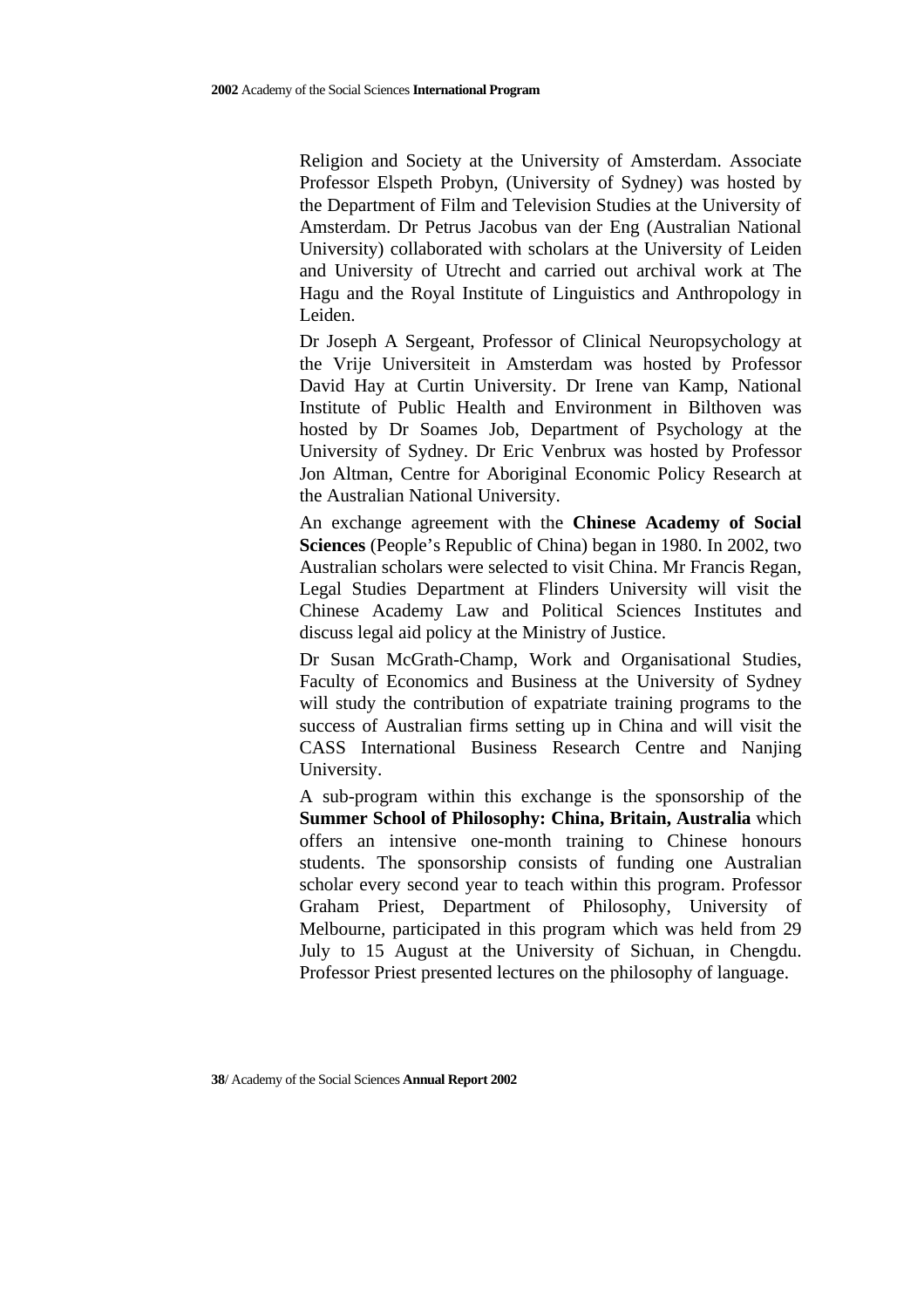The Academy is presently reviewing its joint Agreement with the Australian Academy of the Humanities and the **National Centre for the Social Sciences and Humanities of Vietnam**. While Australian scholars are successful in their application to visit Vietnam under the Exchange Agreement, it has been difficult for the Vietnamese Academy to identify appropriate scholars to visit Australia. The Exchange Program was inactive in 2002.

The Academy continues to be an active member of the **Association of Asian Social Science Research Councils** with Academy Fellow, Professor Fay Gale, its current President.

Next year will be the 30th anniversary of the Association and Australia will host the 2003 Biennial Conference to mark the occasion. An Academy Planning Group met on 23 July to discuss the planning of the conference and, in particular, its theme, 'Youth in Transition'. Intellectual themes and issues to be discussed at the November 2003 Conference were also canvased. The Academy Executive Committee has agreed that its 2003 Annual Symposium, on the same theme, will be a key element of the 5-6 day Conference program. International scholars and several young Australian scholars will be invited to present Symposium papers.

In late 2001, the **UNESCO Social Science Network** was



successful in obtaining funds from the Australian National Commission for UNESCO for three projects. These grants represent seed funding only and the Network and the convenors need to

secure further financial support to ensure the viability of the projects.

On 18-19 July, 16 early career scholars of Pacific Island studies attended a workshop on 'New Directions in Pacific Social Sciences Research' at the Australian National University to identify, from their perspectives, the current and future needs in Pacific Islands research and to suggest new directions. A Report on the workshop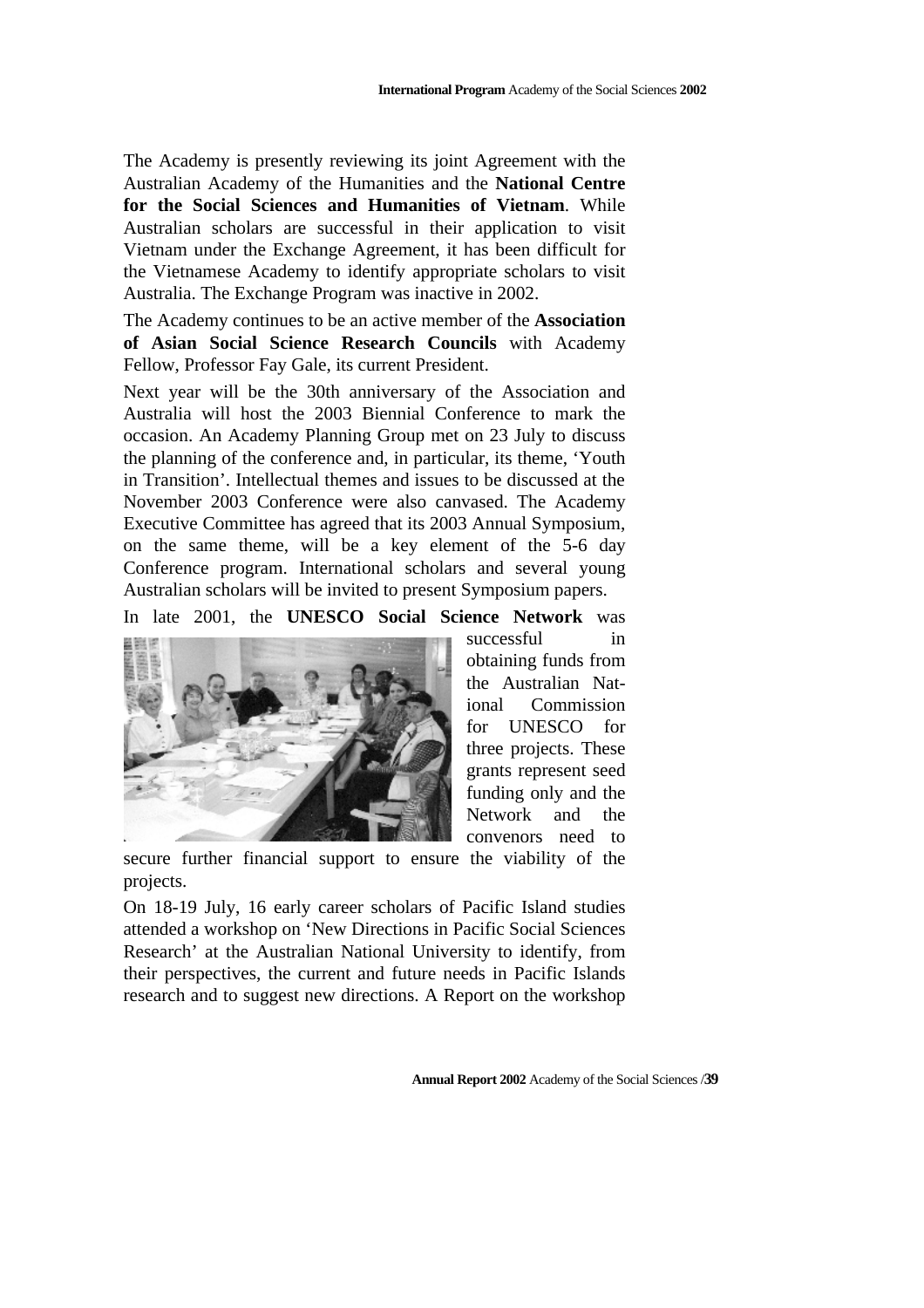is available on the Academy website. This workshop was jointly sponsored by the Research School of Pacific and Asian Studies and the National Centre for Development Studies at the Australian National University.



Another UNESCO-sponsored workshop, 'Custom: The Fate of Non-Western Law and Indigenous Governance in the  $21<sup>st</sup>$ Century', was held on 2-3 October 2002. This workshop was jointly sponsored by this Academy and the National Institute of Social Sciences at the Australian National University.

A further two project proposals have been submitted by the UNESCO SSN for the 2002-2003 UNESCO Australian National Commission Networks' - Grant Applications. The Network is working to expand and attract social science proposals from a wider scholarly community and to provide transparency to the process. A listing of the UNESCO priority topics is on the Academy website.

The Academy's International Program is an important activity, which conforms with one of its objectives to promote international scholarly cooperation and to act as an Australian national member of international organisations concerned with social sciences. Our activities are necessarily limited by available funds.

# **Fay Gale, Chair, International Program Committee Sue Rider, Program Coordinator**



**40**/ Academy of the Social Sciences **Annual Report 2002**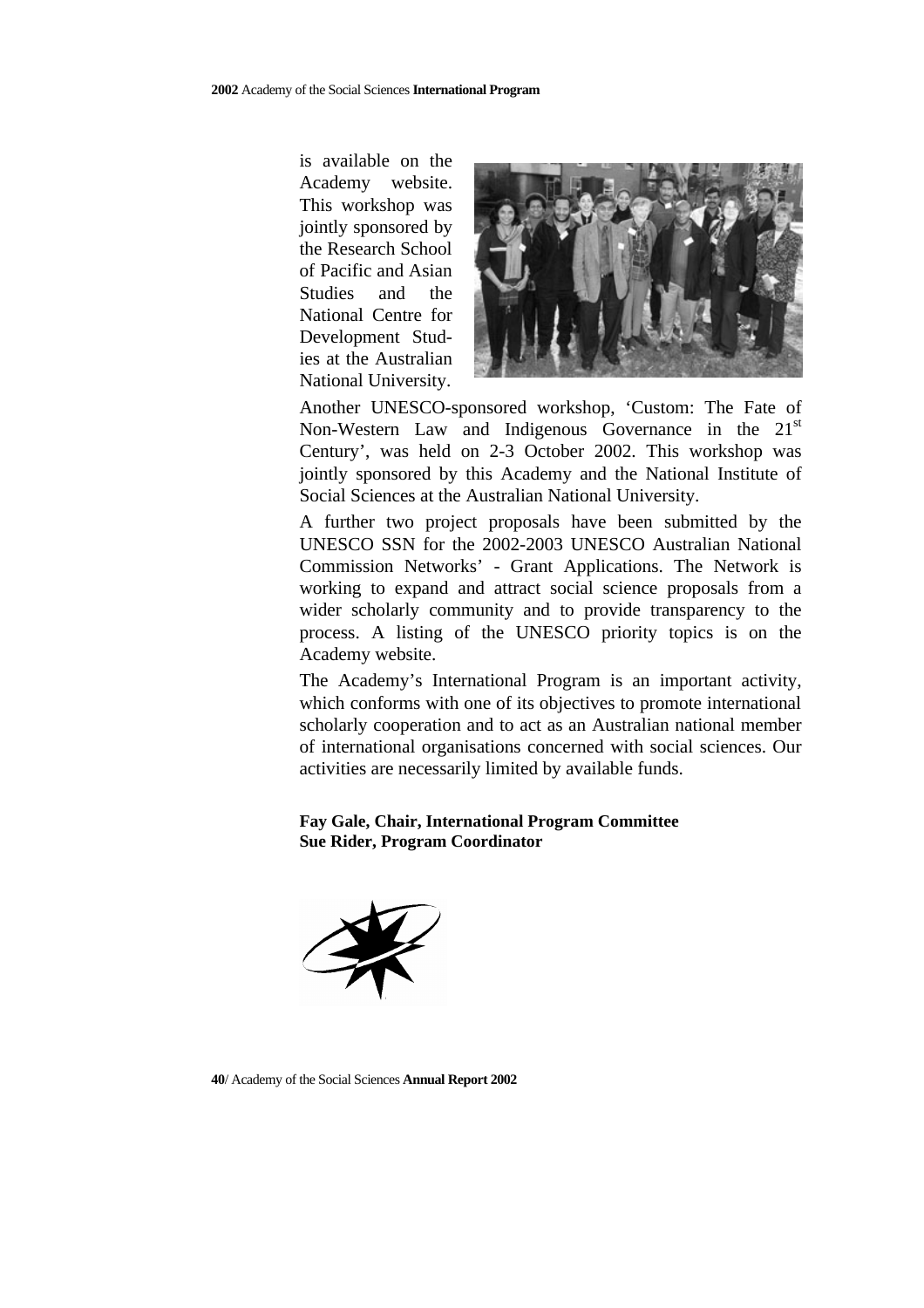# THE FELLOWSHIP

# FELLOWS OF THE ACADEMY

**T**he Constitution of the Academy states that '*persons who are deemed to have achieved distinction in one or more branches of the social sciences may be elected as Fellows of the Academy if (i) they are nominated by one Fellow and seconded by one other Fellow; (ii) they are recommended by the Membership Committee after investigation of their eligibility; and (iii) they receive the support of either fifty percent of the total membership or seventyfive percent of those Fellows voting at a postal ballot'.*

Nineteen new Fellows were elected in 2002. They are:

**Professor David Badcock,** Head, Department of Psychology, University of Western Australia;

**Professor Jeffrey Borland,** Professor of Economics, University of Melbourne;

**Professor Janet Chan,** School of Social Science and Policy, University of New South Wales;

**Professor Joseph Camilleri,** Personal Chair in Politics, School of Social Sciences, La Trobe University;

**Professor Martin Davies,** Professor of Philosophy, Research School of Social Sciences, Australian National University;

**Professor Desley Deacon,** Professor of Gender History, History Program, Research School of Social Sciences, Australian National University;

**Professor Ruth Fincher,** Professor of Urban Planning, Faculty of Architecture, Building & Planning, University of Melbourne;

**Professor Christopher Findlay,** Professor of Economics, Asia Pacific School of Economics and Management, Australian National University;

**Professor Stephen Garton,** Professor of History, and Dean, Faculty of Arts, University of Sydney;

**Professor Simon Grant,** Professor of Economics, Australian National University;

**Ms Michelle Grattan,** Political Commentator, *The Age*;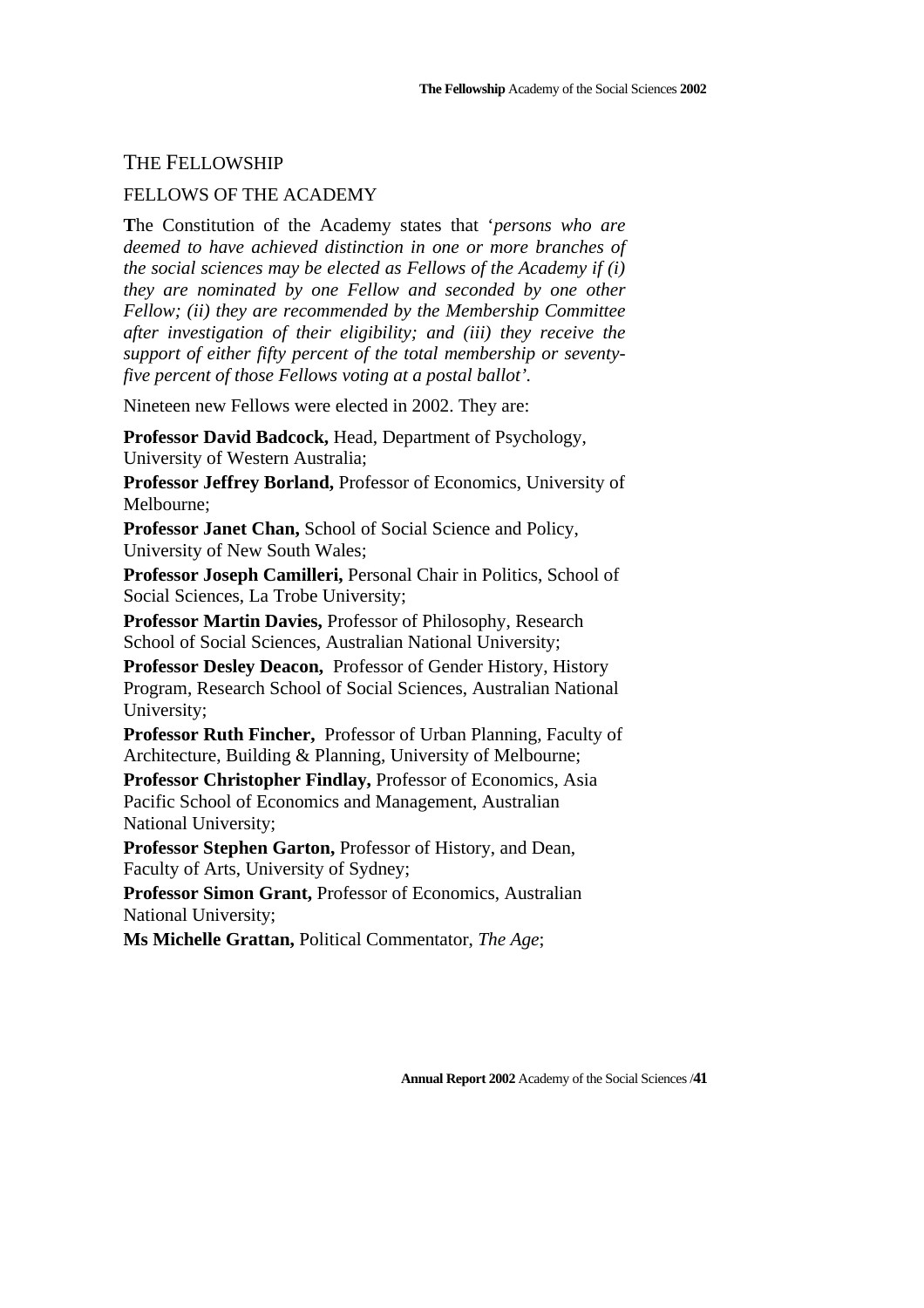**Professor Wayne Hall AM**, Professorial Research Fellow and Director, Office of Public Policy and Ethics, Institute for Molecular Bioscience, University of Queensland;

**Professor Beryl Hesketh,** Dean, Faculty of Science, University of Sydney;

**Professor Robin Jeffrey,** Professor of Politics, School of Social Sciences, La Trobe University;

**Professor Martin Krygier,** Faculty of Law, University of New South Wales;

**Professor Colin MacLeod**, Department of Psychology, University of Western Australia;

**Professor Jake Najman**, Professor of Sociology and Director, Queensland Alcohol and Drug Research and Education Centre, University of Queensland;

**Professor Ronald Weber,** Professor and Research Director, Faculty of Business, Economics and Law, University of Queensland; and

**Professor Frederick Westbrook,** Professor of Psychology, University of New South Wales;

At November 2002 there were 382 Fellows of the Academy including newly elected, Honorary and overseas Fellows.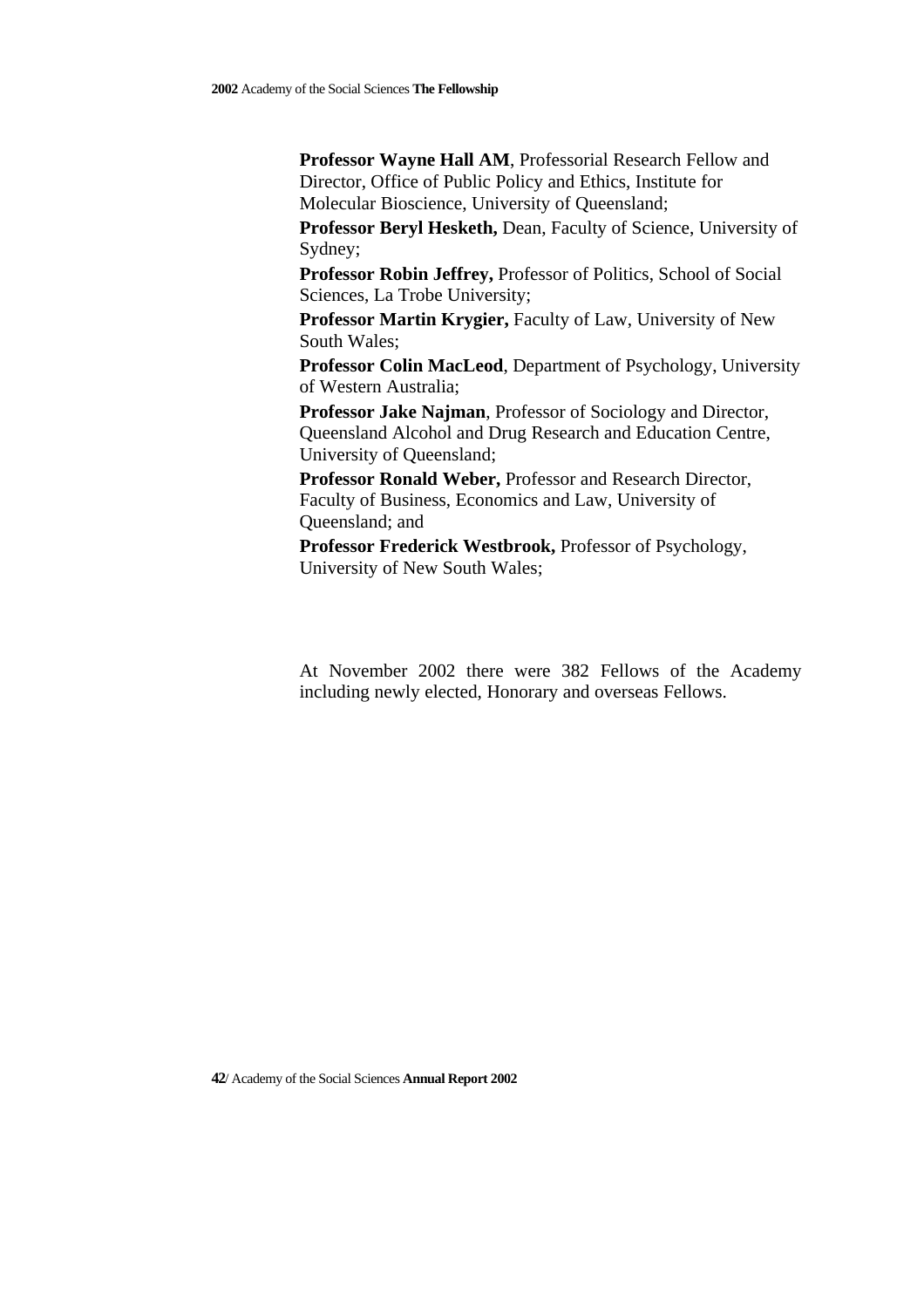## FELLOWS OF THE ACADEMY

**AITKIN**, Donald Alexander. MA (New England), PhD (ANU). 1975. Panel C.

**ALLARS**, Margaret. BA (Hons), LLB (Hons) (Sydney), DPhil (Oxon). 1998. Panel C.

**ALLEN**, Michael Richard. BA (Dublin), PhD (ANU). 1981. Panel A.

**ALTMAN**, Dennis. MA (Cornell). 2000. Panel C.

**ANDERSON**, Jock Robert. BAgrSc (Hons) (Queensland), MAgrSc (Queensland), PhD (New England), DEc (New England), FAIAS, FAAEA. 1999. Panel B.

**ANDERSON**, Kym. BAgEc (Hons) (New England), MEc (Adelaide), MA (Chicago), MA, PhD (Stanford). 1994. Panel B.

**ANDREWS**, Sally. BA (Hons) (UNSW), PhD (UNSW). 1998. Panel D.

**ANDRICH**, David. BSc, MEd (Western Australia), PhD (Chicago). 1990. Panel D.

**APPLEYARD**, Reginald Thomas. AM, BA (Western Australia), MA, PhD (Duke). 1967. Panel B.

**APPS**, Patricia. PhD (Cambridge). 1994. Panel B.

**AUSTIN-BROOS**, Diane. BA, MA (ANU), MA, PhD (Chicago). 1990. Panel A.

**BACCHI**, Carol. BA (Hons), MA, PhD (Montreal). 2000. Panel C.

**BARNES**, John Arundel. DSC, FBA, MA (Cambridge), DPhil (Oxford). Emeritus Professor (Sociology), University of Cambridge. 1957. Panel A.

**BEAUMONT**, Joan Errington. BA (Hons) (Adelaide), PhD (London). 1997. Panel C.

**BECKETT**, Jeremy. BA (University College), MA, PhD (ANU). 1995. Panel A.

**BEILHARZ**, Peter Michael. BA, DipEd (Rusden College), PhD (Monash). 1997. Panel A.

**BELL**, Coral Mary. BA (Sydney), MSc (Econ), PhD (London). 1981. Panel C.

**BEWLEY**, Ronald Anthony. BA (Sheffield), PhD (UNSW). 1995. Panel B.

**BLACKSHIELD**, Anthony. LLB, LLM (Hons) (Sydney). 2001. Panel C.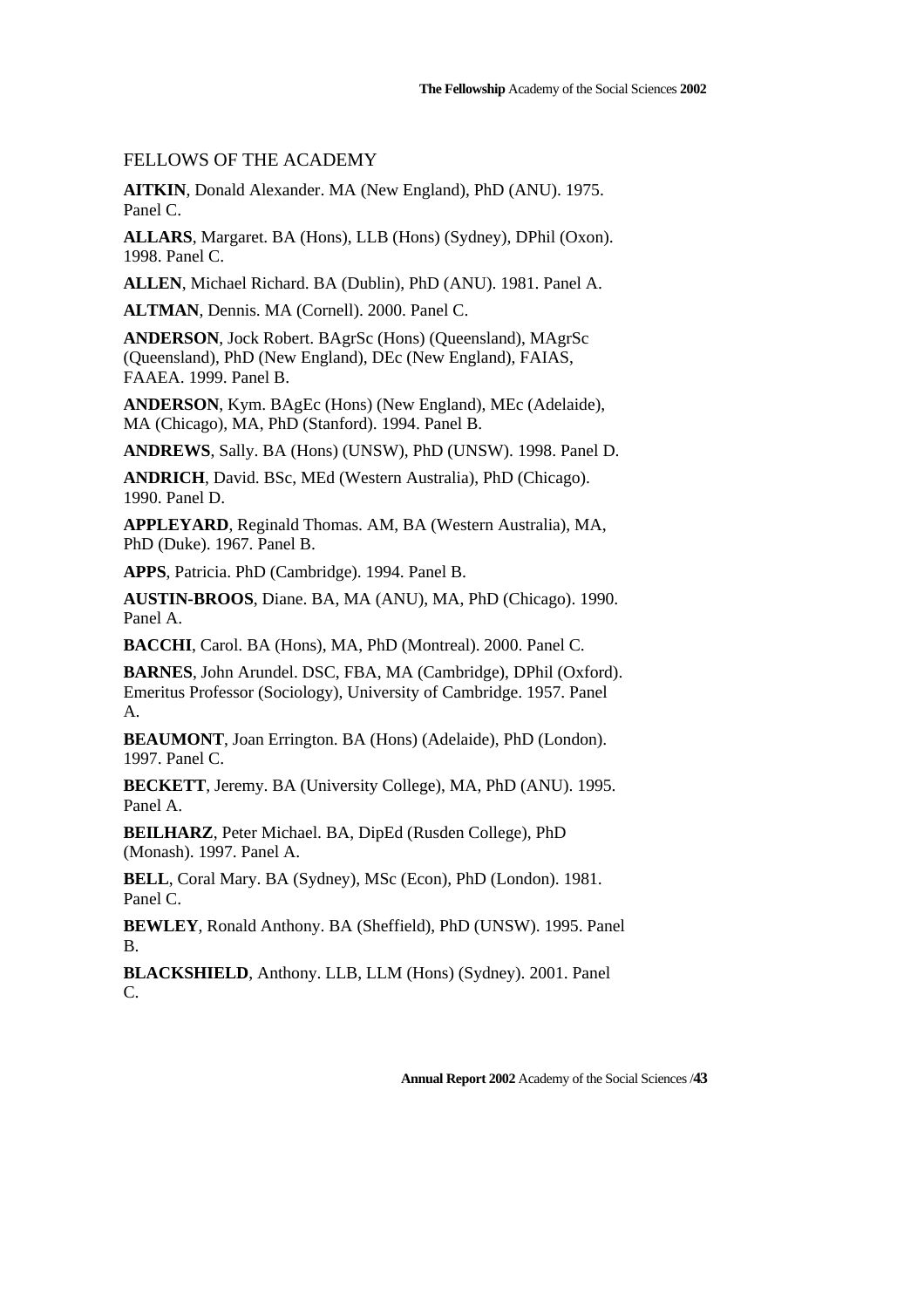**BLAINEY**, Geoffrey Norman. AC, MA (Melbourne). 1970. Panel C.

**BLANDY**, Richard John. BEc (Adelaide), MA, PhD (Columbia). 1981. Panel B.

**BLEWETT**, Neal. AC, BA (Tas), MA (Oxford), DPhil (Oxford), DipEd (Tas), FRHS. Hon Fellow, Jesus College, Oxford. Hon LLD (Tas), Hon DLitt (Hull). 1998. Panel C.

**BOLTON**, Geoffrey Curgenven. AO, MA, DPhil (Oxford), FAHA, HonDUniv (Murdoch). 1976. Panel C.

**BOND**, Nigel William. BSc (Hons), PhD (Nottingham). 1995. Panel D.

**BOSWORTH**, Richard James Boon. MA (Sydney), PhD (Cambridge). 1995. Panel C.

**BOTTOMLEY**, Gillian. BA (Hons) (Sydney), PhD (Macquarie). 1994. Panel A.

**BOXER**, Alan Howard. BA (Melbourne), BPhil (Oxford). 1975. Panel B.

**BRADLEY**, David. AB (Magna cum Laude) (Columbia), PhD (London). 1993. Panel A.

**BRENNAN**, H Geoffrey. BEc, PhD (ANU). 1985. Panel B.

**BRETT**, Judith. BA (Hons) (Melb), Dip Social Anth (Oxford), PhD (Melb). 1998. Panel C.

**BROOKFIELD**, Harold Chillingworth. BA, PhD (London). 1977. Panel A.

**BROOM**, Dorothy Howard. BA (Hons) (Carelton College), MA (Illinois), PhD (ANU). 1997. Panel A.

**BROOM**, Leonard. AM (Boston University), PhD (Duke), HonDSc (Boston University). Emeritus Professor (Sociology), Australian National University. 1972. Panel A.

**BROWN**, Philip Ronald. BCom (New South Wales), MBA, PhD (Chicago). 1979. Panel B.

**BROWN**, Robert Richard. BA (New Mexico), PhD (London), FAHA. 1973. Panel C.

**BRYAN**, Harrison. AO, MA (Queensland), HonLLD (Monash, Queensland), HonDLitt (Sydney), FLAA. 1980. Panel C.

**BRYSON**, Lois. BA, Dip SocStud, DipE (Melb), PhD (Monash), DUniv (Newcastle). 1998. Panel A.

**BURGMANN**, Verity. BSc (Econ) (London), PhD (ANU). 1999. Panel C.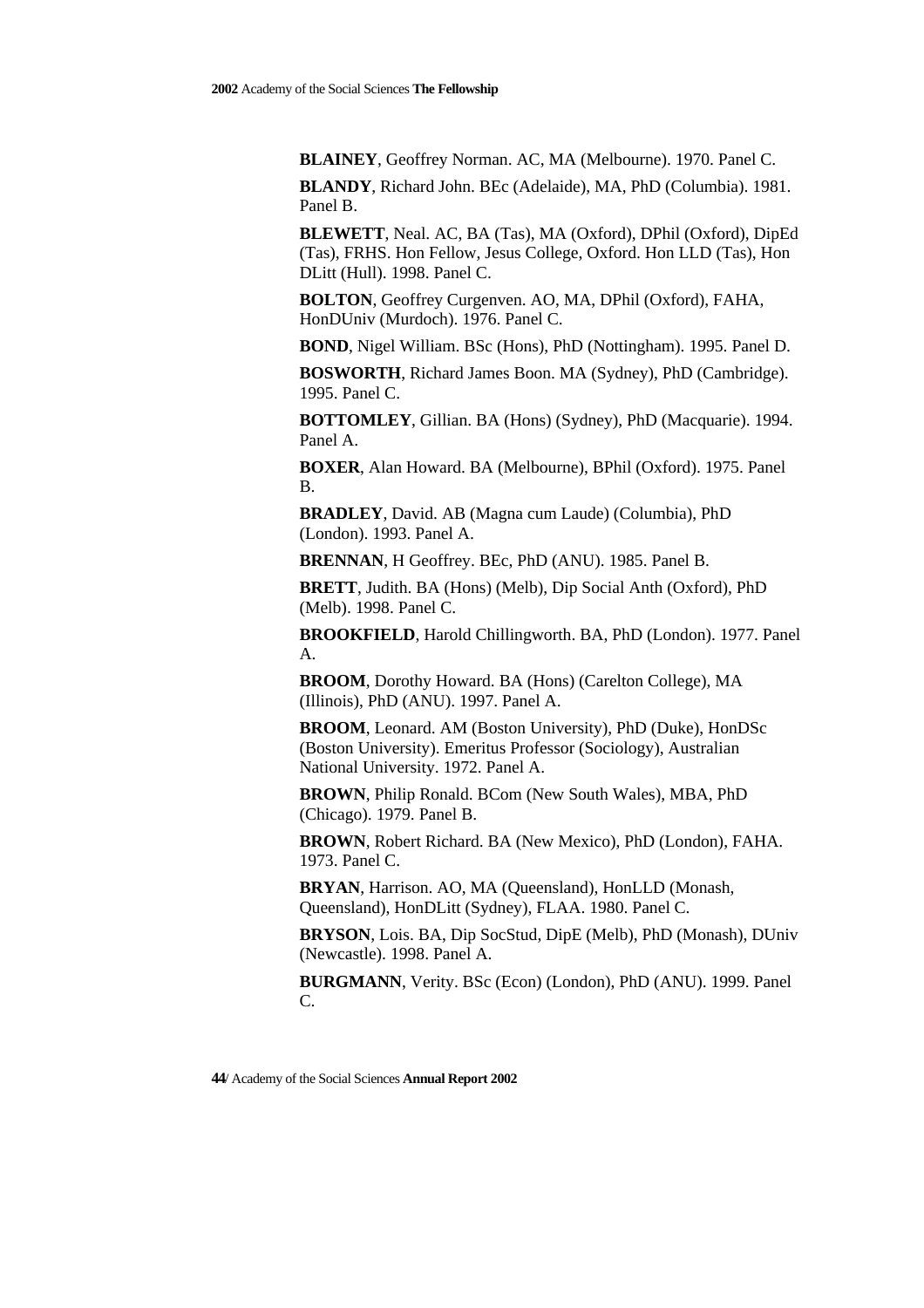**BYRNE**, Donald Glenn. BA (Hons), PhD (Adelaide), FAPS. 1995. Panel D.

**CALDWELL**, John Charles. AO, BA (New England), PhD (ANU). 1972. Panel A.

**CAMPBELL**, Enid Mona. OBE, LLB, BEc (Tasmania), PhD (Duke), HonLLD (Tasmania). 1972. Panel C.

**CAMPBELL**, Keith Oliver. BScAgr (Sydney), MPA (Harvard), MA, PhD (Chicago), HonDEc (New England), HonDScAgr (Sydney), FAIAS. Emeritus Professor (Agricultural Economics). 1964. Panel B.

**CAMPBELL**, Tom D. BA (Oxon), MA, PhD (Glasgow), FRSE. 1994. Panel C.

**CASS**, Bettina. AO, BA (New South Wales), PhD (New South Wales). 1989. Panel A.

**CASTLES**, Francis G. BA, LittD (Leeds). 1994. Panel C.

**CASTLES**, Ian. AO, BCom (Melbourne). Honarary Fellow, 2001. 1989. Panel B.

**CASTLES**, Stephen. MA, DPhil (Sussex). 1997. Panel A.

**CHAPMAN**, Bruce. BEc (ANU), PhD (Yale). 1993. Panel B.

**CHISHOLM**, Anthony Hewlings. BAgrSc (New Zealand), MAgrSc (Massey), PhD (ANU). 1997. Panel B.

**CLARK**, Gordon Leslie. BEc, MA (Monash), MA (Oxford), PhD (McMaster), DSc (Oxford). 1993. Panel A.

**CLEGG**, Stewart Roger. BSc (Hons) (Aston), PhD (Bradford). 1988. Panel A.

**CLEMENTS**, Kenneth. BEc (Hons), MEc (Monash), PhD (Chicago). 1998. Panel B.

**CLYNE**, Michael George. AM, MA (Melbourne), PhD (Monash). Dr.Phil.h.c. (Munich). Austrian Cross of Honour for Science and the Arts, 1st cl. FAHA. 1982. Panel A.

**COADY**, C.A.J. (Tony). BA (Sydney), MA (Hons) (Melbourne), BPhil (Oxon), MA (Cambridge). 2000. Panel C.

**COLTHEART**, Max. BA, MA, PhD (Sydney), DSc (Macquarie). 1988. Panel D.

**CONDREN**, Conal Stratford. BSc, MSc, PhD (London). FAHA. 2001. Panel C.

**CONNELL**, Robert William. BA (Hons) (Melbourne), PhD (Sydney). 1996. Panel A.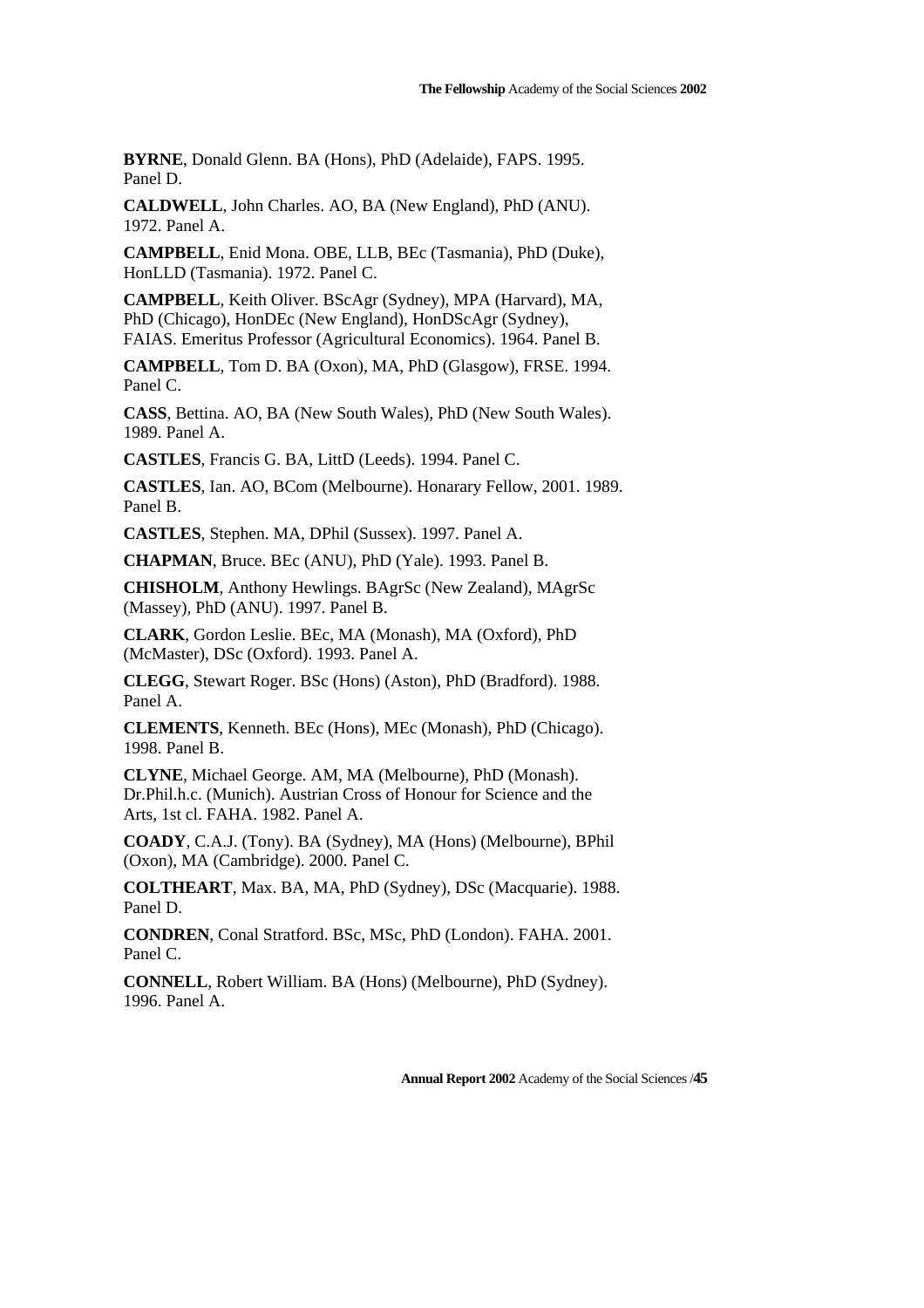**CONNELL**, John. BA, PhD (London). 2001. Panel A.

**CORDEN**, Warner Max. AC, 2001. MCom (Melbourne), PhD (London), MA (Oxford), HonDCom (Melbourne). FBA. 1997. Panel B.

**CORNES**, Richard Charles. BSc (Hons), MSc (Southampton), PhD (ANU). 1994. Panel B.

**COWEN,** The Right Honourable Sir Zelman. AK, GCMG, GCVO, GCOMRI, QC, FRSA (Hon), FAHA, FTS, FACE, FRSA, FRAIA, FRACP, FASA, FRACMA, FRACOG, FCA, FACRM, FANZAAS, BA, LLM (Melbourne), MA, DCL (Oxford), HonLLD (Hong Kong, Queensland, Melbourne, Western Australia, Turin, ANU, Tasmania, Victoria University of Technology), HonDLitt (New England, Sydney, James Cook University of North Queensland, Oxford), HonDHL (University of Redlands, California and Hebrew Union College-Jewish Institute of Religion, Cincinnati), HonDUniv (Newcastle, Griffith, University of Sunshine Coast, Queensland), HonDPhil (Hebrew University of Jerusalem, Tel Aviv). Honorary Fellow, 1977. 1952. Panel C.

**CRAWFORD**, Patricia M. BA (Melbourne), MA, PhD (Western Australia). 1993. Panel C.

**CREEDY**, John. BSc (Bristol), BPhil (Oxford). 1989. Panel B.

**CRITTENDEN**, Brian Stephen. MA (Sydney), PhD (Illinois). 1979. Panel D.

**CROUCH**, Harold. BA (Melbourne), MA (Bombay), PhD (Monash). 2000. Panel C.

**CURTHOYS**, Ann. BA (Hons) (Sydney), DipEd (Sydney Teachers College), PhD (Macquarie). 1997. Panel C.

**DAVIS**, Solomon Rufus. LLB (Western Australia), PhD (London). Barrister-at-Law (Victoria). Emeritus Professor, Monash University (Politics). 1962. Panel C.

**DAVISON**, Graeme John. BA, DipEd (Melbourne), BA (Oxford), PhD (ANU), FAHA. 1985. Panel C.

**DAWKINS**, Peter John. BSc (Hons) (Loughborough), MSc (Econ) (London), PhD (Loughborough). 2001. Panel B.

**DAY**, Ross Henry. BSc (Western Australia), PhD (Bristol), DUniv (La Trobe), HonDSc (La Trobe), FAPsS, FAA. 1967. Panel D.

**DEANE**, the Honourable Sir William. AC, KBE, BA, LLB (Sydney), DipIntLaw (The Hague), QC, HonLLD (Sydney, Griffith, Notre Dame, Dublin, UNSW, UTS (Syd)), HonDUni (Sthn Cross, Aust Catholic Univ,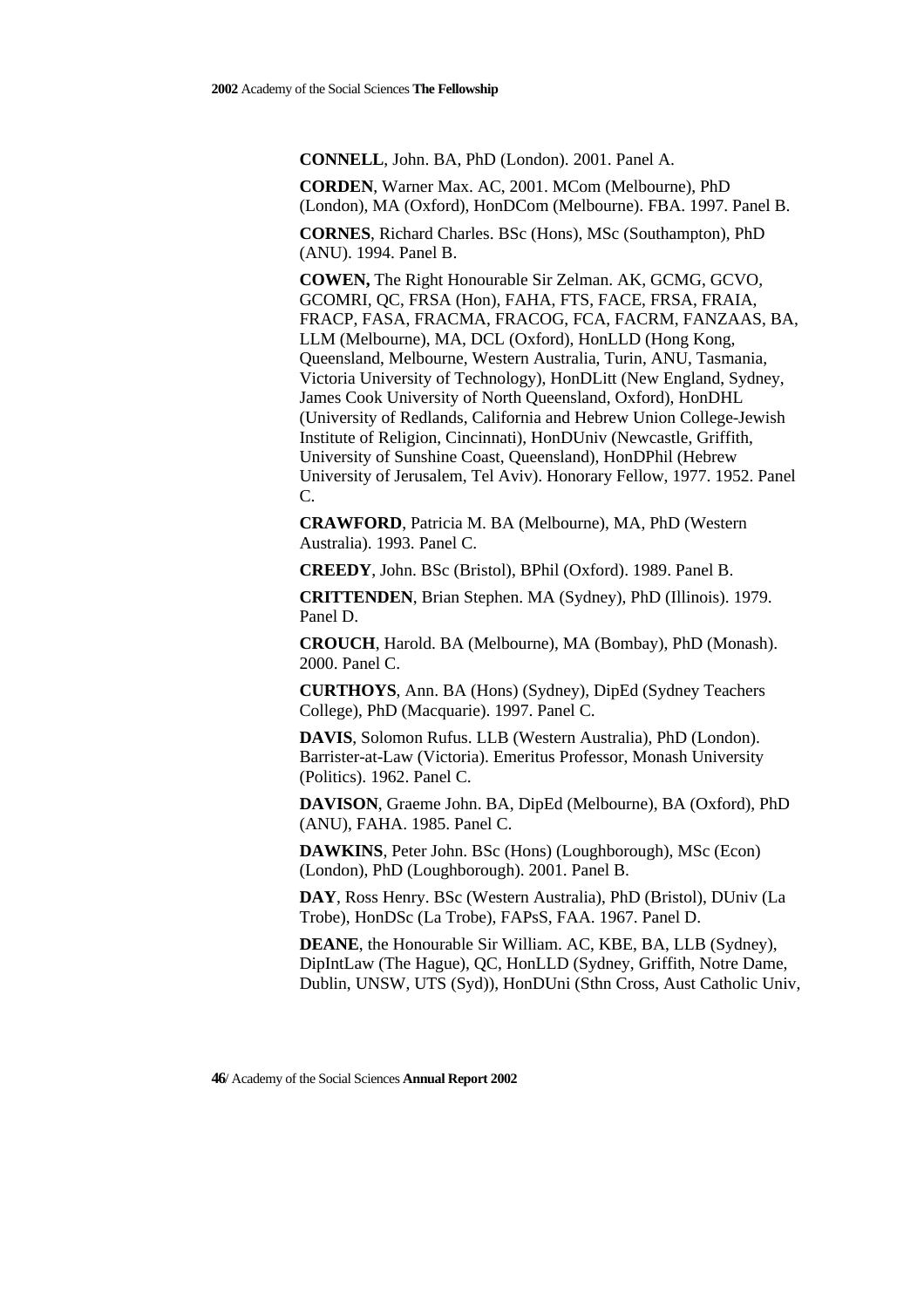QUT, Uni of Wstn Syd), HON.DR Sac. Theol. (Melb Coll of Divinity). Honarary Fellow, 2001. Panel C.

**DENING**, Gregory Moore. MA (Melbourne, Harvard), PhD (Harvard), DLitt (Hons) (La Trobe), FRHSV. 1983. Panel C.

**DIXON**, Peter Bishop. BEc (Monash), AM, PhD (Harvard). 1982. Panel B.

**DOWRICK**, Steve. BA (Hons) (Cambridge), PhD (Warwick). 1996. Panel B.

**DRYSDALE**, Peter David. AM, BA (New England), PhD (ANU). 1989. Panel B.

**DRYZEK**, John Stanley. BA (Hons) (Lancaster), MSc (Strathclyde), PhD (Maryland). 1997. Panel C.

**DUNPHY**, Dexter Colboyd. BA (Hons), DipEd, MEd (Sydney), PhD (Harvard). 2001. Panel A.

**EDWARDS**, Anne R. PhD (London), BA (Hons) (London). 2000. Panel A.

**EDWARDS**, Harold ('Harry') Raymond. BA (Sydney), DPhil (Oxford), HonDLitt (Macquarie), FAIM. 1964. Panel B.

**EDWARDS**, Meredith. AM, BCom (Melbourne), PhD (ANU). 1994. Panel B.

**ELKINS**, John. BSc, DipEd, BEd, PhD (Queensland), FACE. 1996. Panel D.

**ETHERINGTON**, Norman Alan. BA, MA, MPhil, PhD (Yale). Professor of History, The University of Western Australia. 1993. Panel C.

**ETZIONI-HALEVY**, Eva. BA (Hebrew University), PhD (Tel-Aviv). 1987. Panel A.

**EVATT**, Elizabeth. AC, LLB (Sydney), LLM (Harvard). 1994. Panel C.

**FEATHER**, Norman Thomas. BA, DipEd (Sydney), MA (New England), PhD (Michigan). FAPsS. 1970. Panel D.

**FENSHAM**, Peter James. AM, MSc (Melbourne), DipEd (Monash), PhD (Bristol, Cambridge). 1985. Panel D.

**FINN**, Paul Desmond. BA, LLB (Queensland), LLM (London), PhD (Cambridge). 1990. Panel C.

**FISHER**, Brian Stanley. PhD (Sydney). 1995. Panel B.

**FISK**, Ernest Kelvin. MA (Oxford), LittD (ANU). 1974. Panel B.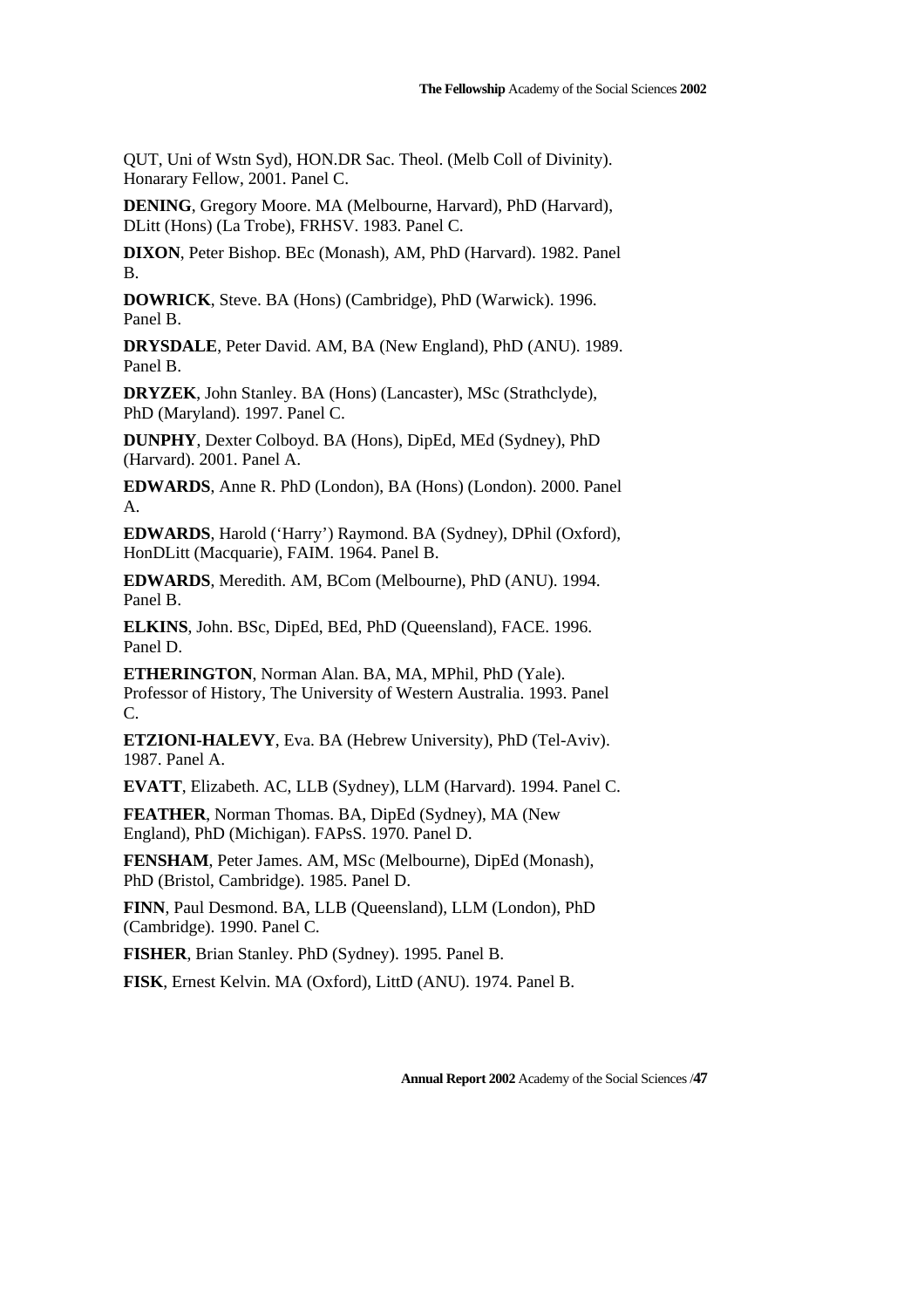**FORBES**, Dean Keith. BA (Flinders), MA (UPNG), PhD (Monash). 1994. Panel A.

**FORD**, Harold Arthur John. AM, LLM (Melbourne), SJD (Harvard), HonLLD (Melbourne). 1977. Panel C.

**FORGAS**, Joseph Paul. BA (Macquarie), DPhil, DSc (Oxford). 1987. Panel D.

**FORSTER**, Kenneth I. MA (Melbourne), PhD (Illinois). 1984. Panel D.

**FOSTER,** John. BA (Hons) Business (Coventry), MA (Econ) (Manchester), PhD Economics (Manchester). 2001. Panel B.

**FOX**, James J. AB (Harvard), BLitt, DPhil (Oxford), KNAW (Kon.Ned Akademie van Wettenschappen). 1992. Panel A.

**FRASER**, Barry. BSc (Melbourne), DipEd, BEd, PhD (Monash). 1997. Panel D.

**FREEBAIRN**, John W. BAgEc, MAgEc (New England), PhD (California, Davis). 1991. Panel B.

**GALE**, Gwendoline Fay. AO, BA, PhD, DUniv (Adelaide), Hon DLitt (UWA). Honorary Fellow, 2001. 1978. Panel A.

**GALLIGAN**, Brian. BCom, BEc (Queensland), MA, PhD (Toronto). 1998. Panel C.

**GALLOIS**, Cindy. BSL (Georgetown), MA, PhD (Florida), MAPS. 2000. Panel D.

**GAMMAGE**, William Leonard. BA, PhD (ANU). 1995. Panel C.

**GARNAUT**, Ross Gregory. AO, BA, PhD (ANU). 1991. Panel B.

**GATENS**, M. BA (Hons) (New South Wales), PhD (Sydney). 1999. Panel C.

**GATES**, Ronald Cecil. AO, BCom (Tasmania), MA (Oxford), HonDEcon (Queensland), HonDLitt (New England), HonFRAPI, HonFAIUS. Emeritus Professor (Economics), The University of Queensland and The University of New England. 1968. Panel B.

**GEFFEN**, Gina Malke. BA (Rand), PhD (Monash). 1990. Panel D.

**GIBSON**, Diane Mary. BA (Hons), PhD (Queensland). 2001. Panel A.

**GILBERT**, Alan D. BA, MA (ANU), DPhil (Oxford), DLitt (Hon) (Tasmania). 1990. Panel C.

**GILL**, Graeme. BA (Hons), MA (Monash), PhD (London). 1994. Panel C.

**GILLAM**, Barbara. BA (Sydney), PhD (ANU). 1994. Panel D.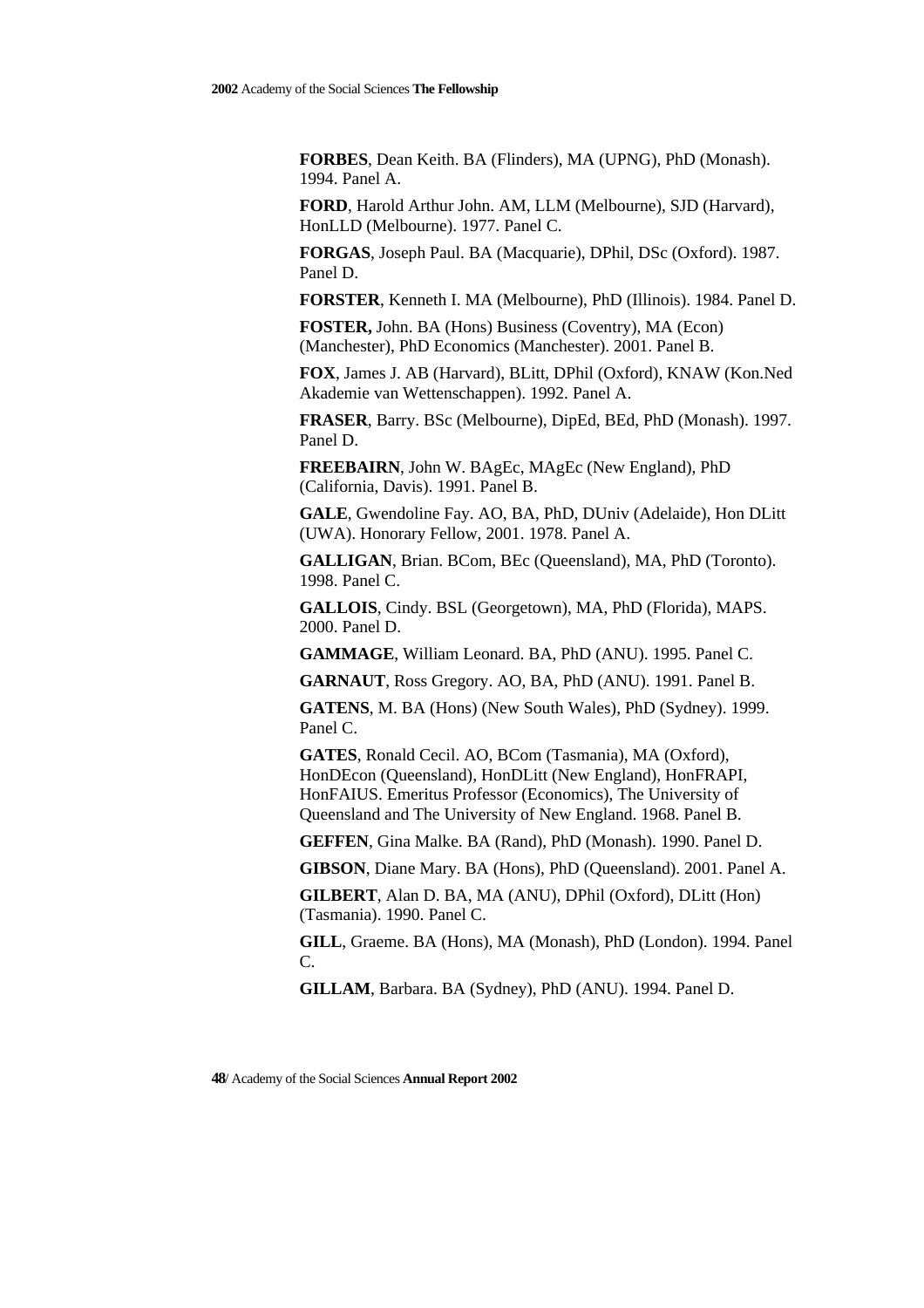**GLOW**, Peter Helmut. BA (Melbourne), PhD (London). 1974. Panel D.

**GOODIN**, Robert Edward. BA (Indiana), DPhil (Oxon). 1990. Panel C.

**GOODMAN**, David S G. BA (Hons) (Manchester), DipEcon (Peking University), PhD (London). 2000. Panel C.

**GOODNOW**, Jacqueline Jarrett. AC, BA (Sydney), PhD (Harvard), DSc (Macquarie). 1976. Panel D.

**GRANT**, John McBain. MEc (Adelaide), DipEc (Cambridge). 1975. Panel B.

**GRAYCAR**, Adam. BA, PhD, DLitt (UNSW). 1998. Panel A.

**GREGORY**, Robert George. AO, BCom (Melbourne), PhD (London). 1979. Panel B.

**GREGSON**, Robert Anthony Mills. BSc (Eng) (Nottingham), BSc, PhD (London), DSc (ANU), CPsychol, FAPsS, FBPsS, FNZPsS, FSS. 1989. Panel D.

**GREIG**, Donald Westlake. MA, LLB (Cambridge), LLD (ANU), Barrister Middle Temple and Supreme Court of New South Wales, Register of Practitioners of the High Court and Federal Court of Australia. 1992. Panel C.

**GRIFFITHS**, William Edward. BAgEc (New England), PhD (Illinois). 1995. Panel B.

**GRIMSHAW**, Patricia Ann. BA, MA (Auckland), PhD (Melbourne). 1992. Panel C.

**GROENEWEGEN**, Peter Diderik. MEc (Sydney), PhD (London). Corresponding Member, Royal Nederlands Academy of Sciences. 1982. Panel B.

**HAAKONSSEN**, Knud. CandArt, MagArt (Copenhagen), PhD (Edinburgh). DrPhil (Copenhagen). Foreign Member, Royal Danish Academy of Sciences and Letters. Corresponding Fellow, Royal Society of Edinburgh. 1992. Panel C.

**HAGGER**, Alfred James. BCom (Melbourne), PhD (London). 1980. Panel B.

**HALFORD**, Graeme Sydney. MA (New England), PhD (Newcastle). FAPS. 1986. Panel D.

**HAMILTON**, Annette. BA (Hons), MA (Hons), PhD (Sydney), 1999. Panel A.

**HANCOCK**, Keith Jackson. AO, BA (Melbourne), PhD (London), HonDLitt (Flinders), Honorary Fellow (LSE). 1968. Panel B.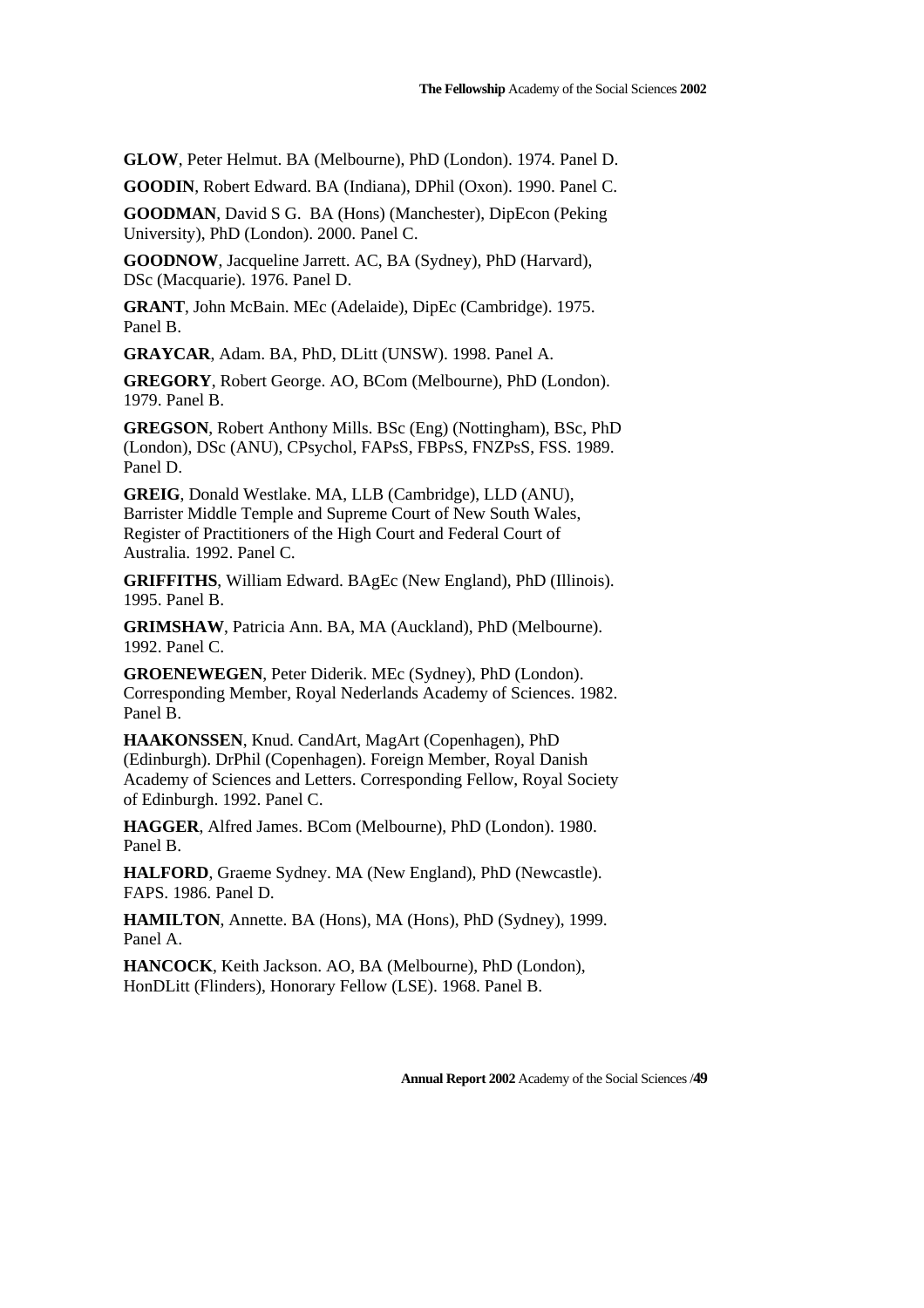**HARCOURT**, Geoffrey Colin. AO, BCom (Hons), MCom (Melbourne), PhD (Cambridge), Litt D (Cambridge), Litt D (Honorary, De Montfort University). 1971. Panel B.

**HARDING**, Ann. BEc (Hons) (Sydney), PhD (London). 1996. Panel B.

**HARPER**, Ian. BEcon (Hons) (Qld), MEc, PhD (ANU), MAICD. 2000. Panel B.

**HARRIS**, Stuart Francis. AO, BEc (Hons) (Sydney), PhD (ANU). 1982. Panel B.

**HASSAN**, Riaz Ul. BA (Punjab), MA (Dacca), PhD (Ohio State). Professor (Sociology). 1996. Panel A.

**HEAD**, John Graeme. BEc (Adelaide), BPhil (Oxford). 1982. Panel B.

**HEATHCOTE**, Ronald Leslie. BA (London), MA (Nebraska), PhD (ANU). 1981. Panel A.

**HENSHER**, David Alan. BCom (Hons), PhD (NSW), FCIT, Comp IE Aust, FAITPM, MAPA. 1995. Panel B.

**HIATT**, Lester Richard. BDS, BA (Sydney), PhD (ANU). 1974. Panel A.

**HIGMAN**, Barry William. BA (Sydney), PhD (Hist) (West Indies), PhD (Geog) (Liverpool). 1997. Panel C.

**HINDESS**, Barry. BA (Oxford), MA, PhD (Liverpool). 1990. Panel C.

**HIRST**, John Bradley. BA, PhD (Adelaide). 1986. Panel C.

**HOGG**, M. BSc (Birmingham), PhD (Bristol). 1999. Panel D.

**HOLMES**, John. MA, DipEd (Sydney), PhD (New England). 2000. Panel A.

**HOLMES**, Leslie Templeman. BA (Hull), MA, PhD (Essex). 1995. Panel C.

**HOLTON**, Robert John. BA, DPhil (Sussex). 1995. Panel A.

**HUGHES**, Colin Anfield. MA (Columbia), PhD (London). 1976. Panel C.

**HUGHES**, Helen. AO, MA (Melbourne), PhD (London), Hon LLD (La Trobe). 1985. Panel B.

**HUGO**, Graeme John. BA (Adelaide), MA (Flinders), PhD (ANU). 1987. Panel A.

**HUMPHREYS**, Michael S. BA (Reed College), PhD (Stanford). 1991. Panel D.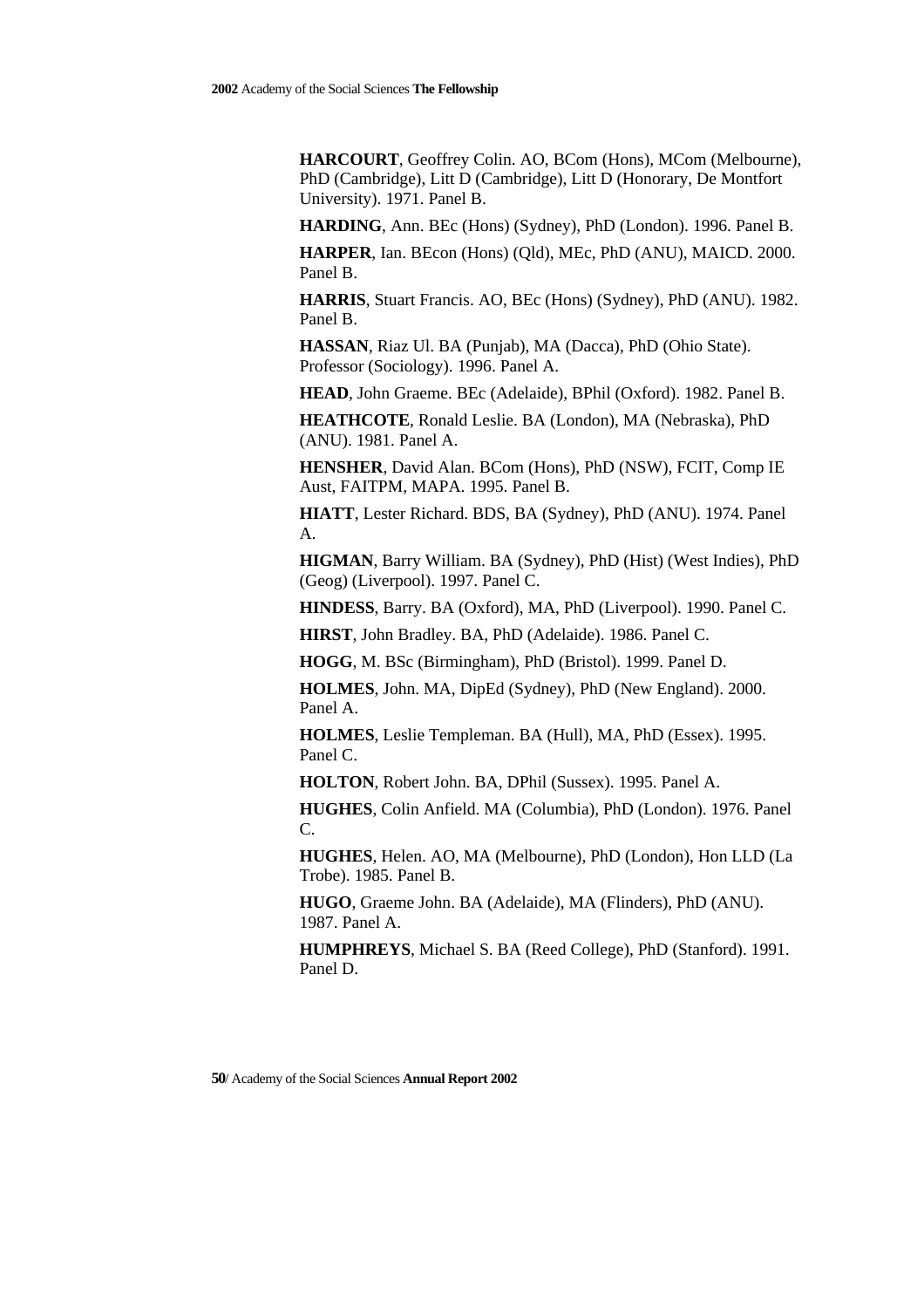**INGLIS**, Kenneth Stanley. MA (Melbourne), DPhil (Oxford). Emeritus Professor (History), The Australian National University. 1975. Panel C.

**INNES**, John Michael. MA (University of Aberdeen), PhD (Birmingham). 1997. Panel D.

**IRONMONGER**, Duncan Standon. BCom, MCom (Melbourne), PhD (Cambridge). 2001. Panel B.

**IRVINE**, Dexter Robert Francis. BA (Hons) (Sydney), PhD (Monash). 1996. Panel D.

**ISAAC**, Joseph Ezra. AO, BA, BCom (Melbourne), PhD (London), Hon DEcon (Monash), Hon DCom (Melbourne). Honorary Fellow, LSE. 1971. Panel B.

**JACKSON**, Frank. BA, BSc (Melbourne), PhD (La Trobe). FBA, FAHA, IIP. 1998. Panel C.

**JALLAND**, Patricia. BA (Bristol), PGCE (London), MA, PhD (Toronto), FRHistS. 1988. Panel C.

**JARRETT**, Francis George. BScAgr (Sydney), PhD (Iowa). Emeritus Professor (Economics), The University of Adelaide. 1976. Panel B.

**JAYASURIYA**, Laksiri. AM, BA (Sydney), PhD (London), CPsychol, FBPsS, HonDLitt (Colombo). 2000. Panel A.

**JOLLY**, M. BA (Hons) (Sydney), PhD (Sydney). 1999. Panel A.

**JONES**, Frank Lancaster. BA (Sydney), PhD (ANU). 1974. Panel A.

**JONES**, Gavin W. BA (New England), PhD (ANU). 1983. Panel A.

**JONSON**, Peter David. BCom (Melbourne), MA (Melbourne), PhD (London School of Economics). 1989. Panel B.

**JORM**, Anthony Francis. BA (Queensland), MPsychol, PhD (New South Wales), GDipComp (Deakin), DSc (ANU). 1994. Panel D.

**JUPP**, James. MSc (Econ) (London), PhD (London). 1989. Panel C.

**KAHN**, Joel Simmons. BA (Cornell), MPhil (London School of Economics and Political Science). 1995. Panel A.

**KAPFERER**, Bruce. BA (Sydney), PhD (Manchester). Fellow, Center for Advanced Studies in Behavioural Sciences, Palo Alto, California. 1981. Fellow, Netherlands Institute for Advanced Studies. 1992. Panel A.

**KARMEL**, Peter Henry. AC, CBE, BA (Melbourne), PhD (Cambridge), PhD ad eundem gradum (Adelaide), HonLLD (PNG, Melbourne, Queensland, ANU), HonDLitt (Flinders, Murdoch, Macquarie), DUniv (Newcastle). Emeritus Professor, University of Adelaide, 1965. FACE,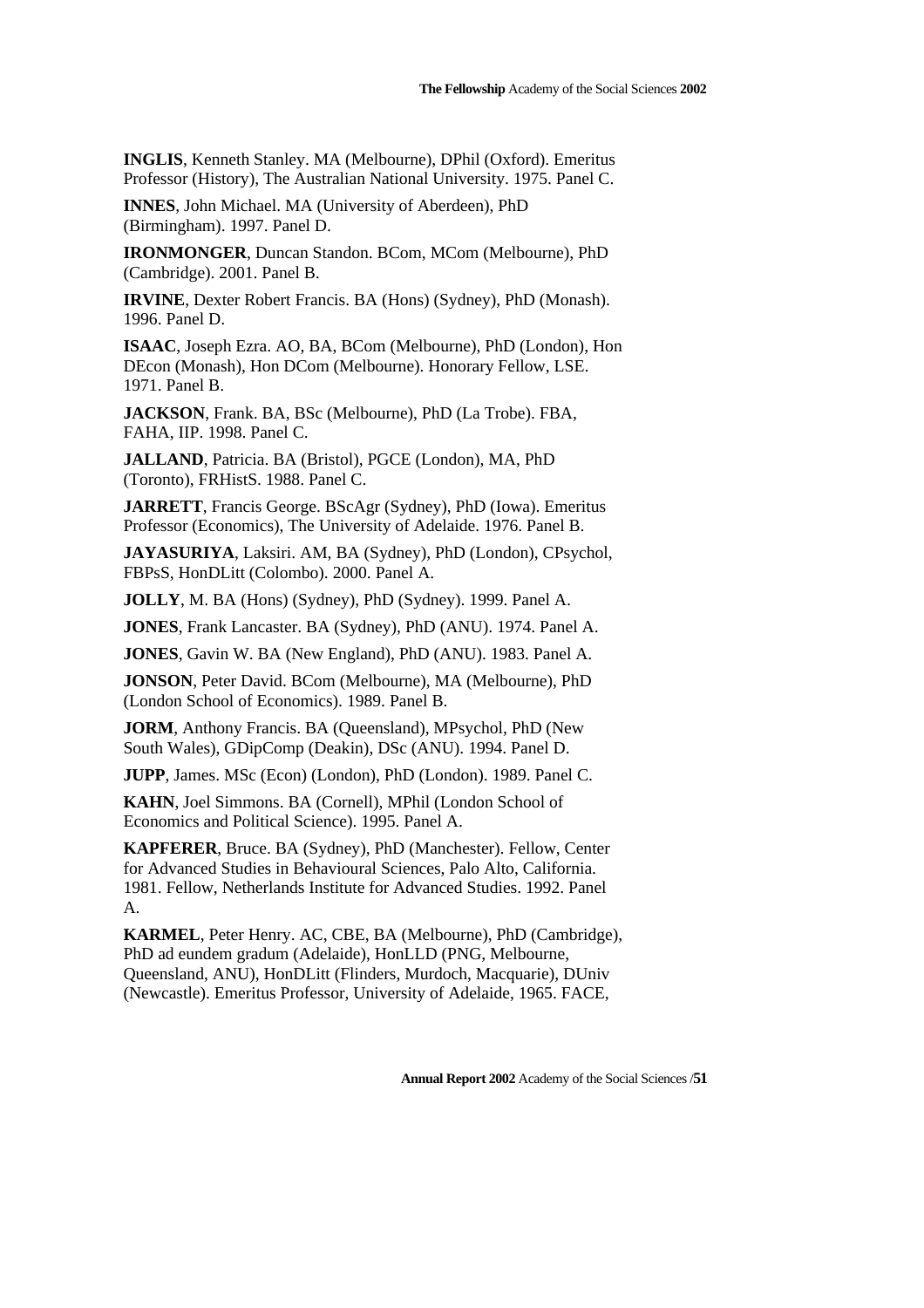1969. Chair, Board of the National Institute of the Arts, Australian National University, 1992 - Current. President of ASSA 1987-90. Honorary Fellow, 1986. 1952. Panel B.

**KAUR**, Amarjit. BA (Hons), MA, DipEd (Malaya), Cert. SE Asian Studies, MPhil, PhD (Columbia). 2000. Panel B.

**KEATING**, Michael. AC, BCom (Hons) (Melbourne), PhD (ANU), DUniv (Hon) (Griffith), FIPAA. 1995. Panel B.

**KEATS**, John Augustus. BSc (Adelaide), BA (Melbourne), AM, PhD (Princeton). 1978. Panel D.

**KEEVES**, John Philip. BSc (Adelaide), DipEd (Oxford), MEd (Melbourne), PhD (ANU), fil dr (Stockholm), FACE. 1977. Panel D.

**KELLY**, Paul. BA, DipEd (Sydney), DUniv (Griffith). 1997. Panel C.

**KENDIG**, Hal. BA (California, Davis), MPL, PhD (Southern California). 1989. Panel A.

**KESSLER**, Clive S. BA (Sydney), PhD (London). 2000. Panel A.

**KING**, Maxwell Leslie. BSc (Hons), MCom, PhD (Canterbury). 1997. Panel B.

**KINGSTON**, Beverley Rhonda. BA (Queensland), PhD (Monash). 1994. Panel C.

**KIPPAX**, Susan. BA (Hons) (Sydney), PhD (Sydney). 2000. Panel A.

**KIRBY,** Michael Donald. AC, CMG, BA, LLM, BEc (Sydney), HonDLitt (Newcastle, NSW and Ulster), HonLLD (Macquarie, Sydney, Ntl LS India and Buckingham). HonDUniv (S. Aust.). Justice of the High Court of Australia 1996-; President, International Commission of Jurists 1995-98; Member, UNESCO International Bioethics Committee 1996-; formerly President, Court of Appeal of Solomon Islands 1995-6; Member, WHO Global Commission on AIDS 1988-91; and, Special Representative of UN Secretary-General for Cambodia 1994-6. Honorary Fellow, 1996. Panel C.

**KIRSNER**, Paul Kim. BCom (Melbourne), BSc (London), PhD (London). 1997. Panel D.

**LAKE**, M. BA (Hons), MA (Tasmania), PhD (History) (Monash), HonDLitt (Tasmania). FAHA. 1999. Panel C.

**LANGTON**, Marcia. AM, BA (Hons) (ANU). 2001. Panel C.

**LANSBURY**, R. BA, DipEd, MA (Melbourne), PhD (London). 1999. Panel B.

**LEDER**, Gilah. BA, DipEd (Adelaide), MEd, PhD (Monash). 2001. Panel D.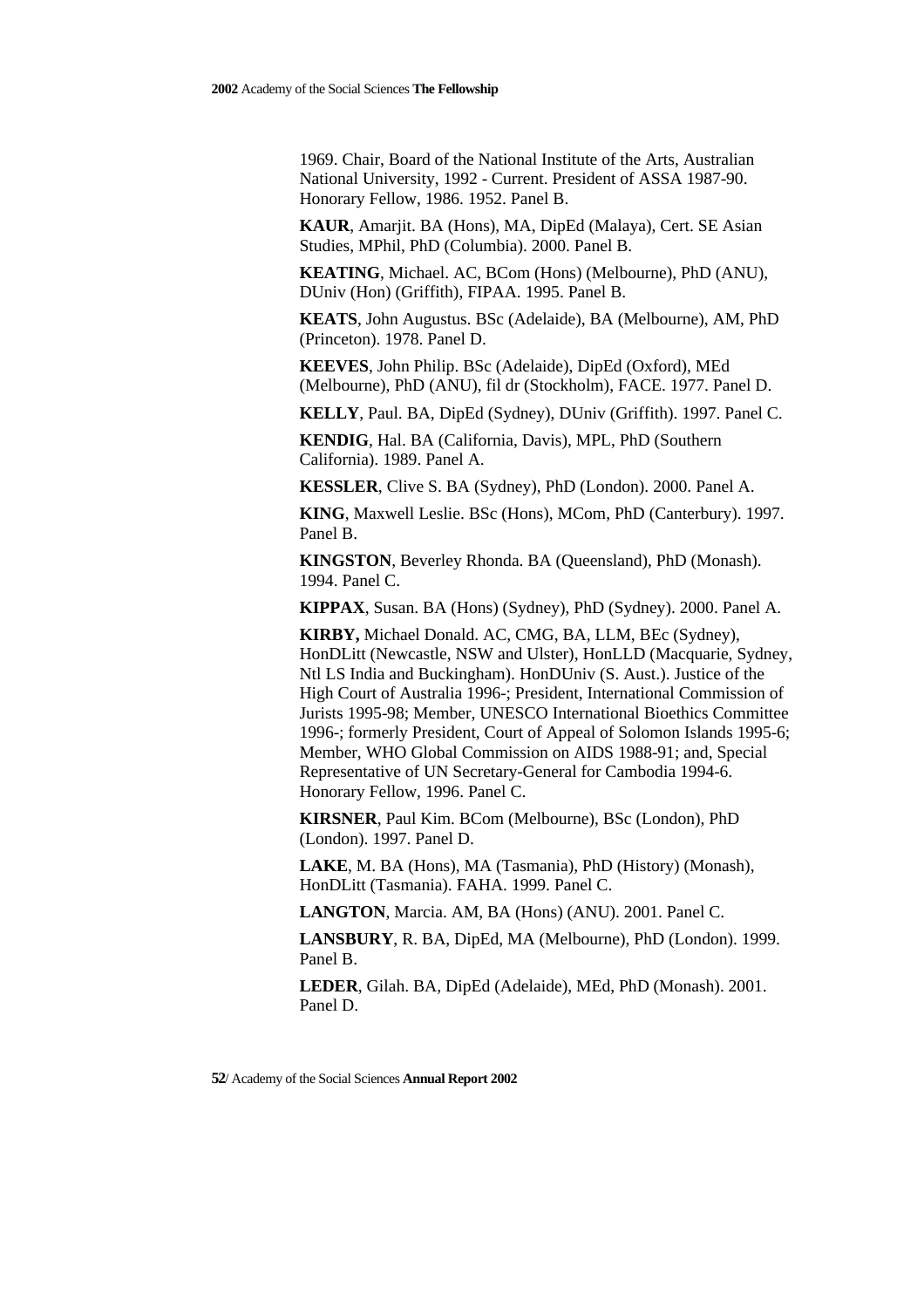**LEGGE**, John David. AO, BA, MA (Melbourne), DPhil (Oxford), HonDLitt (Monash). Emeritus Professor (History), Monash University. 1964. Panel C.

**LEWIS**, Mervyn Keith. BEc, PhD (Adelaide). 1986. Panel B.

**LINGE**, Godfrey James Rutherford. BSc (Econ) (London), PhD (New Zealand). 1986. Panel A.

**LLOYD**, Peter John. MA (Victoria University of Wellington), PhD (Duke). 1979. Panel B.

**LOGAN**, Malcolm Ian. AC, BA, DipEd, PhD (Sydney). 1973. Panel A.

**LONGWORTH**, John William. HDA (Western Sydney), BScAgr, PhD (Sydney), FAIAS. 1992. Panel B.

**LOVEDAY**, Peter. BA, PhD (Sydney). 1977. Panel C.

**LOVIBOND**, Sydney Harold. BA (Melbourne), MA, PhD, AUA (Adelaide). Emeritus Professor (Psychology), The University of New South Wales. 1972. Panel D.

**LOW**, Donald Anthony. MA, DPhil (Oxford), PhD, LittD (Cambridge), FAHA, FRHistS. 1975. Panel C.

**LUSZCZ**, Mary A. BA (Dayton), MA (George Peabody), PhD (Alabama). FAPS & FAAG (2000). 2001. Panel D.

**McALEER**, Michael. BEc (Hons), MEc (Monash), PhD (Queen's, Canada). 1996. Panel B.

**McALLISTER**, Ian. BA (Hons) (CNAA), MSc, PhD (Strathclyde). 1992. Panel C.

**McBRlAR**, Alan Marne. BA (Melbourne), DPhil (Oxford), FRHisS. Emeritus Professor (History), Monash University. 1974. Panel C.

**McCALMAN**, Iain Duncan. BA, MA (ANU), PhD (Monash). 1992. Panel C.

**McCONKEY**, Kevin Malcolm. BA (Hons), PhD (Queensland), FAPS, FAICD, FAmericanPA, FAmericanPS. 1996. Panel D.

**McDONALD**, Ian Martin. BA (Leicester), MA (Warwick), PhD (Simon Fraser). 1991. Panel B.

**McDONALD**, John. BSc (Econ) (London), MA (Econ) (Essex), MSc (Stats) (Southampton), PhD (Essex). 1993. Panel B.

**McDONALD**, Peter. BCom (Hons) (UNSW), PhD (ANU). 1998. Panel A.

**McDONALD**, Roderick Peter. BA, MSc (Sydney), PhD (New England), DSc (Macquarie), FAPsS, FRSS. 1981. Panel D.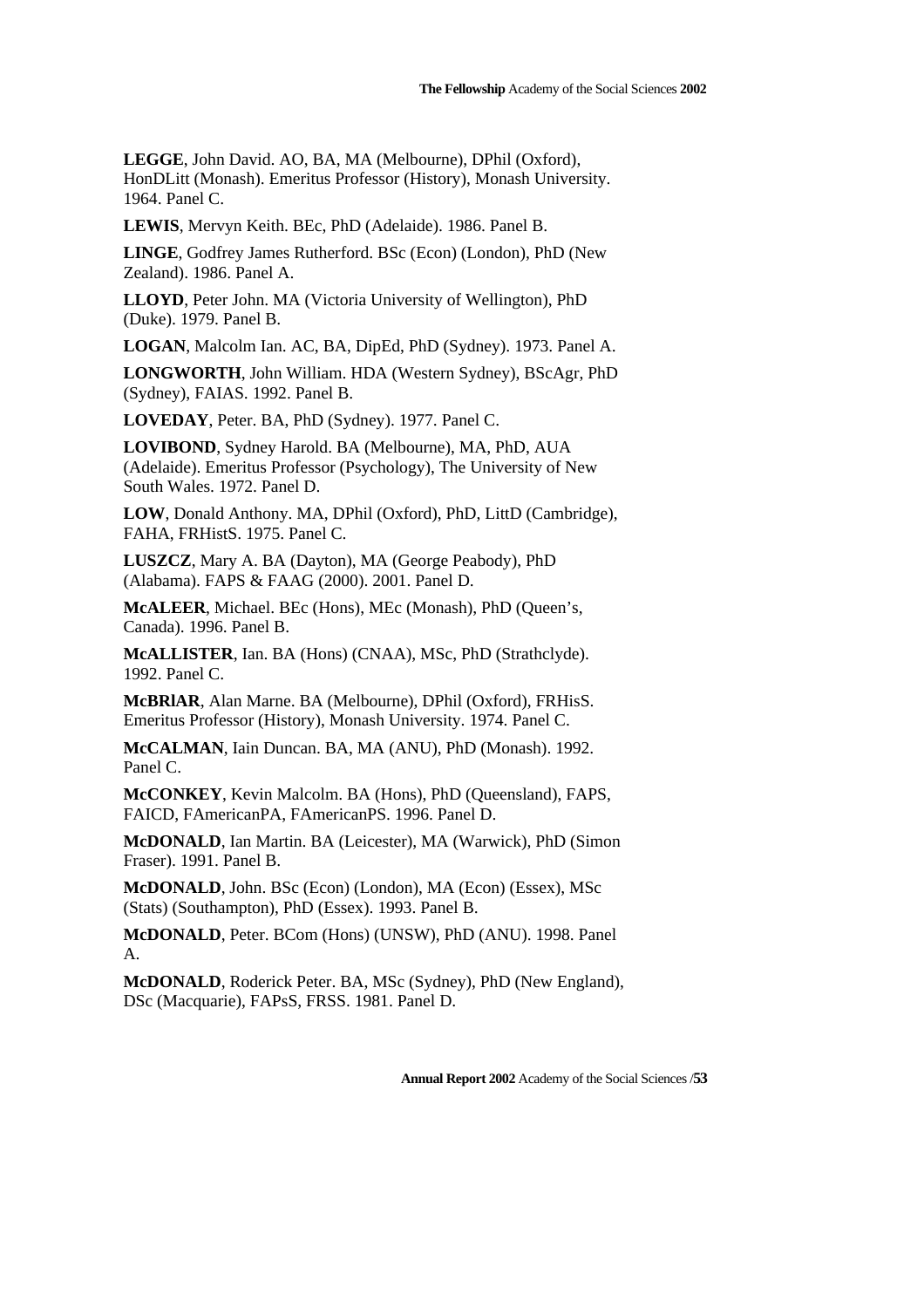**McEACHERN**, Douglas. BA (Hons), MA, PhD (Leeds). 2001. Panel C.

**MacFARLANE**, Ian. BEc (Hons), MEc (Monash). 1998. Panel B.

**McGAW**, Barry. BSc, BEd (Queensland), MEd, PhD (Illinois), FACE, FAPS. 1984. Panel D.

**McGEE**, Terence Gary. MA, PhD (Victoria University of Wellington). Killam Research Fellow (1997). 1975. Panel A.

**MACINTYRE**, Stuart Forbes. BA (Melbourne), MA (Monash), PhD (Cambridge). 1987. Panel C.

**McKENZIE**, Beryl Edith. BA (Melbourne), PhD (Monash). Emeritus Professor (Psychology). 1993. Panel D.

**McKIBBIN**, Warwick. BCom (Hons) (New South Wales), AM (Harvard), PhD (Harvard). 1997. Panel B.

**MACKIE**, James Austin Copland. BA (Melbourne), MA (Oxford). Emeritus Professor, The Australian National University. 1976. Panel C.

**McLAREN**, Keith R. BEc (Hons), MEc (Monash), MA, PhD (Northwestern). 2000. Panel B.

**MacLEOD**, Roy Malcolm. AB (Harvard), PhD (Cambridge), LittD (Cambridge), FAHA, FSA, FRHistS, Professor (History). 1996. Panel C.

**McNICOLL**, Geoffrey. BSc (Melbourne), MA, PhD (California, Berkeley). 1993. Panel A.

**MADDOCK**, Kenneth James. LLB (New Zealand), MA (Auckland), PhD (Sydney). 1986. Panel A.

**MADDOX**, William Graham. BA, MA (Sydney), BScEcon, MSc (London), DipEd (Sydney). 1998. Panel C.

**MANDERSON**, Lenore Hilda. BA (Asian Studies) (Hons), PhD (ANU). 1995. Panel A.

**MANN**, Leon. MA, DipSocSt (Melbourne), PhD (Yale), FAPsS. 1975. Panel D.

**MANNE**, R. BA (Hons) (Melbourne), BPhil (Oxford). 1999. Panel C.

**MARCEAU**, Felicity Jane. BA (London), PhD (Cambridge). 1989. Panel A.

**MARGINSON**, Simon. BA (Hons) (Melbourne), PhD (Melbourne), FACE. 2000. Panel A.

**MARJORIBANKS**, Kevin. BSc (New South Wales), BA (New England), MEd (Harvard), PhD (Toronto), FSS, FACE. 1982. Panel D.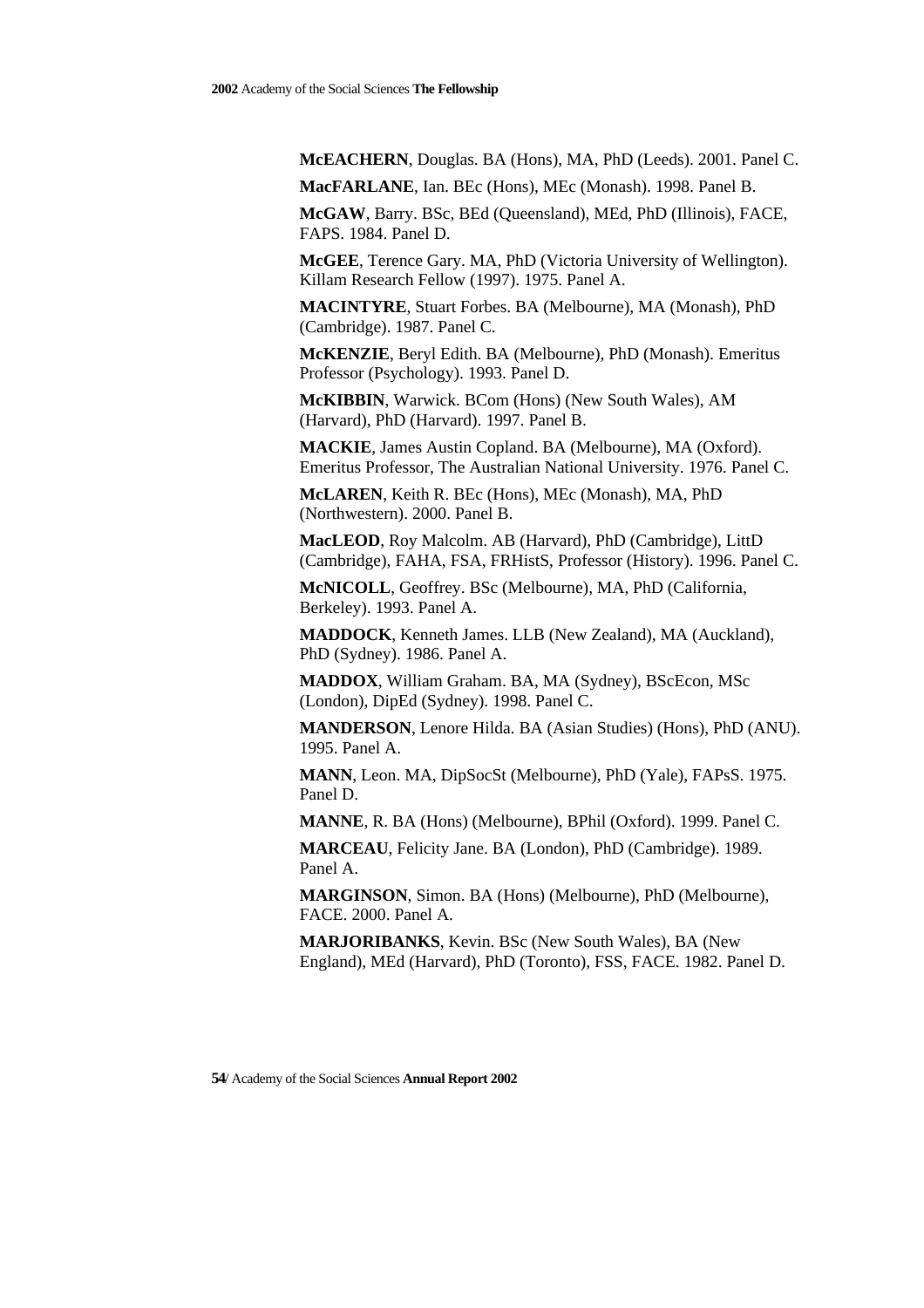**MARSH**, Herbert. BA (Hons) (Indiana), MA, PhD (UCLA). DSc (UWS). 1994. Panel D.

**MASON**, The Honourable Sir Anthony. AC, KBE, BA, LLB, HonLLD (Sydney), HonLLD (ANU), HonLLD (Melbourne), HonLLD (Griffith), HonLLD (Monash), HonLLD (UNSW), HonLLD (Deakin), Hon DCL (Oxford). 1989. Panel C.

**MILBOURNE**, Ross David. BCom, MCom (NSW), PhD (UC Berkeley). 1994. Panel B.

**MILLER**, John Donald Bruce. MEc (Sydney), MA (Cambridge). Emeritus Professor (International Relations), The Australian National University. 1967. Panel C.

**MILLER**, Paul William. BEc (Hons) (New England), MEc (ANU), DPhil (ANU). 1997. Panel B.

**MILNER**, Anthony Crothers. BA (Monash), MA, PhD (Cornell). 1995. Panel C.

**MORPHY**, Howard. BSc, MPhil (London), PhD (ANU). 2001. Panel A.

**MÜHLHÄUSLER**, Peter. BA (Hons) (Stellenbosch), MPhil (Reading), PhD (ANU), MA (Oxon). 1992. Panel A.

**MULVEY**, Charles. MA (Aberdeen). 1998. Panel B.

**MUSGRAVE**, Peter William. MA (Cambridge), PhD (London). Emeritus Professor, Monash University (Education). 1974. Panel D.

**NEAVE**, Marcia Ann. LLB (Hons) (Melbourne). 1989. Panel C.

**NELSON**, Hank. BA, MEd (Melbourne), PhD (PNG). 1994. Panel C.

**NEVILE**, John Warwick. BA (Western Australia), MA, PhD (UC Berkeley), HonDSc (NSW). Emeritus Professor (Economics), The University of New South Wales. 1972. Panel B.

**NG**, Yew-Kwang. BCom (Nanyang), PhD (Sydney). 1981. Panel B.

**NICHOLAS**, Stephen James. BA (Syracuse), MA (Iowa). 1997. Panel B.

**NIEUWENHUYSEN**, John Peter. BA (Hons), MA (Natal, South Africa), PhD (London). 1996. Panel B.

**NILAND**, John Rodney. AC, BCom, MCom (UNSW), PhD (Illinois). 1987. Panel B.

**NOLLER**, Patricia. BA (Hons), PhD (Queensland). 1994. Panel D.

**OFFICER**, Robert Rupert. BAgSc (Melbourne), MAgEc (New England), MBA (Chicago), PhD (Chicago). 1988. Panel B.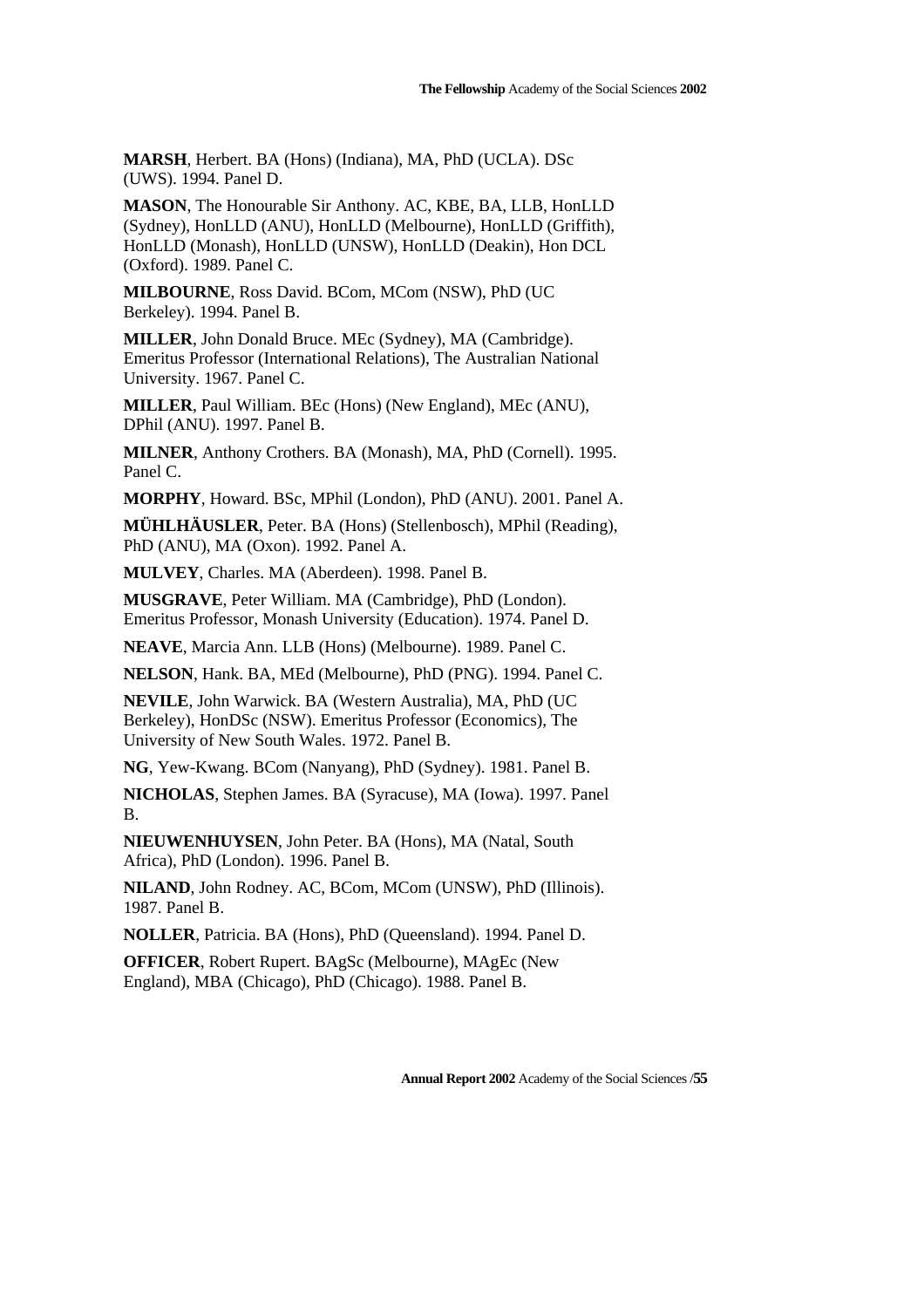**O'NEILL**, Robert John. AO, BE (Melbourne), MA, DPhil (Oxford). 1978. Panel C.

**OVER**, Raymond Frederick. BA, PhD (Sydney). Emeritus Professor (Psychology), La Trobe University. Emeritus Professor (Behavioural Sciences), University of Ballarat. 1975. Panel D.

**PAGAN**, Adrian Rodney. BEc (Queensland), PhD (ANU). 1986. Panel B.

**PASSMORE**, John Arthur. AC, MA, HonLittD (Sydney), HonLittD (McMaster), HonDLitt (Wollongong), HonDLitt (ANU), FAHA, FBA. Emeritus Professor (Philosophy), Visiting Fellow (History), The Australian National University. Fellow, American Academy of the Arts and Sciences, Royal Danish Academy of Science and Letters, and Institut International de Philosophie. 1943. Panel C.

**PATEMAN**, Carole. DipEc, PolSci, MA, DPhil (Oxford), HonDLitt (ANU). 1980. Panel C.

**PATTISON**, Philippa Eleanor. BSc, PhD (Melbourne). 1995. Panel D.

**PAUWELS**, Anne Frieda Johanna. Licentiate Germanic Philology, Aggregaat Hoger Onderwijs (Antwerp, Belgium), MA, PhD (Monash). 1995. Panel A.

**PAXINOS**, George. BA (California), PhD (McGill), DSc (New South Wales). 1996. Panel D.

**PERKINS**, James Oliver Newton. MA, PhD (Cambridge), MCom (Melbourne). Emeritus Professor (Economics), The University of Melbourne. 1973. Panel B.

**PETERSON**, Candida. BA (Adelaide), PhD (California). 1997. Panel D.

**PETERSON**, Nicolas. BA (Cambridge), PhD (Sydney). 1997. Panel A.

**PETTIT**, Philip Noel. MA (National University of Ireland), MA (Cambridge), PhD (Queen's), DLitt [Honoris Causa] (National University of Ireland), FAHA. 1987. Panel C.

**PIGGOTT**, John. BA (Sydney), MSc, PhD (London). 1992. Panel B.

**PILOWSKY**, Issy. AM, MB, ChB, MD (Capetown), DPM, FRANZCP, FRCPsych, FRACP. 1990. Panel D.

**PINCUS**, Jonathan James. BEc (Hons) (Queensland), MA, PhD (Stanford). 1996. Panel B.

**PLOWMAN**, David. BEc (Western Australia), MA (Melbourne), PhD (Flinders). 1994. Panel B.

**POLLARD**, John Hurlstone. BSc (Sydney), PhD (Cambridge), FIA, FIAA. 1979. Panel A.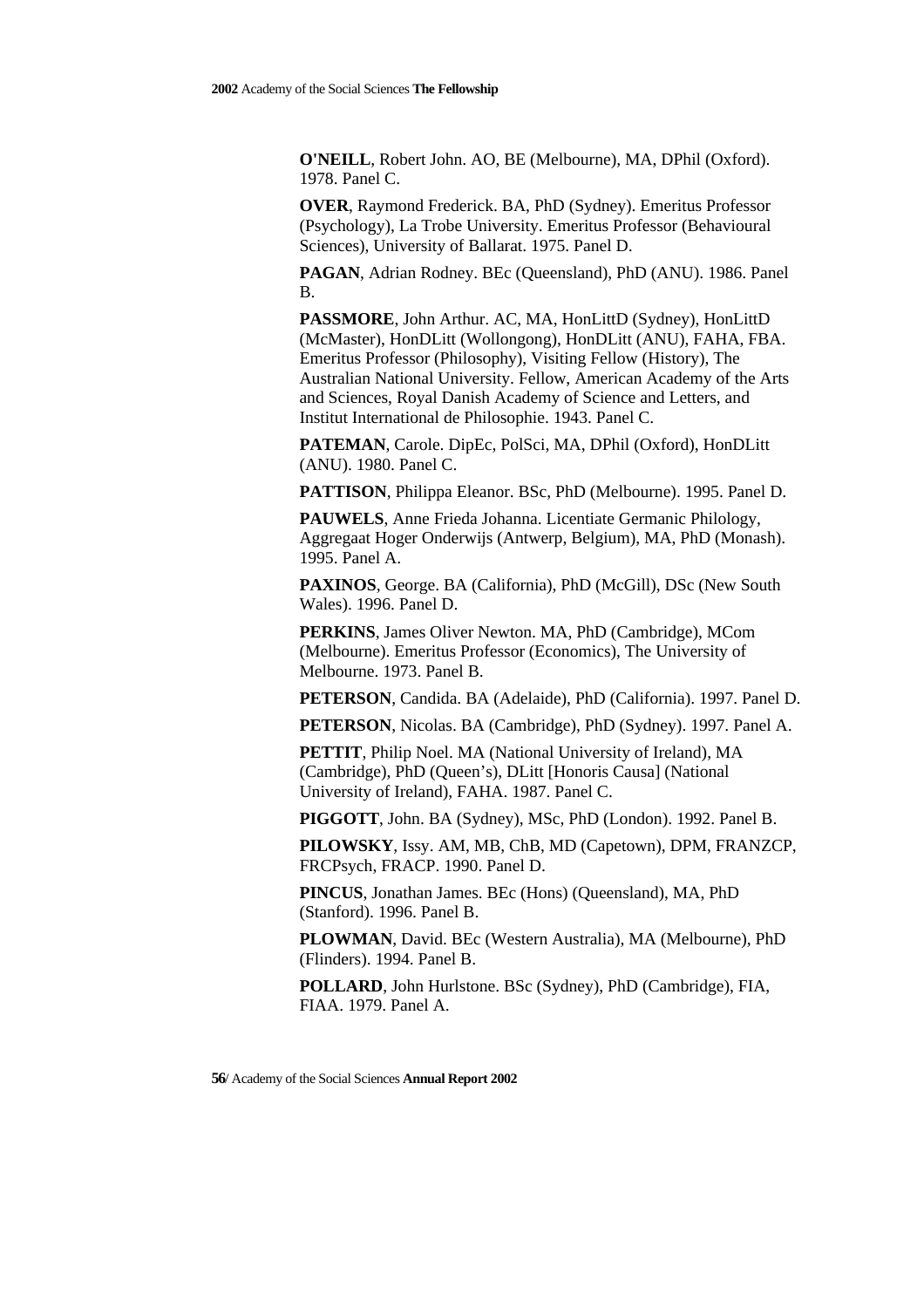**POOLE**, Millicent Eleanor. BA, BEd (Queensland), MA (New England), PhD (La Trobe). 1992. Panel D.

**POWELL**, Alan Anthony Leslie. BScAgr, PhD (Sydney). 1973. Panel B.

**POWELL**, Joseph Michael. MA (Liverpool), PhD, DLitt (Monash). FBA, 2002. 1985. Panel A.

**POYNTER**, John Riddoch. AO, OBE, Chevalier dans l'Ordre des Palmes Academiques, MA (Oxford), BA, PhD (Melbourne), FAHA. Emeritus Professor, The University of Melbourne. 1971. Panel C.

**PRESCOTT**, John Robert Victor. BSc, MA, DipEd (Durham), PhD (London), MA (Melbourne). 1979. Panel A.

**PREST**, Wilfrid Robertson. BA (Melbourne), DPhil (Oxford), FRHistS. 1988. Panel C.

**PRICE**, Charles Archibald. AM, BA (Adelaide), MA, DPhil (Oxford). 1967. Panel A.

**PRIOR**, Margot Ruth. BMus, BA (Melbourne), MSc, PhD (Monash). 1992. Panel D.

**PROBERT**, Belinda. BSc (Econs) (London), PhD (Lancaster). 2000. Panel A.

**PUSEY**, Michael Reginald. BA (Melbourne), DEd (Harvard). 1994. Panel A.

**QUIGGIN**, John Charles. BA (Maths) (Hons), BEc (Econ) (Hons), MEc (ANU), PhD (New England). 1996. Panel B.

**RAO**, DS Prasada. BA, MA (Andhra), Dip Econometrics and Planning, PhD (Indian Statistical Institute). 1997. Panel B.

**RAPHAEL**, Beverly. AM, MB, BS, MD (Sydney), DPM (RANZCP), FRANZCP, FRCPsych, FACP. 1986. Panel D.

**REAY**, Marie Olive. MA (Sydney), PhD (ANU). 1977. Panel A.

**REID**, Elizabeth Anne. AO, 2001. BA (Hons) (ANU), BPhil (Oxford). Honorary Fellow, 1996. Panel C.

**REID**, Janice Clare. BSc (Adelaide), MA (Hawaii), MA (Stanford), PhD (Stanford). 1991. Panel A.

**REYNOLDS**, H. BA (Hons), MA (Tasmania), DLitt (James Cook), Honorary DLitt (Tasmania). 1999. Panel C.

**RICHARDS**, Eric Stapleton. BA, PhD (Nottingham), FRHistS, FAHA. 1984. Panel C.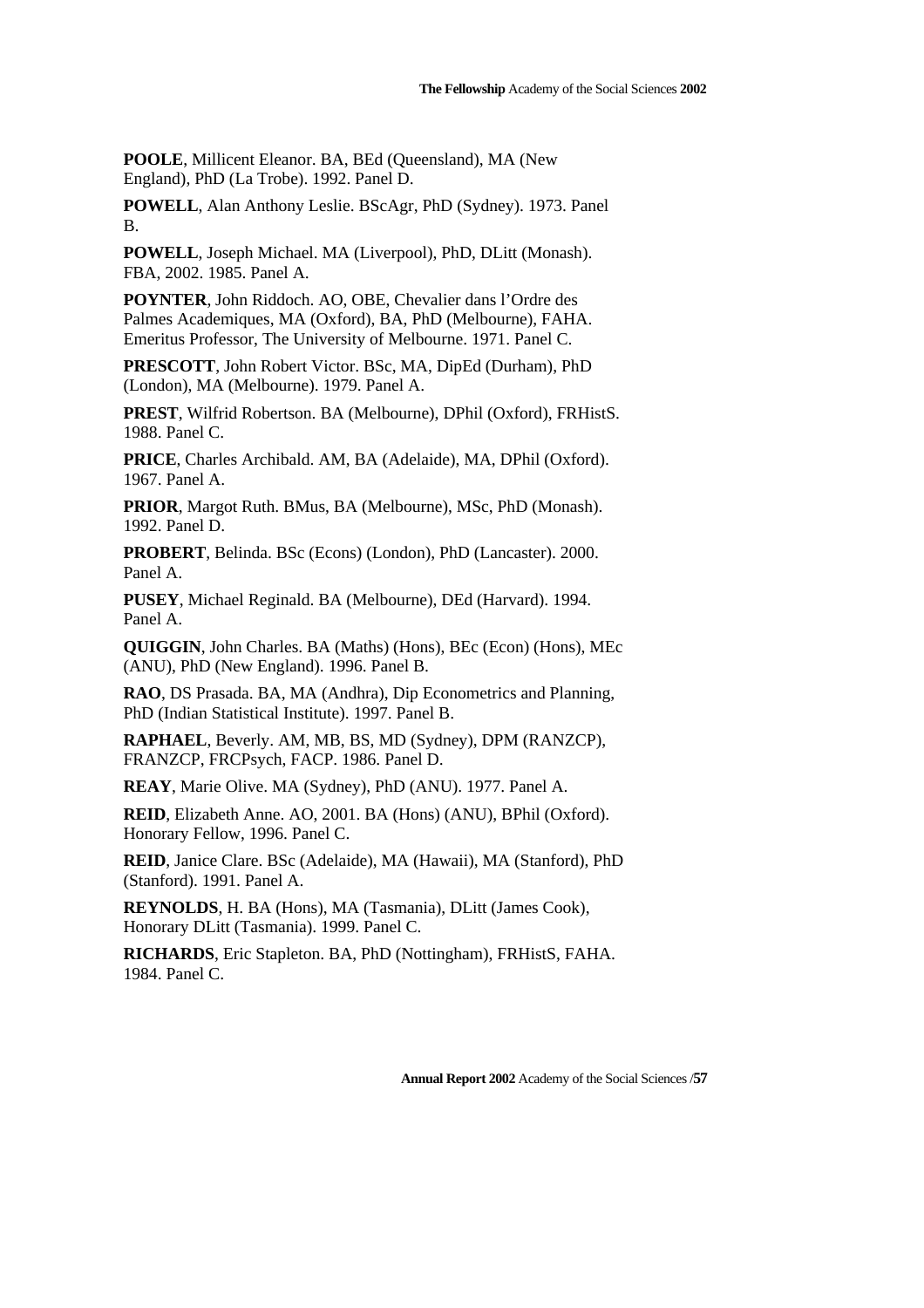**RICHARDSON**, Susan. BCom (Hons) (Melbourne), PhD (La Trobe). 1994. Panel B.

**RIGBY**, Thomas Henry Richard. MA (Melbourne), PhD (London). Professor Emeritus and Visiting Fellow, The Australian National University. 1971. Panel C.

**RIMMER**, Malcolm. MA (Oxford), MA (Warwick). 1997. Panel B.

**RIMMER**, Peter James. BA (Hons), MA (Manchester), PhD (Canterbury), Grad Cert Education (Cambridge). 1992. Panel A.

**RITCHIE**, John Douglas. BA (Hons), DipEd (Melbourne), PhD (ANU), FRHistS, FAHA, HonFRAHS. 1997. Panel C.

**ROE**, Jillian Isobel. BA (Adelaide), MA (ANU). 1991. Panel C.

**ROSE**, Deborah Bird. BA (Delaware), MA, PhD (Bryn Mawr College). 1997. Panel A.

**ROSENTHAL**, Doreen. BA (Hons), PhD (Melbourne). 1998. Panel D.

**RUBINSTEIN**, William David. BA, MA (Swarthmore College), PhD (Johns Hopkins). 1992. Panel C.

**RUZICKA**, Lado Theodor. MA (Econ), PhD (Social Medicine) (Charles). 1976. Panel A.

**RYAN**, Kevin William. CBE, BA, LLB (Queensland), PhD (Cambridge), HonLLD (Queensland), DUniv (QUT), QC. 1978. Panel C.

**SADURSKI**, Wojciech. LLM, PhD (Warsaw). Professor of Legal Philosophy (Personal Chair). 1990. Panel C.

**SAUNDERS**, Cheryl. AO, BA, LLB (Hons), PhD (Melbourne). 1994. Panel C.

**SAUNDERS**, Kay. AM, BA, PhD (Queensland), FRHistS, FRSA. 2001. Panel C.

**SAUNDERS**, Peter Gordon. BSc (Hons), DipEc (Southhampton), PhD (Sydney). 1995. Panel B.

**SAWER**, Marian. AO, BA (Hons), MA, PhD (ANU). 1996. Panel C.

**SCHEDVIN**, Carl Boris. PhD (Sydney), HonDCom(Melbourne). 1987. Panel B.

**SCHWARTZ**, Steven. BA (Brooklyn), MSc, PhD (Syracuse). 1991. Panel D.

**SELLECK**, Richard Joseph Wheeler. BA, BEd, PhD (Melbourne). 1978. Panel D.

**SHAVER**, Sheila. AB (Stanford), PhD (La Trobe). 1998. Panel A.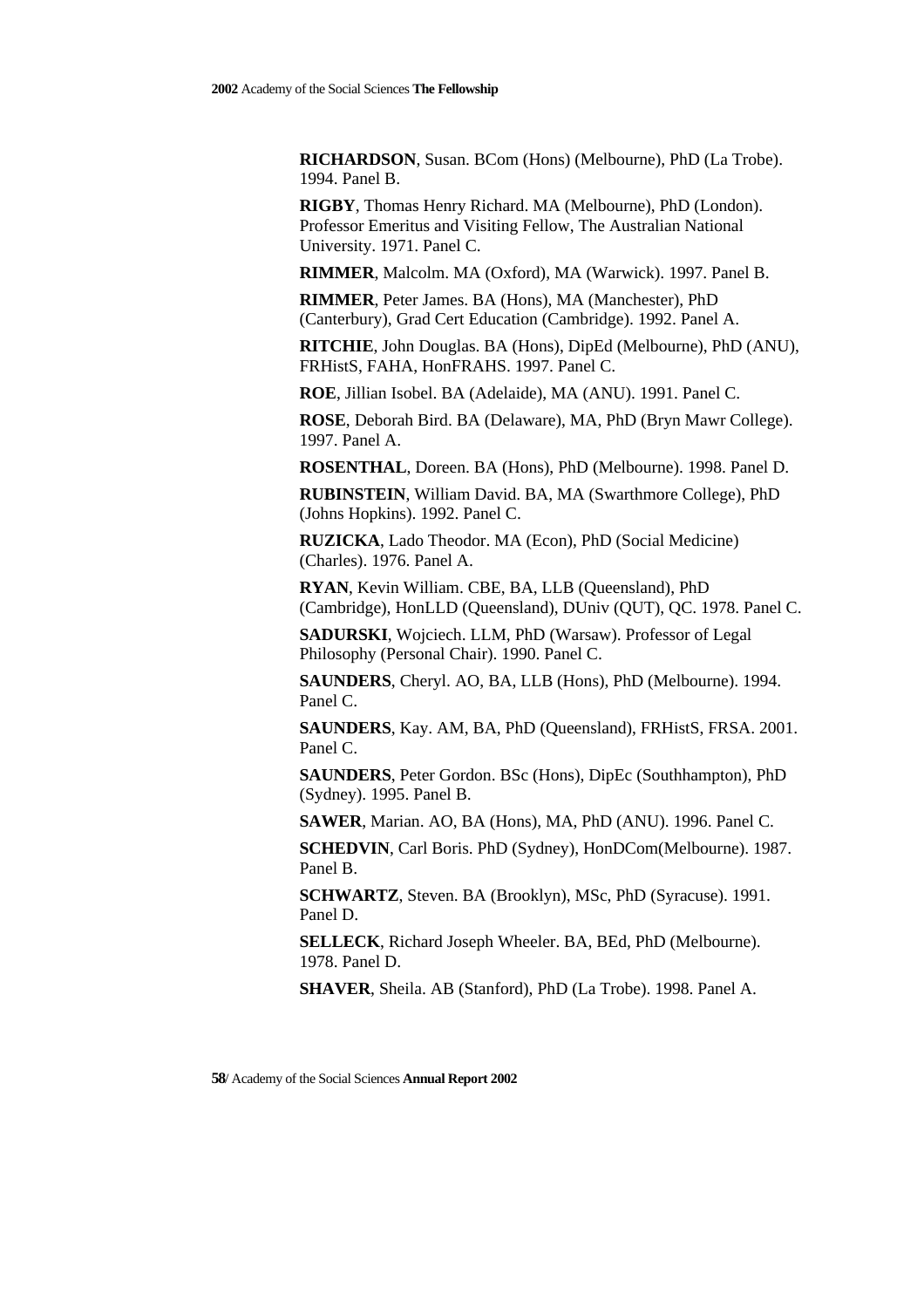**SHAW**, Alan George Lewers. AO, BA (Melbourne), MA (Oxford), HonLittD (Newcastle), FAHA. Emeritus Professor, Monash University (History). Honorary Fellow, 1967. Panel C.

**SHEEHAN**, Peter Winston. AO, BA, PhD (Sydney). Honorary Fellow, 1978. Panel D.

**SIDDLE**, David Alan Tate. BA, PhD (Queensland). 1991. Panel D.

**SINCLAIR**, William Angus. MCom (Melbourne), DPhil (Oxford). Emeritus Professor (Economics), Monash University. 1974. Panel B.

**SINGER**, George. MA, PhD (Sydney). Emeritus Professor (Psychology), La Trobe University. 1983. Panel D.

**SINGER**, Peter Albert David. MA (Melbourne), BPhil (Oxon). 1989. Panel C.

**SKILBECK**, Malcolm. BA (Sydney), MA (Illinois), PhD (London). 1988. Panel D.

**SMITH**, Michael. BA, DipEd, MA (Monash), BPhil, DPhil (Oxon), FAHA. 2000. Panel C.

**SMITH**, Robert Henry Tufrey. AM, BA (New England), MA (Northwestern), PhD (ANU). 1974. Panel A.

**SMITHSON**, Michael. BSc (Harvey Mudd), PhD (Oregon). 1998. Panel D.

**SMOLICZ**, Jerzy Jaroslaw. AM, BSc, PhD (Edinburgh), FRSA, FRIC, FACE. Fellow of Polish Academy of Arts and Sciences. 1976. Panel D.

**SNAPE**, Richard Hal. BCom (Melbourne), PhD (London). 1978. Panel B.

**SPEARRITT**, Donald. AM, MA, MEd (Queensland), MEd (Sydney), EdD (Harvard), Honorary Member AARE. Emeritus Professor (Education), The University of Sydney. 1971. Panel D.

**SPEARRITT**, Peter. BA (Hons) (Sydney), PhD (ANU). 1996. Panel C.

**SPENCE**, Susan Hilary. BA (Hons), MBA (Sydney), PhD (Birmingham). 1995. Panel D.

**SPRINGBORG**, P. BA, MA (Political Sci) (Canterbury), DPhil (Oxford). 1999. Panel C.

**STANLEY**, Fiona Juliet. AC, WA Cit, MBBS (Western Australia), MSc (London), MD (Western Australia), FFPHM, FAFPHM, FRACP, FRACOG, HonDSc (Murdoch). 1996. Panel D.

**STANNAGE**, Charles Thomas AM. BA (Hons), MA (Western Australia), PhD (Cambridge). 1997. Panel C.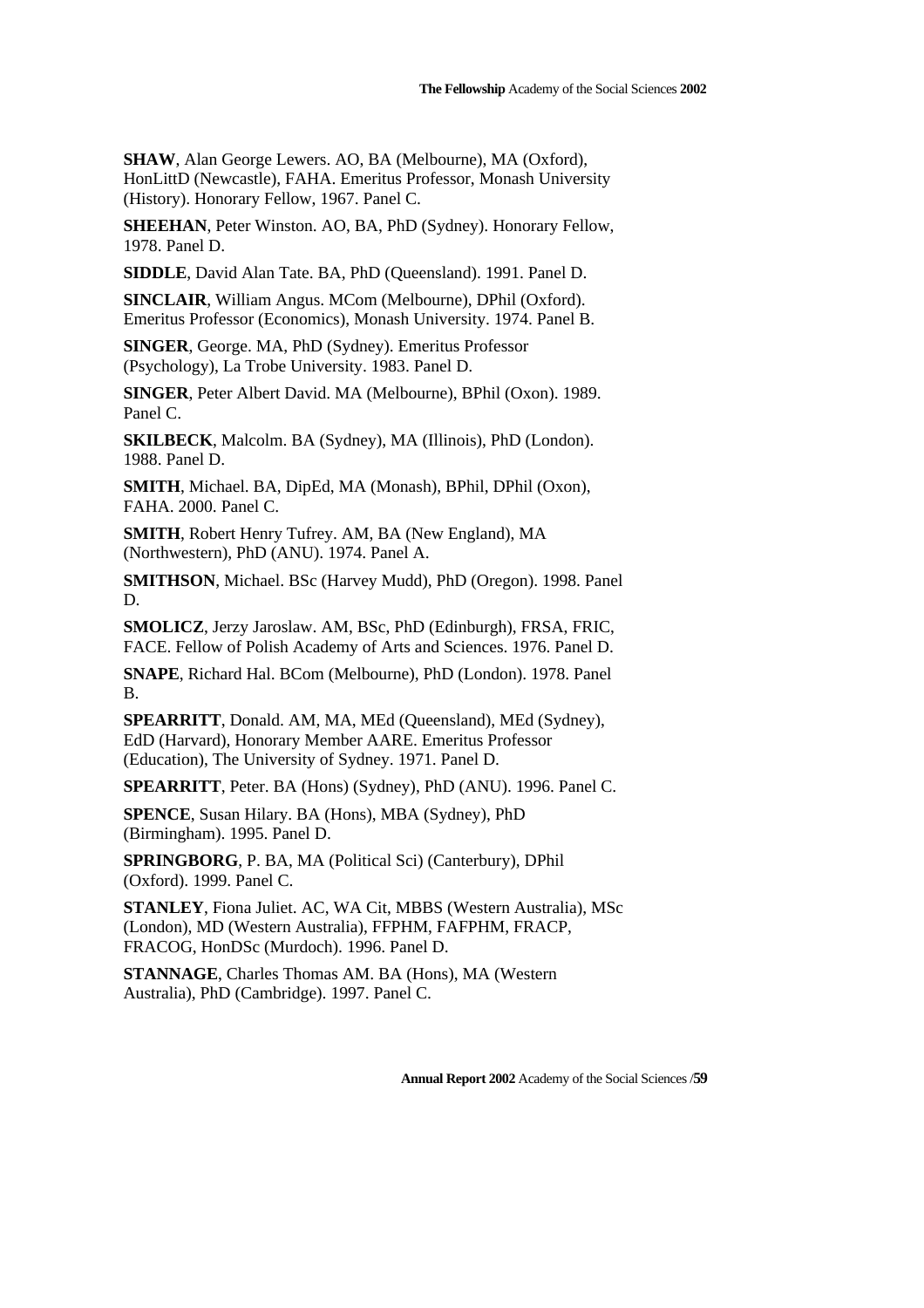**STEPHEN**, The Rt Hon Sir Ninian Martin. KG, AK, GCMG, GCVO, KBE, HonLLD (Sydney), HonLLD (Melbourne), HonDr (Griffith), HonDLitt (Perth). Honorary Fellow, 1987. Panel C.

**STILWELL**, Frank. BSc (Southampton), DipEd (Sydney), PhD (Reading). 2001. Panel C.

**STRETTON**, Hugh. MA (Oxford), HonDLitt (ANU, La Trobe). HonLLD (Monash), HonDUniv (Adelaide, Flinders), FAHA. 1972. Panel C.

**SWAN**, Peter Lawrence. BEc (Hons) (ANU), PhD (Economics) (Monash). 1997. Panel B.

**SWELLER**, John. BA, PhD (Adelaide). 1993. Panel D.

**TAFT**, Ronald. BA (Melbourne), MA (Columbia), PhD (California). Emeritus Professor (Education), Monash University. 1964. Panel D.

**TAY**, Alice Erh-Soon. AM, PhD (ANU), LLD (hc) (Edinburgh). 1986. Panel C.

**TEN**, Chin-Liew. BA (Malaya), MA (London), FAHA. 2000. Panel C.

**THORNTON**, Margaret. BA (Hons) (Sydney), LLB (UNSW), LLM (Yale). 1998. Panel C.

**THROSBY**, Charles David. BScAgr, MScAgr (Sydney), PhD (London). 1988. Panel B.

**TISDELL**, Clement Allan. BCom (New South Wales), PhD (ANU). 1986. Panel B.

**TONKINSON**, Robert. MA (Western Australia), PhD (British Columbia). 1988. Panel A.

**TROTMAN**, Ken. BCom, MCom (Hons), PhD (UNSW). 1998. Panel B.

**TROY**, Patrick Nicol. AO, BE (Western Australia), DipTP (London), MEngSci (New South Wales), MICE, FRAPI. 1996. Panel C.

**TRYON**, Darrell Trevor. MA (Canterbury), PhD (ANU). 2001. Panel A.

**TURNER**, Bryan S. PhD (Leeds), DLitt (Flinders). 1987. Panel A.

**TURNER**, John Charles. BA (Sussex), PhD (Bristol). 1989. Panel D.

**TURNOVSKY**, Stephen John. MA (Wellington), PhD (Harvard). 1976. Panel B.

**VIVIANI**, Nancy. BA, MA, PhD (ANU). 1997. Panel C.

**WAJCMAN**, Judy. BA (Hons) (Monash), MA (Sussex), PhD (Cambridge). 1997. Panel A.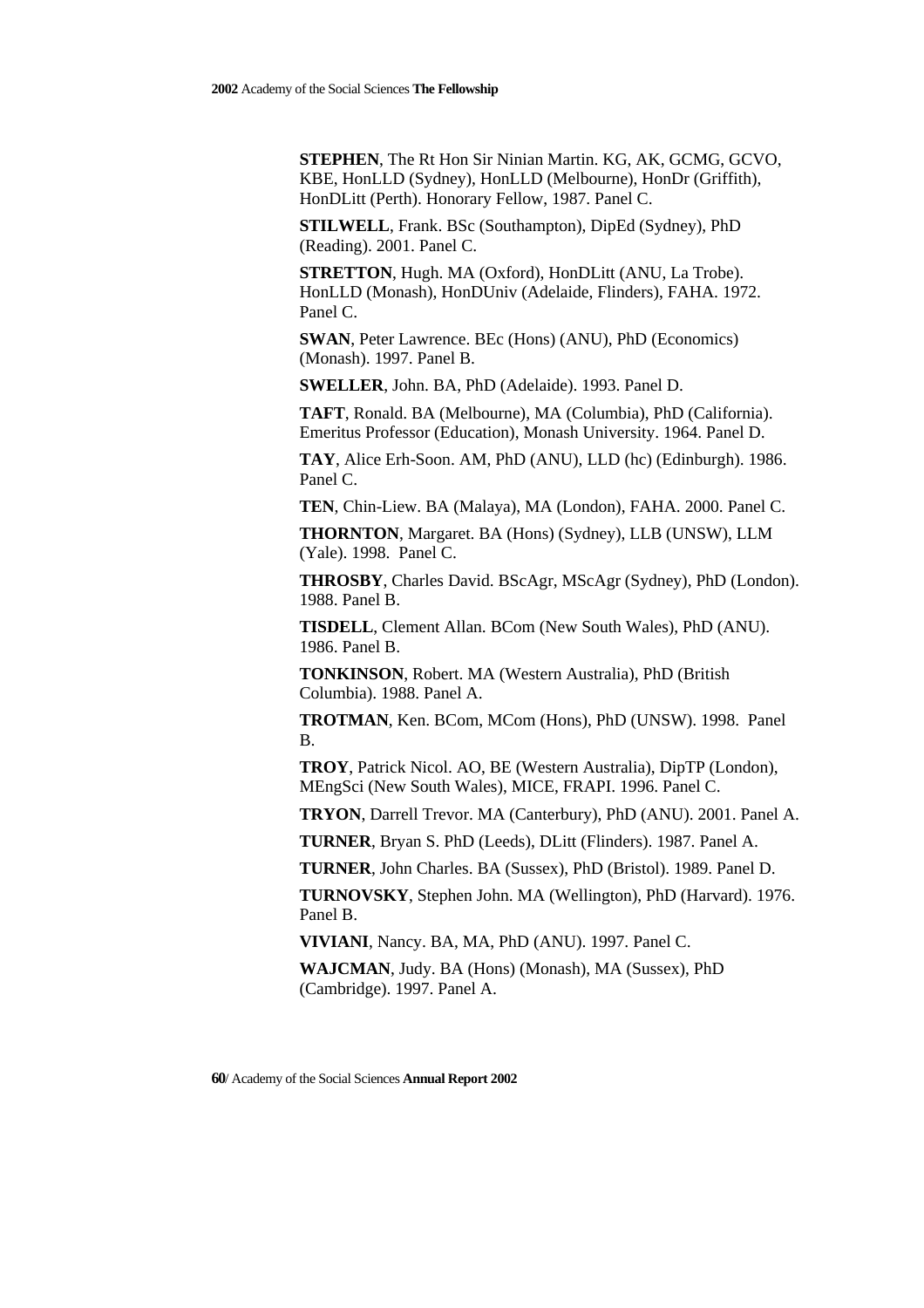**WALKER**, David Robert. BA (Hons) (Adelaide), PhD (ANU). 2001. Panel C.

**WALLACE**, John Gilbert. MA, MEd (Glasgow), PhD (Bristol). 1980. Panel D.

**WALLACE**, Robert Henry. BCom (Hons) (Melbourne), BPhil (Oxford). 1978. Panel B.

**WALLER**, Peter Louis. AO, LLB (Melbourne), BCL (Oxford), Barrister and Solicitor (Victoria). 1977. Panel C.

**WALMSLEY**, Dennis James. MA (Cambridge), PhD (ANU). 1994. Panel A.

**WALTER**, James Arnot. BA (Hons) (Melbourne), MA (La Trobe), PhD (Melbourne). 1997. Panel C.

**WARD**, Ralph Gerard. MA (New Zealand), PhD (London). 1971. Panel A.

**WARR**, Peter. BSc (Sydney), MSc (London), PhD (Stanford). 1997. Panel B.

**WATERS**, Malcolm. BA (Hons) (Kent), MA, PhD (Carleton University Canada). 1997. Panel A.

**WEBB**, Leslie Roy. BCom (Melbourne), PhD (London), OMRI. 1986. Panel B.

**WEBBER**, Michael John. BA (Cambridge), PhD (ANU). 1990. Panel A.

**WEINER**, James Frederic. PhD (ANU). 1997. Panel A.

**WELLER**, Patrick Moray. AO, BA, MA (Oxford), PhD (ANU), DLitt (Griffith). 1996. Panel C.

**WELLS**, Murray Charles. MCom (Canterbury), PhD (Sydney). 1984. Panel B.

**WENDEROTH**, Peter Michael. BA (Hons), MA (Hons), PhD, DSc (Sydney). 1996. Panel D.

**WESTERN**, John Stuart. DipSocStud, MA (Melbourne), PhD (Columbia). 1984. Panel A.

**WHITE**, Richard Thomas. BSc, BEd (Melbourne), PhD (Monash). 1989. Panel D.

**WIERZBICKA**, Anna. MA (Warsaw), PhD, Habil. (Polish Academy of Sciences). 1996. Panel A.

**WILLIAMS**, Robert. BJuris, LLB (Hons) (Monash), BCL (Oxon), LLD (Monash). 1998. Panel C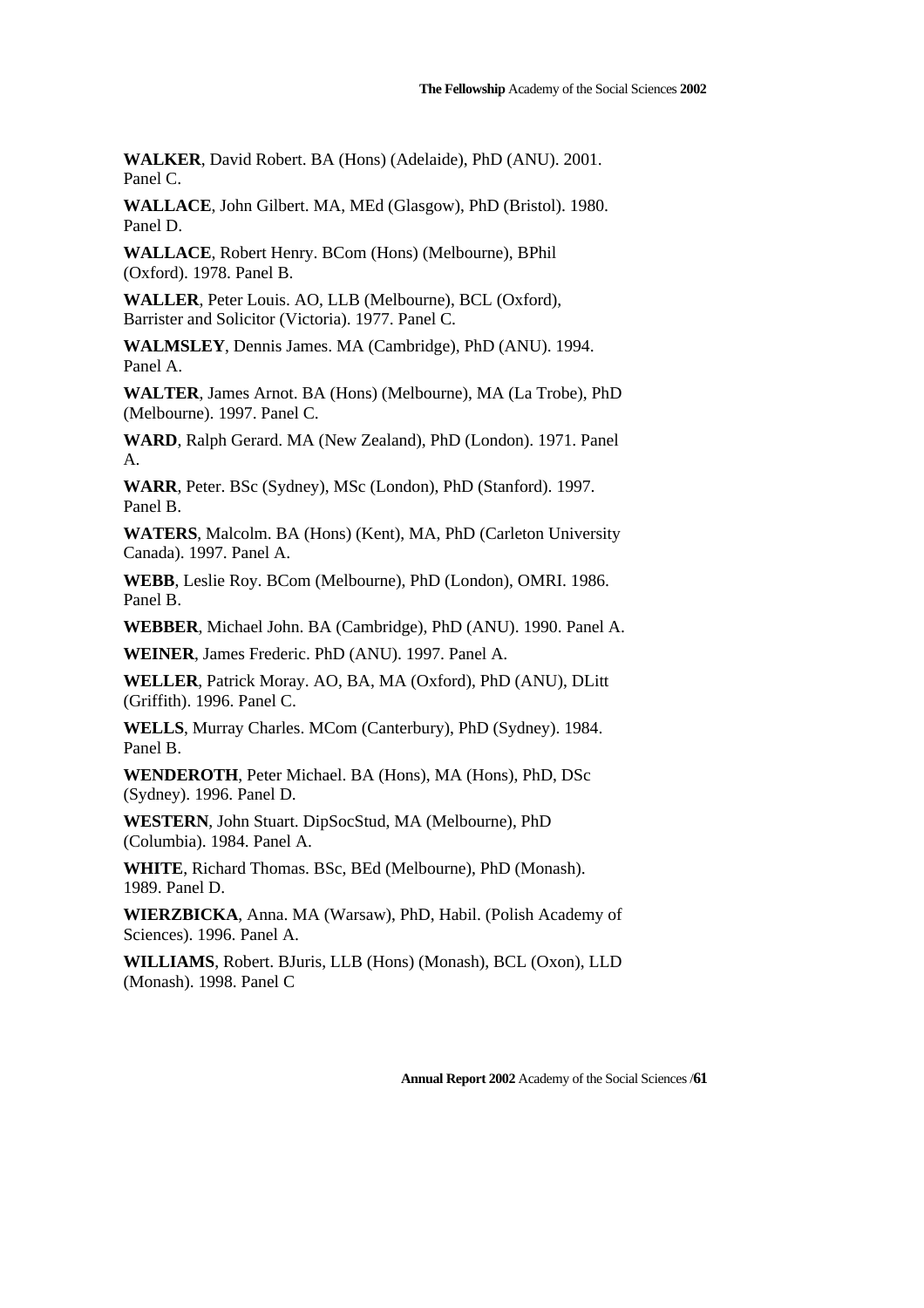**WILLIAMS**, Bruce Rodda. KBE, BA (Melbourne), MA (Adelaide), MA (Econ) (Manchester), HonDLitt (Keele, Sydney), HonDEc (Queensland), HonLLD (Manchester, Melbourne), HonDSc (Aston), Hon FIE Aust. 1968. Panel B.

**WILLIAMS**, Nancy Margaret. BA (Stanford), MA, PhD (UC Berkeley). 1997. Panel A.

**WILLIAMS**, Ross Alan. BCom (Melbourne), MSc (Econ), PhD (London). 1987. Panel B.

**WITHERS**, Glenn Alexander. AO, BEc (Monash), AM, PhD (Harvard). 1988. Panel B.

**WONG**, John Yue-wo. BA (Hons) (Hong Kong), DPhil (Oxon). FRHistS, FOSA, FRIAP. 2001. Panel C.

**WOODLAND**, Alan Donald. BA, PhD (New England). 1985. Panel B.

**WRIGHT**, Frederick Kenneth. BMetE, DCom (Melbourne). FCPA(FPS), FAIM. Emeritus Professor (Accounting), The University of Melbourne. 1977. Panel B.

**YANG**, Xiaokai. BA (Hunan), MA (Beijing), PhD (Princeton). 1993. Panel B.

**YEATMAN**, Anna. BA (Hons), MA, PhD. 2001. Panel A.

**YOUNG**, Christabel Marion. BSc (Hons) (Adelaide), PhD (ANU). 1994. Panel A.

**YOUNG**, Michael Willis. BA (Hons) (London), MA (London), MA (Cantab), PhD (ANU). 1989. Panel A.

**YOUNG**, Michael D. MAgSc, BEc (Adelaide). 1998. Panel B.

**ZINES**, Leslie Ronald. AO, LLB (Sydney), LLM (Harvard), HonLLD (ANU). Emeritus Professor, The Australian National University. 1987. Panel C.

**ZUBRZYCKI**, Jerzy. AO, CBE, MSc (Econ) (London), PhD (Free Polish University), HonDUniv (Adam Mickiewicz University). Emeritus Professor (Sociology), The Australian National University. 1967. Panel A.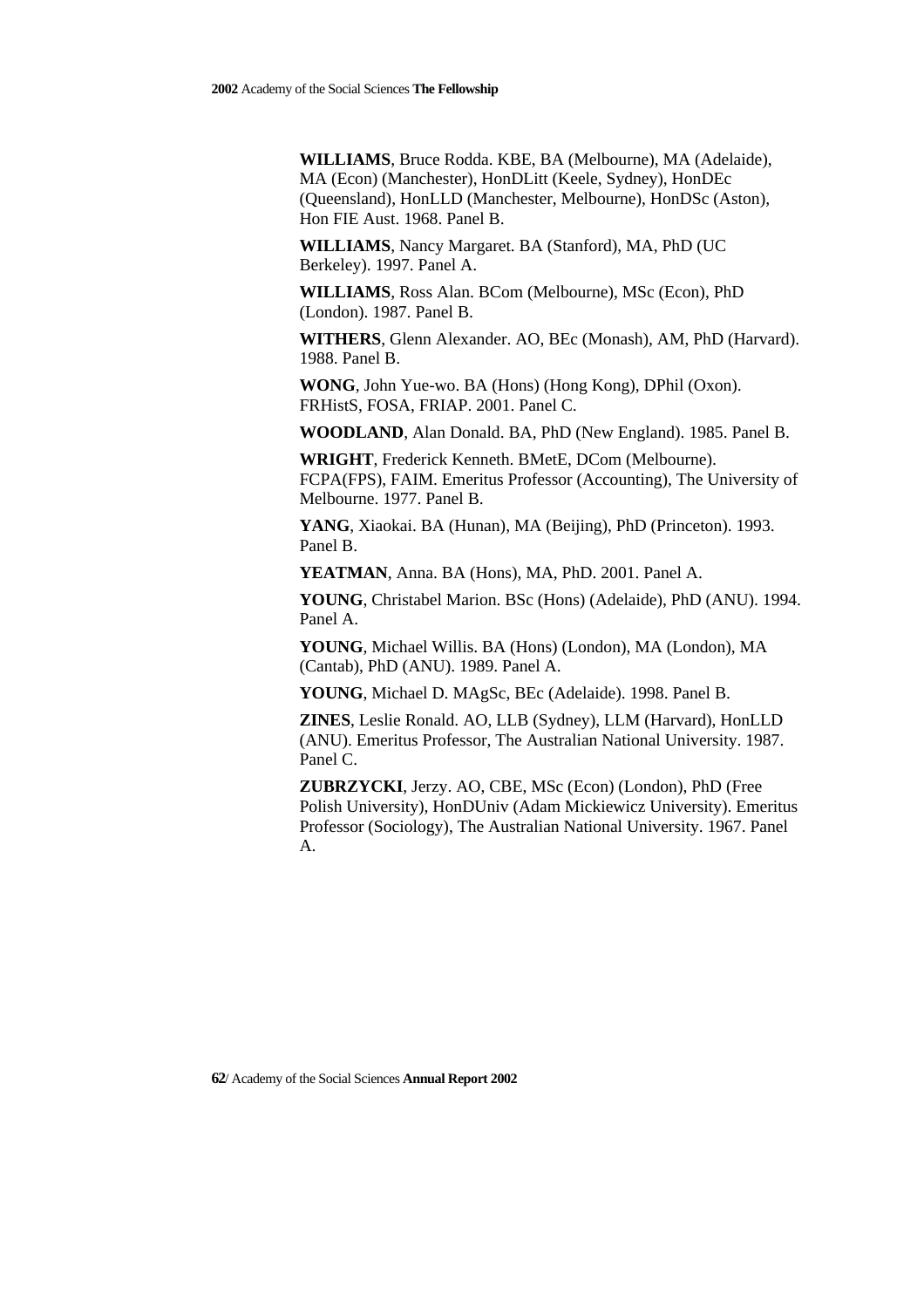# PANELS AND DISCIPLINES

# **PANEL A**

### *ANTHROPOLOGY*

ALLEN, Michael AUSTIN-BROOS, Diane BECKETT, Jeremy BOTTOMLEY, Gillian FOX, James J HAMILTON, Annette HIATT, Les JOLLY, Margaret KAHN, Joel KAPFERER, Bruce MADDOCK, Kenneth MANDERSON, Lenore MORPHY, Howard PETERSON, Nicolas REAY, Marie REID, Janice ROSE, Deborah TONKINSON, Bob WEINER, James WILLIAMS, Nancy YOUNG, Michael

#### *DEMOGRAPHY*

CALDWELL, Jack JONES, Gavin McDONALD, Peter McNICOLL, Geoff POLLARD, John PRICE, Charles RUZICKA, Lado YOUNG, Christabel

### *GEOGRAPHY*

BROOKFIELD, Harold CLARK, Gordon L CONNELL, John FORBES, Dean GALE, Fay HEATHCOTE, Les

HOLMES, John HUGO, Graeme LINGE, Godfrey LOGAN, Malcolm McGEE, Terry POWELL, Joseph PRESCOTT, Victor RIMMER, Peter SMITH, Robert WALMSLEY, Jim WARD, Gerard WEBBER, Michael

## *LINGUISTICS*

BRADLEY, David CLYNE, Michael MÜHLHÄUSLER, Peter PAUWELS, Anne TRYON, Darrell WIERZBICKA, Anna

### *SOCIOLOGY*

BARNES, John BEILHARZ, Peter BROOM, Dorothy BROOM, Leonard BRYSON, Lois CASS, Bettina CASTLES, Stephen CLEGG, Stewart CONNELL, Bob DUNPHY, Dexter EDWARDS, Anne ETZIONI-HALEVY, Eva GIBSON, Diane GRAYCAR, Adam HASSAN, Riaz HOLTON, Bob JAYASURIYA, Laksiri JONES, Frank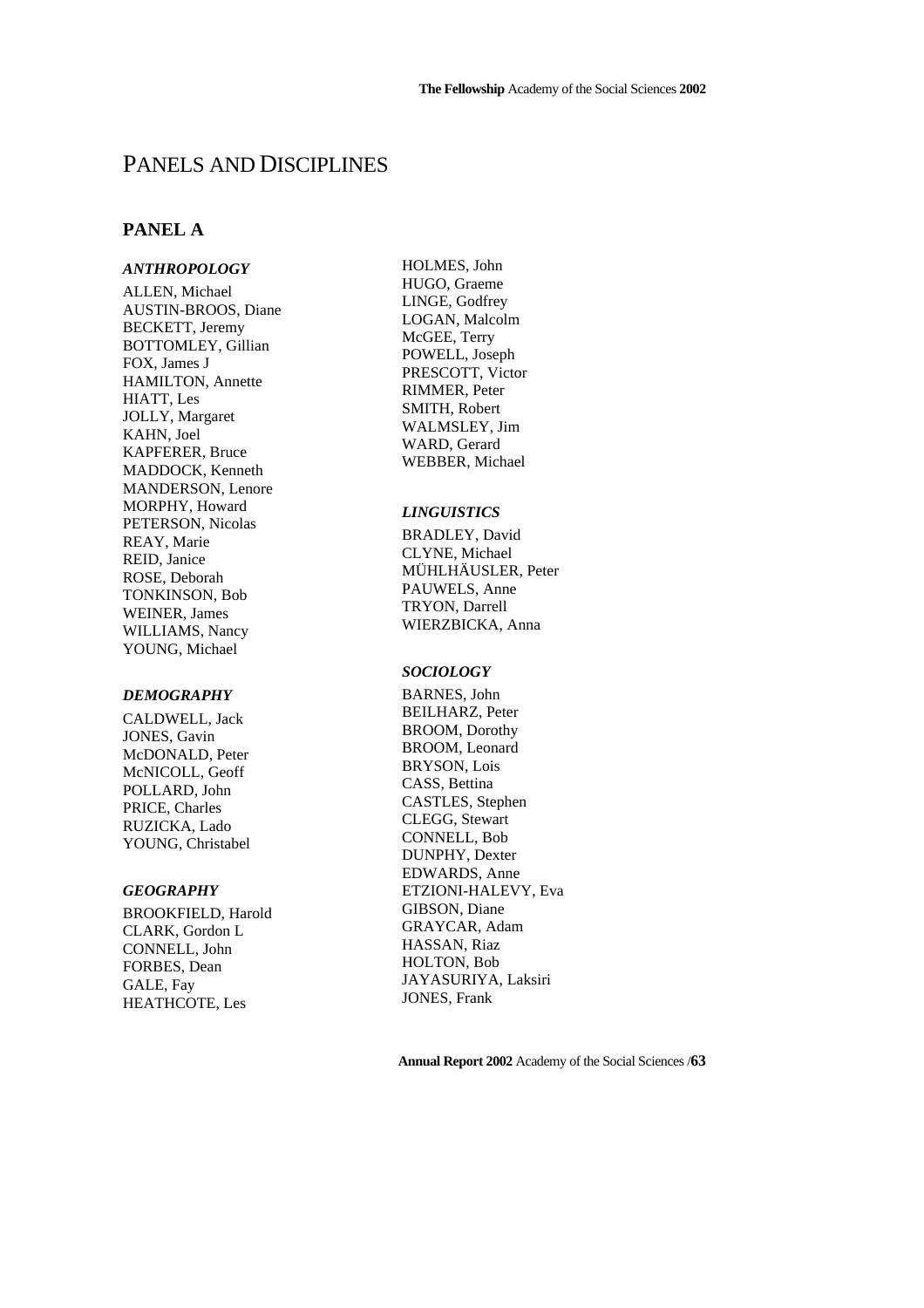KENDIG, Hal KESSLER, Clive KIPPAX, Susan MARCEAU, Jane MARGINSON, Simon PROBERT, Belinda PUSEY, Michael SHAVER, Sheila TURNER, Bryan WAJCMAN, Judy WATERS, Malcolm WESTERN, John YEATMAN, Anna ZUBRZYCKI, Jerzy

# **PANEL B**

## *ACCOUNTING*

BROWN, Philip OFFICER, Robert TROTMAN, Ken WELLS, Murray WRIGHT, Frederick

## *ECONOMIC HISTORY*

APPLEYARD, Reginald KAUR, Amarjit PINCUS, Jonathan SCHEDVIN, Boris SINCLAIR, William

## *ECONOMICS*

ANDERSON, Jock ANDERSON, Kym APPS, Patricia BEWLEY, Ronald BLANDY, Richard BOXER, Alan BRENNAN, Geoffrey CAMPBELL, Keith CHAPMAN, Bruce CHISHOLM, Anthony CLEMENTS, Kenneth CORDEN, Max CORNES, Richard

CREEDY, John DAWKINS, Peter DIXON, Peter DOWRICK, Steve DRYSDALE, Peter EDWARDS, Harry EDWARDS, Meredith FISHER, Brian FISK, Ernest FOSTER, John FREEBAIRN, John GARNAUT, Ross GATES, Ronald GRANT, John GREGORY, Robert GRIFFITHS, William GROENEWEGEN, Peter HAGGER, Alfred HANCOCK, Keith HARCOURT, Geoffrey HARDING, Ann HARPER, Ian HARRIS, Stuart HEAD, John HENSHER, David HUGHES, Helen IRONMONGER, Duncan ISAAC, Joseph JARRETT, Frank JONSON, Peter KARMEL, Peter KEATING, Michael KING, Maxwell LANSBURY, Russell LEWIS, Mervyn LLOYD, Peter LONGWORTH, John McALEER, Michael McDONALD, Ian McDONALD, John MacFARLANE, Ian McKIBBIN, Warwick McLAREN, Keith MILBOURNE, Ross MILLER, Paul MULVEY, Charles NEVILE, John NG, Yew-Kwang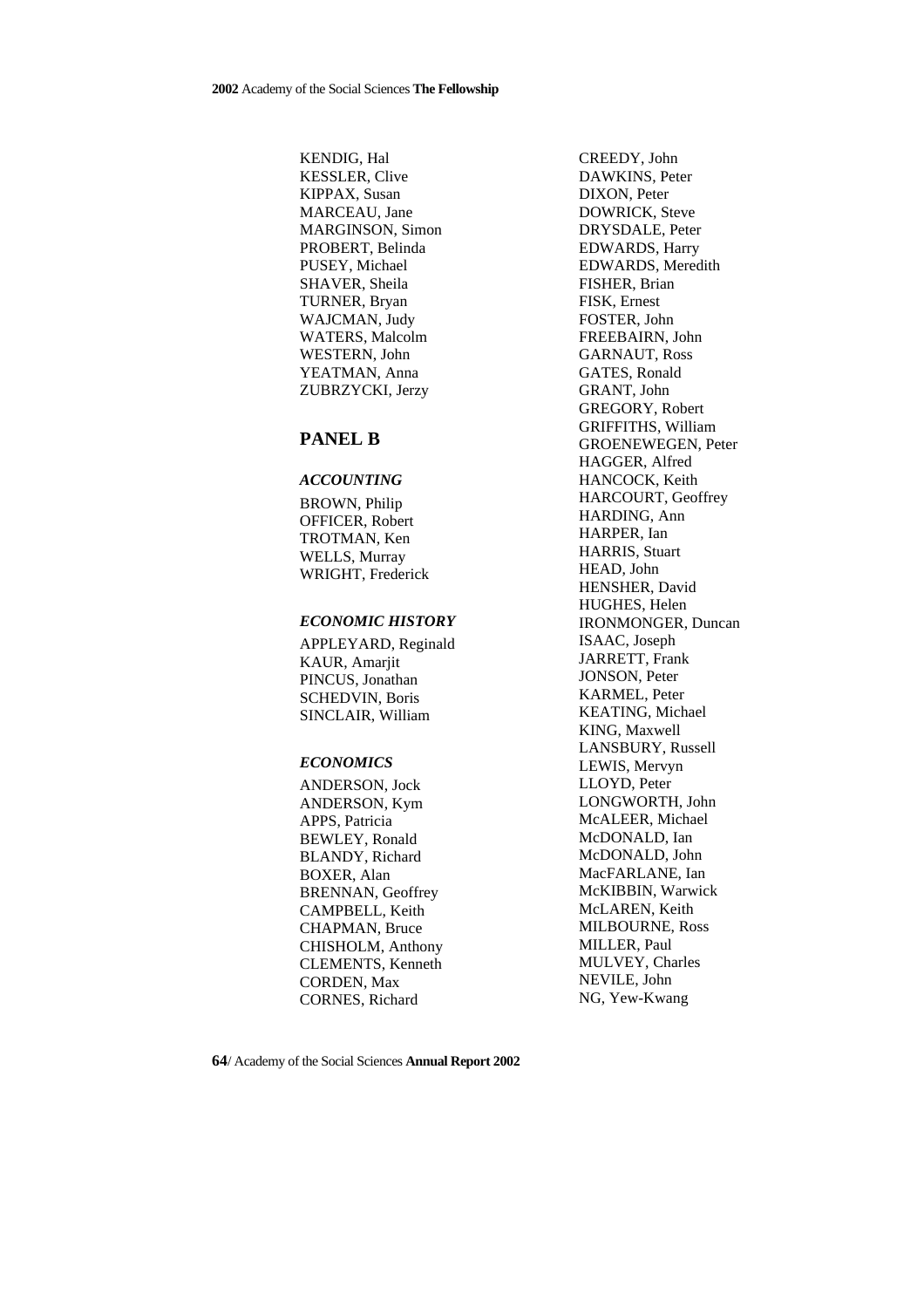NICHOLAS, Stephen NIEUWENHUYSEN, John NILAND, John PAGAN, Adrian PERKINS, James PIGGOTT, John PLOWMAN, David POWELL, Alan QUIGGIN, John RAO, DS Prasada RICHARDSON, Sue RIMMER, Malcolm SAUNDERS, Peter SNAPE, Richard SWAN, Peter THROSBY, David TISDELL, Clem TURNOVSKY, Stephen WALLACE, Robert WARR, Peter WEBB, Roy WILLIAMS, Bruce WILLIAMS, Ross WITHERS, Glenn WOODLAND, Alan YANG, Xiaokai YOUNG, Mike

#### *STATISTICS*

CASTLES, Ian

## **PANEL C**

## *HISTORY*

BEAUMONT, Joan BLAINEY, Geoffrey BLEWETT, Neal BOLTON, Geoffrey BOSWORTH, Richard BRETT, Judith BRYAN, Harrison CRAWFORD, Patricia CURTHOYS, Ann DAVISON, Graeme DENING, Gregory

ETHERINGTON, Norman GAMMAGE, Bill GILBERT, Alan GRIMSHAW, Patricia HIGMAN, Barry HIRST, John INGLIS, Ken JALLAND, Pat KINGSTON, Beverley LAKE, Marilyn LEGGE, John LOW, Anthony McBRIAR, Alan McCALMAN, Iain MACINTYRE, Stuart MacLEOD, Roy MILNER, Anthony NELSON, Hank O'NEILL, Robert POYNTER, John PREST, Wilfrid REYNOLDS, Henry RICHARDS, Eric RITCHIE, John ROE, Jillian RUBINSTEIN, William SAUNDERS, Kay SHAW, Alan SPEARRITT, Peter STANNAGE, Tom STRETTON, Hugh TROY, Patrick WALKER, David WONG, John

#### *LAW*

ALLARS, Margaret BLACKSHIELD, Anthony CAMPBELL, Enid CAMPBELL, Tom COWEN, Zelman DEANE, William EVATT, Elizabeth FINN, Paul FORD, Harold GREIG, Donald KIRBY, Michael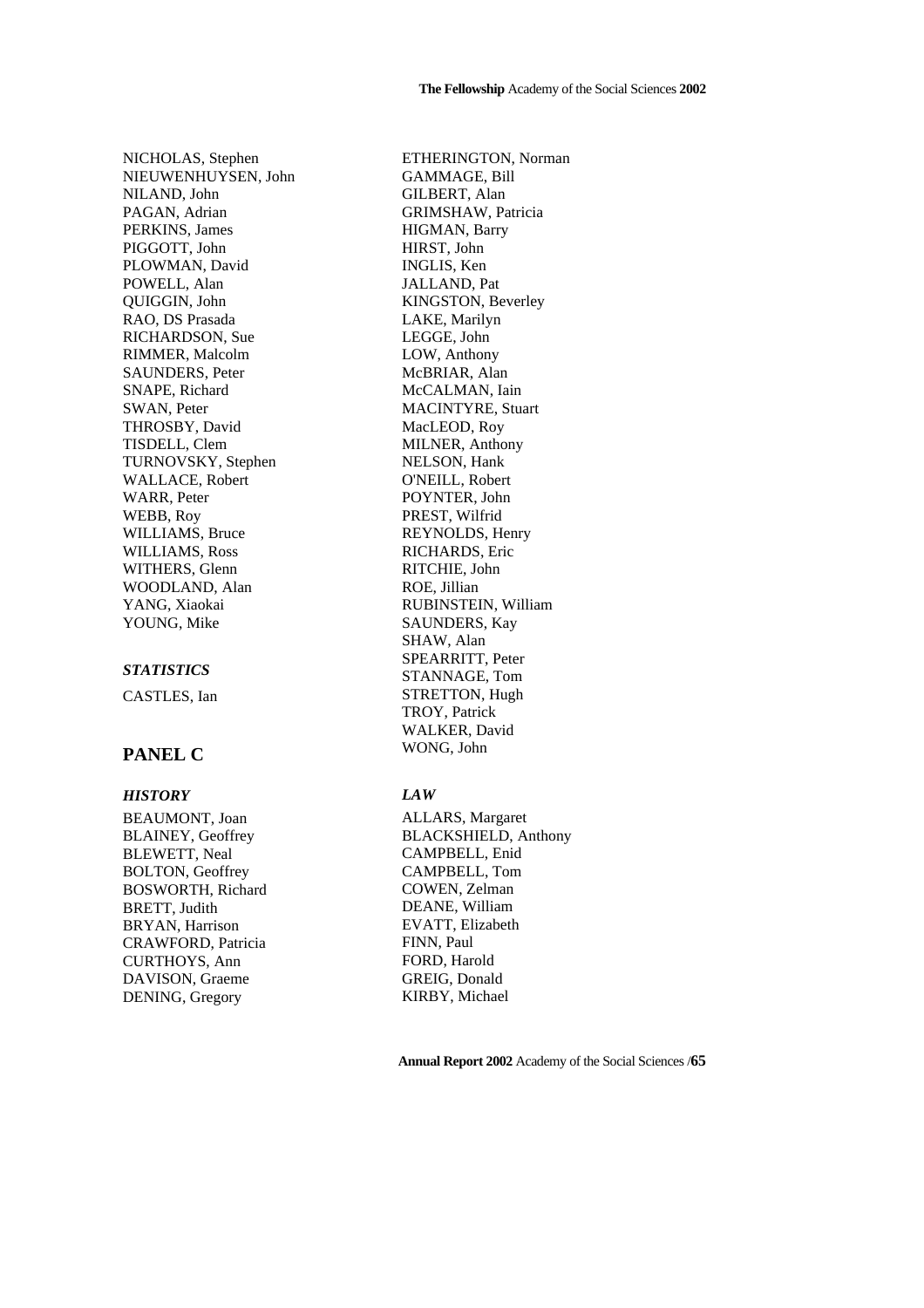MASON, Anthony NEAVE, Marcia RYAN, Kevin SADURSKI, Wojciech SAUNDERS, Cheryl STEPHEN, Ninian TAY, Alice THORNTON, Margaret WALLER, Louis WILLIAMS, Bob ZINES, Leslie

#### *PHILOSOPHY*

BROWN, Robert COADY, Tony GATENS, Moira GOODIN, Robert HAAKONSSEN, Knud JACKSON, Frank PASSMORE, John PETTIT, Philip REID, Elizabeth SINGER, Peter SMITH, Michael TEN, Chin-Liew

## *POLITICAL SCIENCE*

AITKIN, Don ALTMAN, Dennis BACCHI, Carol BELL, Coral BURGMANN, Verity CASTLES, Francis CONDREN, Conal CROUCH, Harold DAVIS, Rufus DRYZEK, John GALLIGAN, Brian GILL, Graeme GOODMAN, David HINDESS, Barry HOLMES, Leslie HUGHES, Colin JUPP, James KELLY, Paul LANGTON, Marcia

LOVEDAY, Peter McALLISTER, Ian McEACHERN, Douglas MACKIE, Jamie MADDOX, Graham MANNE, Robert MILLER, JD Bruce PATEMAN, Carole RIGBY, Harry SAWER, Marian SPRINGBORG, Patricia STILWELL, Franklin VIVIANI, Nancy WALTER, James WELLER, Patrick

## **PANEL D**

#### *EDUCATION*

ANDRICH, David CRITTENDEN, Brian ELKINS, John FENSHAM, Peter FRASER, Barry KEEVES, John LEDER, Gilah LUSZCZ, Mary McDONALD, Roderick McGAW, Barry MARJORIBANKS, Kevin MARSH, Herbert MUSGRAVE, Peter POOLE, Millicent SELLECK, Richard SKILBECK, Malcolm SMOLICZ, George SPEARRITT, Don SWELLER, John WALLACE, Iain WHITE, Richard

## *PSYCHOLOGY*

ANDREWS, Sally BOND, Nigel BYRNE, Don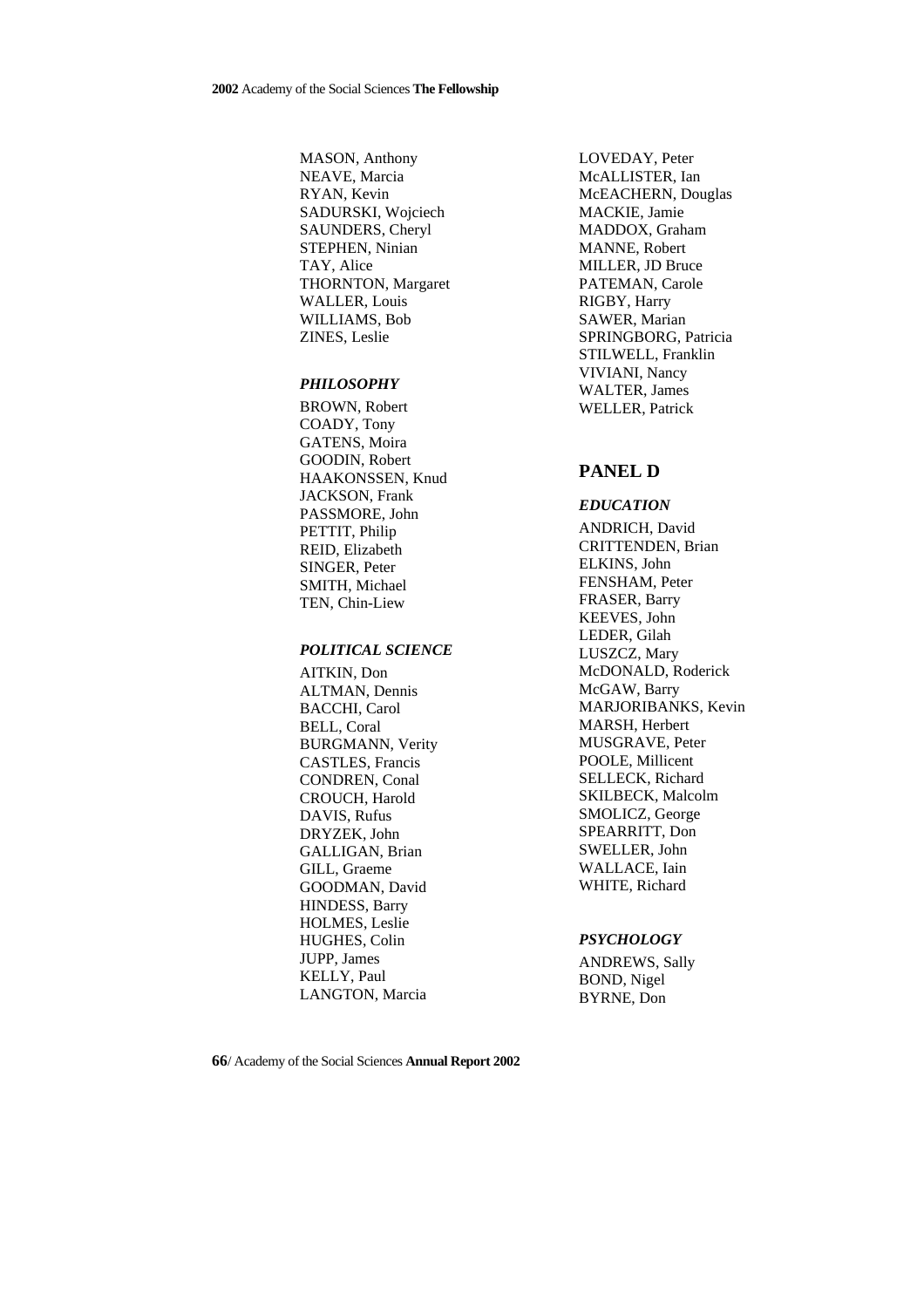COLTHEART, Max DAY, Ross FEATHER, Norm FORGAS, Joseph FORSTER, Kenneth GALLOIS, Cindy GEFFEN, Gina GILLAM, Barbara GLOW, Peter GOODNOW, Jacqueline GREGSON, Robert HALFORD, Graeme HOGG, Michael HUMPHREYS, Michael INNES, Michael IRVINE, Dexter KEATS, John KIRSNER, Kim LOVIBOND, Sydney McCONKEY, Kevin McKENZIE, Beryl MANN, Leon NOLLER, Patricia OVER, Raymond PATTISON, Philipa PAXINOS, George PETERSON, Candida PRIOR, Margot ROSENTHAL, Doreen

SCHWARTZ, Steven SHEEHAN, Peter SIDDLE, David SINGER, George SMITHSON, Michael SPENCE, Susan TAFT, Ron TURNER, John WENDEROTH, Peter

#### *SOCIAL MEDICINE*

JORM, Anthony PILOWSKY, Issy RAPHAEL, Beverley STANLEY, Fiona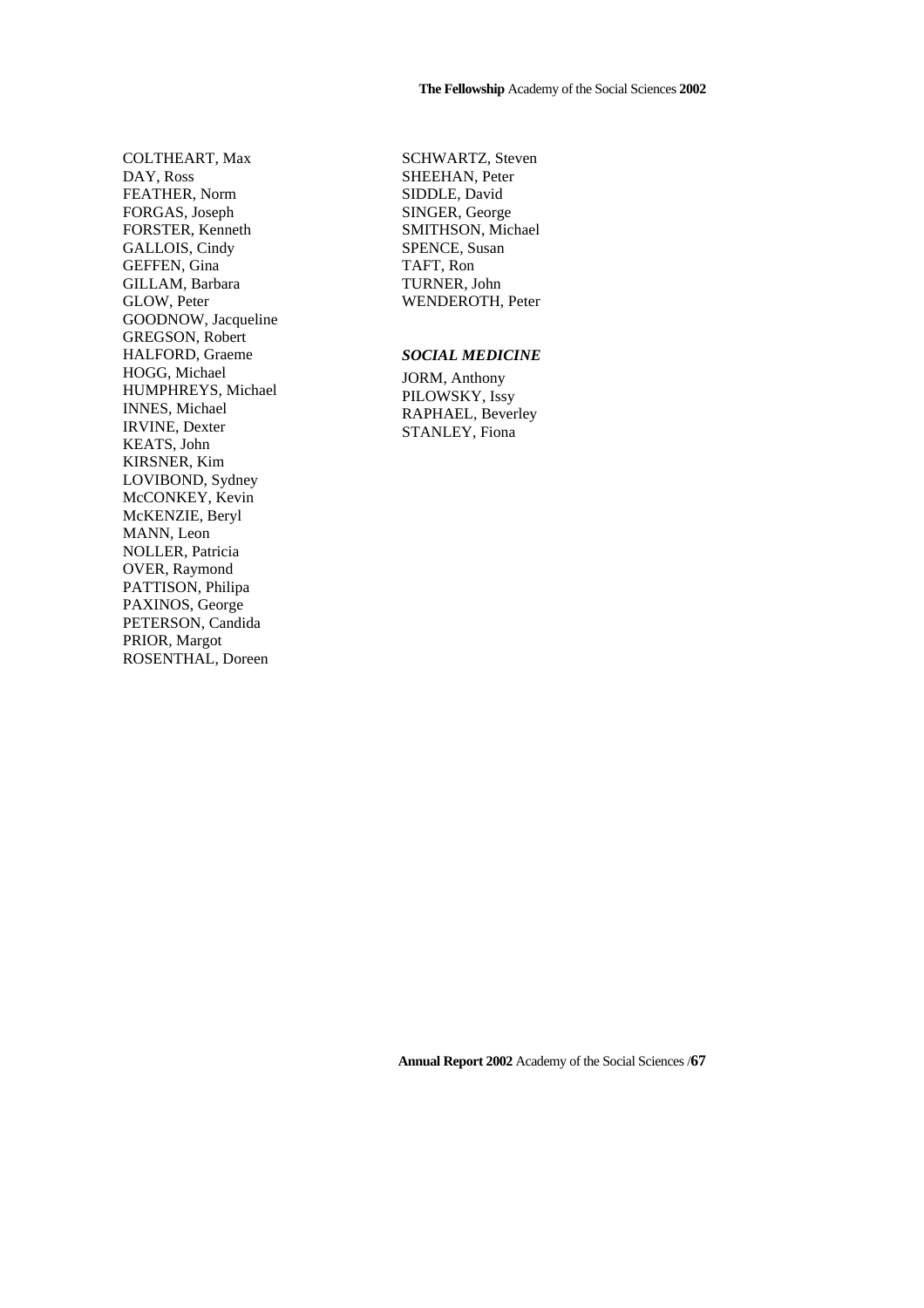# REGIONAL LIST OF FELLOWS

AUSTRALIAN CAPITAL **TERRITORY** AITKIN, Don BELL, Coral BOXER, Alan BRENNAN, Geoffrey BROOKFIELD, Harold BROOM, Dorothy BROWN, Robert BYRNE, Don CALDWELL, Jack CAMPBELL, Tom CASTLES, Ian CHAPMAN, Bruce CROUCH, Harold CURTHOYS, Ann DEANE, William DOWRICK, Steve DRYSDALE, Peter DRYZEK, John EDWARDS, Meredith FINN, Paul FISHER, Brian FISK, Ernest FOX, James J. GAMMAGE, William GARNAUT, Ross GIBSON, Diane GOODIN, Robert GRANT, John GRAYCAR, Adam GREGORY, Robert GREGSON, Robert GREIG, Donald HARDING, Ann HARRIS, Stuart HIGMAN, Barry HINDESS, Barry INGLIS, Ken JACKSON, Frank JALLAND, Pat JOLLY, Margaret JONES, Gavin

JORM, Anthony JUPP, James KARMEL, Peter KEATING, Michael KIRBY, Michael LINGE, Godfrey LOW, Anthony McALLISTER, Ian McCALMAN, Iain McDONALD, Peter McKIBBIN, Warwick MACKIE, Jamie MILLER, J.D. Bruce MILNER, Anthony MORPHY, Howard NELSON, Hank PAGAN, Adrian PASSMORE, John PETERSON, Nicolas PRICE, Charles QUIGGIN, John REID, Elizabeth RIGBY, Harry RIMMER, Peter RITCHIE, John ROSE, Deborah SAWER, Marian SMITH, Michael SMITHSON, Michael TROY, Patrick TRYON, Darrell TURNER, John WAJCMAN, Judy WARD, Gerard WARR, Peter WEINER, James WIERZBICKA, Anna WITHERS, Glenn YOUNG, Christabel YOUNG, Michael ZINES, Leslie ZUBRZYCKI, Jerzy

#### NEW SOUTH WALES

ALLARS, Margaret ALLEN, Michael ANDREWS, Sally APPS, Patricia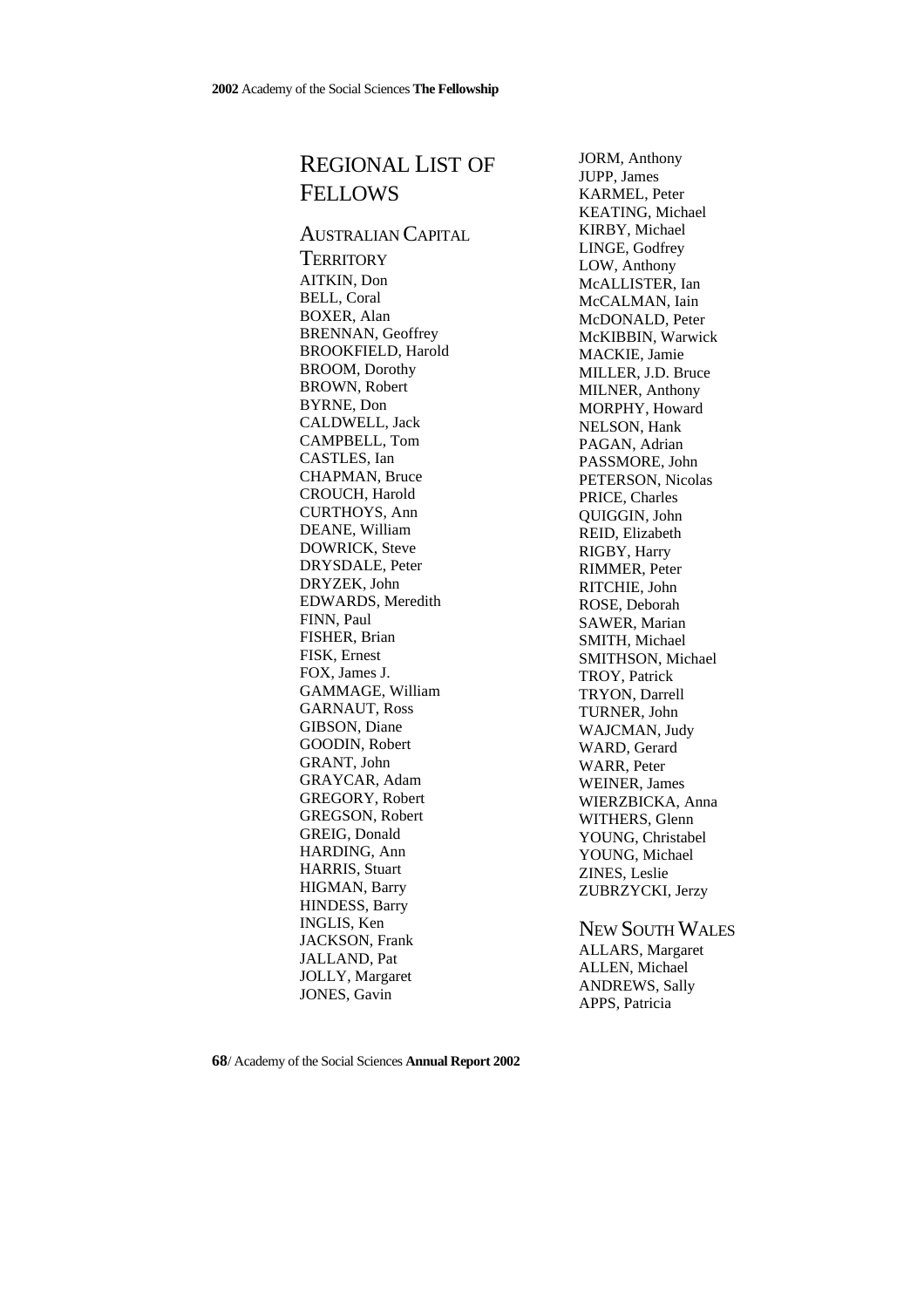AUSTIN-BROOS, Diane BECKETT, Jeremy BEWLEY, Ronald BLACKSHIELD, Anthony BLEWETT, Neal BOND, Nigel BOTTOMLEY, Gillian BRYAN, Harrison CAMPBELL, Keith CASS, Bettina CLEGG, Stewart COLTHEART, Max CONDREN, Conal CONNELL, Bob CONNELL, John DUNPHY, Dexter EDWARDS, Harry EVATT, Elizabeth FORGAS, Joseph GATENS, Moira GATES, Ronald GILL, Graeme GILLAM, Barbara GOODMAN, David GOODNOW, Jacqueline GROENEWEGEN, Peter HAMILTON, Annette HENSHER, David HUGHES, Helen KAUR, Amarjit KEATS, John KELLY, Paul KENDIG, Hal KESSLER, Clive KINGSTON, Beverley KIPPAX, Susan LANSBURY, Russell LOVEDAY, Peter LOVIBOND, Sydney McCONKEY, Kevin MacFARLANE, Ian MacLEOD, Roy MADDOCK, Kenneth MADDOX, Graham MARCEAU, Jane MARSH, Herbert MASON, Anthony MILBOURNE, Ross

NEVILE, John NILAND, John O'NEILL, Robert PAXINOS, George PIGGOTT, John PILOWSKY, Issy POLLARD, John PUSEY, Michael RAO, DS Prasada RAPHAEL, Beverley REAY, Marie REID, Janice ROE, Jillian RUZICKA, Lado SAUNDERS, Peter SHAVER, Sheila SHEEHAN, Peter SPEARRITT, Don SPRINGBORG, Patricia STILWELL, Franklin SWAN, Peter SWELLER, John TAY, Alice THROSBY, David TROTMAN, Ken WALMSLEY, Jim WELLS, Murray WENDEROTH, Peter WILLIAMS, Bruce WONG, John WOODLAND, Alan YEATMAN, Anna **QUEENSLAND** ELKINS, John FOSTER, John GALLOIS, Cindy GEFFEN, Gina HALFORD, Graeme HOGG, Michael HOLMES, John HUGHES, Colin HUMPHREYS, Michael JONES, Frank LONGWORTH, John NOLLER, Patricia PETERSON, Candida RYAN, Kevin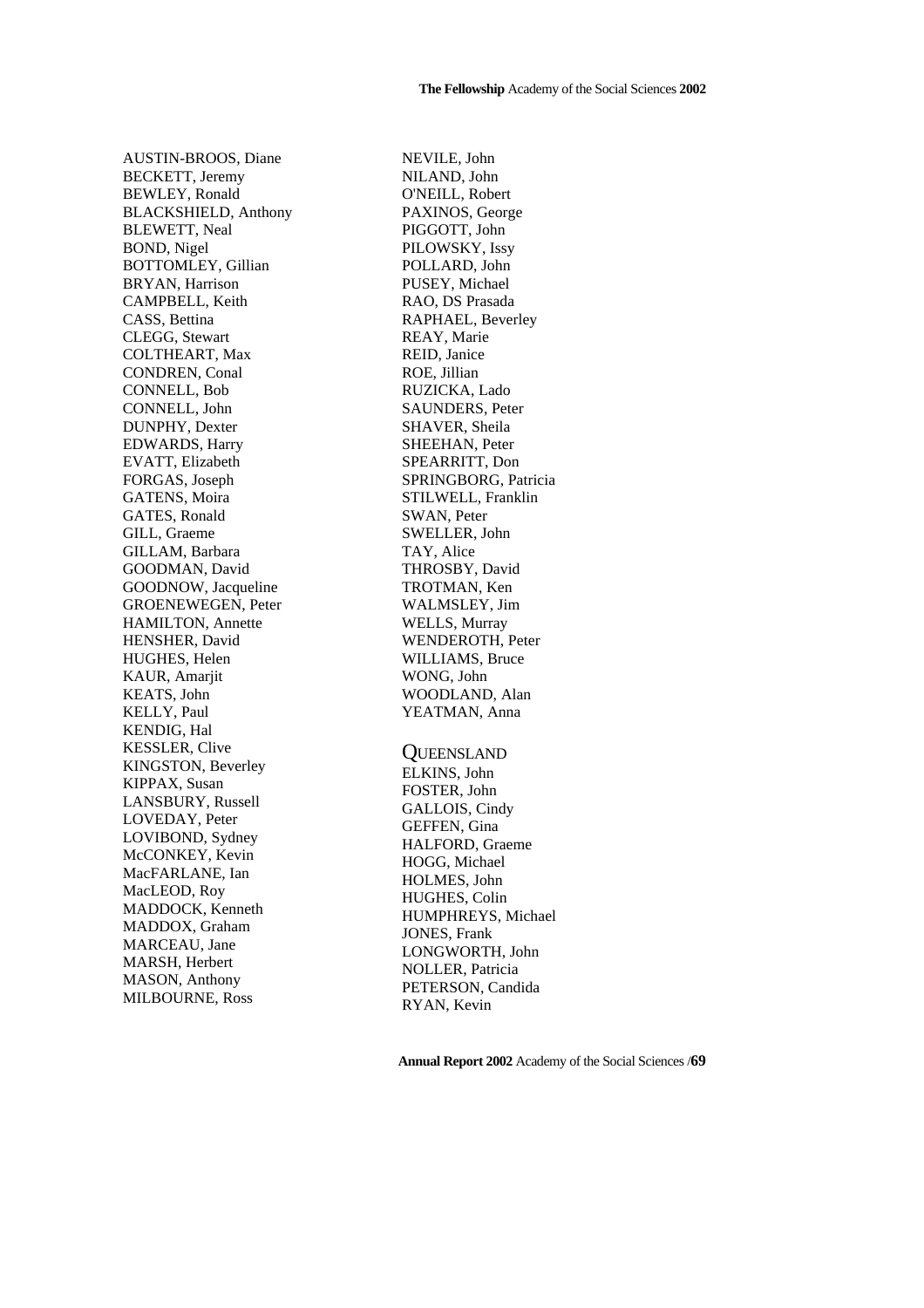SAUNDERS, Kay SIDDLE, David SPEARRITT, Peter SPENCE, Susan TISDELL, Clem VIVIANI, Nancy WATERS, Malcolm WEBB, Roy WELLER, Patrick WESTERN, John WILLIAMS, Nancy SMITH, Robert SOUTH AUSTRALIA ANDERSON, Kym BACCHI, Carol BLANDY, Richard EDWARDS, Anne FEATHER, Norm FORBES, Dean GALE, Fay HANCOCK, Keith HASSAN, Riaz HEATHCOTE, Les HUGO, Graeme INNES, Michael JARRETT, Frank KEEVES, John LEWIS, Mervyn LUSZCZ, Mary McDONALD, John McEACHERN, Douglas MARJORIBANKS, Kevin MÜHLHÄUSLER, Peter PINCUS, Jonathan PREST, Wilfrid RICHARDS, Eric RICHARDSON, Sue SMOLICZ, George STRETTON, Hugh WALLACE, Robert YOUNG, Mike

TASMANIA HAGGER, Alfred REYNOLDS, Henry

### **VICTORIA**

ALTMAN, Dennis BEAUMONT, Joan BEILHARZ, Peter BLAINEY, Geoffrey BRADLEY, David BRETT, Judith BRYSON, Lois BURGMANN, Verity CAMPBELL, Enid CHISHOLM, Anthony CLYNE, Michael COADY, Tony COWEN, Zelman CREEDY, John CRITTENDEN, Brian DAVIS, Rufus DAVISON, Graeme DAWKINS, Peter DAY, Ross DENING, Gregory DIXON, Peter FENSHAM, Peter FORD, Harold FREEBAIRN, John GALLIGAN, Brian GILBERT, Alan GLOW, Peter GRIFFITHS, William GRIMSHAW, Patricia HARPER, Ian HEAD, John HIRST, John HOLMES, Leslie IRONMONGER, Duncan IRVINE, Dexter ISAAC, Joseph JONSON, Peter KAHN, Joel KING, Maxwell LANGTON, Marcia LEDER, Gilah LEGGE, John LLOYD, Peter LOGAN, Malcolm McBRIAR, Alan McDONALD, Ian MACINTYRE, Stuart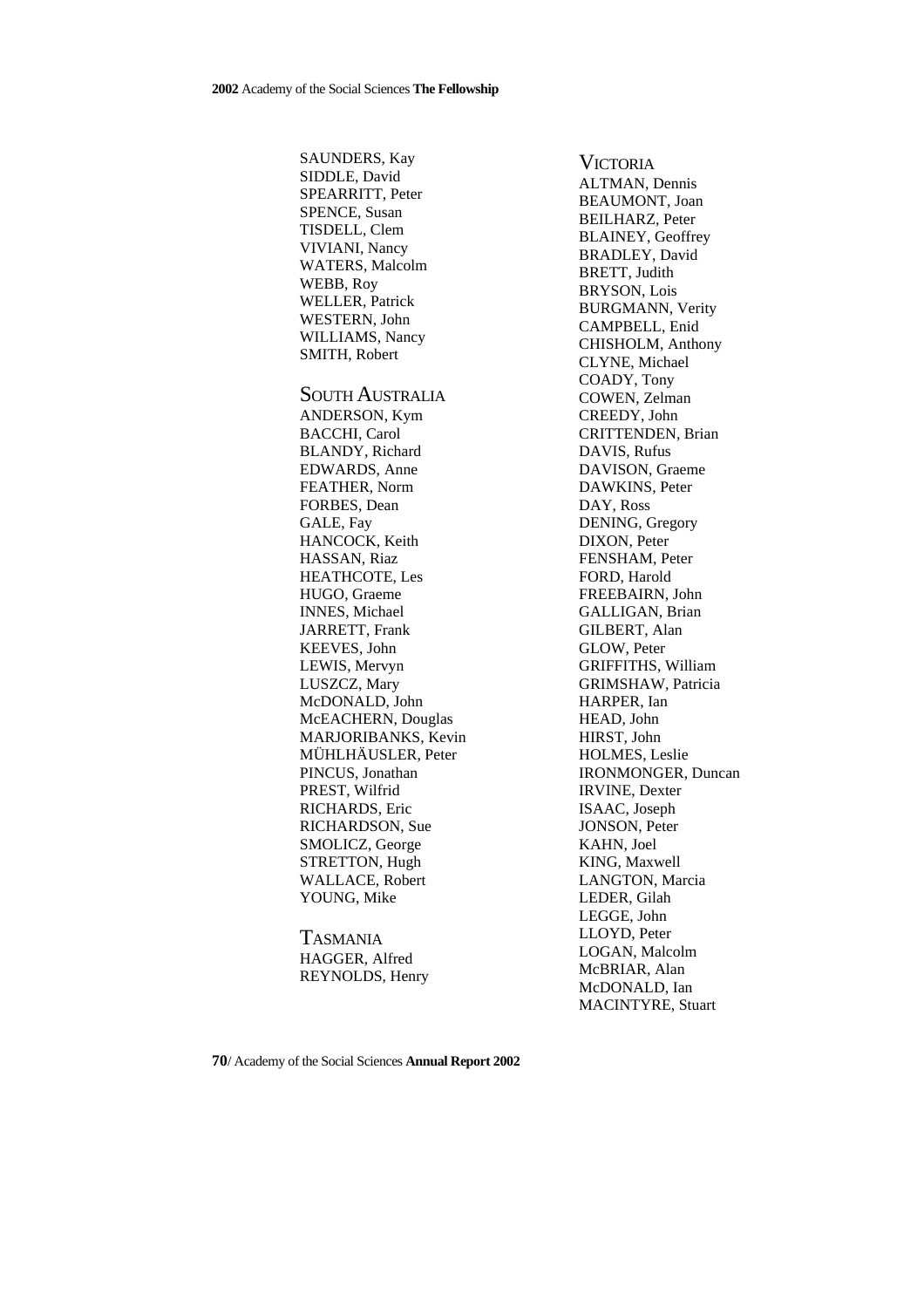McKENZIE, Beryl McLAREN, Keith MANDERSON, Lenore MANN, Leon MANNE, Robert MARGINSON, Simon MUSGRAVE, Peter NEAVE, Marcia NG, Yew-Kwang NICHOLAS, Stephen NIEUWENHUYSEN, John OFFICER, Robert OVER, Raymond PATTISON, Philippa PERKINS, Jim POWELL, Alan POWELL, Joseph POYNTER, John PRESCOTT, Victor PRIOR, Margot PROBERT, Belinda RIMMER, Malcolm ROSENTHAL, Doreen SAUNDERS, Cheryl SCHEDVIN, Boris SELLECK, Richard SHAW, Alan SINCLAIR, William SINGER, George SKILBECK, Malcolm SNAPE, Richard STEPHEN, Ninian TAFT, Ron THORNTON, Margaret WALKER, David WALLACE, Iain WALLER, Louis WALTER, James WEBBER, Michael WILLIAMS, Bob WILLIAMS, Ross WRIGHT, Frederick YANG, Xiaokai WHITE, Richard

WESTERN AUSTRALIA ANDRICH, David APPLEYARD, Reginald

BOLTON, Geoffrey BOSWORTH, Richard BROWN, Philip CLEMENTS, Kenneth CRAWFORD, Patricia ETHERINGTON, Norman FRASER, Barry JAYASURIYA, Laksiri KIRSNER, Kim MCALEER, Michael MILLER, Paul MULVEY, Charles PAUWELS, Anne PLOWMAN, David POOLE, Millicent STANLEY, Fiona STANNAGE, Tom TONKINSON, Bob **OVERSEAS** ANDERSON, Jock BARNES, John BROOM, Leonard CASTLES, Francis CASTLES, Stephen CLARK, Gordon CORDEN, Max CORNES, Richard ETZIONI-HALEVY, Eva FORSTER, Kenneth HAAKONSSEN, Knud HARCOURT, Geoffrey HIATT, Les HOLTON, Bob KAPFERER, Bruce LAKE, Marilyn McDONALD, Roderick McGAW, Barry McGEE, Terry McNICOLL, Geoff PATEMAN, Carole PETTIT, Philip RUBINSTEIN, William SADURSKI, Wojciech SCHWARTZ, Steven SINGER, Peter TEN, Chin-Liew TURNER, Bryan TURNOVSKY, Stephen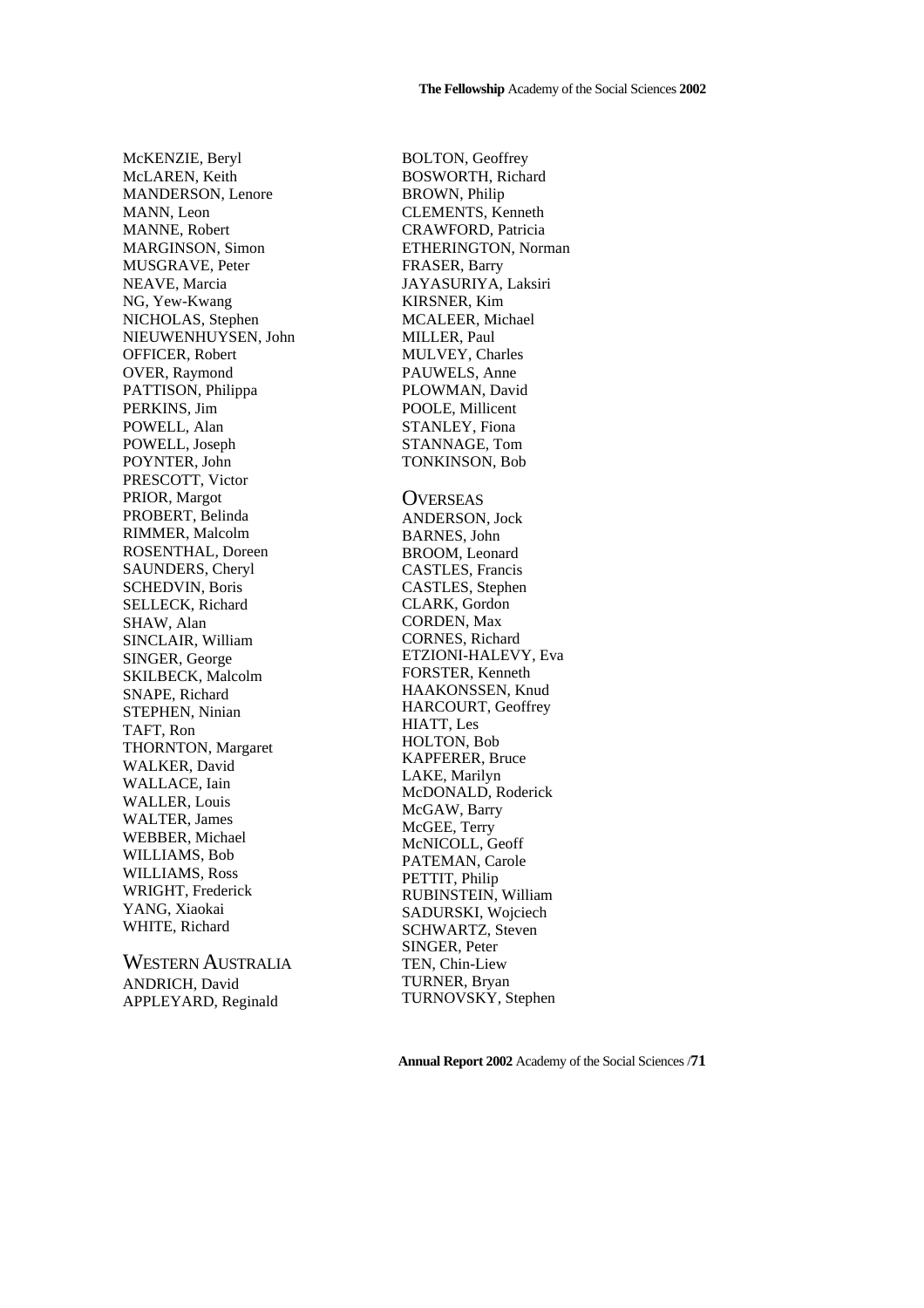## **OBITUARIES**

## **Oliver Ormond Gerard MacDonagh** 1924 – 2002



*Oliver MacDonagh*

**O**liver MacDonagh, one of the most distinguished historians of Ireland and Britain, died at the age of seventy-seven on 22 May 2002. He was born in Carlow in Ireland in 1924 and educated at the Jesuit College of Clongowes Wood, at University College Dublin and at Cambridge University. At the early age of twentyfive he was elected Fellow of St Catharine's College, Cambridge, where he married his beloved wife, Carmel, and where five of their seven children were born. In 1964 he became Foundation Professor at the new Flinders University in Adelaide, and in 1968 moved back to Ireland to take up the Chair in Modern History at University College, Cork. The remainder of Oliver MacDonagh's long career was spent in Australia, where he was Hancock Professor of History in the Institute of Advanced Studies at the Australian National University in Canberra from 1973 to 1989. 'Those were glorious days', he later observed.

Oliver's thirteen books and more than a hundred essays and learned articles reveal his remarkable range and versatility, his formidable intellect, and his superb literary style. He possessed an exceptional capacity to open up challenging new subjects and to throw fresh light on traditional areas. He was a great historian in part because he had a wonderful gift for words; the qualities he valued most in Jane Austen's writing, 'her alloy of precision and elegance', shone through his own work. He wrote clearly and exactly to depict and analyse his chosen topics in the most effective way for particular audiences, well illustrated by his works of synthesis and original interpretation of Irish history. His brilliant *States of Mind*, published in 1985, offered illuminating insights and fresh perspectives on seemingly familiar Irish subjects, while developing an original focus on conceptual topics such as time and place. By contrast, his *Sharing of the Green*, written in retirement, sought to educate a popular Australian audience about Irish history, to dispel some of the myths which evolved over time among Irish migrants.

Oliver's path-breaking work on the nineteenth century revolution in British government marked him out early in his career as one of those rare historians who open up significant new territory by a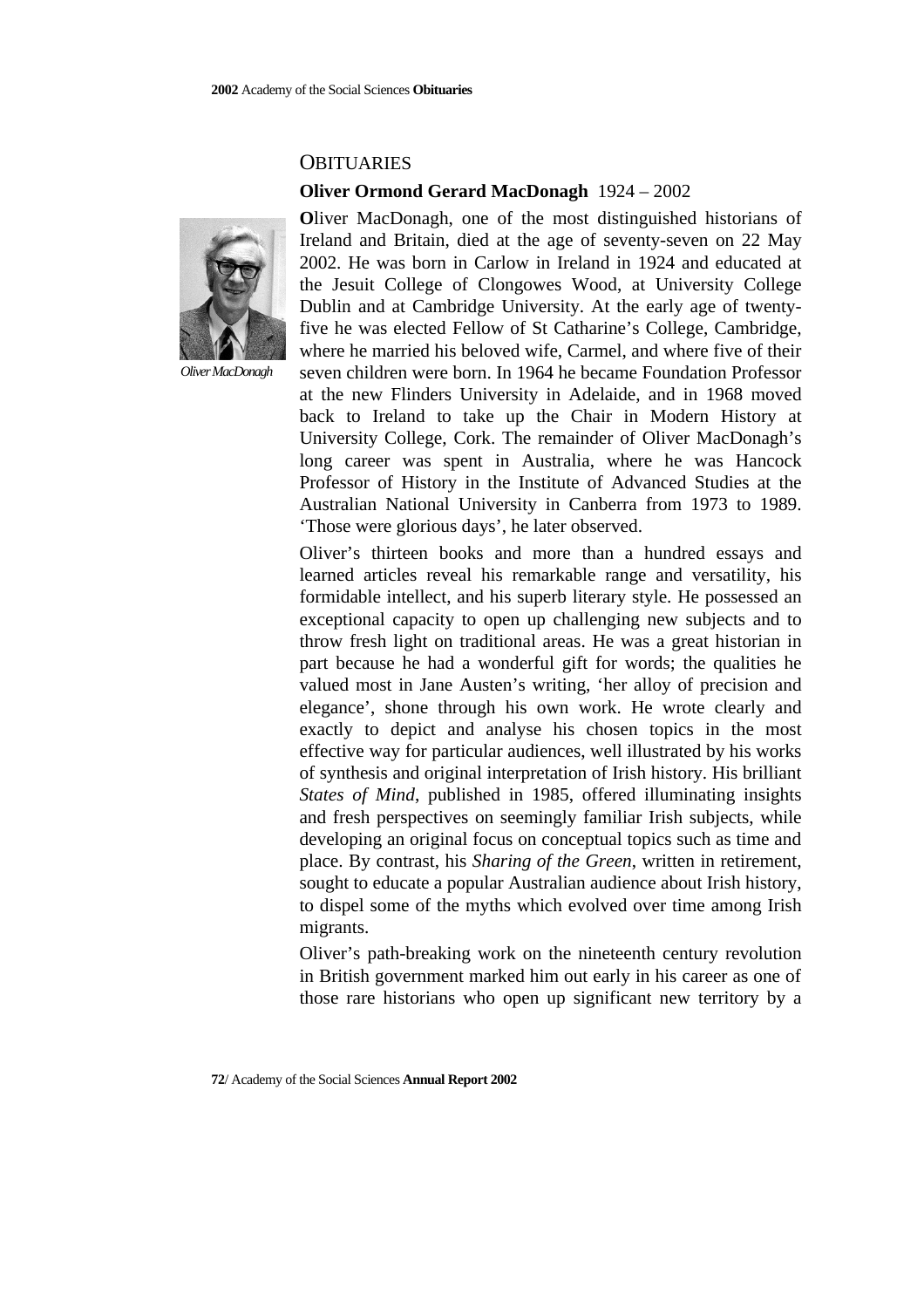combination of brilliant insight and meticulous primary research. His original model for the growth of the collectivist state, developed in a seminal article in the *Historical Journal* in 1958, stimulated an important and extensive historiographical debate; to this he contributed his own classic, *Pattern of Government Growth,* in 1961, and his interpretative synthesis, *Early Victorian Government*, in 1977, written for the 'plain reader - the sober undergraduate'.

Oliver was also a masterly biographer who re-evaluated his subjects and their worlds, skilfully counterpointing their private and public lives. *The Inspector General: Sir Jeremiah Fitzpatrick and Social Reform, 1783-1802*, published in 1981, remained one of his favourites among his own books. One of his greatest achievements was his outstanding two-volume biography of the Irish nationalist leader, Daniel O'Connell, a towering figure in Irish history whose extraordinary political contribution was not previously appreciated.

Oliver MacDonagh's splendid study of *Jane Austen: Real and Imagined Worlds* (1991) reveals an entirely different dimension of his art as an historian. Jane Austen had long fascinated him as 'the finest "historian's novelist"', born with 'microscopic vision' of English social life from 1792 to 1817. He adopted a 'circling technique' which involved the exploration of six major topics through chapters focused on Austen's novels – religion was studied through *Mansfield Park*, the female economy through *Pride and Prejudice*, and families through *Persuasion*. The interplay was between Jane Austen's 'real world' as she experienced it, and as historians have reconstructed it, and the 'imagined world' of her novels, with all their subtle connections and counterpoints. Also in retirement he wrote a series of autobiographical essays on aspects of his childhood in the west of Ireland in the 1930s, again employing the oblique 'circling technique', including an essay on Irish rugby. It is to be hoped this volume of essays will be published.

Oliver excelled at everything he did. He was a powerful public lecturer, and a superb and generous supervisor of his graduate students at the Australian National University. His talents in administration and committee work, in his various universities and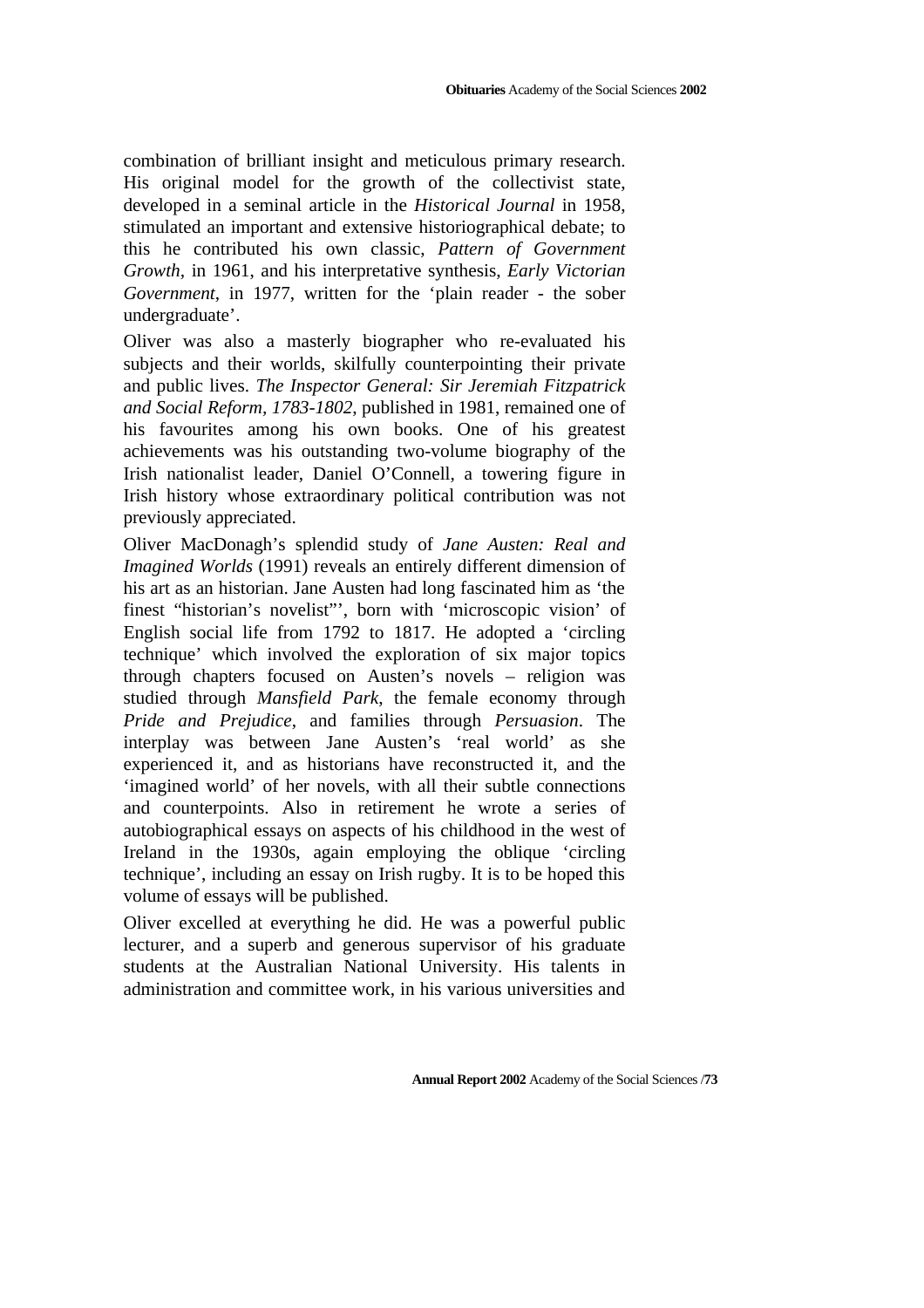at the Academy of the Social Sciences, were impressive, if sometimes underestimated because of his quiet courtesy and his self-deprecating manner. He was a creative administrator, highly respected and trusted. His diplomatic and legal skills combined with his rapid mastery of complex paperwork to make him a firm, even tough, leader when required.

He was responsible for two significant initiatives in the wider promotion of History during his years at the Australian National University. He actively encouraged Irish-Australian immigration history and organised a series of successful biennial conferences on Irish-Australia, bringing together scholars of both, as well as enthusiastic members of the community. He also conceived the idea for the grand bicentennial project, *The Australians*, jointly carried through in an effective partnership with Ken Inglis, with Oliver as chair of the management committee. This was an innovative multi-volume collaborative history, drawing on Oliver's experience with the *New History of Ireland* project, modified by the 'slice approach' suggested by Ken Inglis, which offered a cross-section of society across many themes at fifty-year intervals.

Oliver's career concluded with a two-year term as Executive Director of the Academy of the Social Sciences in Australia from 1991 to 1992. Peter Sheehan, then President of the Academy, considered that Oliver's contributions were immense. 'He brought quiet but incisive insights to how the Academy should proceed and was always acutely conscious of its good standing and professionalism. His words and actions were always totally divorced from self-interest and unerringly in touch with what was best for the Academy'. Oliver was elected to three national academies in addition to ASSA – the British, the Royal Irish and the Australian Academy of the Humanities – and was honoured by the award of Hon DLitt by Flinders and Sydney Universities and the National University of Ireland.

Oliver MacDonagh's life and his work were profoundly influenced by his devout Catholic faith, and above all by his loving and supportive family. His strong family life was the foundation, for him, of all else, providing a superb balance to a demanding scholarly and administrative career. Oliver was a kind and gentle man, a loyal and supportive friend, and a loving and devoted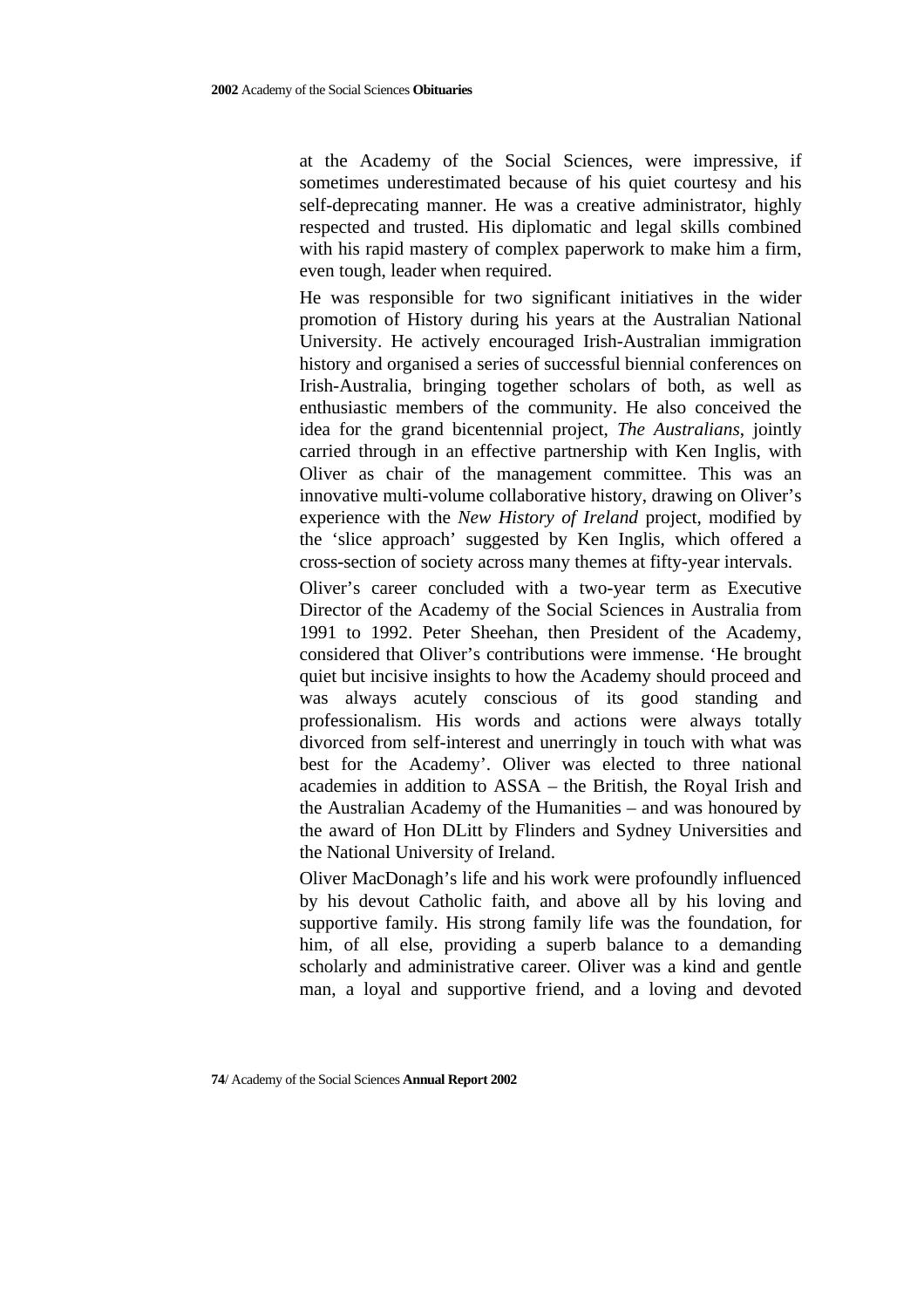husband, father and grandfather to Carmel, his seven children and eleven grandchildren. He is sadly missed by us all, though he lives on through his books and in our memories.

#### **Pat Jalland**



#### **Allan William Martin**, 1926 - 2002

**I** first knew Allan in his prime. He was in his thirties; I was a young post-graduate student at the University of Adelaide. He was my supervisor. I know it must be accounted a weakness in me, but I never grew used to seeing him bent and sick.

Allan had gained his own PhD at the Australian National University less than ten years before in 1956. He then worked at the University of New South Wales and the University of Melbourne until Hugh Stretton, Professor of History at Adelaide, *Allan Martin*had one of his clever and good ideas and brought him to Adelaide as a Reader to supervise research. He did not stay in Adelaide long because Hugh Stretton had an even cleverer idea. He was involved in the planning of the new La Trobe University in Melbourne and he engineered a wonderful coup - Allan Martin would be foundation professor of history and Jean Martin would be foundation professor of sociology. Allan remained my supervisor because he offered me a lectureship at La Trobe and so I was privileged to be in his department almost from its foundation.

Some professors have made their mark by knowing very clearly what approach to their discipline is the correct one. They have appointed staff who shared their views. They have taught the correct view to their students. Great things have often resulted. But

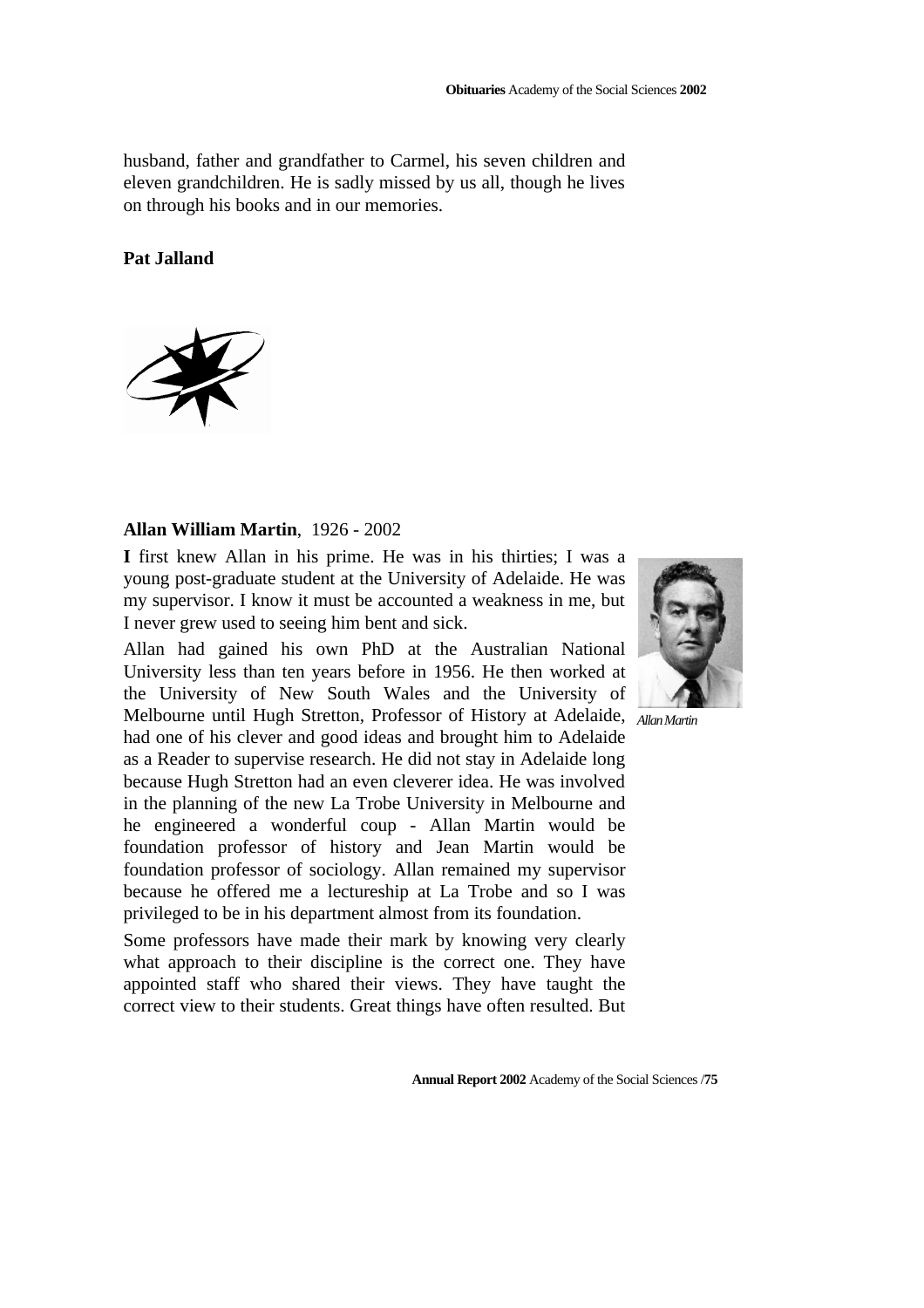this approach has its dangers. Those who don't share the correct view are excluded. Some clever people learn how to defend the correct view, but do not have the eye, the mind or the heart to be good practitioners themselves.

Allan's approach was very different. He appointed people who had very different views and encouraged them to learn from each other. It was not impossible to doubt the wisdom of one or two of his appointments, but we knew that Allan who had chosen us had also chosen them. And Allan made it work - by his respect and warmth for all, and by making it very clear that he was still learning too. He was at La Trobe for less than 10 years, but his spirit still hovers about. People who never knew him are living out the ethic he established. He was determined not to be a God professor, but the making of this department was a true act of creation.

Allan was determined not to be a God professor in administration either. But he did not make the mistake of establishing a pure democracy. He knew the advantages of a mixed polity. From the start he appointed senior people to occupy senior positions. There was a hierarchy. He ruled through what he mockingly called his upper house. There was a role for democracy, but it did not make the important decisions - like appointments.

One of the notable features of his appointments was the number of women, all formidable scholars and intellects. When in the 1970s feminists complained that if there were women in university departments they were junior and marginalised, they were not talking about my world. Sometimes you could wish the La Trobe women were marginal and timid. The most devastating critic at our seminars was June Philipp, and every time Inga Clendinnen spoke you knew that though you might become a good historian, you were not going to be very good. Allan brought these and other talents together and liberated them.

Allan thought of history as a social science. His love affair with Jean, the sociologist, was as well an intellectual partnership. He speaks of his relationship with Jean in the beginning of his biography of Henry Parkes. They had been together in Edinburgh on leave when Allan was finishing the book and Jean was dying. 'This book was, and is, for Jean', reads the Dedication. The Preface elaborates: 'The dedication is the poor best I can offer now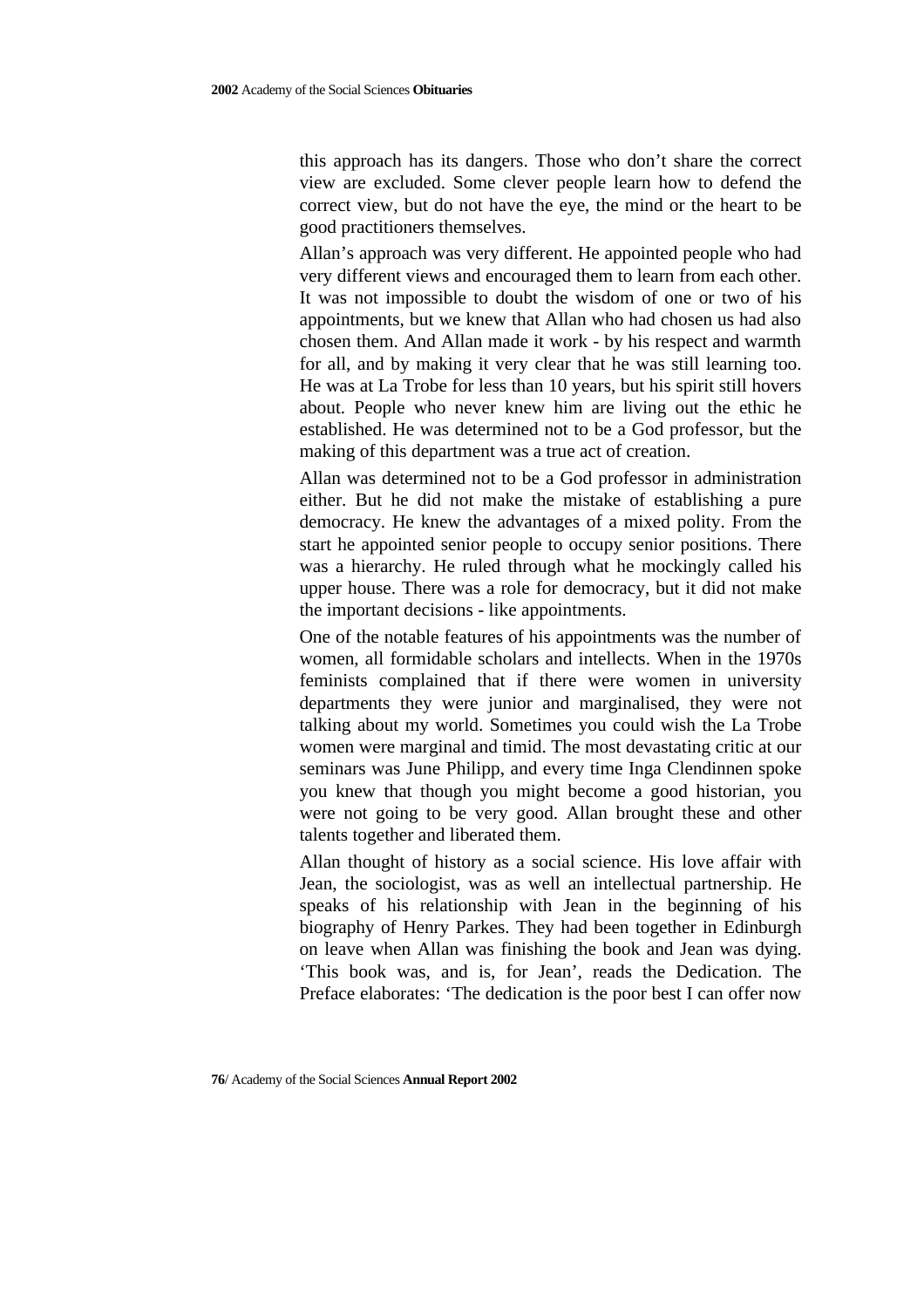for the one who made it all possible and whose gentle criticism, wisdom and love will always greet me on every page. It is, too, a token of helpless remembrance for our long dialogue on Parkes, life, and death over the terrible Edinburgh winter of 1978-79.'

At about the time Allan became professor at La Trobe in 1967, the young turks of the discipline declared that history could not be objective, still less a science, and that it was simply thinlydisguised ideology. In their own work they triumphantly demonstrated the truth of this claim, but their work will not last as Allan's will.

With Allan's passing we are losing one of the last of the generation who did believe that history could have the qualities at least of a social science - comprehensive, accurate, fair-minded; its findings grounded in the evidence.

Perhaps I have talked too much of the professor and not enough of the man. What helped Allan to be a success as a professor, of the sort he wanted to be, were the human qualities we all knew - his gentleness, his warmth, his wry humour, his love.

May he rest in peace.

# **John Hirst**

*[This is an edited version of the eulogy delivered at his funeral, Canberra 5 June 2002.]*

I am one of the many who are fortunate to have been taught by Allan Martin, to have worked with him as a colleague, or to have been his friend. I belong to the generation of students who knew Allan through coming to the History Department of the Research School of Social Sciences at the Australian National University in the period from 1973 to 1992 when Allan was a Senior Fellow.

Allan had returned to the Australian National University - where he had completed his postgraduate thesis on 19th-century New South Wales politics - after teaching in three Universities (New South Wales, Melbourne and Adelaide) and establishing the History Department at La Trobe University (1966–1973). He had come back to ANU so that he could spend more time researching and writing - time which had been denied to him as a professor in a busy and innovative teaching department.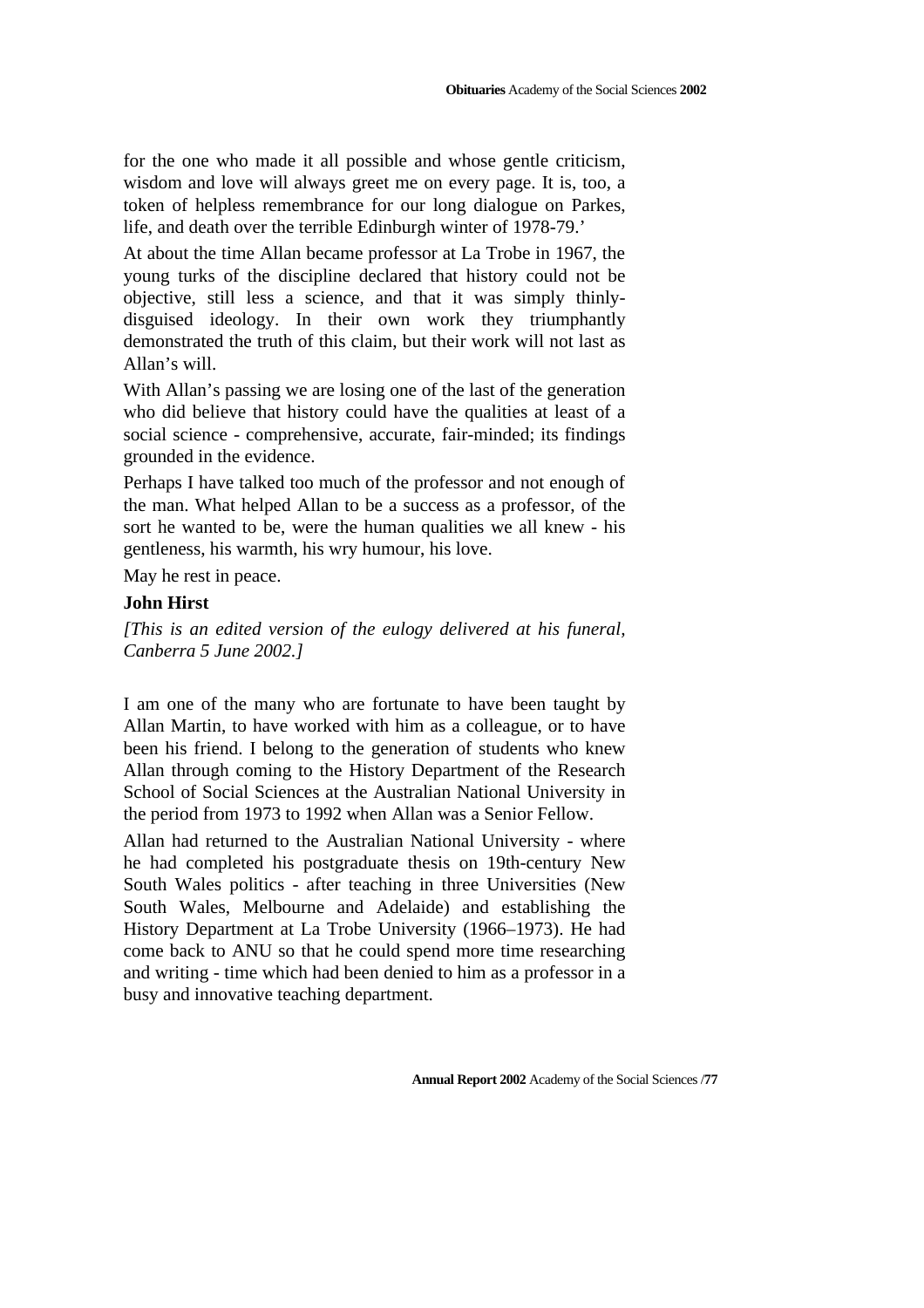Returning to the ANU enabled Allan to complete his biography of Henry Parkes, research and write his two-volume biography of Menzies and to publish many other works. During this most productive period of Allan's life as a historian, his dedication to teaching and to being a good colleague remained undiminished. When organising the departmental seminar series, Allan always looked to make them as stimulating and varied as possible for both colleagues and students.

Allan was keen to engage with and learn from disciplines other than history. For example, in the late 1980s Allan hosted a group of students to study the theory and philosophy of history with one member of the group organising the discussion of readings. And Allan was always interested in historians engaging with and learning from the social sciences and from philosophy and law. It was no accident that, after retiring from history, the Law Department in the Research School of Social Sciences welcomed Allan and provided him an office to complete his biography of Menzies.

Allan created a collegial and nurturing environment for colleagues and for all the students in the department, not only his own students. He did so in many ways. He hosted an annual end-of-year dinner for all the postgraduate students and regularly had students around to his home to sample his excellent cooking. As a PhD supervisor, Allan was patient, encouraging and dedicated. Many students over several decades who would have given up the daunting challenge of a postgraduate thesis owe it to Allan that they persevered and succeeded. At the conclusion of their studies, Allan would be unstinting in supporting students in their professional careers.

All of us who knew Allan at the ANU will remember his many acts of kindness. John Delaney remembers Allan visiting him in hospital when he suffered from glandular fever; I remember the many times Allan gave me lifts to Sydney on his way to Whale Beach in his beloved Alfa Romeo; John Williams, now an academic lawyer, remembers fondly the experience of sharing an office with Allan in the Law Department; and younger historians, particularly, remember his encouragement of them.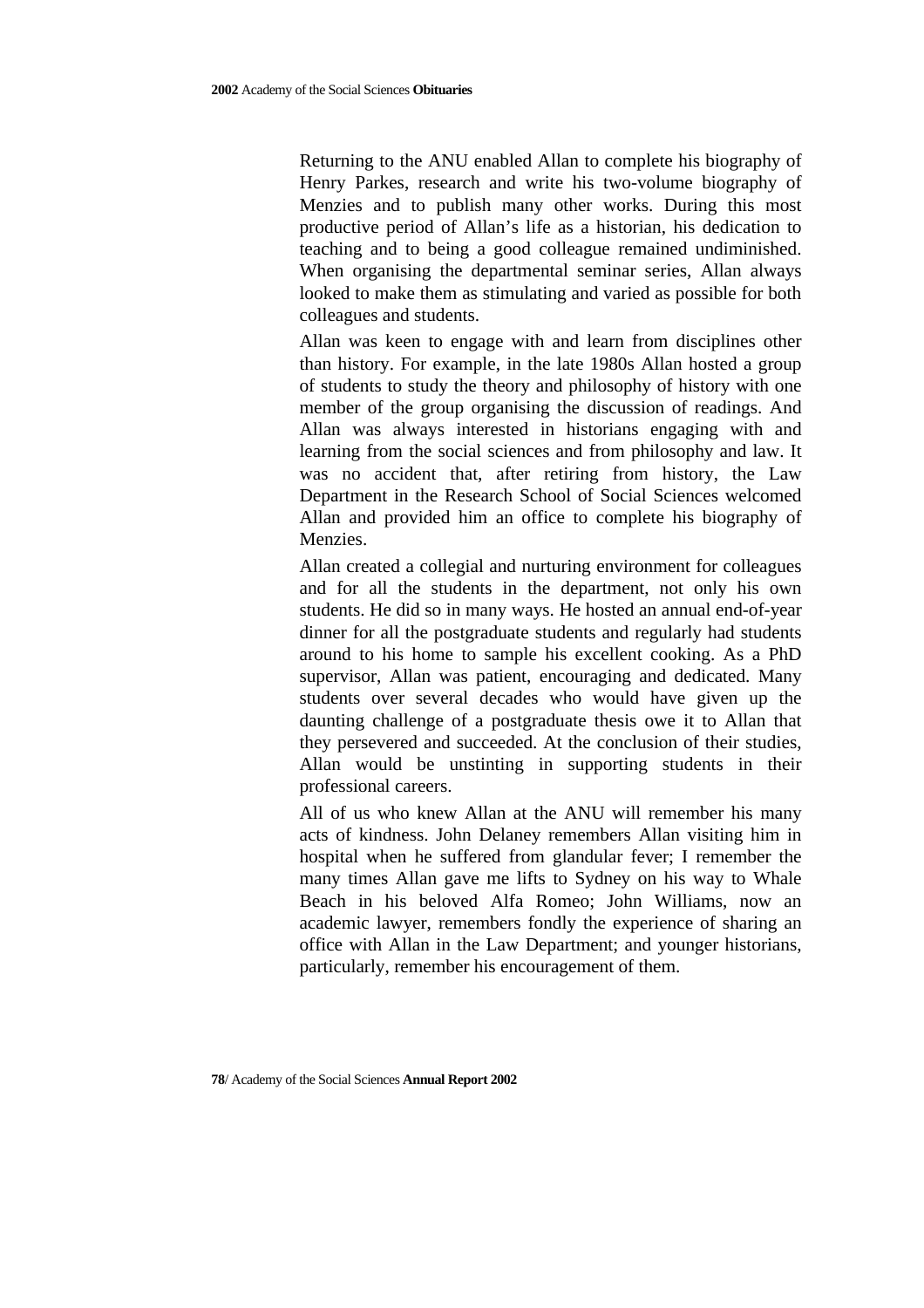In all the time I knew Allan, I was always struck by how as a person he constantly thought of others, never complained for himself, even during the last sad period of his illness, and never spoke harshly of others. As one who knew Allan and was one of his students at the ANU, I remember him, as I am sure all who knew him do, as a great writer, a great Australian historian, a generous colleague, a supportive and wise supervisor, and fundamentally as a thoroughly good and kind man.

## **David Lee**

*[This is an edited version of an obituary that first appeared in the ANU Reporter, 33, 10, 2002.]*



#### **Leslie Galfreid Melville, KBE,** 1902-2002

**S**ir Leslie Melville, Honorary Fellow of the Academy, and former Chair of the Social Science Research Council of Australia (SSRC), died on 30 April 2002, scarcely a month after celebrating his  $100<sup>th</sup>$ birthday. His career occupied six decades and embraced a significant and diverse range of activities on several continents.

A graduate of the University of Sydney in economics, he was the inaugural Professor of Economics at the University of Adelaide, *Leslie Melville*the first economist appointed to the Commonwealth Bank (then Australia's central bank), Vice-Chancellor of the Australian National University, and chair of the Australian Tariff Board and the Commonwealth Grants Commission. He was an architect of Australia's policies to combat the depression of the 1930s, helped to design the nation's war economy, and formulated and promoted domestic and international programs of post-war reconstruction.

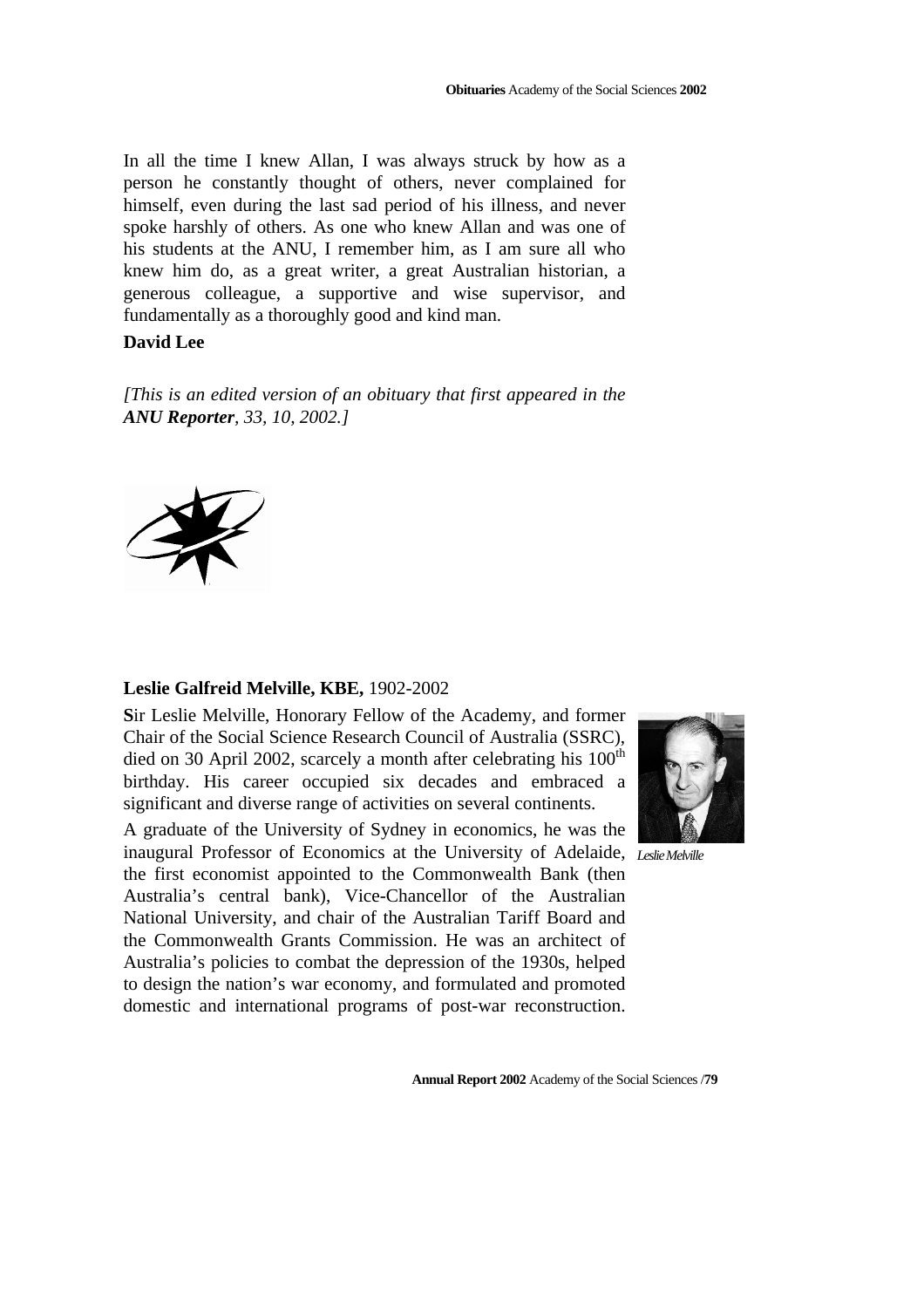He was one of the small group of Australians who established economics as a major subject of study in Australian universities in the 1920s and advised governments on economic policy from the 1920s to the 1940s.

Leslie Galfreid Melville was born in Sydney on 26 March 1902. His father was a bank manager whose forebears had come to Australia from Ulster. He attended primary schools in Rose Bay and Darlinghurst, and then won a scholarship to the Sydney Church of England Grammar School (Shore) at North Sydney. So proficient was he at mathematics that he was often known among his contemporaries as the 'Isaac Newton of Shore'. In his matriculation year he topped the state in mathematics. From Shore, he went to the University of Sydney to study engineering. But he was soon persuaded by the Professor of Mathematics, Professor Carslaw, to become an actuary and was offered part-time work in the office of the government superannuation board. He switched his course to science, and then to economics, which he could study part-time and combine it with mathematics and statistics. His teachers at the University of Sydney included RF Irvine, RC Mills and FC Benham. He graduated with first class honours in 1925.

While Melville was a student of economics at the University of Sydney, he commenced to study for professional qualifications by correspondence through the London Society of Actuaries. At the age of 21, and before he had completed either his economics degree (which he continued by external study) or his actuarial studies, he was appointed Public Actuary of South Australia. His major duties were to administer the public service superannuation scheme and regulate private schemes. But he was frequently called upon by the South Australian government to advise it on economic matters, so he became in effect the first economist appointed at a senior level in any Australian government service. He played a prominent part in the Financial Agreement of 1927, and gave evidence on Commonwealth-State economic and financial matters in 1928 before the Royal Commission on the Australian Constitution, and again in 1929 before the Royal Commission on the Finances of South Australia as Affected by Federation.

In 1929 he was appointed Professor of Economics at the University of Adelaide. Though he had lectured part-time for some years in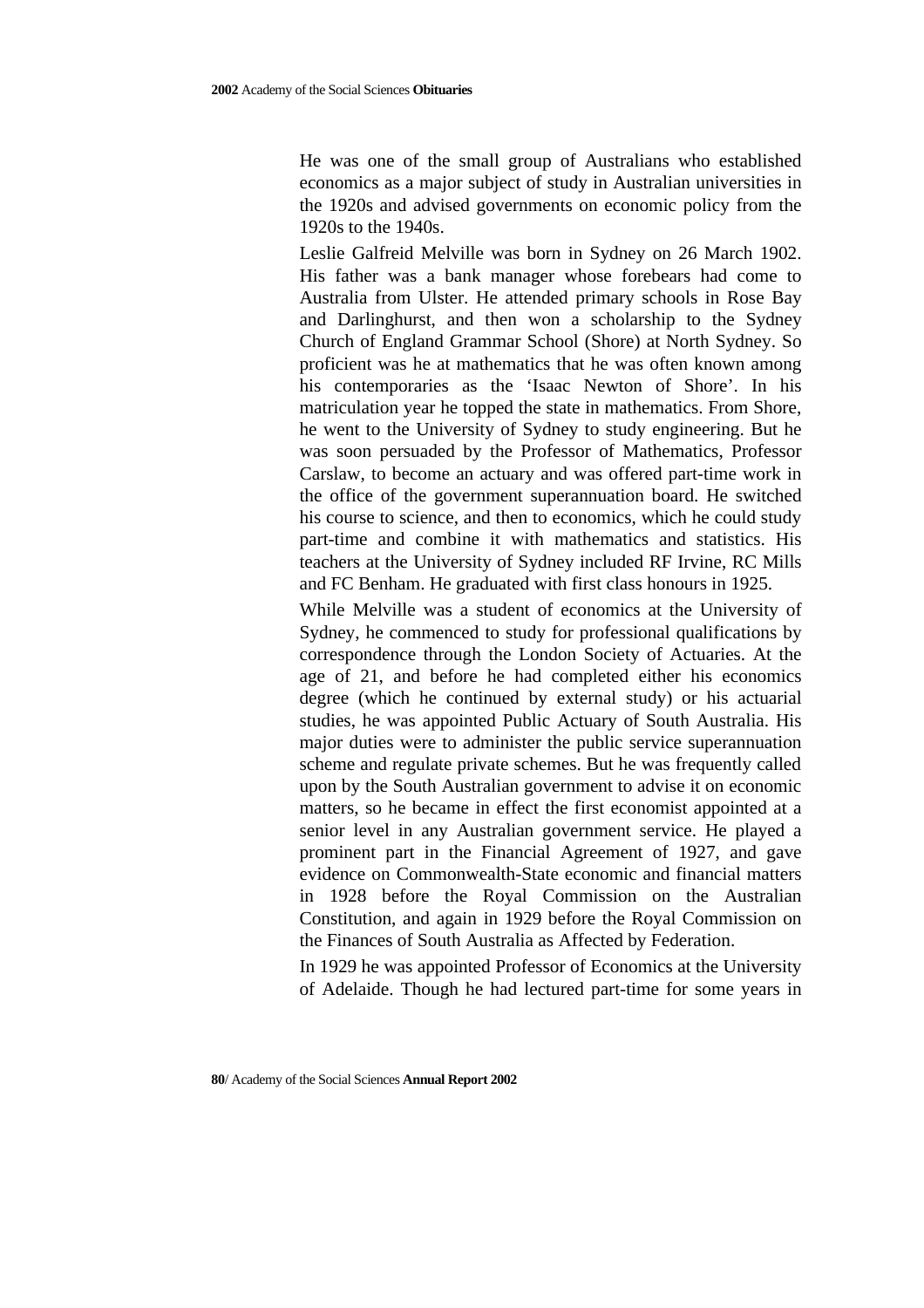statistics, he was reluctant to apply for the chair in economics, and did so after applications had closed, on the prompting of the Vice-Chancellor, Sir William Mitchell. As the only permanent member of the Department of Economics, he taught all three years of economics, together with the course in economic statistics. In addition, he gave public lectures on the economic problems facing Australia and the measures that needed to be taken to restore stability.

He left the University of Adelaide in March 1931 when he was appointed to the newly created post of Economist - later Economic Adviser - to the Commonwealth Bank. There he established the Bank's Economic Department for the purpose of conducting economic research and furnishing advice to the Governor and the Board of the Bank. The Economic Department under Melville's direction soon became one of the nation's leading centres for economic research. Before he joined the Bank, he had participated with other economists in furnishing advice to the government on how to cope with the depression. He was a member of the Copland Committee, appointed in 1931 to advise the Australian Loan Council; it was this committee that formulated the so-called Premiers' Plan. The following year he was appointed to the Wallace Bruce Committee, which reviewed the progress of the Premiers' Plan at the invitation of the Prime Minister, JA Lyons. Later in 1932 he attended the Imperial Economic Conference at Ottawa, as adviser to the Governor of the Commonwealth Bank, and in 1933 he attended the World Economic Conference in London, as adviser to the leader of the Australian delegation, SM Bruce.

As the possibility of war grew, the government commenced to plan for a wartime economy. It appointed a committee of economists the Financial and Economic Advisory Committee (the F and E Committee) - to advise it on economic matters. Melville was one of the three original members of this significant committee. It was here that strategies for financing the war were prepared. Another aspect of its work, in which Melville played a defining role, was the formulation of Australia's response to Article 7 of the Mutual Aid Agreement between the United States and the United Kingdom, and subsequently between the United States and Australia. As a result of this work he was chosen to lead the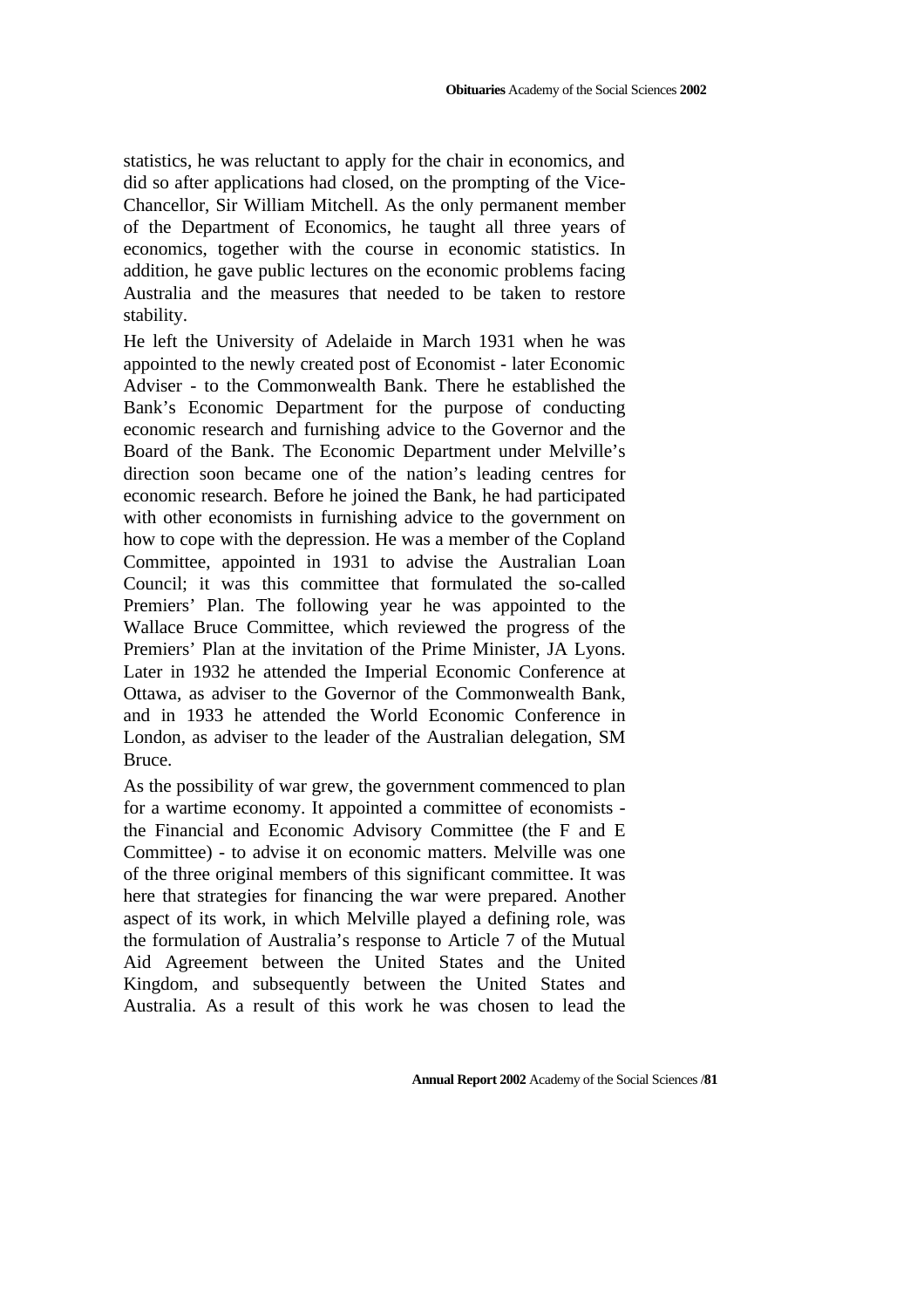Australian delegation to the important British Commonwealth talks on finance and trade in London in early 1944. Later the same year he was appointed by Prime Minister Curtin to lead the Australian delegation to the United Nations Monetary and Financial Conference at Bretton Woods, at which the International Monetary Fund (IMF) and the World Bank were created.

Following the war, Melville was appointed to the Investment and Employment Committee, the powerful committee chaired by the Prime Minister, which had been recommended in the 1945 white paper on *Full Employment Policy* for the purpose of implementing the policy directions outlined in the white paper. In 1946 he observed the first meeting of the governors of the IMF and World Bank in Savannah, Georgia, as the representative of Australia. Between 1947 and 1950 he was appointed by the Secretary-General of the United Nations to chair the Economic and Social Council's sub-committee on Employment and Economic Stability.

In 1948 his career suffered a setback when the Prime Minister and Treasurer, JB Chifley, nominated Dr HC Coombs for the position of Governor of the Commonwealth Bank. Coombs himself believed that the position should have been Melville's, and had argued without success in favour of Melville in discussions with the Prime Minister. The decision was a political one, motivated in part by Chifley's disappointment over the rebuff to his plans to nationalise the private banks. Melville was appointed Assistant Governor (Central Banking), declining offers to become Ritchie Research Professor of Economics at the University of Melbourne, and inaugural Director of the Research School of Social Sciences at the new national university in Canberra; earlier he had narrowly missed out to Copland in the selection for ANU's first Vice-Chancellor. He decided to take a year off from his duties at the Bank to familiarise himself with the latest mathematical and econometric techniques in economics and to work on the draft of a book which attempted to apply dynamics to economic theory. His sabbatical year came to an end in late 1950 when he was appointed Executive Director for Australia and other countries at the IMF and World Bank in Washington. There he became a powerful advocate for the immediate convertibility of sterling and related currencies. When he retired from the Commonwealth Bank on his return to Australia in 1953 to succeed Copland as the ANU's second Vice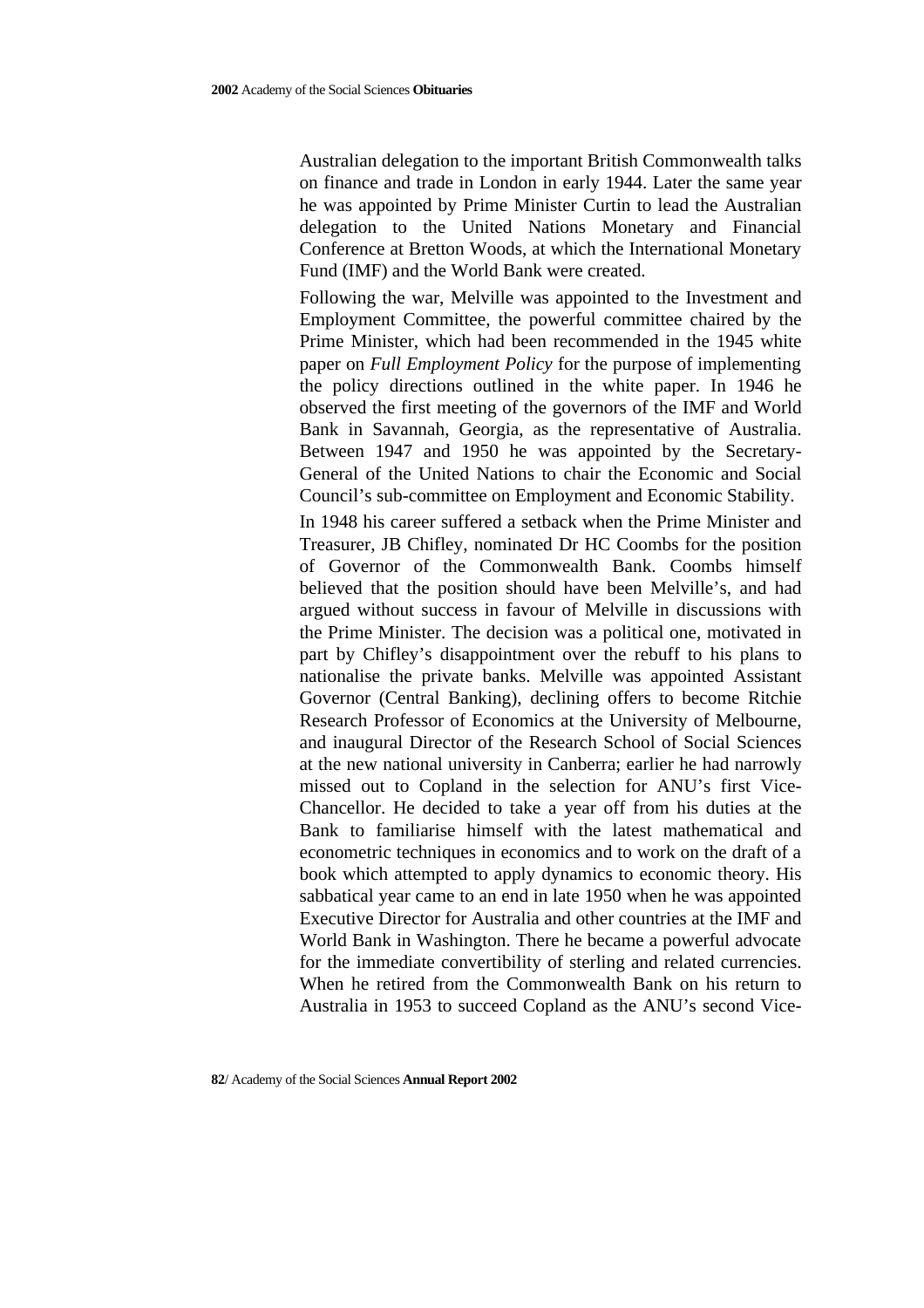Chancellor, Coombs wrote to him saying that 'in the years you were with the Bank, you made a contribution to the theory and practice of central banking which is without equal in the world'.

At the ANU Melville continued the work of his predecessor to create a university of international stature. By the end of his sevenyear term this had largely been achieved. One of his final and most difficult tasks was to negotiate the amalgamation of the ANU with Canberra University College. In Canberra he resumed his career as one of Australia's leading economic advisers; he wrote articles on policy issues, was appointed to government advisory committees, reoccupied his seat on the board of the Commonwealth Bank, and attended the biannual meetings in Sydney of university economists with the governor of the Bank. When his term as Vice-Chancellor expired in 1960 he was appointed by Prime Minister Menzies to the Tariff Board as its chairman. This was always going to be a difficult assignment for one who strongly believed that Australia's tariff protection was excessive and that tariff making required a rational rather than an emotional approach. After two years of considerable turbulence he resigned following irreconcilable differences with the Minister for Trade, John McEwen.

Thereafter, until his effective retirement in the late 1970s, he worked first as a consultant to the Development Advisory Service of the World Bank in Washington, leading missions to the Arab Republic of Syria and to the Philippines, where he was stationed for two years. Then he undertook a number of Australian government assignments, including inquiries into Wages and Industry in the Territory of Papua and New Guinea; the Oil Industry's Terms and Conditions for the Refining of Indigenous Crude Oil; the Treasurer's Proposals for a New Superannuation Scheme for Australian Government Employees; and the Commonwealth Committee of Enquiry on Health Insurance. He had been appointed to the Reserve Bank Board in 1959 and remained a member until 1974. He joined the Commonwealth Grants Commission, and for eight years was its chairman. For most of this time he held a Visiting Fellowship in the Department of Economics at the ANU's Research School of Pacific Studies. There he participated actively in seminars and occasionally presented papers.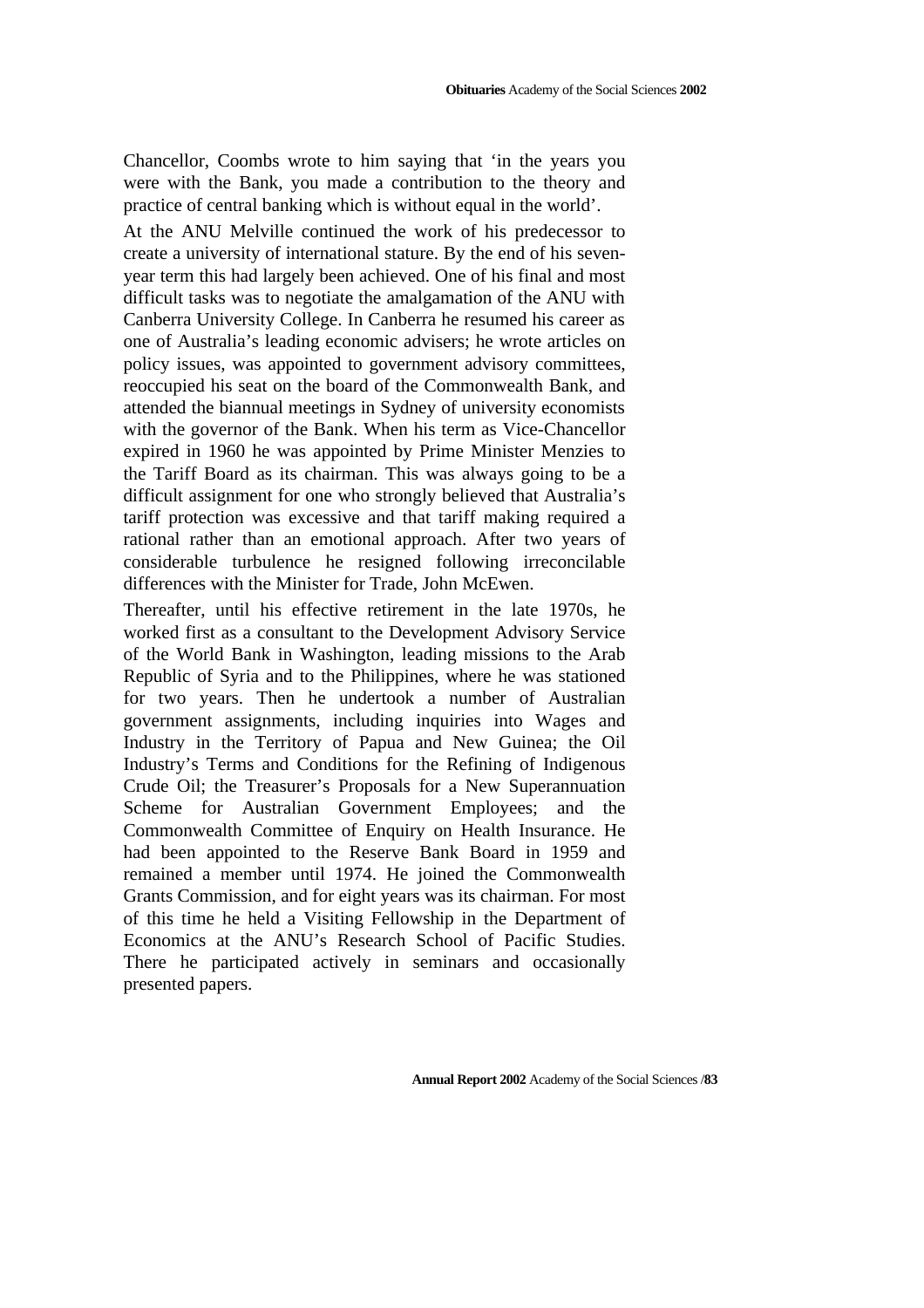Melville was a person of his time and social circumstances. Born in the second year of Federation, he worked for most of his life in institutions established by the Commonwealth. He possessed a restrained temperament, was earnest, and never sought the limelight. He distrusted flamboyance and excessive exuberance, and was quick to condemn opinions and actions that appeared to him to be irresponsible. He never doubted his own abilities, which were substantial, and never shied away from responsibility, which had been thrust upon him at a remarkably early age. He continued throughout his career to regard himself primarily as an economist and was proud of the respect with which economics and economists had come to be held within Australia by the middle of the 20<sup>th</sup> century. He served as President of the Economic Society of Australia and New Zealand (later the Economic Society of Australia), and was President of Section G (Economics) of ANZAAS. He was awarded the CBE in 1953, created KBE in 1957, and honorary degrees were conferred upon him by the ANU and the Universities of Sydney and Toronto. He was elected Distinguished Fellow of the Economic Society of Australia upon his  $90<sup>th</sup>$  birthday in 1992. He was a Fellow of both the Institute of Actuaries (London) and the Institute of Actuaries (Australia). In 1943 he was elected a Fellow of the SSRC (he was a member of the first group of Fellows), and was its chairman from 1953 to 1958. He became an Honorary Fellow of the Academy in 1979. He was the author of more than thirty published articles, lectures, reports and submissions to public enquiries, but the bulk of his writing is to be found unpublished in memoranda at the archives of the Reserve Bank in Sydney and at the National Archives in Canberra.

### **Selwyn Cornish**

*(A version of this obituary appeared in the ANU Reporter on 24 May 2002).*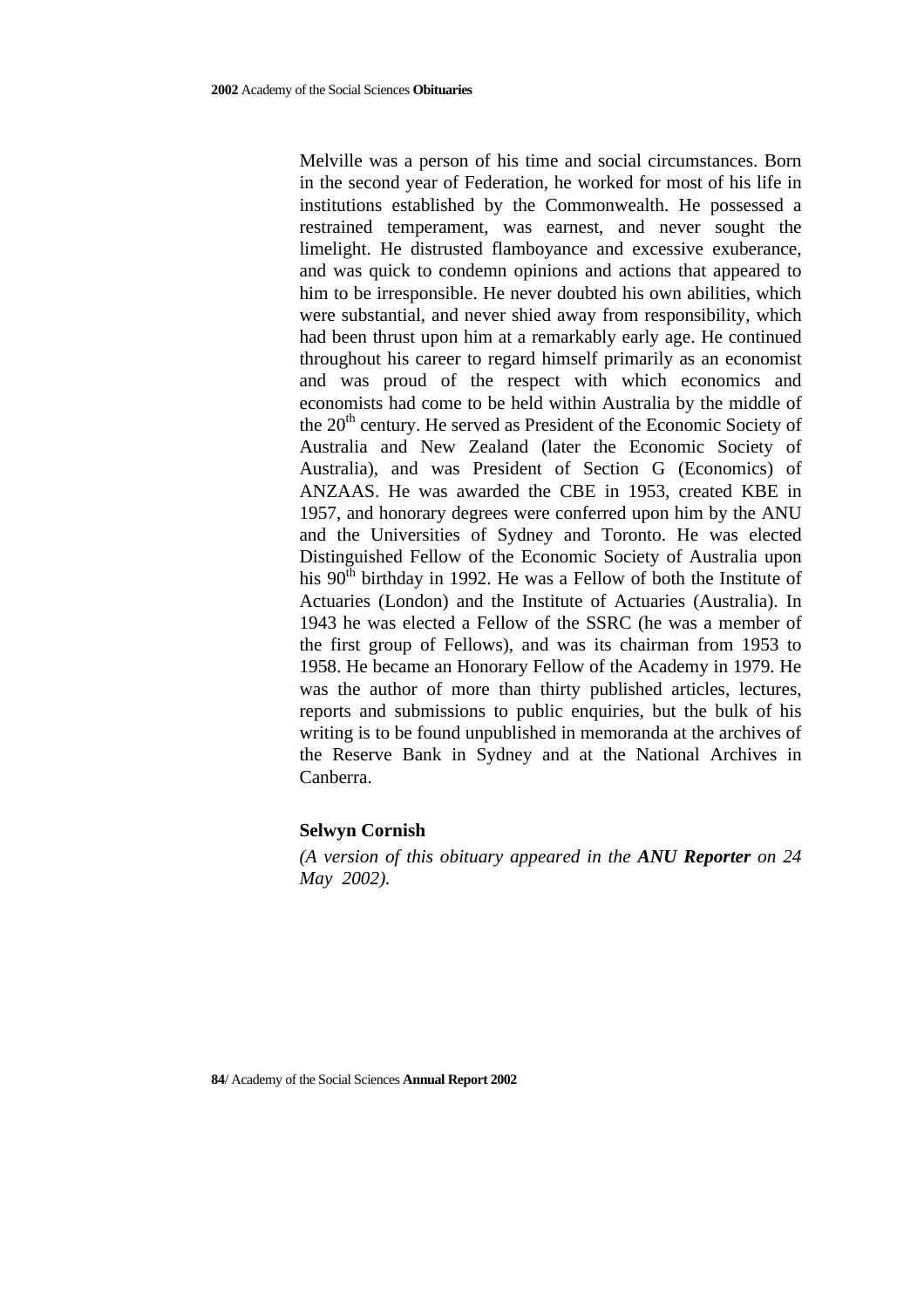### **Ross Parish**, 1929-2001

Keynesianism faded.

**R**oss Parish, who died in September last year, was an outstanding applied economist. In many ways he was an old-fashioned academic. He was not one to seek research funding, nor was he a self-promoter, and often he was not well organised. Rather he had an extraordinarily perceptive mind, ingenious in seeing the relevance and application of basic economic principles. Frequently he would stop colleagues in their tracks by viewing a problem from a simple but not initially obvious perspective - one that illuminated *Ross Parish*and often provided a solution.



Ross was raised on a dairy farm near Kempsey in northern New South Wales. Based on his own school experience he later expressed admiration for rural single-teacher primary schools. After high school and supported by a NSW Department of Agriculture traineeship, in 1946 he enrolled in the Faculty of Agriculture at Sydney University. At Sydney his thinking was influenced not only by agricultural economists (particularly Professor Keith Campbell) but also by philosophers, notably John Anderson and students with whom he associated through the Freethought Society.

In the mid-fifties Ross headed to the University of Chicago for his PhD. He returned to a lectureship at Sydney and then later was appointed to an Associate Professorship and then a Chair at New England. (The University of New England awarded him an honorary doctorate in Economics in 1994.) Stints at the Food and Agriculture Organisation in Rome and at Oxford and Stanford followed. Resigning from New England, he spent three years at the World Bank in Washington DC before returning to Australia in 1973 to a Chair in Economics at Monash University, a position he held until his retirement twenty years later.

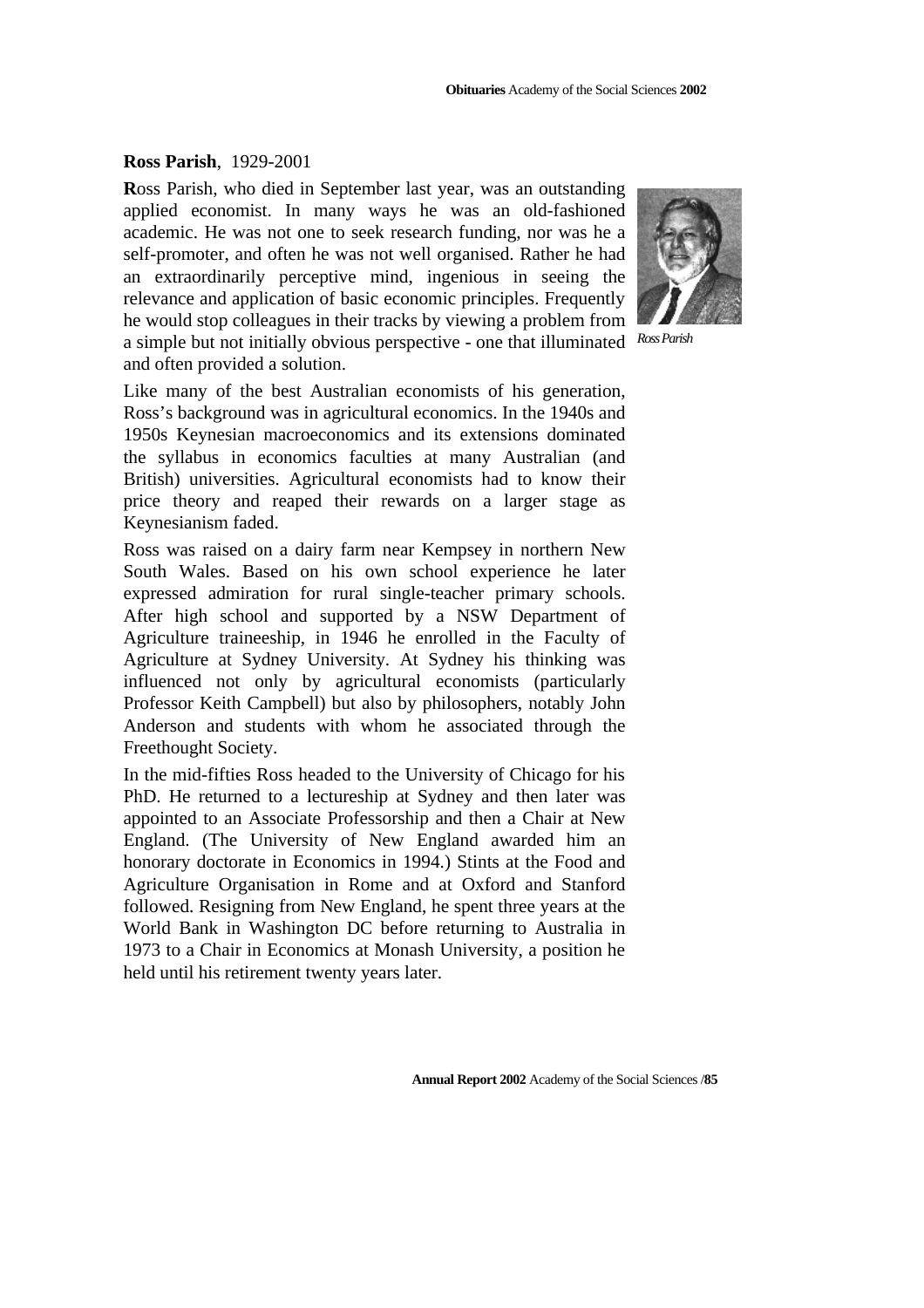Ross's 'free-thinking', well established in his undergraduate days, continued throughout his life. He was a strong supporter of the activities of the Centre for Independent Studies and contributed to its success in many ways. He was also active in the HR Nicholls Society and Adam Smith Club and, by invitation, was a member of the international Mont Pelerin Society.

His writings in economics were significant contributions to policy debates and always attracted attention. They included a mid-1960s debate in which he argued strongly against the advocates of the Reserve Price Scheme for Wool, a position fully vindicated by events twenty-odd years later. Other public policy issues to which he made important contributions included education, conscription, broadcasting, recycling, road safety and non-price rationing. These and other issues he addressed with the economist's armoury – much of it teachable (and taught by him) to undergraduates as well as graduates, but usually requiring sophistication to grasp the full implications. His aim was to develop in students what has become known as 'the economic way of thinking' (opportunity costs, incentives, substitution possibilities, and so on) - concepts not always well appreciated by non-economists.

In the misleading Australian parlance Ross could be described as an economic rationalist. But if such a term conjures up a picture of an arid, one dimensional economic man it is far from the mark. Apart from being very warm, human and humorous, he was widely read in literature, philosophy, Australian history and more. A proud possession was a well read unabridged edition of the diaries of Samuel Pepys. In music, Monteverdi and Bluegrass illustrate the range of his eclectic tastes.

Health problems placed a heavy burden on Ross in recent years; he coped with patience and courage. His colleagues are not only the better for having known him and enjoyed his company; we are also far better economists.

He is survived by four daughters who provided great support during his illness.

### **Richard Snape**

*(This note draws on obituaries written by Geoff Hogbin, published in Policy (Centre for Independent Studies) and The Age.)*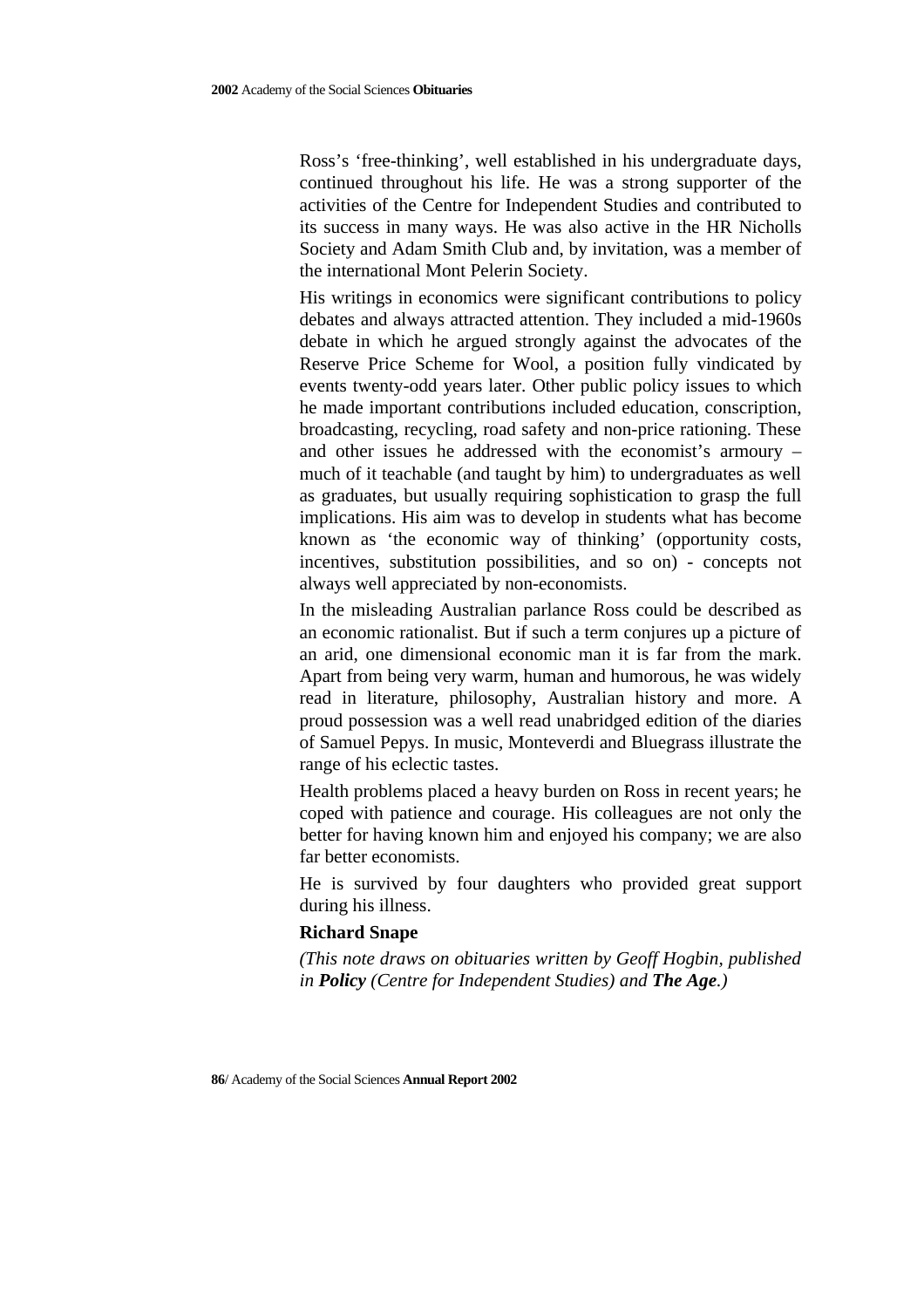### **Alan Richardson**, 1923-2002

**A**lan Richardson, Emeritus Professor of Psychology at the University of Western Australia, died on 26 June at the age of 78. He had been a Fellow of ASSA (Panel D) since 1981 and was the Branch Convenor for Western Australia from 1985 to 1991. Alan was a Fellow of the British Psychological Society and a founding Fellow of the Australian Psychological Society, but, although he was a competent administrator, he was not at heart an organiser or even a joiner.

He was much more a relentless seeker after knowledge of the human condition and more particularly an understanding the workings of the human mind. His major research fell into two rather diverse fields: the psychology of immigration and the characteristics and potential of human imagination. He will be remembered best by those with the good fortune to have known him as a kind, warm and intellectually stimulating presence. In *Who's Who* he described his recreations as 'conversation and reflection'.

Alan came to academe relatively late in his life. He was born into a lively middle-class family in Southern England and worked as a draftsman before performing his military service in the British Army. He migrated to Perth in 1948 and qualified by mature age matriculation for enrolment in Arts at the University of Western Australia. It was a double degree, in literature and psychology, which he completed with first class honours. He married a fellow student, Faith Clayton, and returned to England to undertake his PhD (University of London, Bedford College). In 1957 he was appointed to the Department of Psychology at Western Australia where he stayed until his death. During that period he accepted Visiting Fellowships in several overseas universities, including the Universities of Exeter, Sussex and London in England, Trinity College in Ireland, and the University of Saarlandes in Germany. His research program and his international standing led to the award of a Personal Chair by the University of WA, a rare honour at that university.

As a migrant himself, it was not surprising that Alan's main research topic in his first years was the psychology of immigration. In this respect he was in the right place at the right time, and was



*Alan Richardson*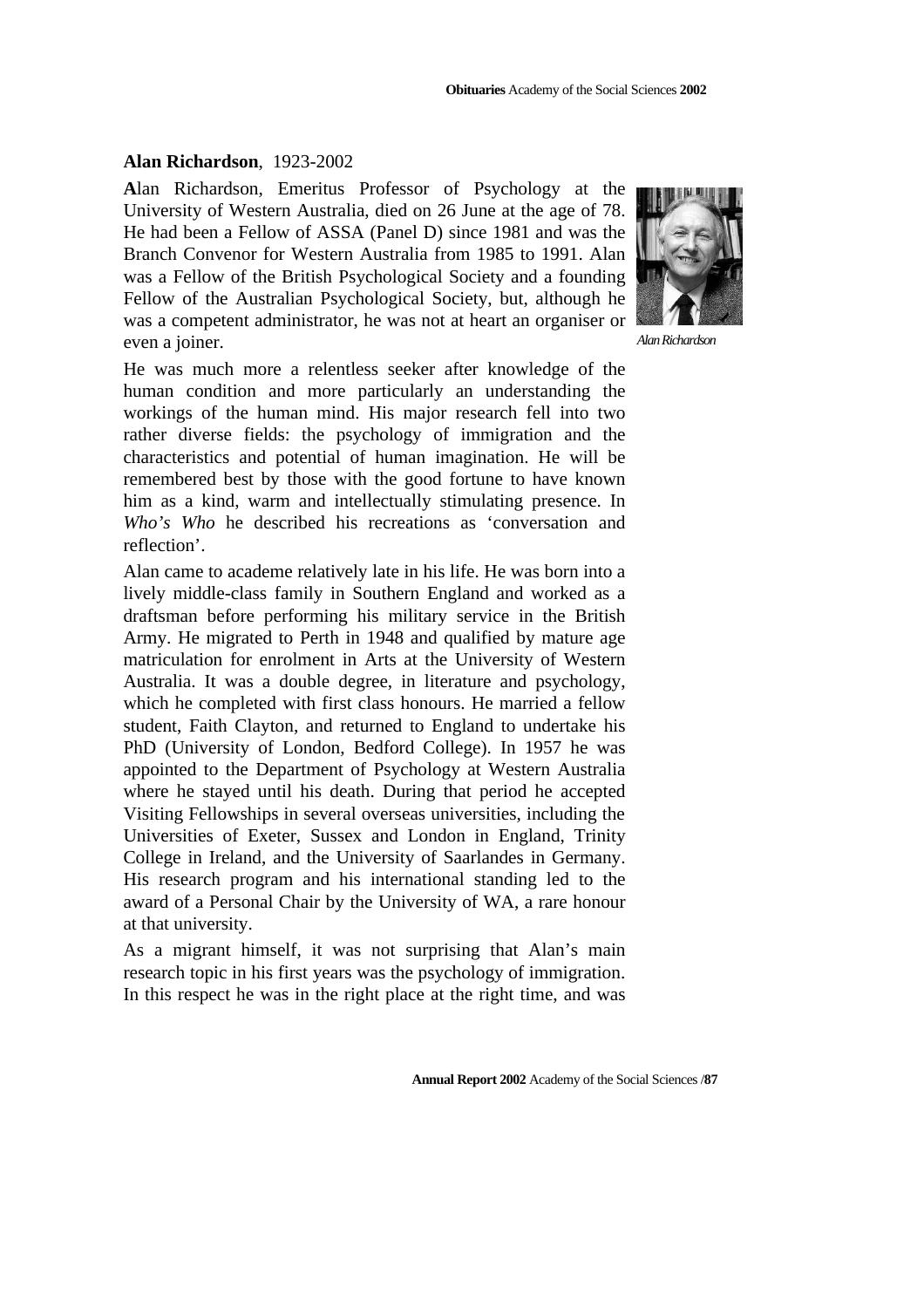able to play an important role almost from the outset, in the group at the University of WA that constituted some of the pioneer researchers on that subject. Alan made substantial contributions to the conceptualisation and measurement of the psychological changes in migrants as they shift membership from one society to another. In Perth he studied British immigrants as they settled into the new country, and in his PhD research in London he studied the prospective immigrants before their departure. Alan also had a longstanding association with the ANU Demography Department where he was a visiting fellow in 1966. Among other contributions, he established empirically that acculturation was more likely to follow identification by the immigrant with the new country rather than the reverse sequence, ie, acculturation leading to identification.

Alan's interests went well beyond social psychology. He was deeply intrigued by what it is that makes up a person and what goes on in the life of the mind. He was a rigorous scientist, but unlike many psychologists of 40 years ago, was very willing to work with the 'soft' topic of subjective experience. In the 1960s he began his pioneering studies of mental imagery before this topic had become relatively fashionable in the wake of the psychedelic movement. He even took LSD (under legitimate conditions) in order to observe its effects. Alan's work is one of the reasons that the study of private experience, such as imagery, became more respectable in Psychology. He published *Mental Imagery* in 1969 (it was translated into Japanese in 1973) and in 1975 gave the Keynote Address at the First International Conference on Mental Imagery, in San Francisco. Imagery, to Alan, was as legitimate a subject for research as other cognitive experience, and it is typical of him that he included in his studies the extraordinary eidetic imagery of children who see what they imagine as vividly as if they were looking at it. He not only developed ways of measuring and improving imagery; he also established that we could improve skills, sporting skills for example, by practising them mentally. Sports psychologists and coaches throughout the world now know this and, as a result, more and more athletes live the life of the mind.

Alan's deepest work was about consciousness and the varieties of conscious experience, from dreams and daydreams to the peak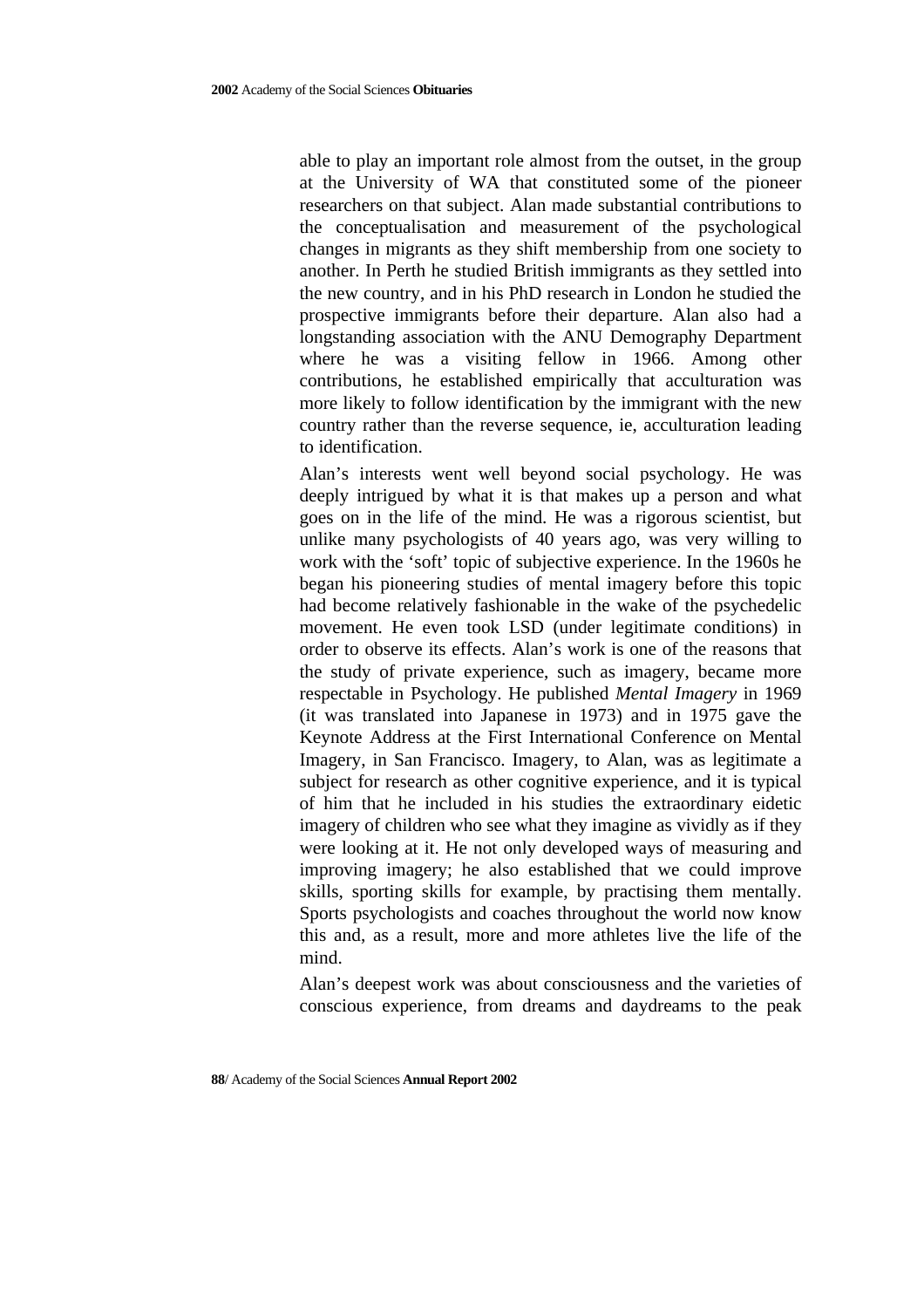experiences that he thought, along with the highest forms of art, gave meaning to life. He published *The Experiential Dimension of Psychology* in 1984. Until the week he died he was supervising an honours candidate whose project on how the heart responds to fear-laden imagery was based closely on his own work.

His exceptional teaching was recognised by a University award, and he was an inspiring colleague. Into what can sometimes be the cockpit of academic life he brought a civilising influence. He was charming, stylish and affable; he trusted people and they trusted him; he radiated warmth and trust with his distinctive stance and euphonious voice.

Alan's academic reputation meant that he had colleagues all over the world and he travelled a lot to work with them. But his home was Perth and the Department of Psychology remained his intellectual home. He helped form it and it helped form him. He recently wrote a history of it to help its current members to understand what they have inherited. When he retired in 1989 to become a Senior Research Fellow of the University he continued to live the life of a scholar, consulting generously with all who sought his advice and writing up the results of many years of research, review and reflection.

Alan's death leaves a big hole, nowhere more than with his soulmate Faith and his daughters June and Catherine.

### **John Ross** and **Ronald Taft**



**Annual Report 2002** Academy of the Social Sciences /**89**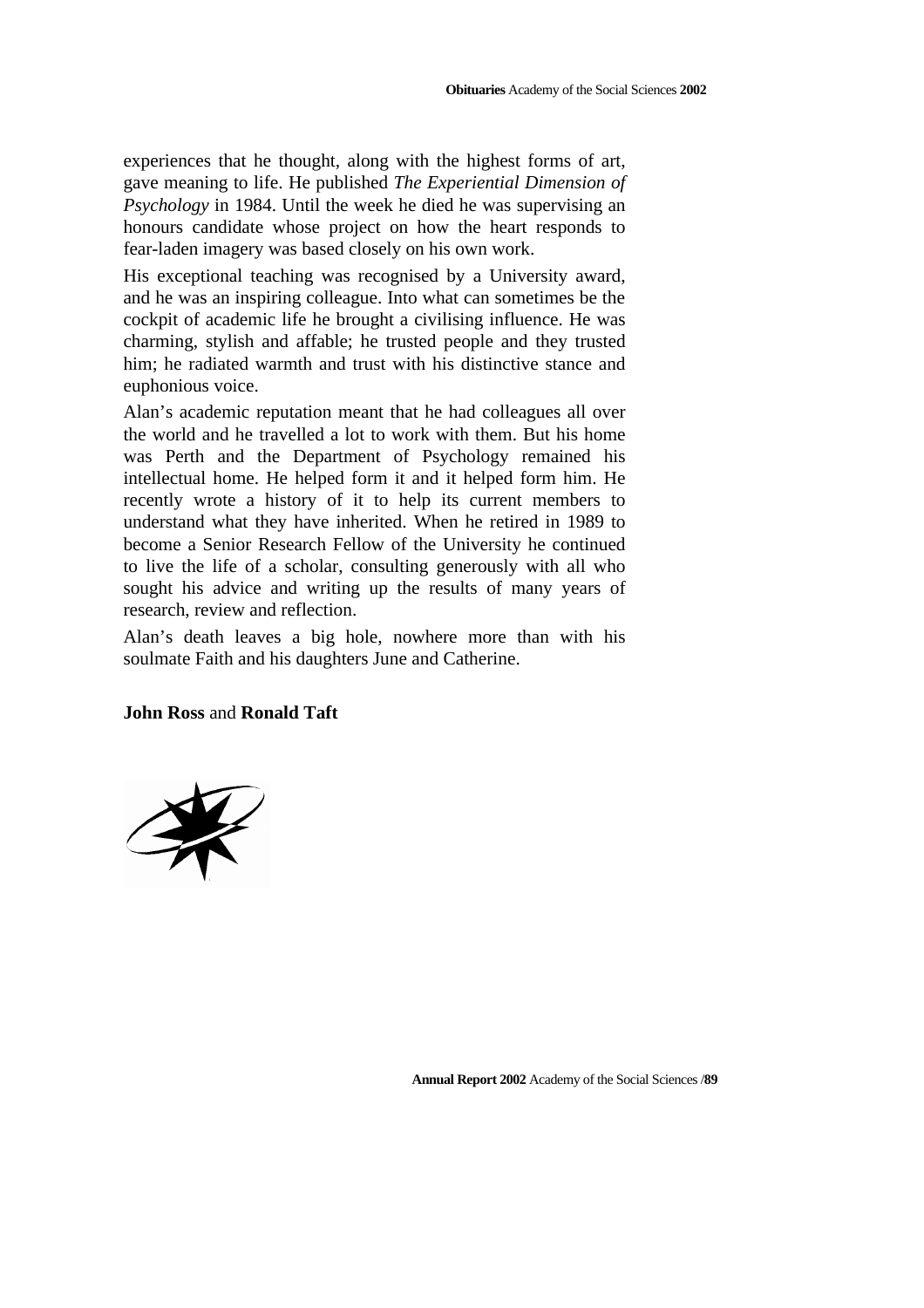#### **Stephen Adolphe Wurm**, **1922-2001**



*Stephen Wurm*

**D**uring the past year Australia suffered a colossal loss with the passing of Professor Stephen Wurm, a brilliant linguist whose illustrious career spanned almost fifty years.

Stephen was a Fellow of the Academy of the Social Sciences in Australia since 1967, and a Fellow of the Australian Academy of the Humanities since 1977. He was President of the Australian Academy of the Humanities and concurrently President of the Union Académique Internationale (Brussels) from 1986 to 1989. Among other important offices he held, he was President of the International Council of Philosophy and Humanistic Studies (UNESCO, Paris) 1988-1997, and from 1997 until the time of his death he was President of the International Council of Linguists (CIPL, Netherlands)

He was born Istvan (Stephen) Adolphe Wurm in Budapest on 19 August 1922. His father was German-speaking and his mother was Hungarian. Stephen's early life was spent mostly in Vienna and in Hungary. His father, who died before Stephen was born, was a very successful banker who spoke seventeen languages, a gift which Stephen no doubt inherited, as he himself is credited with fluency in ten languages by the time he had reached adulthood.

As he was born stateless, Stephen was able to avoid military service during World War II, enabling him to undertake studies at the University of Vienna. There he studied Turkic languages and cultures at the Oriental Institute. He was awarded his doctorate in linguistics and social anthropology in 1944, his dissertation being on the Uzbek dialects.

Stephen married Helene Maria Groeger, a recent PhD in African ethnography in Vienna in 1946. From 1945-1951 he lectured in Altaic linguistics at the University of Vienna. During this period he also became interested in the languages of Papua New Guinea, when he discovered the works of SH Ray. This was to prove a turning point in his life. Wurm began to correspond with Arthur Capell, at the University of Sydney, the leading Australian anthropological linguist between 1900-1960. Capell sent Wurm his field notes on Kiwai, a language of the Western Province of Papua, and Stephen published a book on that language in 1951, long before he first visited New Guinea.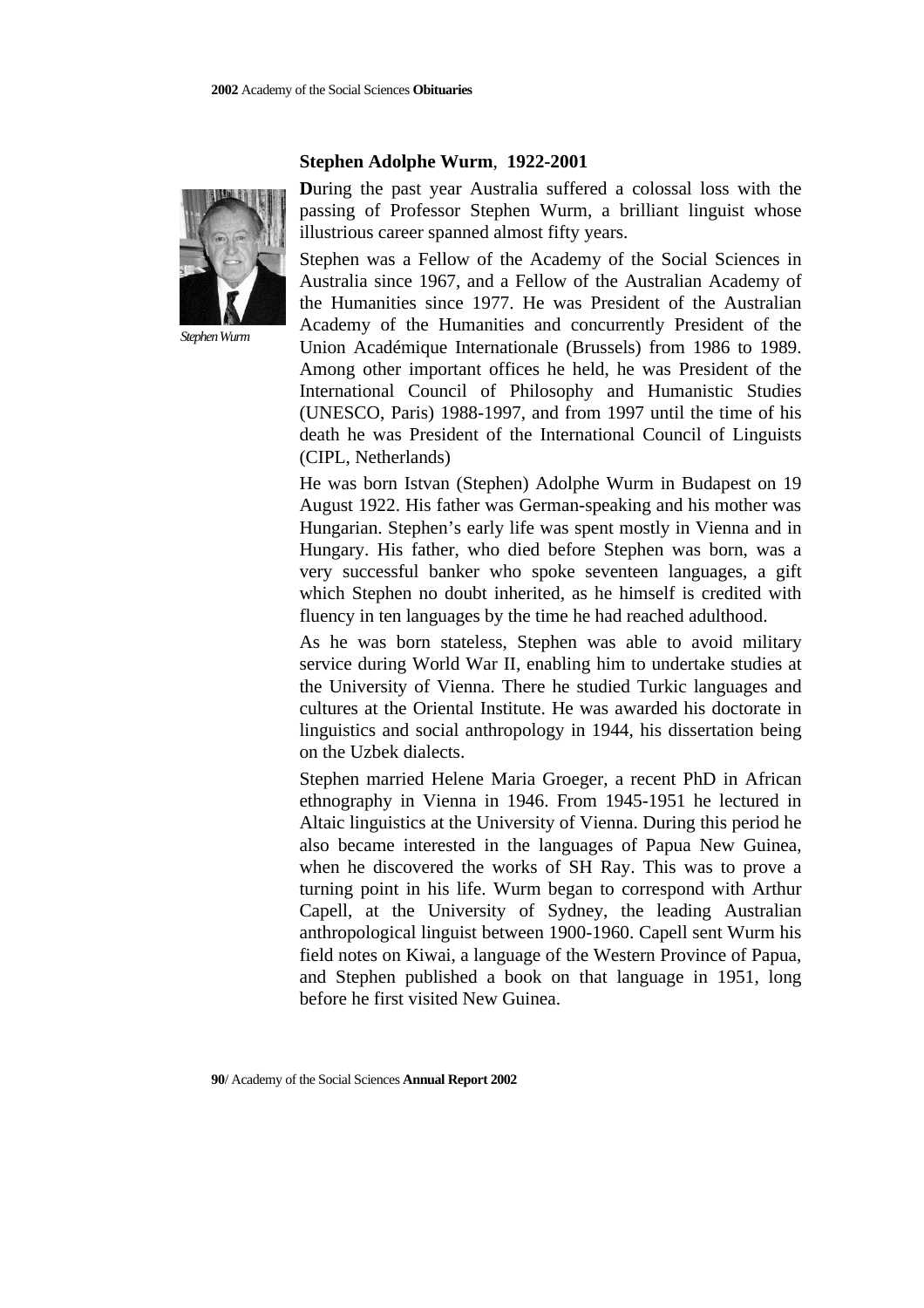In 1951, Stephen Wurm applied for the post of Government Linguist in Port Moresby. However, as the bureaucracy worked slowly, by the time the offer reached him he had already accepted a post at St Anthony's College, Oxford, to assist with the setting up of the Central Asian Research Institute in association with SOAS at the University of London.

Wurm came to Australia in 1954 as a research fellow in Oceanic linguistics at the University of Sydney, where he joined forces with Capell. During his time at Sydney, Stephen threw himself into the study of Australian Aboriginal languages, riding around the country on his newly purchased motorbike with sidecar, often accompanied by his wife Helen or by Arthur Capell. He recorded a sizeable amount of data on some 40 languages and dialects in New South Wales, Southeast Queensland and Cape York. For many of these languages, a number of which are now extinct, Wurm's materials remain the only source today.

It was in the Linguistics Department of the Research School of Pacific and Asian Studies at the Australian National University, however, that Stephen Wurm was to realise his greatest achievements over the next forty years. He was appointed as a Research Fellow in the Department of Anthropology there in 1957 and Professor of Linguistics in 1968 when Anthropology was split into three separate departments: Anthropology, Linguistics, and Prehistory.

After his appointment to the ANU, Stephen Wurm's research focused chiefly on Papua New Guinea, although he continued to publish on Australian Aboriginal languages. One of his greatest achievements was in shaping and leading a pioneering research program on the languages of Papua New Guinea and the southwest Pacific. It was he and his research team who first unravelled the mysteries of this linguistic Babel, where more than a quarter of the world's languages are spoken. Perhaps Stephen Wurm's greatest claim to fame is that he was the first to recognise the existence of the Trans New Guinea Phylum, a genetically related group of some 400-500 non-Austronesian languages stretching right across the New Guinea Highlands. The details and formal proofs establishing this phylum have occupied Wurm's students and successors in recent years.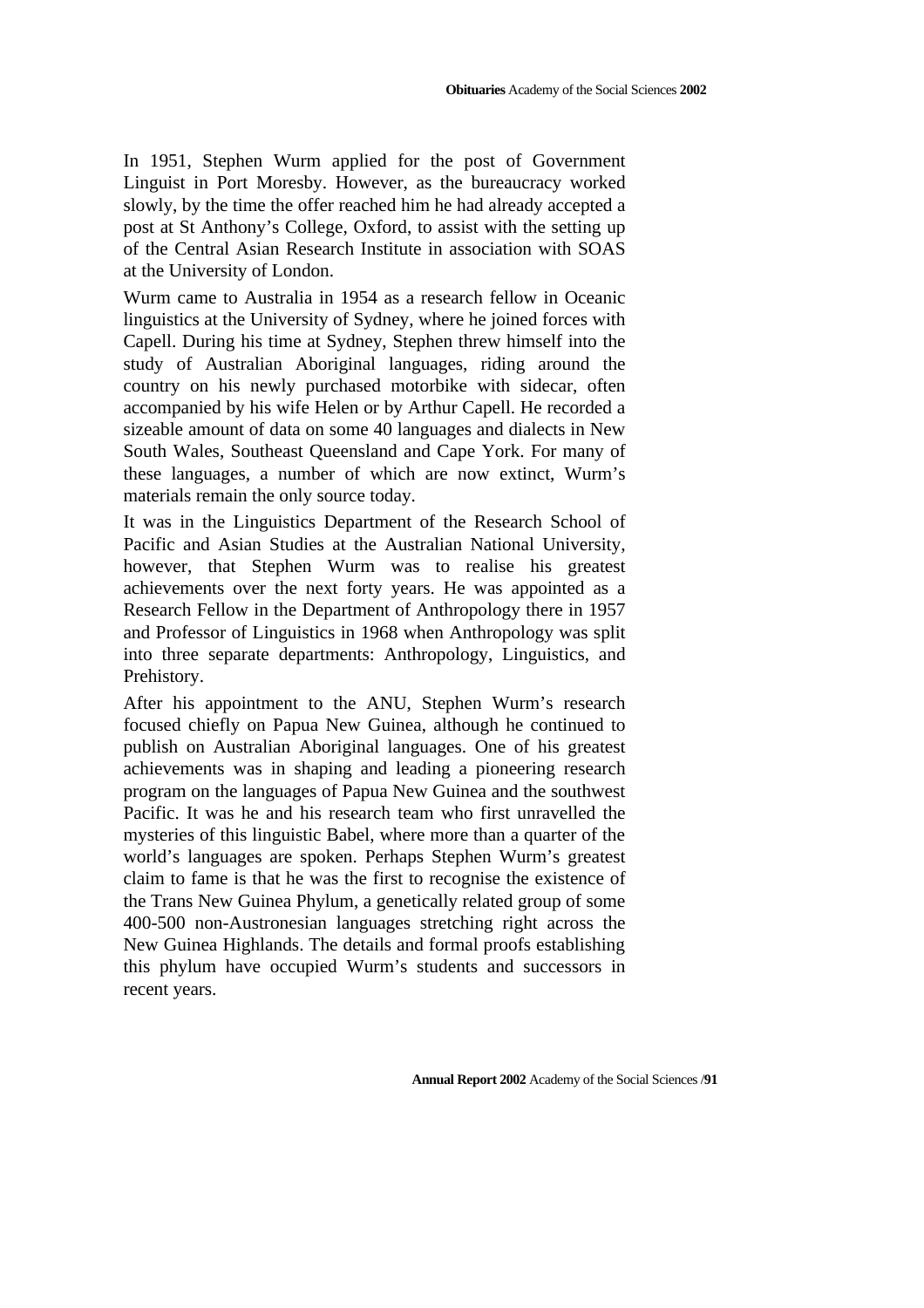Two other achievements have had a major impact on the field of linguistics. The first was the founding by Stephen Wurm of *Pacific Linguistics*, a major publishing series for grammars and dictionaries of languages of the Asia-Pacific region. *Pacific Linguistics* is recognised as an institution without peer in the field. Founded in 1962, it is about to publish its  $500<sup>th</sup>$  book. Many regard this as Stephen's greatest single achievement. However, Wurm's vision and drive also turned to the production of linguistic atlases in the 1970s. The first to appear was his *Language Atlas of the Pacific Area*, in two volumes (1981, 1983), published with the financial support of the Australian Academy of the Humanities and the Japan Academy. This was followed by the *Language Atlas of China* (1988, 1991), supported by the AHA and the Chinese Academy of Social Sciences. A third, even larger atlas appeared in 1995, the *Atlas of Languages of Intercultural Communication in Asia, the Pacific and the Americas*, with Peter Mühlhäusler and Darrell Tryon as co-editors. These three atlases, and a number of smaller ones brought great renown to both Stephen Wurm and the Department he headed for forty years.

Stephen Wurm was truly exceptional, perhaps one of the greatest polyglots in world history, with a working command of some fifty languages, and a complete mastery of at least twenty, from all the major language families. His abilities have passed into the realm of legend. For his academic friends and colleagues, however, Stephen will be remembered not only for his linguistic prowess, his boundless drive and energy, but also for his warmth and vision, and for the loyalty and dedication he engendered in his research team. For Stephen Wurm quickly established himself as the father figure in Asia-Pacific linguistics from the time he entered the Research School of Pacific and Asian Studies at the ANU.

### **Darrell Tryon**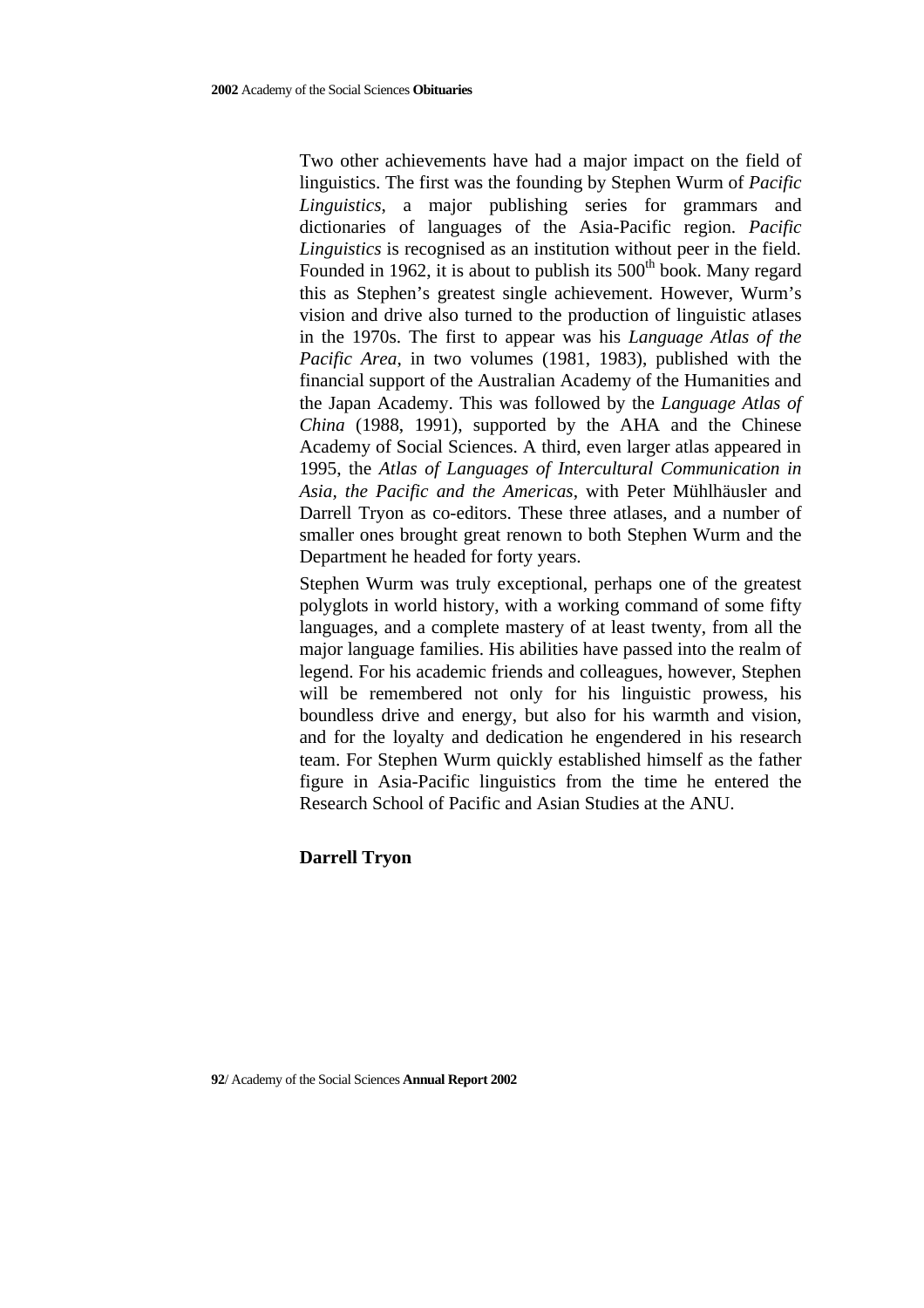### **Elspeth Anne Young**, 1940-2002

**E**lspeth Young was a social geographer who lived and practised the true values of a discipline committed to understanding the complex relationship between people and place. She chose to work largely with underprivileged or socially disadvantaged people in difficult or forgotten places.

Elspeth gained her initial academic education at the University of Edinburgh where she graduated with an MA, Honours in Geography in 1963. She gained her Diploma of Education from the *Elspeth Young*same university a year later. University careers were rare for women at the time and she did what was expected and indeed what was the only avenue open, namely to become a teacher in a secondary school. She taught geography and mathematics at the Dollar Academy in Clackmannanshire, Scotland until 1968.

In 1968 she left her well known Scottish environment to teach in a girl's high school in Trinidad. Her great enthusiasm for geography and its explorations of other peoples and environments was firing her early in her career. Her adventurous spirit, that willingness to try new situations and take on fresh challenges was something we came to know so well and greatly admire. It was something she never lost. At the time of her death she was planning another field trip to the Gulf Country in northern Australia.

When a position in higher education became available to her she returned to Scotland to become a lecturer in geography in the Edinburgh College of Commerce. It was from here that she was recruited by Professor Gerard Ward in 1971 to become a research assistant and tutor in geography at the University of Papua New Guinea, Port Moresby. She was enormously enthused by that environment and gained an MA from the university whilst working there. With the aid of a scholarship she undertook a PhD in human geography at the ANU, still spending much time in Papua New Guinea where she did her field work. Her earliest publications, all resulting from work largely in the highlands, reflect the impact of this period of study. An important book which she wrote in collaboration with others entitled, *Chimbu: Issues in Development*, set her on the life of study and work with development issues in non-western cultures.

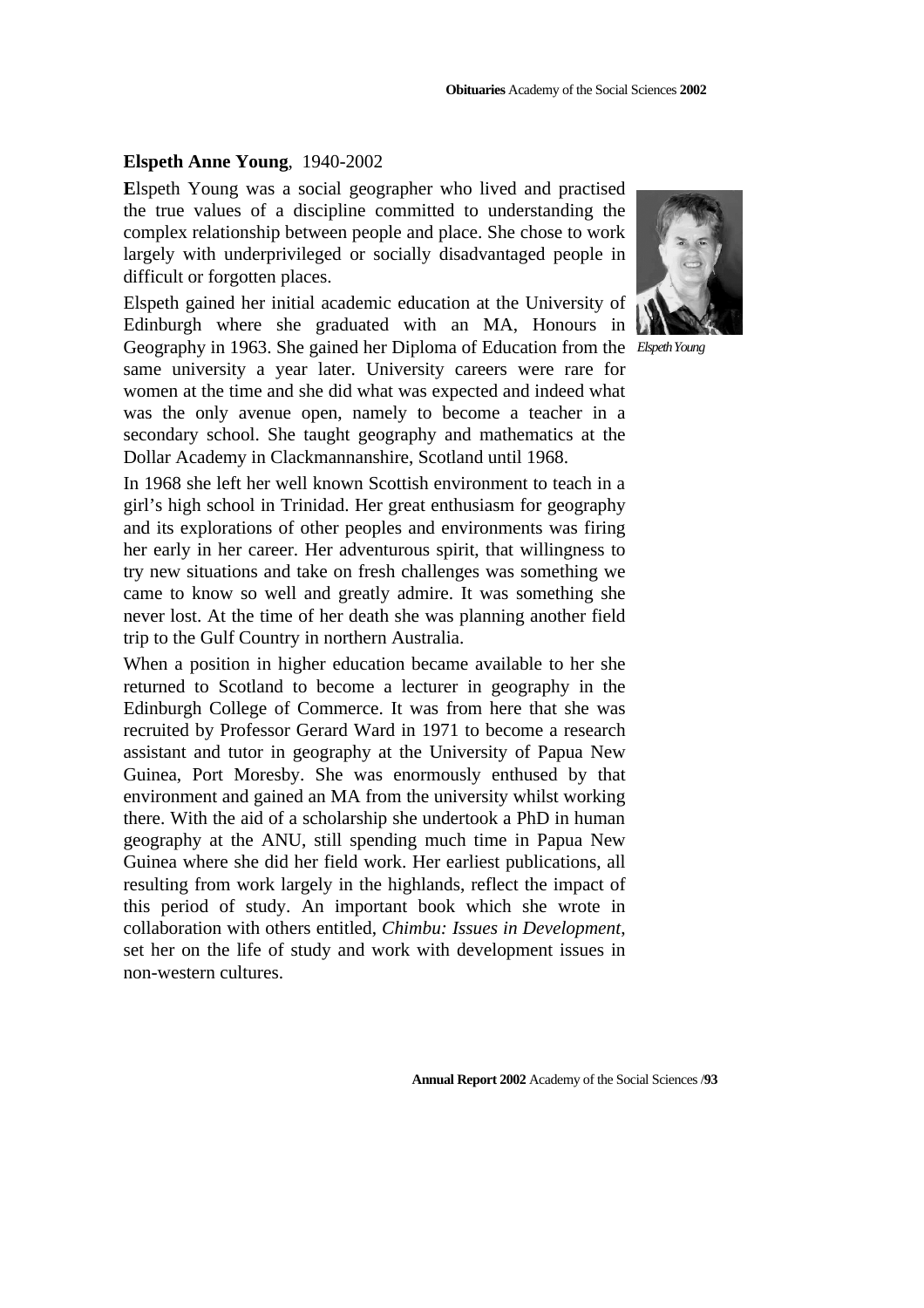In the 1970s an informal network of women geographers and anthropologists developed in Canberra. Its members were women concerned with indigenous issues primarily in Australia. Elspeth was an active participant of that group. We met periodically to share concerns and assist each other's studies. Meetings were in the various homes of Canberra women and Elspeth was extremely hospitable in sharing her home. I do not remember going there when she did not have someone staying, often people with whom she had worked in the field. Her hospitality and her generosity to others were almost legendary. Visitors needed to be cat lovers and to enjoy her garden with her. She gave that same friendship and support to Aboriginal students and to those from developing countries. Such friendship outside the classroom was an important factor in their success.

On completion of her PhD Elspeth remained in Canberra and took a position of research fellow at the ANU first in the Development Studies Centre and then in the Department of Demography. It was during this time that she became actively involved in Aboriginal research. Her 1981 book entitled, *Tribal Communities in Rural Areas*, was a significant result of her research at the time and was the first volume in a series which she and Professor EK (Fred) Fisk initiated and edited. I came to know Elspeth particularly well during this period and contributed a volume to their series on Aboriginal situations. Thus not only was she undertaking important research herself but she was also facilitating the work of others.

In 1982 Elspeth joined NARU, the North Australia Research Unit of the ANU. During this time Elspeth was based in Darwin and lived in one of the houses provided by the Unit. Here she concentrated on research amongst indigenous communities in northern Australia and her work resulted in a number of important publications which had an impact on policy and land claims. I, like so many other visiting researchers to the Top End at this time, experienced her generous hospitality.

In 1985 she returned to Canberra to take up a lectureship which eventually led to an associate professorship in geography at the Australian Defence Force Academy of the University of New South Wales. She continued her research in northern and central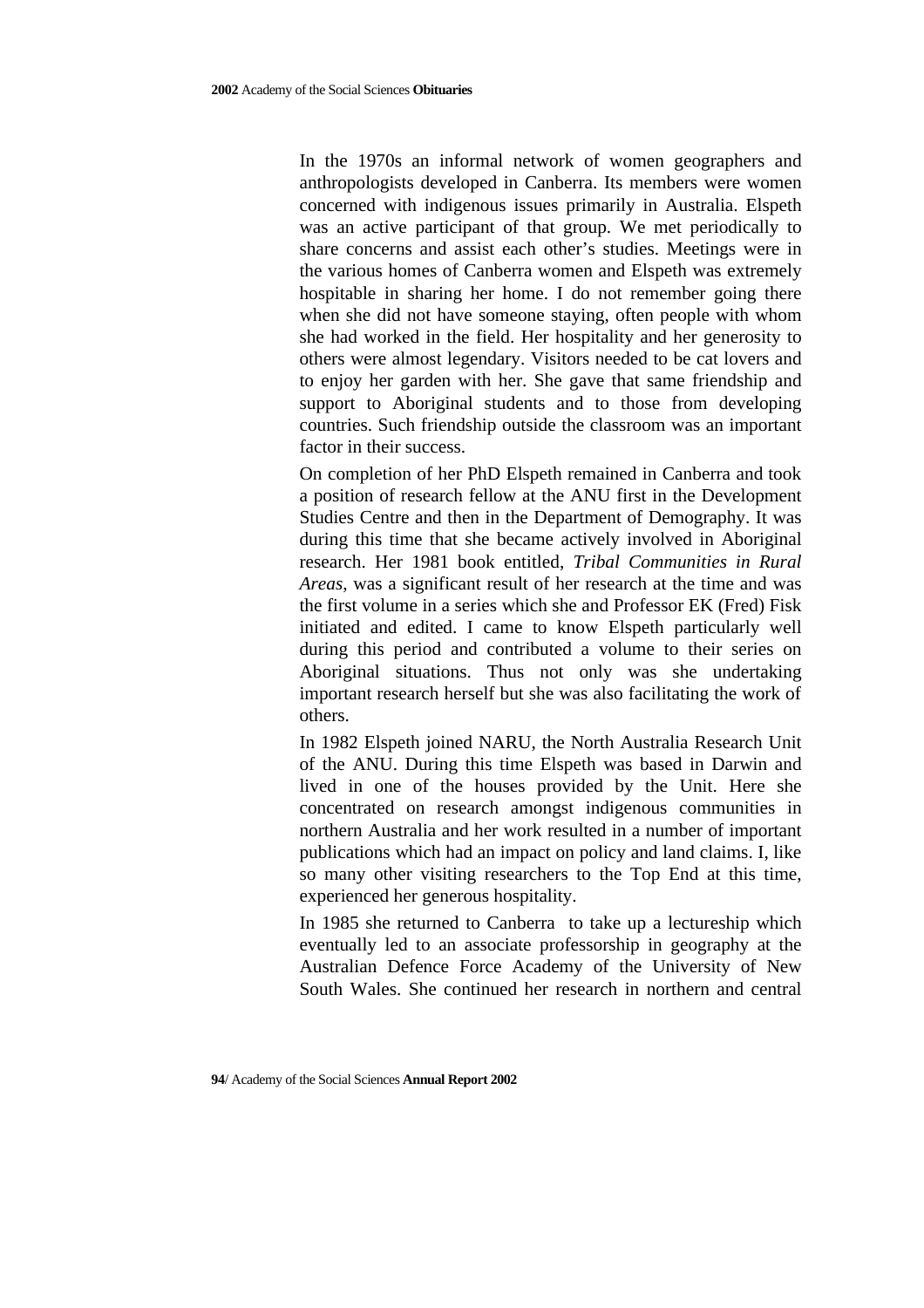Australia culminating in two crucial books, *Aborigines, Land and Society*, published by Longman Cheshire in 1993 and *Third World in the First: Development and Indigenous People* published by Routledge in 1995. This latter book studies the role of economic enterprises in socioeconomic development in remote, indigenous communities in Australia, Alaska and Canada. These books helped further an understanding of the difficulties of rural indigenous people and were clear evidence of her total commitment to their welfare.

Much of her field work she undertook alone in very difficult circumstances. Comfort was of little concern in the search for truth and justice. Seeing her at work in the field I soon realised it was the interest of others that concerned her well above her own needs. After one incident when she had considerable problems with a vehicle she was driving across the desert she became known to the mechanic of a garage she eventually reached in a small isolated town as a 'wee toughie'. This image captures the true Elspeth, undaunted by circumstances that would deter many an experienced male field worker.

In 1994 she moved from ADFA to a readership in graduate studies in environmental management and development at the ANU. She continued her research on indigenous community-based planning and sustainable development in Australia. Her major interest was planning for remote Aboriginal communities and the development of a sound foundation for economic and social reform. She undertook some important studies and consultancies on the Aboriginal role in managing Australian national parks. Whilst maintaining her Aboriginal interests she widened her studies to development issues in other areas in Asia and the Pacific. Her teaching position in development studies meant that she had graduate students from many parts of the Asia-Pacific region. She was always ready to travel, to meet people on their own ground, but she also did much to facilitate the opportunities of graduate students who came to Canberra.

Elspeth was an active participant in many organisations. She was a member of the Council of the Institute of Australian Geographers for many years and was editor of the Journal at the time of her death. She was very supportive of Institute activities and always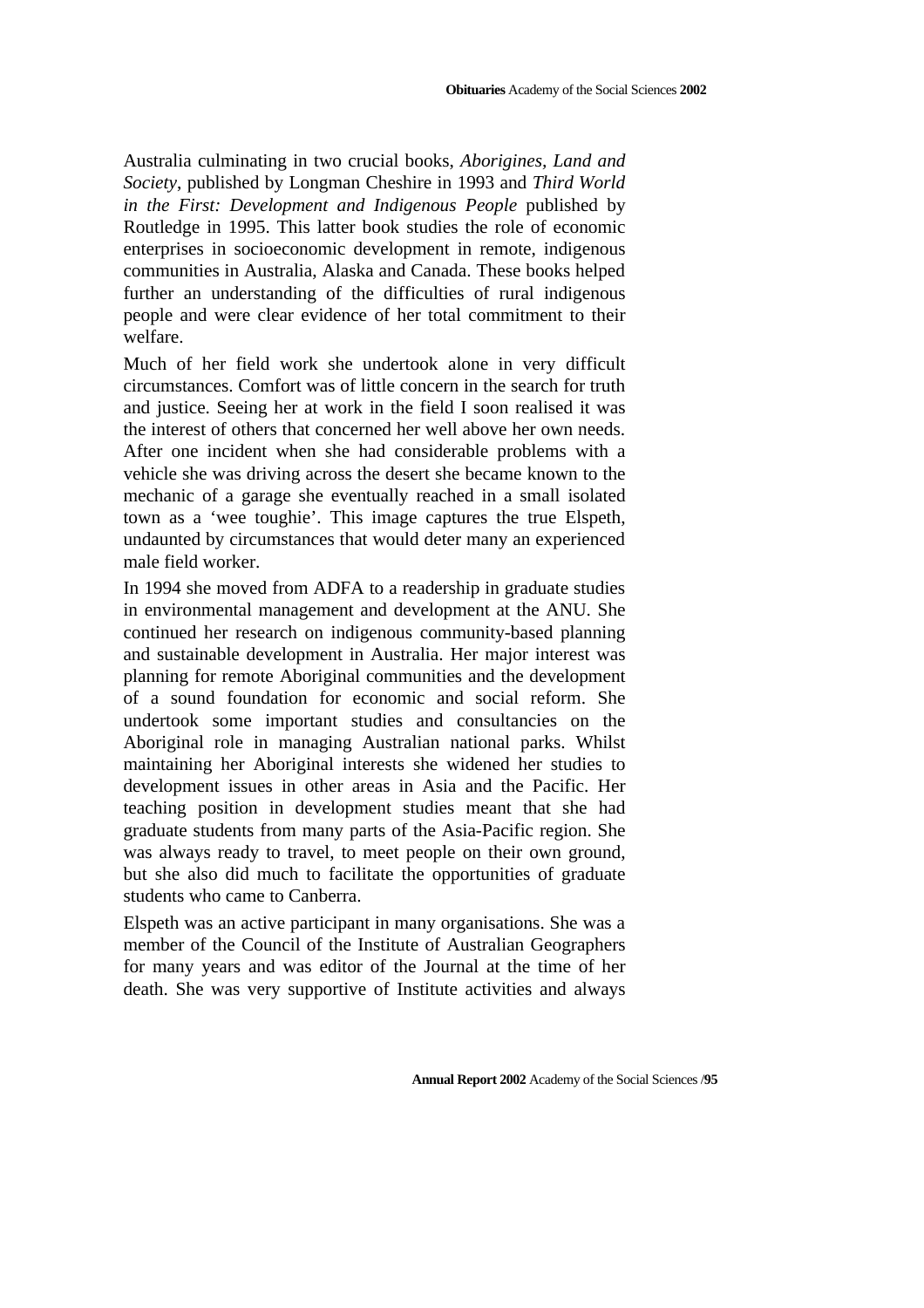attended and gave a paper at IAG conferences. The last conference was held in Canberra in July this year. She was in hospital at the time and regretted that it was the first conference that she had not given a paper at since her arrival in Australia. The timing of the conference meant that many geographers were in Canberra and colleagues she had known and worked with over the years came to visit her in hospital. This was tiring for her but it was also an important opportunity for her to say goodbye. She was planning to leave hospital and fly to see her family in the UK at the end of that week and there was the unspoken realisation that we would not see her again.

The Institute of Australian Geographers was but one of her many commitments to the discipline and to the social sciences in general. For the last ten years she has been a member of the Academy of Science, National Committee for Geography. She was a member of the executive committee of the Federation of Australian Social Science Organisations and of the Social Science Network of UNESCO in Australia. Elspeth's many interests included the Antarctica. The photos she sent back of penguins from a visit there made me marvel at her enthusiasm for adventure. No doubt her knowledge and experience were the reason she was appointed Chair of the Australian Antarctic Names and Medals Committee.

Elspeth was elected a fellow of the Academy of the Social Sciences in Australia in 2000. In true Elspeth style she immediately threw herself into activities and offered to assist in any way she could. She was concerned that she was not well enough to attend the whole of the symposium and annual general meeting last year though she did come to a great deal in spite of the fact that she was having chemotherapy and was not allowed to drive her car.

There were also many activities outside academia that engaged Elspeth. She was a keen singer and sang with both the Canberra Choral Society and the Oriana Chorale. She was a member of the committee of the Canberra Choral Society and undertook editing for the society and also was involved in programming. Elspeth was always full of ideas and willing to assist in any worthwhile activity. The sudden illness was a great shock to all who knew her. She was always so active and healthy. Indeed early last year not long before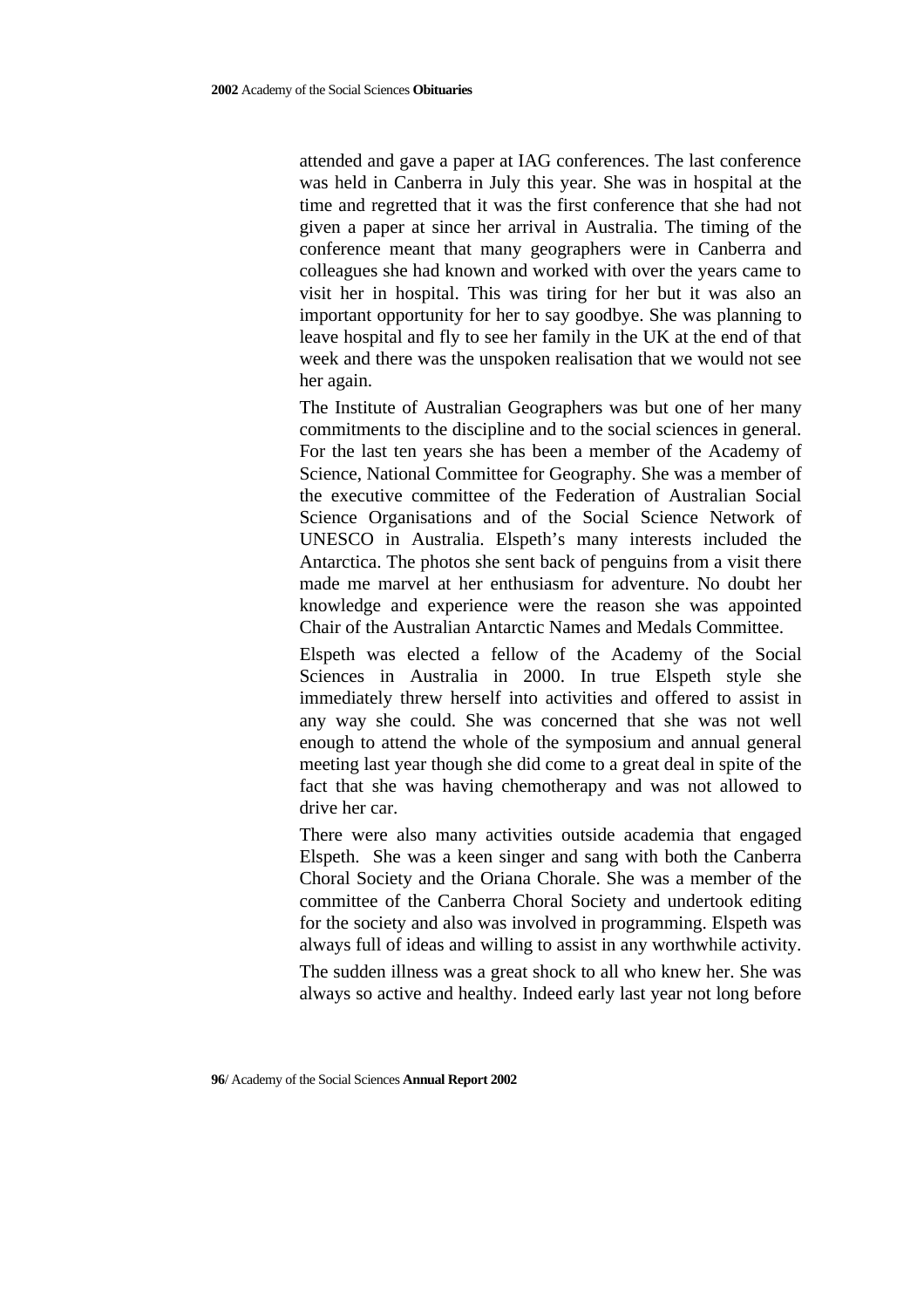the diagnosis she had gone to the Institute of Australian Geographers conference in Dunedin, New Zealand, and topped that up with a hike along the whole of the Milford Trail. She was energetic and seemed extremely fit.

Along with her academic colleagues many indigenous people have mourned her death and been glad to have had her presence in their midst. We give thanks for Elspeth's great contribution to Australian society.

**Fay Gale**



**Annual Report 2002** Academy of the Social Sciences /**97**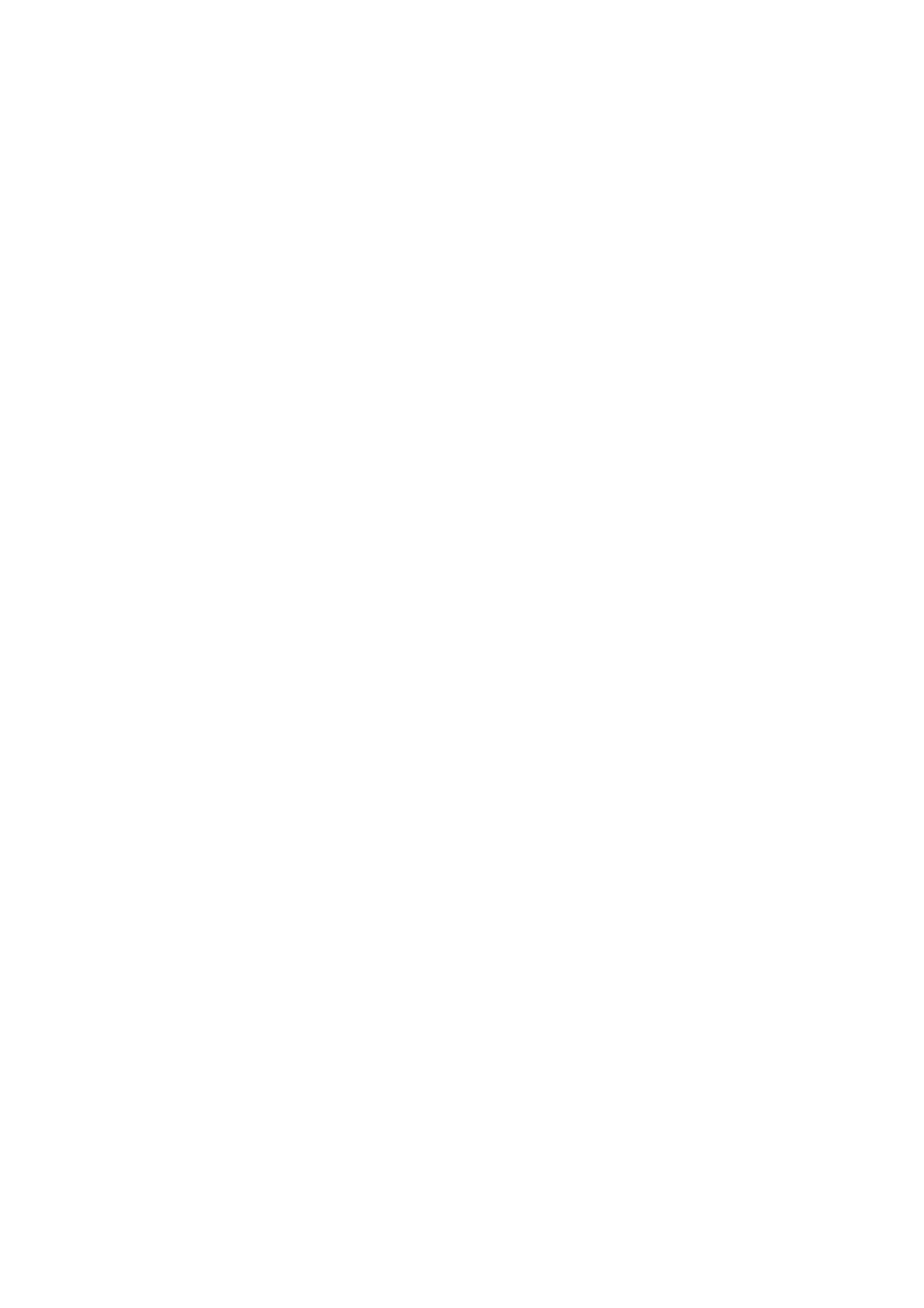### FINANCIAL STATEMENTS

The accompanying financial statements of The Academy of the Social Sciences in Australia Incorporated are drawn up so as to give the results of the Academy for the year ended 30 June 2002.

To the best of our knowledge these statements give a true and fair view of the operation of the Academy.

Jóhn Beaton

**Executive Director** 

**Gavin** Jones **Honorary Treasurer** 

#### AUDIT REPORT

I have audited the financial positions of The Academy of the Social Sciences in Australia Incorporated as set out in the attached pages according to Australian Auditing Standards. I have obtained all information and explanations which to the best of my belief were necessary for the purposes of the audit.

In my opinion the accompanying financial statements were properly drawn up so as to exhibit fairly the financial position of The Academy of the Social Sciences in Australia Incorporated, according to the information at my disposal and explanation given to me as shown by the books of the Academy at 30 June 2002 and the results of its operation for the period so ended.

Pauline Have.

Pauline Hore BEc CPA 13 July 2002 Phone: 02 6279 7608 (w)

**Annual Report 2002** Academy of the Social Sciences /**99**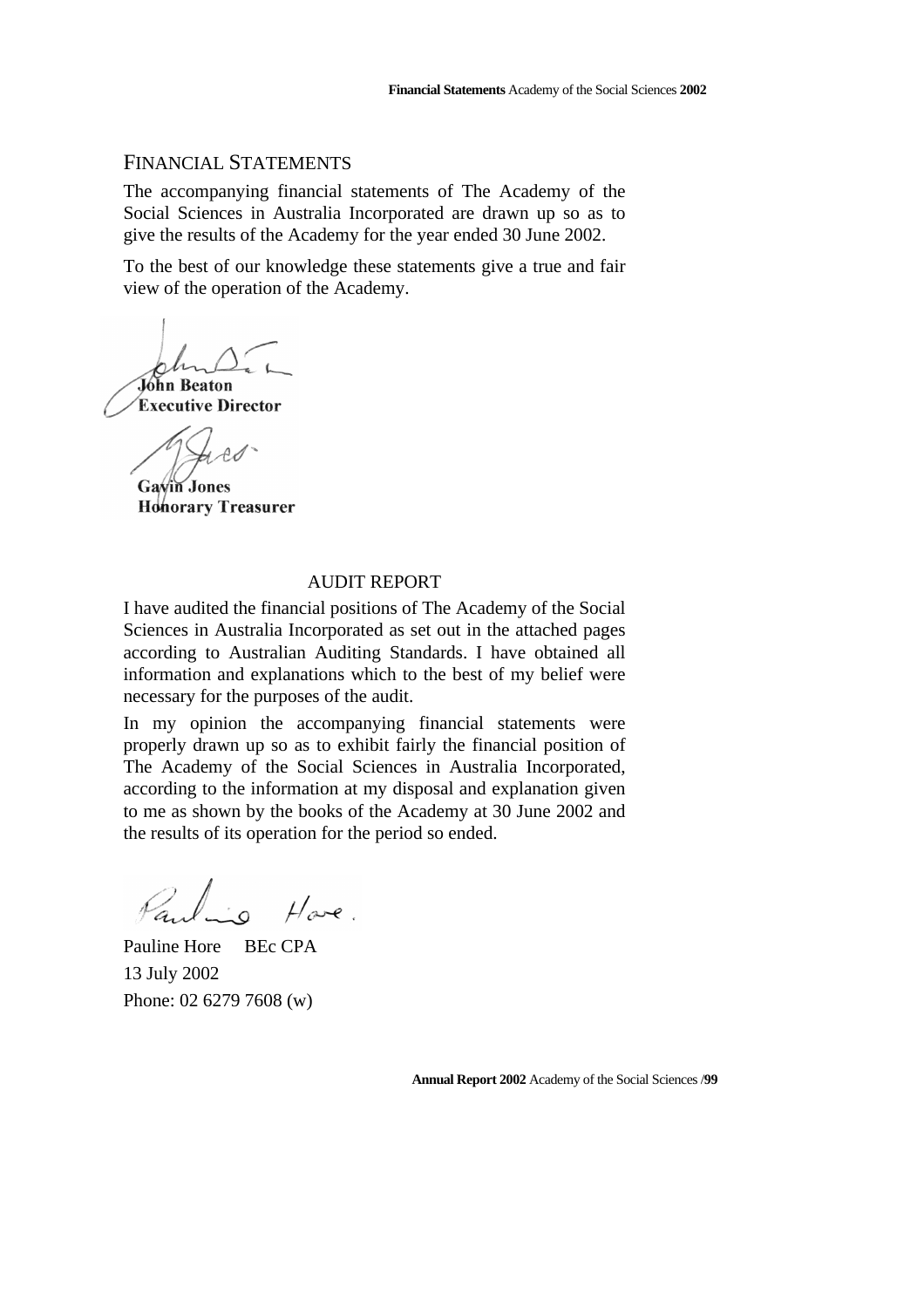| 2000/2001  |                                      | 2001/2002  |
|------------|--------------------------------------|------------|
| \$         | <b>REVENUES</b>                      | \$         |
| 7054       | <b>Symposium Registration Fees</b>   | 8,845      |
| 278,441    | <b>DEST</b> Grant                    | 285,976    |
| 6,121      | Project Administrative Support Fees  | 16,250     |
| <b>NIL</b> | Project/Workshop venue Hire          | 710        |
| 75,214     | <b>Members Subscriptions</b>         | 77,982     |
| 9,704      | Interest                             | 12,153     |
| <b>NIL</b> | Royalties                            | 1,190      |
| 6,858      | Donations                            | 1,096      |
| 16,000     | <b>UNESCO</b>                        | NIL        |
| <b>NIL</b> | GIO buy back of Membership Rights    | 100        |
| 4,293      | <b>Publications Sales</b>            | 482        |
| 403,685    | <b>TOTAL REVENUE</b>                 | 404,784    |
|            | <b>ADMINISTRATIVE EXPENSES</b>       |            |
| 1,005      | Advertising and Promotion            | 1,560      |
| 1,200      | <b>Audit Fees</b>                    | 941        |
| 2,127      | <b>Bank Charges</b>                  | 1679       |
| 4,000      | Depreciation of Office Equipment     | 4,128      |
| NIL        | Electricity                          | 467        |
| 3,270      | Fax/telephone                        | 3,950      |
| 12         | Filing Fee                           | <b>NIL</b> |
| 4,835      | Insurance                            | 4,595      |
| 1,173      | Maintenance/Office Equipment         | 1,483      |
| 3,173      | Membership                           | 3,789      |
| 976        | <b>Parking Permits</b>               | 900        |
| 5,437      | Postage                              | 4,534      |
| 5,048      | Printing and Stationery              | 2,721      |
| 20,406     | Publications/Printing & Distribution | 22,735     |
| 28,072     | Rent and Cleaning of Premises        | 28,878     |
| 187,100    | Salaries and Wages                   | 214,705    |
| 594        | <b>Staff Development</b>             | <b>NIL</b> |
| 495        | <b>Subscription and Newspapers</b>   | 836        |
| 39,083     | Superannuation                       | 42,941     |
| 1,932      | <b>Office Expenses</b>               | 1,280      |
| 1,767      | Travel - Conference & Roundtable     |            |
|            | <b>Expenses</b>                      | 993        |
| 8,607      | Web Site and Computer Expenses       | 1,163      |
| 320,312    | TOTAL ADMINISTRATIVE EXPENSES        | 344,278    |

### **STATEMENT OF REVENUES AND EXPENSES FOR THE YEAR ENDED 30 JUNE 2002**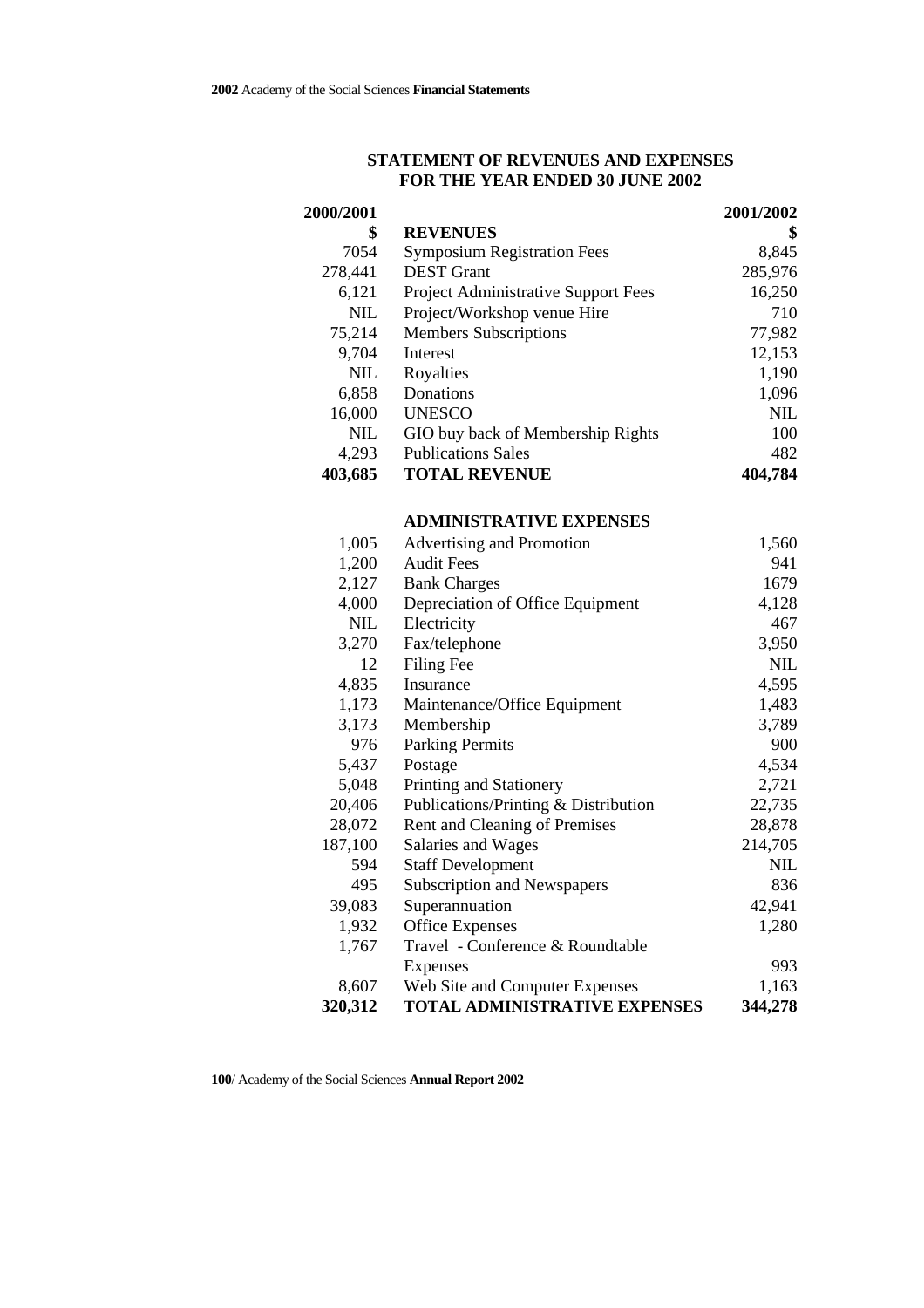### **STATEMENT OF REVENUES AND EXPENSES FOR THE YEAR ENDED 30 JUNE 2002**

| 2000/2001 |                                 | 2001/2002 |
|-----------|---------------------------------|-----------|
| \$        | <b>RESEARCH EXPENSES</b>        | S         |
| 10,392    | Symposium                       | 17,750    |
| 9,728     | Workshops                       | 16,936    |
| NIL.      | <b>ABARE Outlook 2002 Rural</b> |           |
|           | Communities                     | 2,454     |
| NIL.      | Post-graduate Indigenous Summer |           |
|           | School                          | 1,360     |
| 20,120    | <b>TOTAL RESEARCH EXPENSES</b>  | 38,500    |

#### **MEETING EXPENSES**

| 12,795     | <b>Executive Committee</b>      | 15,000 |
|------------|---------------------------------|--------|
| 622        | <b>International Committee</b>  | 375    |
| 2,886      | <b>Workshop Committee</b>       | 4,077  |
| <b>NIL</b> | <b>Finance Committee</b>        | 1,572  |
| <b>NIL</b> | Membership Committee            | 1,180  |
| 27,480     | <b>Annual General Meeting</b>   | 22,495 |
| 443        | <b>National Academies Forum</b> | NIL.   |
| 44,226     | <b>TOTAL MEETING EXPENSES</b>   | 44,699 |

### **INTERNATIONAL**

| 4,101      | <b>ISSO</b>                               | NIL.      |
|------------|-------------------------------------------|-----------|
| 3,380      | <b>IFFSO</b>                              | NIL.      |
| 2,500      | <b>PSA</b>                                | NIL.      |
| 990        | AASSREC membership                        | 988       |
| 770        | <b>UNESCO AASSREC W/Shop 2001</b>         | 479       |
| NIL.       | <b>UNESCO Social Science Network Fund</b> | 3,000     |
| <b>NIL</b> | China Exchange                            | 2,500     |
| 292        | Netherlands Exchange                      | 3,049     |
| 2,437      | Vietnam Exchange                          | 1,454     |
| 2,235      | Other International Representation        | 594       |
| 16,705     | <b>TOTAL INTERNATIONAL</b>                |           |
|            | <b>EXPENSES</b>                           | 12,064    |
| 401,363    | <b>TOTAL EXPENSES</b>                     | 439,541   |
| 2,322      | URRENT YEAR DEFICIT                       | (34, 757) |

**Annual Report 2002** Academy of the Social Sciences /**101**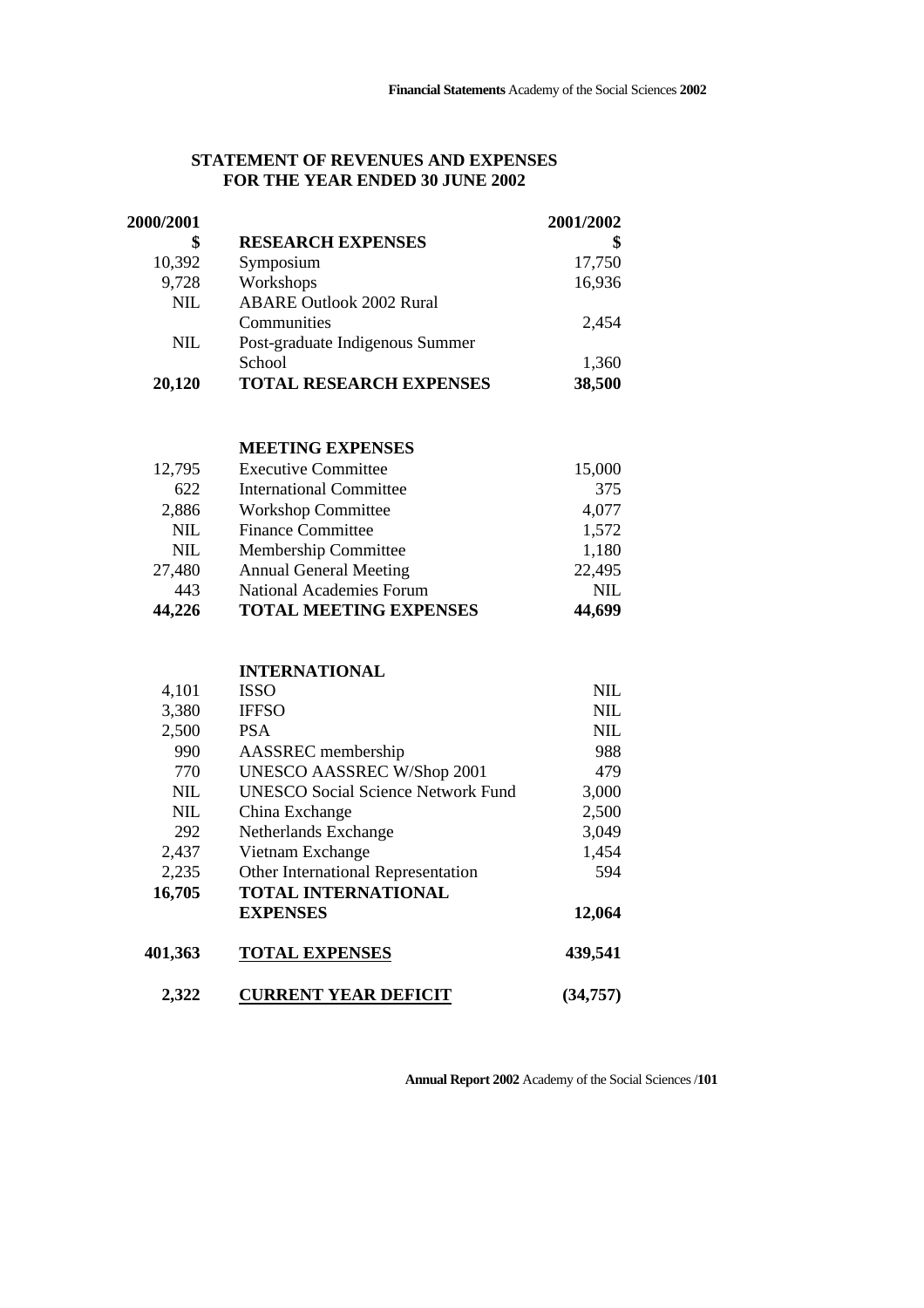# **BALANCE SHEET AS AT 30 JUNE 2002**

| 2000/2001 |                                      | 2001/2002  |
|-----------|--------------------------------------|------------|
|           | <b>CURRENT ASSETS</b>                |            |
| \$        | <b>CASH ON HAND</b>                  | \$         |
| 12,266    | <b>Commonwealth Cheque Account</b>   | 25,030     |
| 2,224     | <b>Staff Account</b>                 | 2,226      |
| 5,019     | <b>Foundation Account</b>            | 5,023      |
| 50        | Petty Cash                           | 300        |
| 19,559    | <b>TOTAL CASH ON HAND</b>            | 32,579     |
|           | <b>INVESTMENTS</b>                   |            |
| 143,482   | Commonwealth Cash Management         |            |
|           | Account                              | 87,290     |
| 79,252    | <b>GIO Term Deposit</b>              | 84,483     |
| 36,620    | CPS Credit Union Term Deposit        | 38,635     |
| 39,377    | Citibank Term Deposit                | <b>NIL</b> |
| 298,731   | <b>TOTAL INVESTMENTS</b>             | 210,408    |
|           | <b>OTHER ASSETS</b>                  |            |
| 9,608     | <b>Subscriptions Receivable</b>      | 17,105     |
| 4,119     | Interest receivable                  | 3,076      |
| 494       | <b>Other Debtors</b>                 | 1,541      |
| NIL       | Prepayments                          | 10,158     |
| 14,221    | <b>TOTAL OTHER ASSETS</b>            | 31,880     |
| 332,511   | <b>TOTAL CURRENT ASSETS</b>          | 274,867    |
|           | <b>FIXED ASSETS</b>                  |            |
| 78,486    | Office Equipment                     | 80,219     |
| (58, 394) | <b>Less Accumulated Depreciation</b> | (62, 522)  |
| 20,092    | <b>TOTAL FIXED ASSETS</b>            | 17,697     |
| 352,603   | <b>TOTAL ASSETS</b>                  | 292,564    |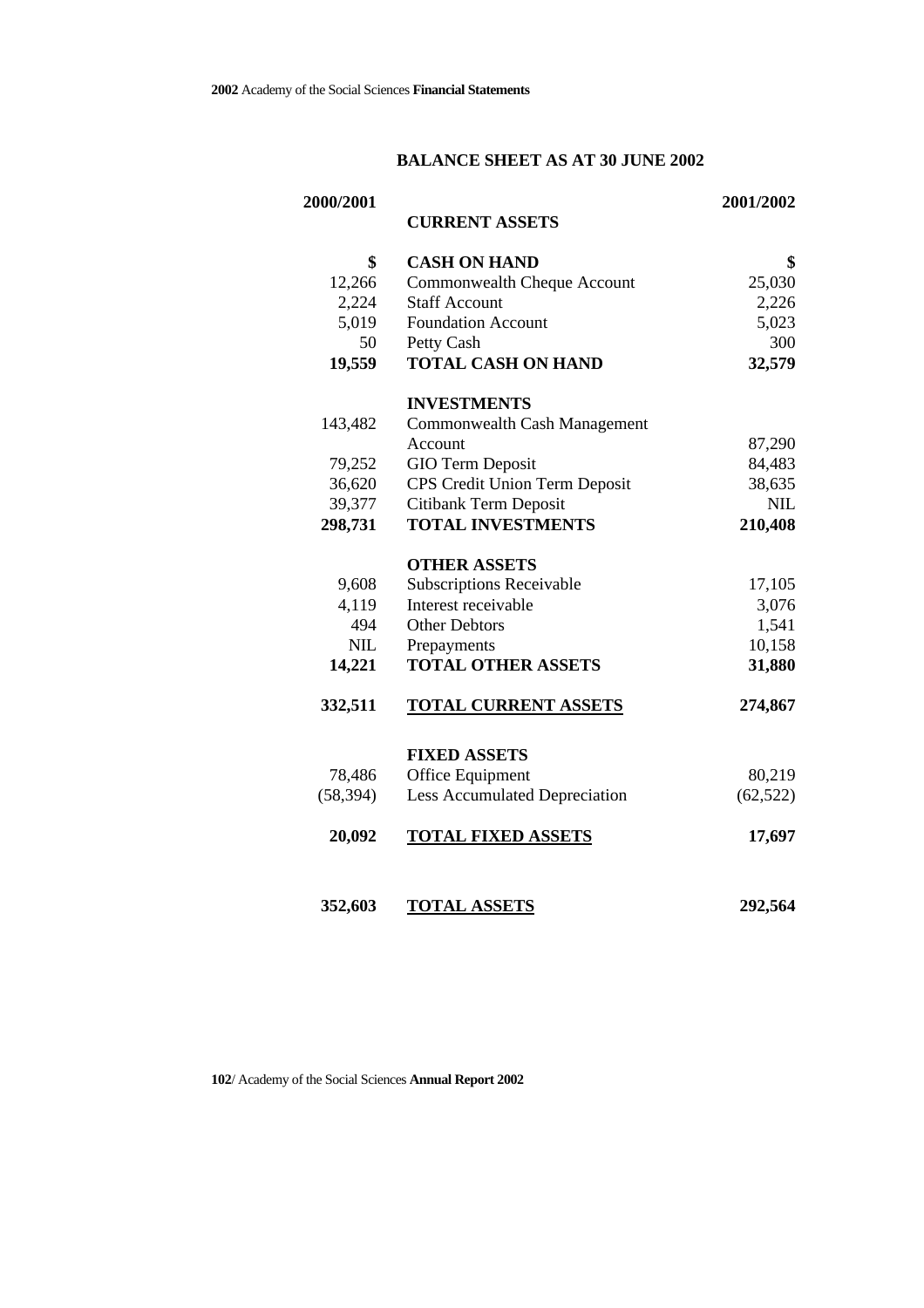| 2000/2001  |                                           |   | 2001/2002  |
|------------|-------------------------------------------|---|------------|
|            | <b>LIABILITIES</b>                        |   |            |
| \$         |                                           |   | \$         |
|            | <b>UNEXPENDED PROJECT GRANTS</b>          |   |            |
| 58,407     | <b>Rural Project</b>                      | 2 | 9,504      |
| <b>NIL</b> | Rethinking Wellbeing Project              | 3 | 20,928     |
| 12,753     | Joborr Project                            |   | NIL        |
| 16,699     | Post-graduate Project                     |   | NIL        |
| 31,701     | <b>Unemployment Project</b>               |   | <b>NIL</b> |
| <b>NIL</b> | UNESCO/RSPAS/NCDS Funds for               |   |            |
|            | <b>PSSR Workshop</b>                      |   | 16,000     |
| NIL        | NISS funds for Custom Law Workshop        |   | 2,500      |
| NIL        | <b>UNESCO funds for AASSREC 2003</b>      |   |            |
|            | Workshop                                  |   | 5,000      |
| <b>NIL</b> | <b>COMCARE</b> funds for Occupational     |   |            |
|            | <b>Stress Workshop</b>                    |   | 1,000      |
| 119,560    | <b>TOTAL UNEXPENDED PROJECT</b>           |   |            |
|            | <b>GRANTS</b>                             |   | 54,932     |
|            |                                           |   |            |
|            | <b>UNEXPENDED PROGRAM FUNDS</b>           |   |            |
| NIL        | Research Committee Program Fund           |   | 6,461      |
| NIL        | <b>UNESCO Social Science Network Fund</b> |   | 1,224      |
| <b>NIL</b> | TOTAL UNEXPENDED PROGRAM                  |   |            |
|            | <b>FUNDS</b>                              |   | 7,685      |
|            | <b>OTHER LIABILITIES</b>                  |   |            |
| 4,733      | <b>Accrued Salaries and Wages</b>         |   | 4,995      |
| $NIL$      | Provision for Annual Leave                |   | 16,327     |
| NIL        | Provision for Long Service Leave          |   | 7,500      |
| <b>NIL</b> | GST owing on Accounts Receivable          |   | 1,507      |
| NIL        | <b>Other Creditors</b>                    |   | 6,065      |
| 4,733      | <b>TOTAL OTHER LIABILITIES</b>            |   | 36,394     |
| 124,293    | <b>TOTAL LIABILITIES</b>                  |   | 99,011     |
|            |                                           |   |            |
| 228,310    | <b>NET ASSETS</b>                         |   | 193,553    |
|            | <b>ACCUMULATED FUNDS</b>                  |   |            |
| 225,988    | Balance at Start of Year                  |   | 228,310    |
| 2,322      | Current Surplus/(Deficit)                 |   | (34, 757)  |
| 228,310    | <b>BALANCE AT END OF YEAR</b>             |   | 193,553    |

**Annual Report 2002** Academy of the Social Sciences /**103**